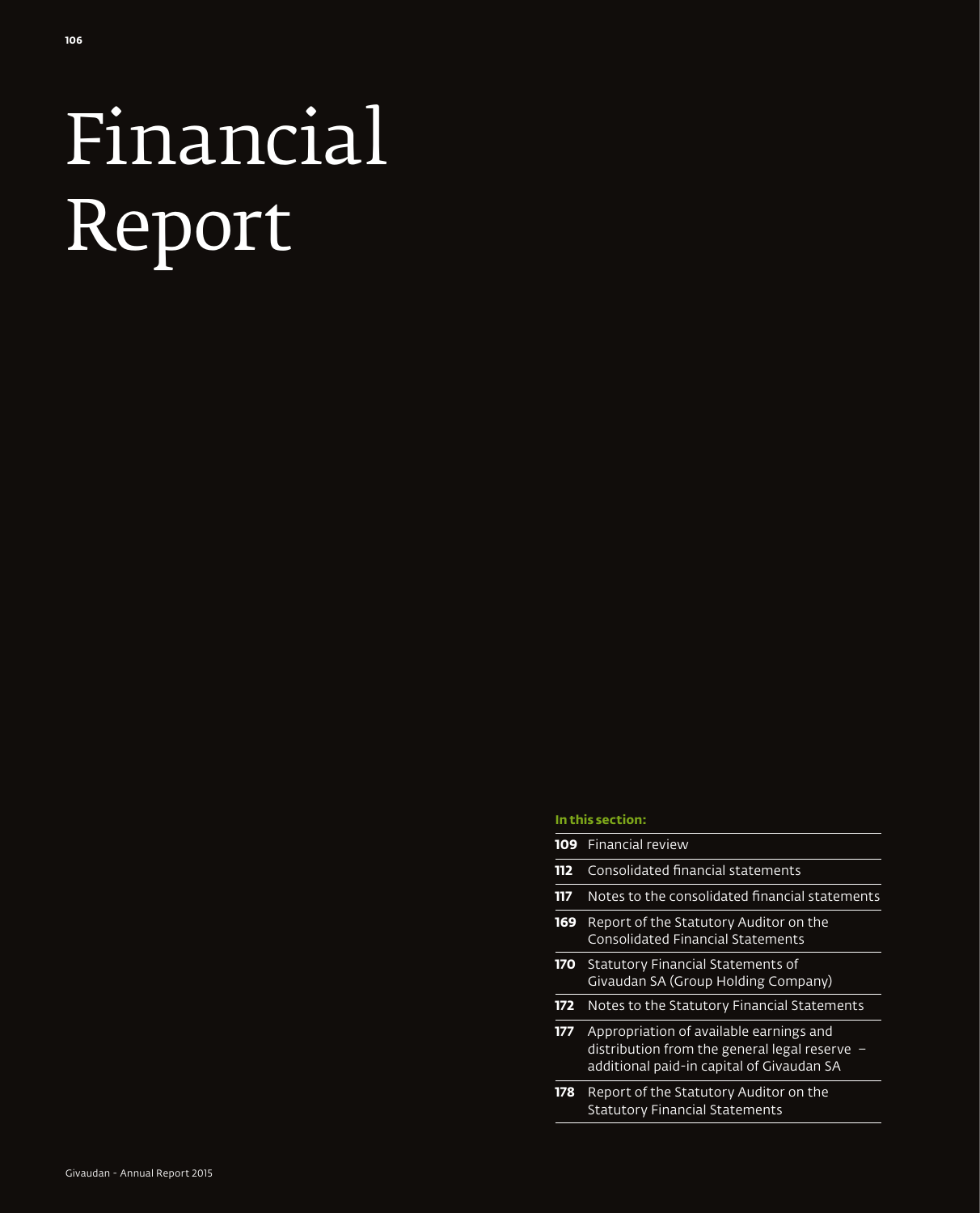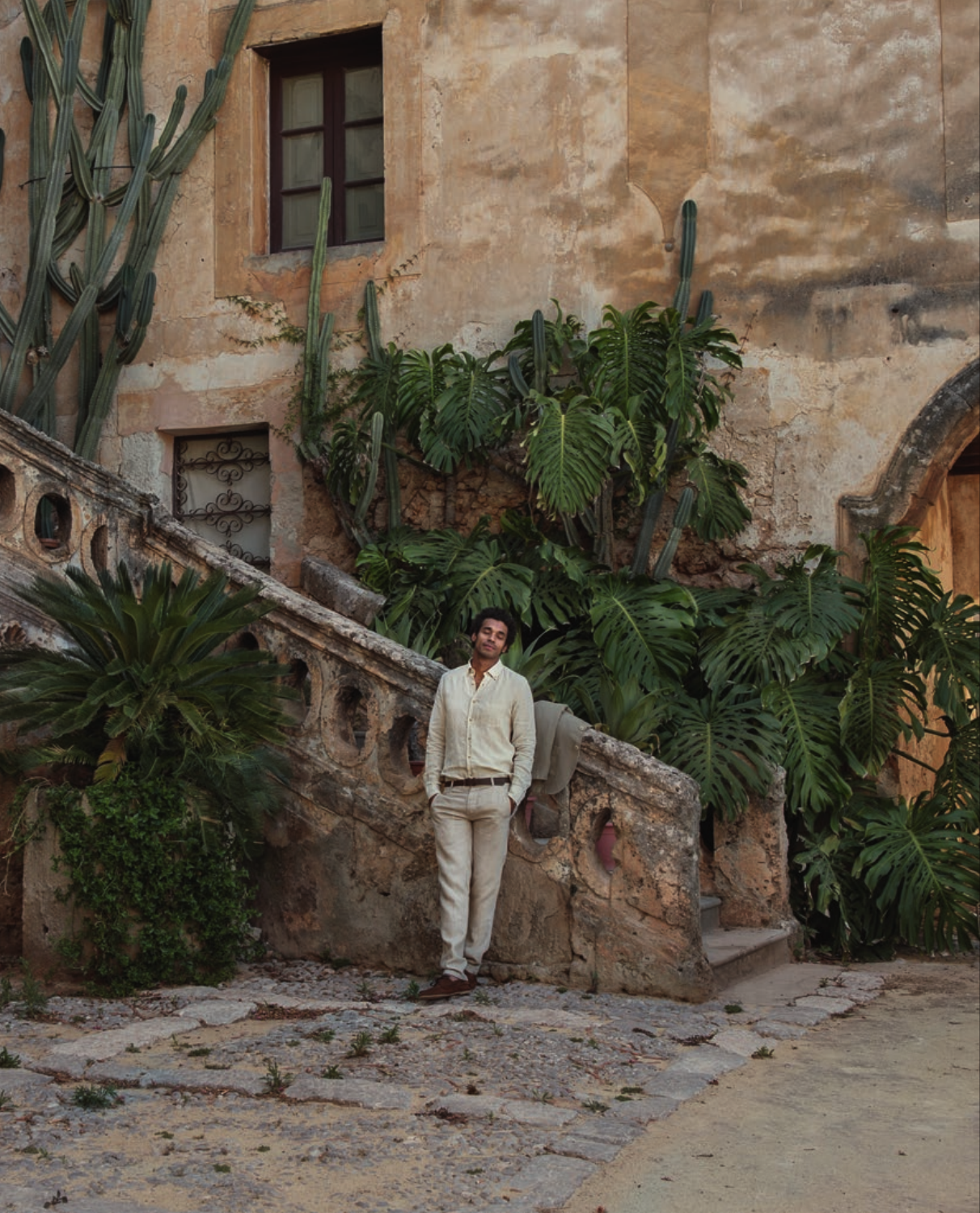# Detailed contents

#### Financial review Page<br>
Financial review Page 209 Financial review

# Consolidated financial statements

| Consolidated Income Statement<br>for the year ended 31 December                  | 112 |
|----------------------------------------------------------------------------------|-----|
| Consolidated Statement of Comprehensive Income<br>for the year ended 31 December | 113 |
| Consolidated Statement of Financial Position<br>as at 31 December                | 114 |
| Consolidated Statement of Changes in Equity<br>for the year ended 31 December    | 115 |
| Consolidated Statement of Cash Flows<br>for the year ended 31 December           | 116 |

# Notes to the consolidated financial statements

| 1.  | Group Organisation                          | 117 |
|-----|---------------------------------------------|-----|
| 2.  | Summary of Significant Accounting Policies  | 117 |
| 3.  | Critical Accounting Estimates and Judgments | 129 |
| 4.  | Financial Risk Management                   | 130 |
| 5.  | Acquisition                                 | 139 |
| 6.  | Segment Information                         | 139 |
| 7.  | <b>Employee Benefits</b>                    | 141 |
| 8.  | Share-Based Payments                        | 147 |
| 9.  | Jointly Controlled Entities                 | 149 |
| 10. | Other Operating Income                      | 150 |
| 11. | Other Operating Expense                     | 150 |
|     | 12. Expenses by Nature                      | 150 |
|     | 13. Financing Costs                         | 150 |
|     | 14. Other Financial (Income) Expense, Net   | 151 |
|     | 15. Income Taxes                            | 151 |
|     | 16. Earnings per Share                      | 153 |
| 17. | Cash and Cash Equivalents                   | 153 |
| 18. | Available-for-Sale Financial Assets         | 153 |
| 19. | Accounts Receivable - Trade                 | 154 |
|     | 20. Inventories                             | 154 |
|     | 21. Property, Plant and Equipment           | 155 |
| 22. | Intangible Assets                           | 156 |
| 23. | Debt                                        | 158 |
|     | 24. Provisions                              | 160 |

|  | 25. Own Equity Instruments                      | 161 |
|--|-------------------------------------------------|-----|
|  | 26. Equity                                      | 161 |
|  | 27 Commitments                                  | 162 |
|  | 28. Contingent Liabilities                      | 162 |
|  | 29 Related Parties                              | 163 |
|  | 30 Board of Directors and                       |     |
|  | <b>Executive Committee Compensation</b>         | 164 |
|  | 31. List of Principal Group Companies           | 167 |
|  | 32 Disclosure of the Process of Risk Assessment | 168 |
|  |                                                 |     |

# Report of the Statutory Auditor

| On the Consolidated Financial Statements | 169 |
|------------------------------------------|-----|
|                                          |     |

# Statutory Financial Statements of Givaudan SA (Group Holding Company)

| Income Statement for the year ended 31 December   | 170 |
|---------------------------------------------------|-----|
| Statement of Financial Position as at 31 December | 171 |

# Notes to the Statutory Financial Statements

| 1.   | General Information                      | 172 |
|------|------------------------------------------|-----|
| 2.   | Summary of accounting principles adopted | 172 |
| 3.   | List of Direct Subsidiaries              | 173 |
| 4.   | Jointly Controlled Entities              | 174 |
| .5.  | Other Financial Assets                   | 174 |
| 6.   | Short-Term Debt                          | 174 |
| 7.   | Debt                                     | 174 |
| 8.   | Indirect Taxes                           | 174 |
| 9.   | Equity                                   | 174 |
| 10 I | Own Shares                               | 176 |
| 11.  | Board of Directors and                   |     |
|      | <b>Executive Committee Compensation</b>  | 176 |
|      | 12. Exceptional Events                   | 176 |

# Appropriation of available earnings and distribution from the general legal reserve – additional paid-in capital of Givaudan SA

| Proposal of the Board of Directors to the |  |  |  |  |
|-------------------------------------------|--|--|--|--|
| General Meeting of Shareholders           |  |  |  |  |
|                                           |  |  |  |  |

# Report of the Statutory Auditor

| On the Statutory Financial Statements<br>178 |  |
|----------------------------------------------|--|
|----------------------------------------------|--|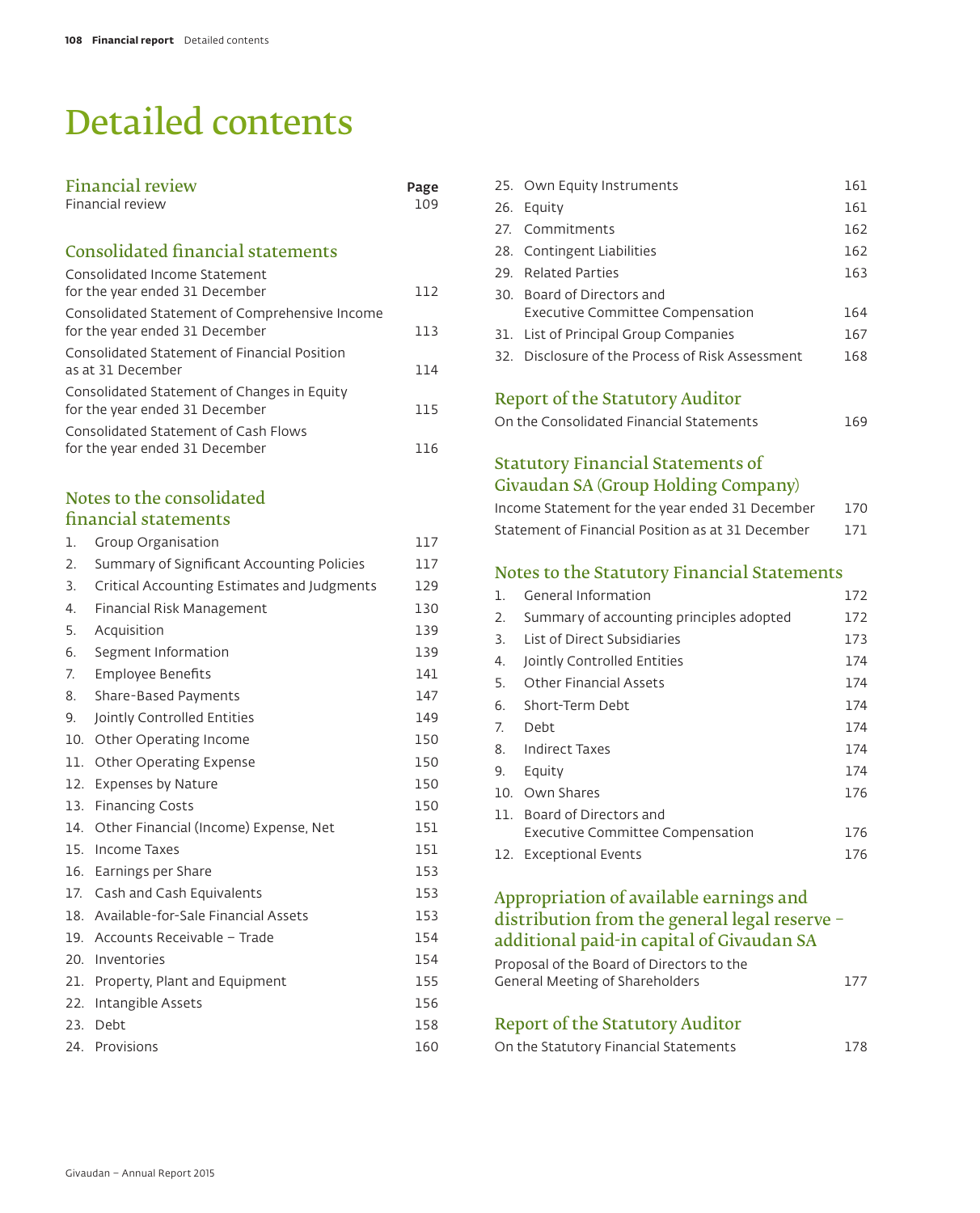# Financial review

| For the year ended 31 December, in millions of Swiss francs, except for cash dividend and earnings per share data | 2015  | 2014  |
|-------------------------------------------------------------------------------------------------------------------|-------|-------|
| <b>Group Sales</b>                                                                                                | 4,396 | 4,404 |
| Fragrance sales                                                                                                   | 2,096 | 2,108 |
| Flavour sales                                                                                                     | 2,300 | 2,296 |
| Like-for-like sales growth                                                                                        | 2.7%  | 3.7%  |
| <b>Gross profit</b>                                                                                               | 2,030 | 2,027 |
| as % of sales                                                                                                     | 46.2% | 46.0% |
| <b>EBITDA</b> <sup>a</sup>                                                                                        | 1,070 | 1,053 |
| as % of sales                                                                                                     | 24.3% | 23.9% |
| <b>Operating income</b>                                                                                           | 794   | 760   |
| as % of sales                                                                                                     | 18.1% | 17.3% |
| Income attributable to equity holders of the parent                                                               | 635   | 563   |
| as % of sales                                                                                                     | 14.4% | 12.8% |
| <b>Operating cash flow</b>                                                                                        | 915   | 806   |
| as % of sales                                                                                                     | 20.8% | 18.3% |
| <b>Free cash flow</b>                                                                                             | 720   | 604   |
| as % of sales                                                                                                     | 16.4% | 13.7% |
| Net debt                                                                                                          | 677   | 795   |
| Leverage ratio                                                                                                    | 15%   | 17%   |
| <b>Cash dividend</b>                                                                                              | 54    | 50    |
| Earnings per share - basic (CHF)                                                                                  | 68.98 | 61.18 |

a) EBITDA: Earnings Before Interest (and other financial income (expense), net), Tax, Depreciation and Amortisation. This corresponds to operating income before<br>depreciation, amortisation and impairment of long-lived asset

| in millions of Swiss francs, except for employee data | <b>31 December</b> 31 December<br>2015 | 2014  |
|-------------------------------------------------------|----------------------------------------|-------|
| Current assets                                        | 2,279                                  | 2,357 |
| Non-current assets                                    | 4,003                                  | 4,115 |
| <b>Total assets</b>                                   | 6,282                                  | 6,472 |
| Current liabilities                                   | 1,014                                  | 921   |
| Non-current liabilities                               | 1,853                                  | 2,138 |
| Equity                                                | 3,415                                  | 3,413 |
| Total liabilities and equity                          | 6,282                                  | 6,472 |
| <b>Number of employees</b>                            | 9,907                                  | 9,704 |

# **Foreign Exchange Rates**

| Foreign currency to Swiss francs exchange rates | ISO code   | Units  | 31 Dec 2015 | Average 2015 |      | 31 Dec 2014 Average 2014 |      | 31 Dec 2013 Average 2013 |
|-------------------------------------------------|------------|--------|-------------|--------------|------|--------------------------|------|--------------------------|
| Dollar                                          | <b>USD</b> |        | 1.00        | 0.96         | 0.99 | 0.92                     | 0.89 | 0.93                     |
| Euro                                            | <b>EUR</b> |        | 1.09        | 1.07         | 1.20 | 1.21                     | 1.23 | 1.23                     |
| Pound                                           | GBP        |        | 1.48        | 1.47         | 1.55 | 1.51                     | 1.48 | 1.45                     |
| Yen                                             | <b>IPY</b> | 100    | 0.83        | 0.80         | 0.83 | 0.86                     | 0.85 | 0.95                     |
| Singapore dollar                                | SGD        | ı      | 0.71        | 0.70         | 0.75 | 0.72                     | 0.71 | 0.74                     |
| Real                                            | <b>BRL</b> |        | 0.25        | 0.29         | 0.37 | 0.39                     | 0.38 | 0.43                     |
| Renminbi                                        | <b>CNY</b> |        | 0.15        | 0.15         | 0.16 | 0.15                     | 0.15 | 0.15                     |
| Mexican peso                                    | <b>MXN</b> | 100    | 5.83        | 6.09         | 6.74 | 6.88                     | 6.80 | 7.21                     |
| Rupiah                                          | <b>IDR</b> | 10.000 | 0.73        | 0.72         | 0.80 | 0.77                     | 0.73 | 0.89                     |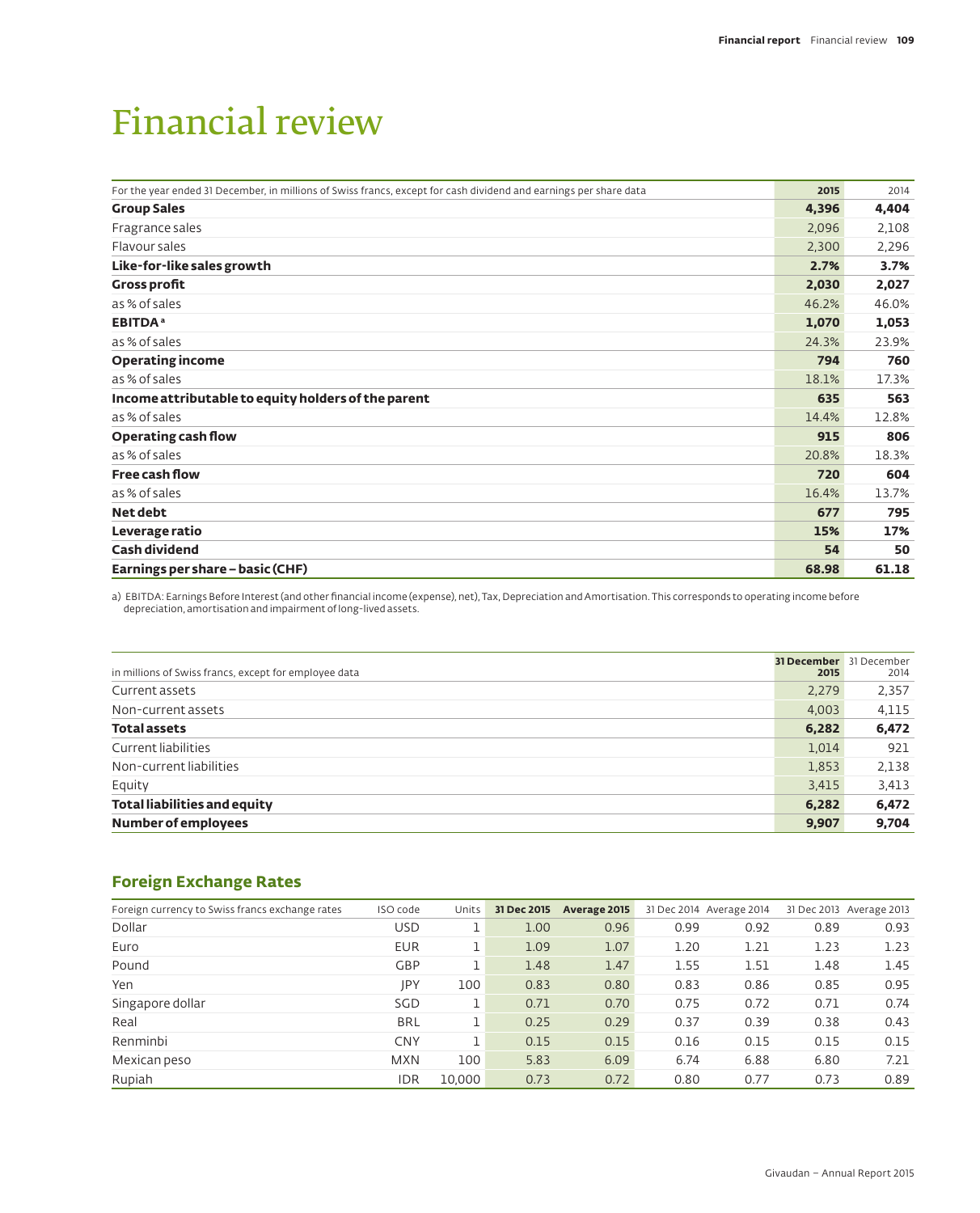#### **Sales**

Givaudan Group full year sales were CHF 4,396 million, an increase of 2.7% on a like-for-like basis and a decline of 0.2% in Swiss francs when compared to 2014. Fragrance Division sales were CHF 2,096 million, an increase of 1.9% on a like-for-like basis and a decline of 0.6% in Swiss francs. Flavour Division sales were CHF 2,300 million, an increase of 3.5% on a like-for-like basis and 0.2% in Swiss francs.

## **Operating performance**

#### **Gross margin**

The gross margin increased to 46.2% from 46.0%. Savings from the transfer of products to the new flavours manufacturing facility in Makó, Hungary from Kemptthal, Switzerland more than offset general increases in operational expenses.

#### **Earnings Before Interest, Tax, Depreciation and Amortisation (EBITDA)**

The EBITDA increased to CHF 1,070 million in 2015 from CHF 1,053 million in 2014, an increase of 1.6% in Swiss francs and 8.0% in local currency. A continued focus on internal costs was the main enabler of the improvement. The EBITDA margin increased to 24.3% in 2015 from 23.9% in 2014. In 2015 the Group recognised a net one-off non-cash gain of CHF 20 million, mainly following a change in pension plans. As a reminder, in 2014 the Group recognised a one-off gain of CHF 42 million on the disposal of land at its Dübendorf location in Switzerland.

#### **Operating income**

The operating income increased by 4.5% to CHF 794 million from CHF 760 million for the same period in 2014. When measured in local currency terms, the operating income increased by 12.7%. The operating margin increased to 18.1% in 2015 from 17.3% in 2014.

#### **Financial performance**

Financing costs in 2015 were CHF 61 million, versus CHF 63 million for the same period in 2014. In 2015 the Group continued to refinance at lower interest rates. Other financial expense, net of income, was CHF 27 million in 2015, up versus the CHF 20 million reported in 2014, as a result of increased hedging costs and exchange losses in markets where currencies could not be hedged. The income tax expense as a percentage of income before taxes was 10%, considerably lower than in 2014 following changes in Swiss Accounting Law and the Group's operating structure. Excluding these one-time items, the income tax expense as a percentage of income before taxes was 18%.

#### **Net income**

The net income increased to CHF 635 million in 2015 from CHF 563 million in 2014, an increase of 12.7%. This results in a net profit margin of 14.4%, versus 12.8% in 2014. Basic earnings per share increased to CHF 68.98 versus CHF 61.18 for the same period in 2014.

#### **Cash flow**

Givaudan delivered an operating cash flow of CHF 915 million in 2015, compared to CHF 806 million in 2014, driven by a slightly higher EBITDA and an improvement in working capital. As a percentage of sales, working capital decreased as a result of lower inventories at the end of the year.

Total net investments in property, plant and equipment were CHF 125 million, up from CHF 110 million incurred in 2014. During 2015 the Group continued its investments to support growth in developing markets, most notably a new flavours savoury facility in Nantong, China and a fragrance creative centre and compounding facility in Singapore. As a reminder, in 2014 the Group received cash of CHF 58 million as a result of the sale of land at its Dübendorf location in Switzerland.

Intangible asset additions were CHF 35 million in 2015 compared to CHF 46 million in 2014 as the Company continued to invest in its IT platform. Total net investments in tangible and intangible assets were 3.6% of sales in 2015 and 2014.

Operating cash flow after net investments was CHF 756 million in 2015, versus the CHF 650 million recorded in 2014. Free cash flow, defined as operating cash flow after investments and interest paid, was CHF 720 million in 2015, versus CHF 604 million for the comparable period in 2014, mainly driven by a higher EBITDA and lower working capital requirements, offset by higher net investments. As a percentage of sales, free cash flow in 2015 was 16.4%, compared to 13.7% in 2014.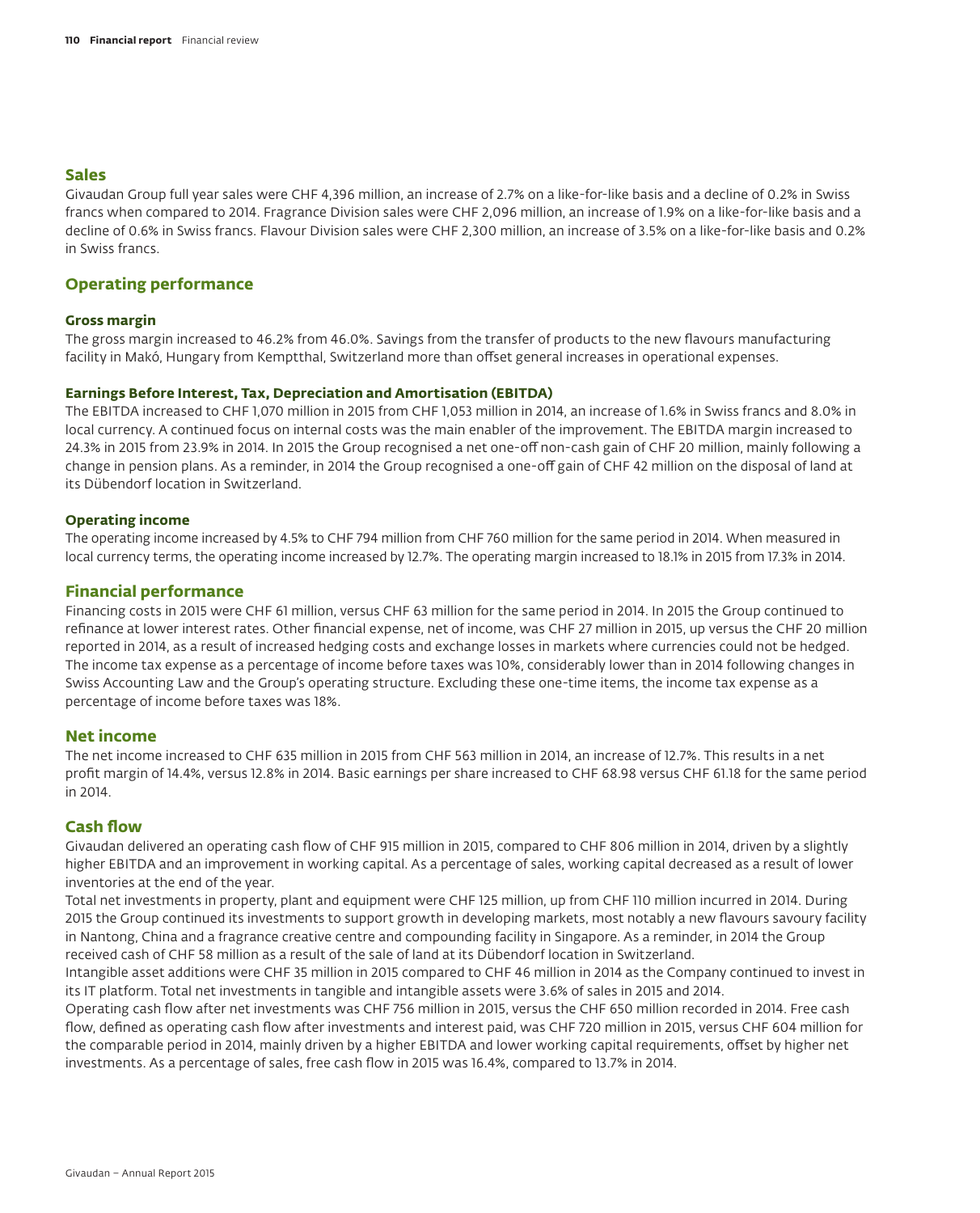#### **Financial position**

Givaudan's financial position remained solid at the end of the year. Net debt at December 2015 was CHF 677 million, down from CHF 795 million at December 2014. At the end of December 2015 the leverage ratio was 15%, compared to 17% at the end of 2014.

#### **Dividend Proposal**

At the Annual General Meeting on 17 March 2016, Givaudan's Board of Directors will propose a cash dividend of CHF 54.00 per share for the financial year 2015, an increase of 8.0% versus 2014. This is the fifteenth consecutive dividend increase following Givaudan's listing at the Swiss stock exchange in 2000. This distribution will be primarily made out of reserves for additional paid-in capital which Givaudan shows in equity as at the end of 2015, with the remainder being paid out of available earnings.

#### **2020 Guidance – Responsible growth. Shared Success**

The Company's 2020 ambition is to create further value through profitable, responsible growth. Capitalising on the success of the 2011-2015 strategy, Givaudan's 2020 ambition is built on the three strategic pillars of growing with its customers; delivering with excellence; and partnering for shared success.

Ambitious financial targets are a fundamental part of Givaudan's strategy. We aim to outpace the market with 4-5% sales growth and a free cash flow of 12-17% of sales, both measured as an average over the five-year period of our strategy cycle. It is Givaudan's intention to maintain its current dividend practice as part of this ambition.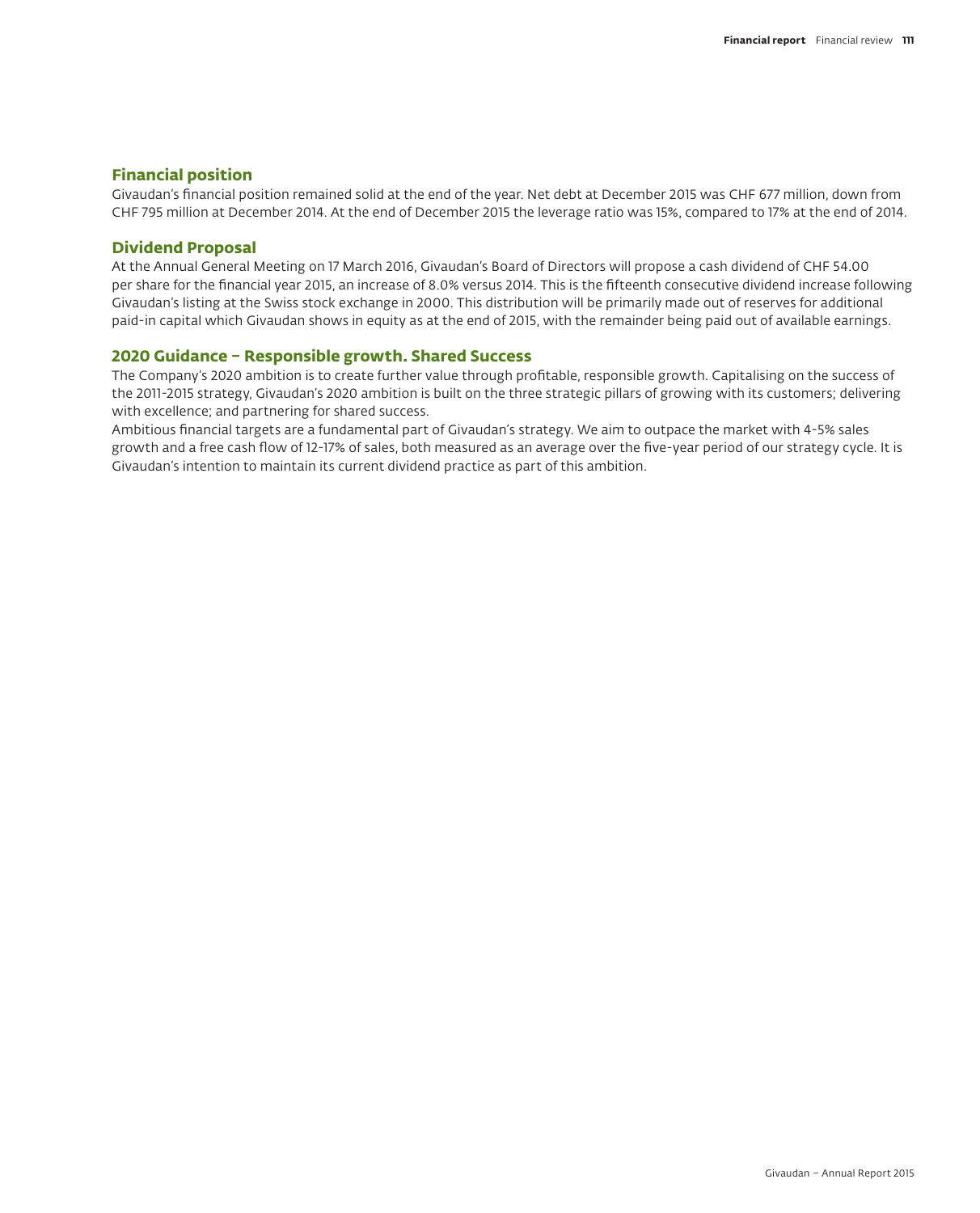# Consolidated financial statements

## **Consolidated Income Statement**

For the year ended 31 December

| in millions of Swiss francs, except for earnings per share data | Note | 2015    | 2014     |
|-----------------------------------------------------------------|------|---------|----------|
| Sales                                                           | 6    | 4,396   | 4,404    |
| Cost of sales                                                   |      | (2,366) | (2, 377) |
| <b>Gross profit</b>                                             |      | 2,030   | 2,027    |
| as % of sales                                                   |      | 46.2%   | 46.0%    |
| Selling, marketing and distribution expenses                    |      | (608)   | (635)    |
| Research and product development expenses                       |      | (366)   | (405)    |
| Administration expenses                                         |      | (169)   | (176)    |
| Share of (loss) profit of jointly controlled entities           | 9    | (2)     | (1)      |
| Other operating income                                          | 10   | 41      | 52       |
| Other operating expense                                         | 11   | (132)   | (102)    |
| <b>Operating income</b>                                         |      | 794     | 760      |
| as % of sales                                                   |      | 18.1%   | 17.3%    |
| Financing costs                                                 | 13   | (61)    | (63)     |
| Other financial income (expense), net                           | 14   | (27)    | (20)     |
| Income before taxes                                             |      | 706     | 677      |
| Income taxes                                                    | 15   | (71)    | (114)    |
| Income for the period                                           |      | 635     | 563      |
| <b>Attribution</b>                                              |      |         |          |
| Income attributable to equity holders of the parent             |      | 635     | 563      |
| as % of sales                                                   |      | 14.4%   | 12.8%    |
| Earnings per share - basic (CHF)                                | 16   | 68.98   | 61.18    |
| Earnings per share - diluted (CHF)                              | 16   | 68.14   | 60.35    |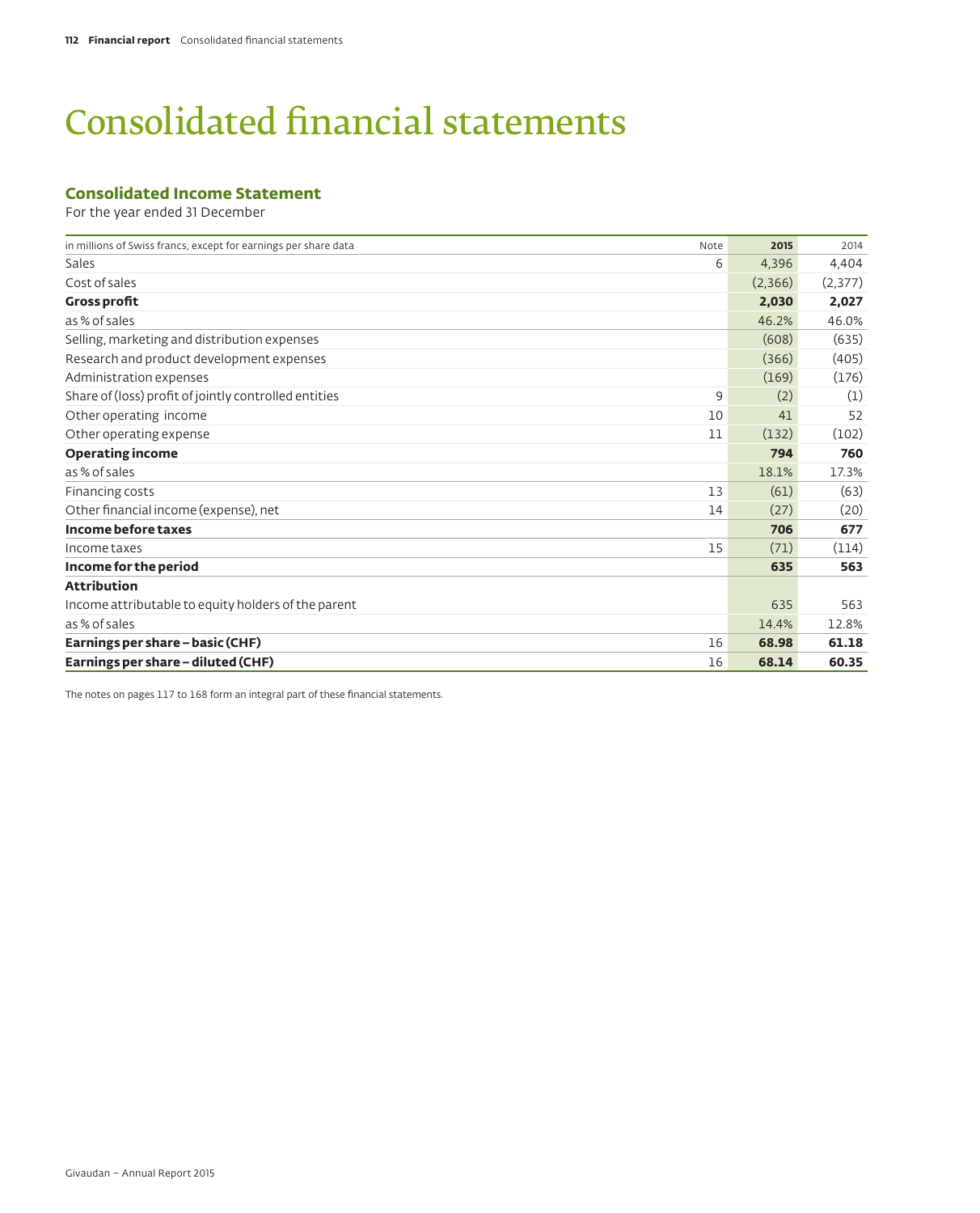# **Consolidated Statement of Comprehensive Income**

For the year ended 31 December

| in millions of Swiss francs                                                            | Note | 2015           | 2014  |
|----------------------------------------------------------------------------------------|------|----------------|-------|
| Income for the period                                                                  |      | 635            | 563   |
| Items that may be reclassified to the income statement                                 |      |                |       |
| Available-for-sale financial assets                                                    |      |                |       |
| Movement in fair value, net                                                            |      | $\overline{2}$ | 4     |
| (Gains) losses removed from equity and recognised in the consolidated income statement | 14   | (12)           | (2)   |
| Movement on income tax                                                                 | 15   |                |       |
| <b>Cash flow hedges</b>                                                                |      |                |       |
| Movement in fair value, net                                                            |      | (15)           | (47)  |
| (Gains) losses removed from equity and recognised in the consolidated income statement | 14   | 11             | 12    |
| Movement on income tax                                                                 | 15   | 1              | 2     |
| Exchange differences arising on translation of foreign operations                      |      |                |       |
| Change in currency translation                                                         |      | (206)          | 153   |
| Movement on income tax                                                                 | 15   | 5              |       |
| Items that will not be reclassified to the income statement                            |      |                |       |
| Defined benefit pension plans                                                          |      |                |       |
| Remeasurement (gains) losses                                                           | 7    | 67             | (358) |
| Movement on income tax                                                                 | 15   | (24)           | 99    |
| Other comprehensive income for the period                                              |      | (171)          | (132) |
| Total comprehensive income for the period                                              |      | 464            | 431   |
| <b>Attribution</b>                                                                     |      |                |       |
| Total comprehensive income attributable to equity holders of the parent                |      | 464            | 431   |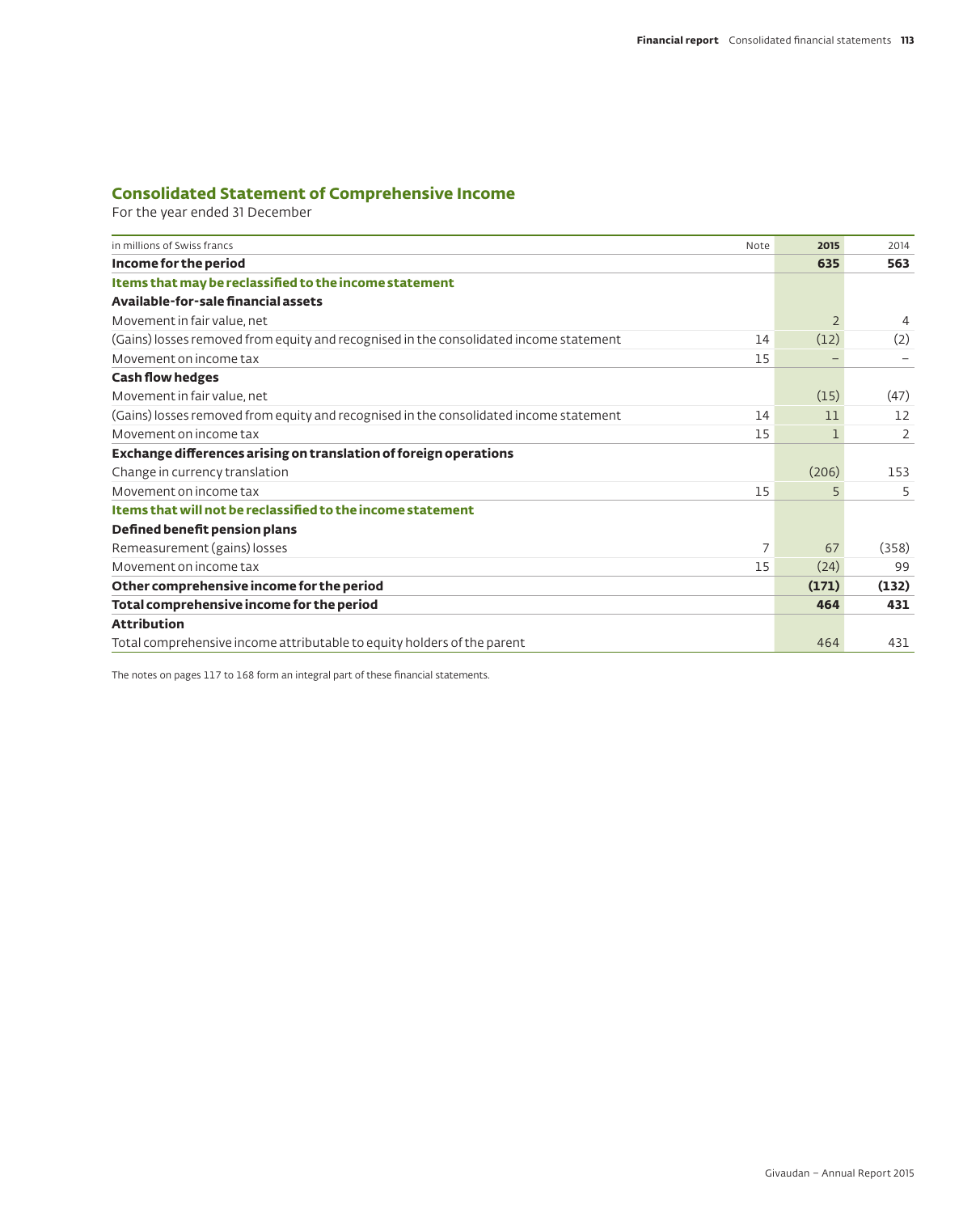# **Consolidated Statement of Financial Position**

As at 31 December

| in millions of Swiss francs<br>Note                          | 2015           | 2014    |
|--------------------------------------------------------------|----------------|---------|
| 17<br>Cash and cash equivalents                              | 478            | 412     |
| Derivative financial instruments<br>4                        | 17             | 21      |
| Derivatives on own equity instruments<br>25                  | 6              | 10      |
| Available-for-sale financial assets<br>4,18                  | $\overline{2}$ | 64      |
| Accounts receivable - trade<br>4,19                          | 901            | 911     |
| 20<br>Inventories                                            | 716            | 771     |
| 15<br>Current tax assets                                     | 16             | 22      |
| $\overline{4}$<br>Other current assets                       | 143            | 146     |
| <b>Current assets</b>                                        | 2,279          | 2,357   |
| 21<br>Property, plant and equipment                          | 1,384          | 1,430   |
| 22<br>Intangible assets                                      | 2,197          | 2,293   |
| Deferred tax assets<br>15                                    | 260            | 258     |
| $\overline{7}$<br>Post-employment benefit plan assets        | 15             | 7       |
| Financial assets at fair value through income statement<br>4 | 35             | 35      |
| Jointly controlled entities                                  | 27             | 17      |
| 18<br>Other long-term assets                                 | 85             | 75      |
| <b>Non-current assets</b>                                    | 4,003          | 4,115   |
| <b>Total assets</b>                                          | 6,282          | 6,472   |
| Short-term debt<br>4,23                                      | 208            | 57      |
| Derivative financial instruments<br>4                        | 18             | 19      |
| 4<br>Accounts payable - trade and others                     | 400            | 423     |
| Accrued payroll & payroll taxes                              | 120            | 119     |
| Current tax liabilities<br>15                                | 70             | 82      |
| 25<br>Financial liability: own equity instruments            | 48             | 54      |
| 24<br>Provisions                                             | 12             | 12      |
| Other current liabilities                                    | 138            | 155     |
| <b>Current liabilities</b>                                   | 1,014          | 921     |
| Derivative financial instruments<br>$\overline{4}$           | 62             | 50      |
| Long-term debt<br>4,23                                       | 947            | 1,150   |
| Provisions<br>24                                             | 51             | 36      |
| $\overline{7}$<br>Post-employment benefit plan liabilities   | 637            | 735     |
| Deferred tax liabilities<br>15                               | 92             | 88      |
| Other non-current liabilities                                | 64             | 79      |
| <b>Non-current liabilities</b>                               | 1,853          | 2,138   |
| <b>Total liabilities</b>                                     | 2,867          | 3,059   |
| 26<br>Share capital                                          | 92             | 92      |
| 26<br>Retained earnings and reserves                         | 5,361          | 5,187   |
| 26<br>Own equity instruments                                 | (79)           | (78)    |
| 25, 26<br>Other components of equity                         | (1,959)        | (1,788) |
| Equity attributable to equity holders of the parent          | 3,415          | 3,413   |
| <b>Total equity</b>                                          | 3,415          | 3,413   |
| <b>Total liabilities and equity</b>                          | 6,282          | 6,472   |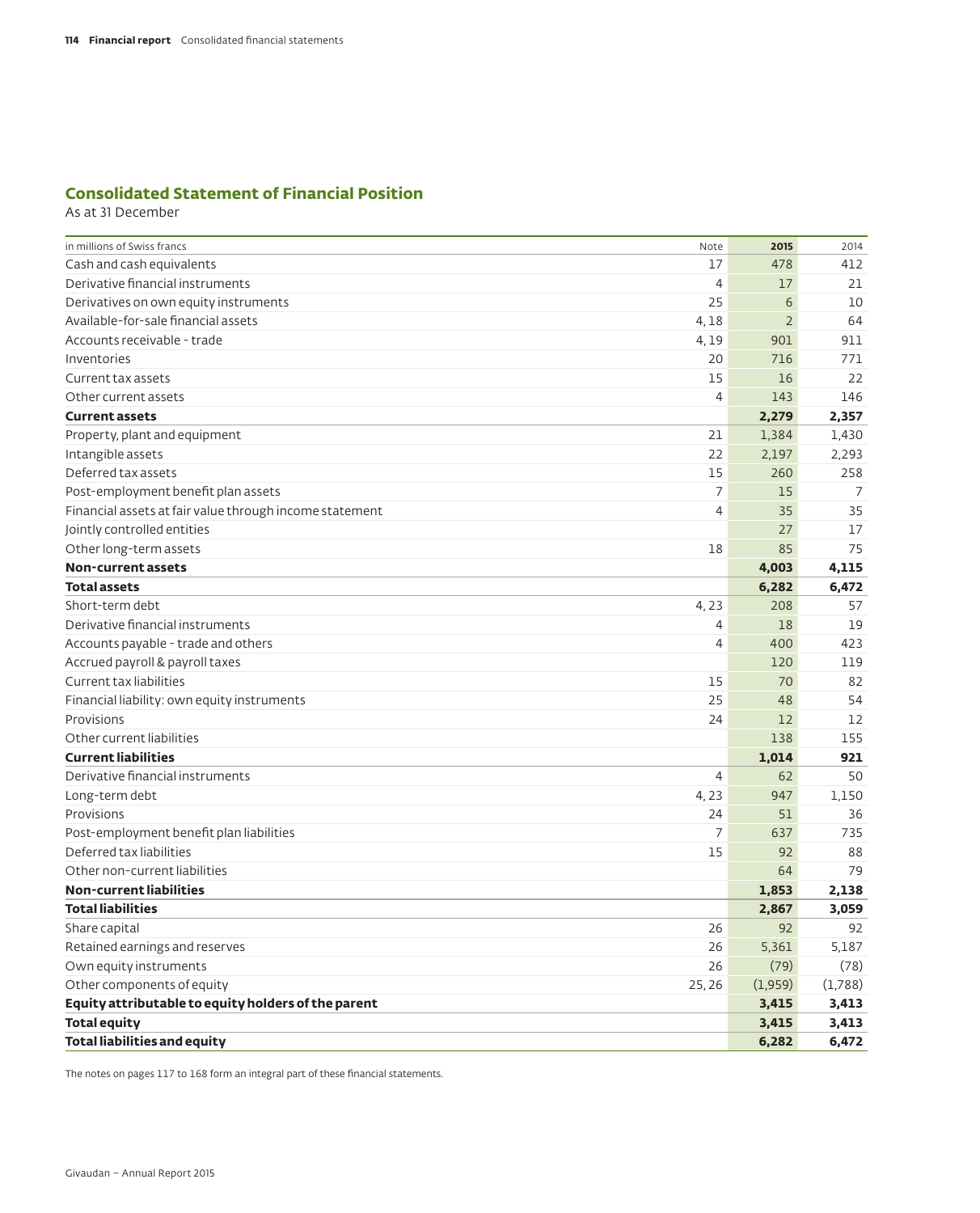# **Consolidated Statement of Changes in Equity**

For the year ended 31 December

| 2015<br>in millions of Swiss francs       | Note | Share<br>Capital | Retained<br>earnings<br>and reserves | Own equity<br>instruments | Cash flow<br>hedges | Available-<br>for-sale<br>financial<br>assets | Currency<br>translation<br>differences | Defined<br>benefit<br>pension plans<br>remeasure-<br>ment | Total<br>equity |
|-------------------------------------------|------|------------------|--------------------------------------|---------------------------|---------------------|-----------------------------------------------|----------------------------------------|-----------------------------------------------------------|-----------------|
| Note                                      |      | 26               | 26                                   | 25, 26                    |                     |                                               |                                        |                                                           |                 |
| Balance as at 1 January                   |      | 92               | 5,187                                | (78)                      | (67)                | 22                                            | (1, 195)                               | (548)                                                     | 3,413           |
| Income for the period                     |      |                  | 635                                  |                           |                     |                                               |                                        |                                                           | 635             |
| Other comprehensive income for the period |      |                  |                                      |                           | (3)                 | (10)                                          | (201)                                  | 43                                                        | (171)           |
| Total comprehensive income for the period |      |                  | 635                                  |                           | (3)                 | (10)                                          | (201)                                  | 43                                                        | 464             |
| Dividends paid                            | 26   |                  | (461)                                |                           |                     |                                               |                                        |                                                           | (461)           |
| Movement on own equity instruments, net   |      |                  |                                      | (1)                       |                     |                                               |                                        |                                                           | (1)             |
| Net change in other equity items          |      |                  | (461)                                | (1)                       |                     |                                               |                                        |                                                           | (462)           |
| <b>Balance as at 31 December</b>          |      | 92               | 5.361                                | (79)                      | (70)                | 12                                            | (1.396)                                | (505)                                                     | 3.415           |

| <b>Balance as at 31 December</b>          |      | 92               | 5.187                                | (78)                      | (67)                | 22                                            | (1, 195)                               | (548)                                                     | 3.413           |
|-------------------------------------------|------|------------------|--------------------------------------|---------------------------|---------------------|-----------------------------------------------|----------------------------------------|-----------------------------------------------------------|-----------------|
| Net change in other equity items          |      |                  | (433)                                | (8)                       |                     |                                               |                                        |                                                           | (441)           |
| Movement on own equity instruments, net   |      |                  |                                      | (8)                       |                     |                                               |                                        |                                                           | (8)             |
| Dividends paid                            | 26   |                  | (433)                                |                           |                     |                                               |                                        |                                                           | (433)           |
| Total comprehensive income for the period |      |                  | 563                                  |                           | (33)                | $\overline{\mathbf{z}}$                       | 158                                    | (259)                                                     | 431             |
| Other comprehensive income for the period |      |                  |                                      |                           | (33)                | $\overline{2}$                                | 158                                    | (259)                                                     | (132)           |
| Income for the period                     |      |                  | 563                                  |                           |                     |                                               |                                        |                                                           | 563             |
| Balance as at 1 January                   |      | 92               | 5,057                                | (70)                      | (34)                | 20                                            | (1, 353)                               | (289)                                                     | 3.423           |
| Note                                      |      | 26               | 26                                   | 25, 26                    |                     |                                               |                                        |                                                           |                 |
| 2014<br>in millions of Swiss francs       | Note | Share<br>Capital | Retained<br>earnings<br>and reserves | Own equity<br>instruments | Cash flow<br>hedges | Available-<br>for-sale<br>financial<br>assets | Currency<br>translation<br>differences | Defined<br>benefit<br>pension plans<br>remeasure-<br>ment | Total<br>equity |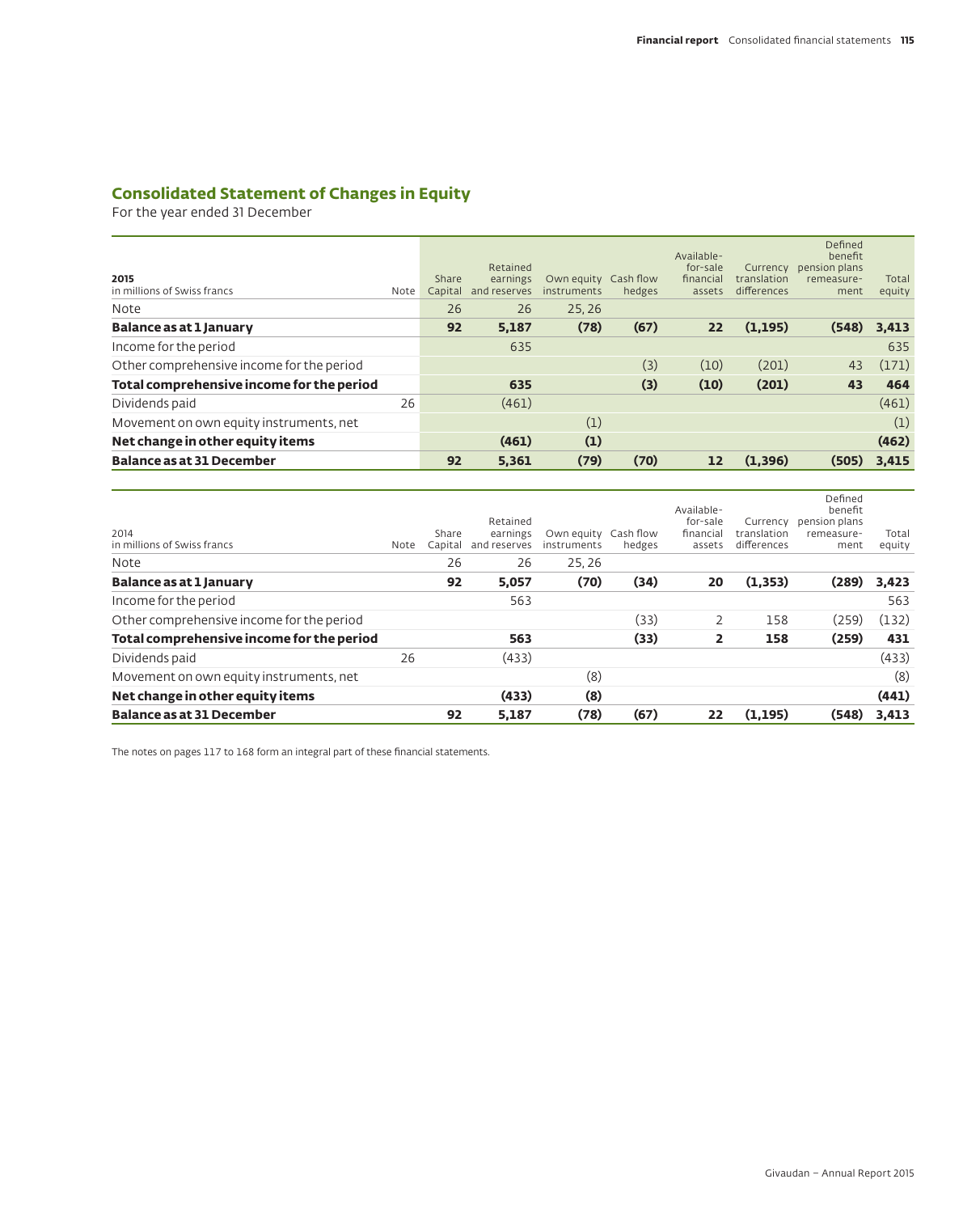# **Consolidated Statement of Cash Flows**

For the year ended 31 December

| in millions of Swiss francs<br>Note                                  | 2015              | 2014  |
|----------------------------------------------------------------------|-------------------|-------|
| Income for the period                                                | 635               | 563   |
| 15<br>Income tax expense                                             | 71                | 114   |
| 13<br>Interest expense                                               | 47                | 52    |
| 13,14<br>Non-operating income and expense                            | 41                | 31    |
| <b>Operating income</b>                                              | 794               | 760   |
| Depreciation of property, plant and equipment<br>21                  | 112               | 110   |
| Amortisation of intangible assets<br>22                              | 157               | 180   |
| Impairment of long-lived assets<br>21,22                             | $\overline{7}$    | 3     |
| Other non-cash items                                                 |                   |       |
| - share-based payments                                               | 40                | 31    |
| 7<br>- pension expense                                               | 1                 | 40    |
| - additional and unused provisions, net<br>24                        | 30                | 15    |
| - other non-cash items                                               | 43                | 20    |
| Adjustments for non-cash items                                       | 390               | 399   |
| (Increase) decrease in inventories                                   | $\overline{4}$    | (47)  |
| (Increase) decrease in accounts receivable                           | (76)              | (40)  |
| (Increase) decrease in other current assets                          | 3                 | (14)  |
| Increase (decrease) in accounts payable                              | (7)               | (1)   |
| Increase (decrease) in other current liabilities                     | (4)               | (24)  |
| (Increase) decrease in working capital                               | (80)              | (126) |
| Income taxes paid                                                    | (107)             | (112) |
| Pension contributions paid<br>7                                      | (45)              | (61)  |
| Provisions used<br>24                                                | (12)              | (15)  |
| Purchase and sale of own equity instruments, net                     | (43)              | (37)  |
| Impact of financial transactions on operating, net                   | 18                | (2)   |
| Cash flows from (for) operating activities                           | 915               | 806   |
| Increase in long-term debt                                           | 200               | 450   |
| (Decrease) in long-term debt                                         | (202)             | (201) |
| Increase in short-term debt                                          | 506               | 145   |
| (Decrease) in short-term debt                                        | (564)             | (562) |
| Interest paid                                                        | (36)              | (46)  |
| Distribution to the shareholders paid<br>26                          | (461)             | (433) |
| Purchase and sale of derivative financial instruments financing, net | (16)              | (47)  |
| Others, net                                                          | (5)               | (3)   |
| Cash flows from (for) financing activities                           | (578)             | (697) |
| Acquisition of property, plant and equipment<br>21                   | (126)             | (168) |
| Acquisition of intangible assets<br>22                               | (35)              | (46)  |
| 9<br>Increase in share capital of jointly controlled entities        | (14)              | (17)  |
| 5<br>Acquisition of subsidiary, net of cash acquired                 | (91)              | (37)  |
| Proceeds from the disposal of property, plant and equipment<br>21    | 1                 | 58    |
| Interest received                                                    | $\mathbf 1$       | 3     |
| Purchase and sale of available-for-sale financial assets, net        | 52                | 6     |
| Purchase and sale of derivative financial instruments, net           | $\qquad \qquad -$ |       |
| Others, net                                                          | (13)              | (8)   |
| Cash flows from (for) investing activities                           | (225)             | (209) |
| Net increase (decrease) in cash and cash equivalents                 | 112               | (100) |
| Net effect of currency translation on cash and cash equivalents      | (46)              | (1)   |
| Cash and cash equivalents at the beginning of the period<br>17       | 412               | 513   |
| Cash and cash equivalents at the end of the period                   | 478               | 412   |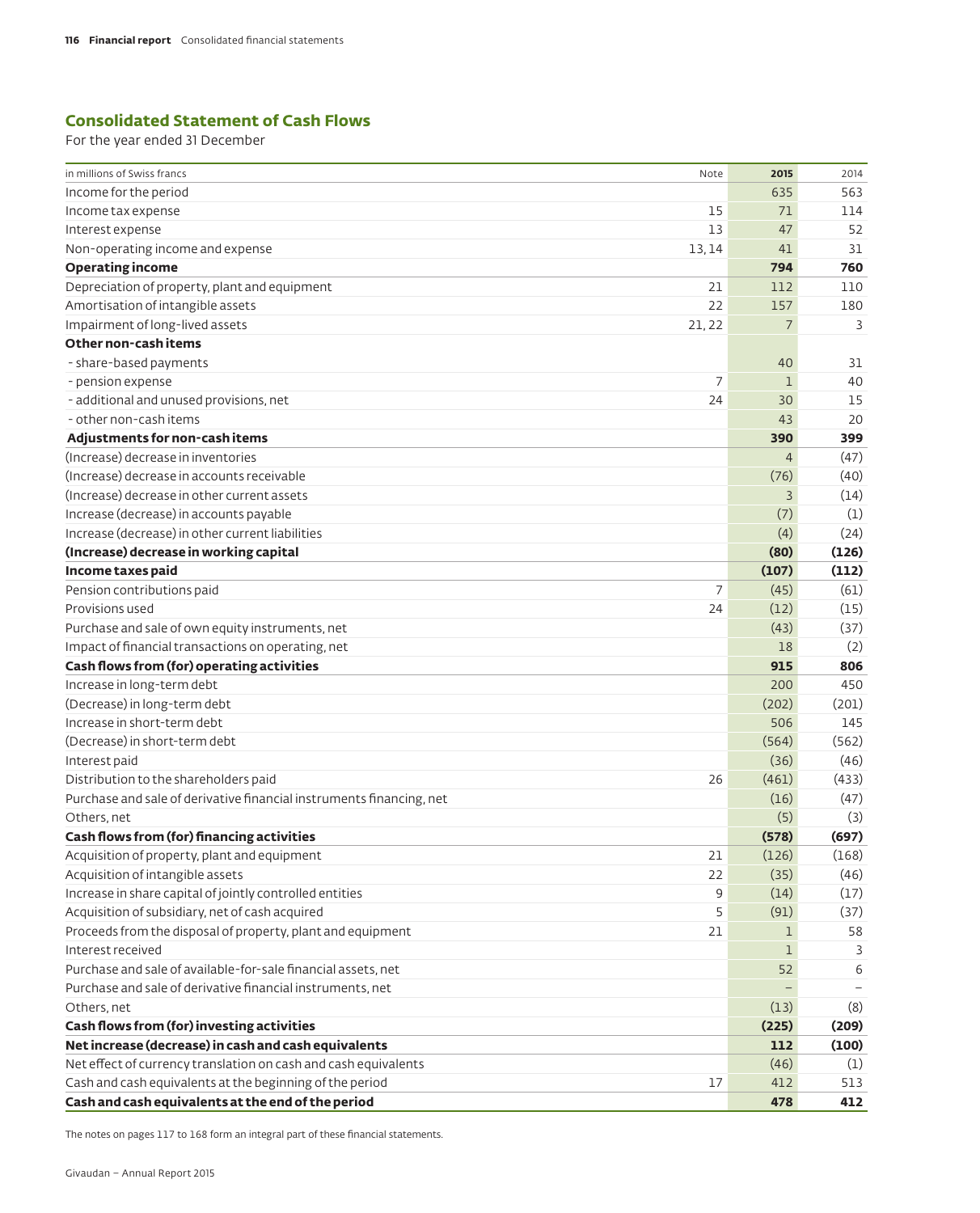# Notes to the consolidated financial statements

#### **1. Group Organisation**

Givaudan SA and its subsidiaries (hereafter 'the Group') operate under the name Givaudan. Givaudan SA is a limited liability company incorporated and domiciled in Switzerland. The Group is headquartered in Vernier, near Geneva, Switzerland. Givaudan is a leading supplier of creative fragrance and flavour products to the consumer goods industry. It operates in over 100 countries and has subsidiaries and branches in more than 40 countries. Worldwide, it employs 9,907 people. A list of the principal Group companies is shown in Note 31 to the consolidated financial statements.

The Group is listed on the SIX Swiss Exchange (GIVN).

#### **2. Summary of Significant Accounting Policies**

The significant accounting policies applied in the preparation of these consolidated financial statements are set out below. These policies have been consistently applied to all years presented, unless otherwise stated.

#### **2.1 Basis of Preparation**

The consolidated financial statements have been prepared in accordance with International Financial Reporting Standards (IFRS) as issued by the IASB and Swiss law. They are prepared under the historical cost convention as modified by the revaluation of available-for-sale financial assets, of financial assets and financial liabilities at fair value through the income statement, and of own equity instruments classified as derivatives.

The preparation of the consolidated financial statements requires management to make estimates and assumptions that affect the reported amounts of assets and liabilities, disclosure of contingent liabilities at the date of the financial statements, and reported amounts of revenues and expenses during the reporting period. It also requires management to exercise its judgment in the process of applying the Group's accounting policies. Critical accounting estimates and judgments are disclosed in Note 3.

Givaudan SA's Board of Directors approved these consolidated financial statements on 29 January 2016.

#### **2.1.1. Changes in Accounting Policies and Disclosures**

#### **Standards, amendments and interpretations effective in 2015**

The accounting policies adopted are consistent with those of the annual financial statements for the year ended 31 December 2014, as described in the 2014 consolidated financial statements, with the exception of the adoption as of 1 January 2015 of the standards and interpretations described below:

Amendments to IAS 19: Defined Benefit Plans: Employee Contributions provide clarifications regarding the contributions from employees or third parties when accounting for defined benefit plans as defined by IAS 19 Employee Benefits. If the amount of the contributions is independent of the number of years of services, such contributions are recognised as a reduction in the service cost in the period in which the related service is rendered, instead of attributing the contributions to the periods of service. The Group assessed that the adoption of these amendments had no impact on the disclosures or the amounts recognised in the Group's consolidated financial statements.

Annual Improvements to IFRSs 2010-2012 Cycle (except for the amendment to IFRS 3 Business combinations) include amendments to a number of IFRSs (IFRS 2 Share-based Payment, IFRS 8 Operating Segments, IFRS 13 Fair Value Measurement, IAS 16 Property, Plant and Equipment, IAS 38 Intangible Assets and IAS 24 Related Party Disclosures) which do not affect the information currently disclosed by the Group.

Annual Improvements to IFRSs 2011-2013 Cycle include amendments to a number of IFRSs (IFRS 1 First-time Adoption of IFRSs, IFRS 3 Business Combinations, IFRS 13 Fair Value Measurement and IAS 40 Investment Property) which do not affect the information currently disclosed by the Group.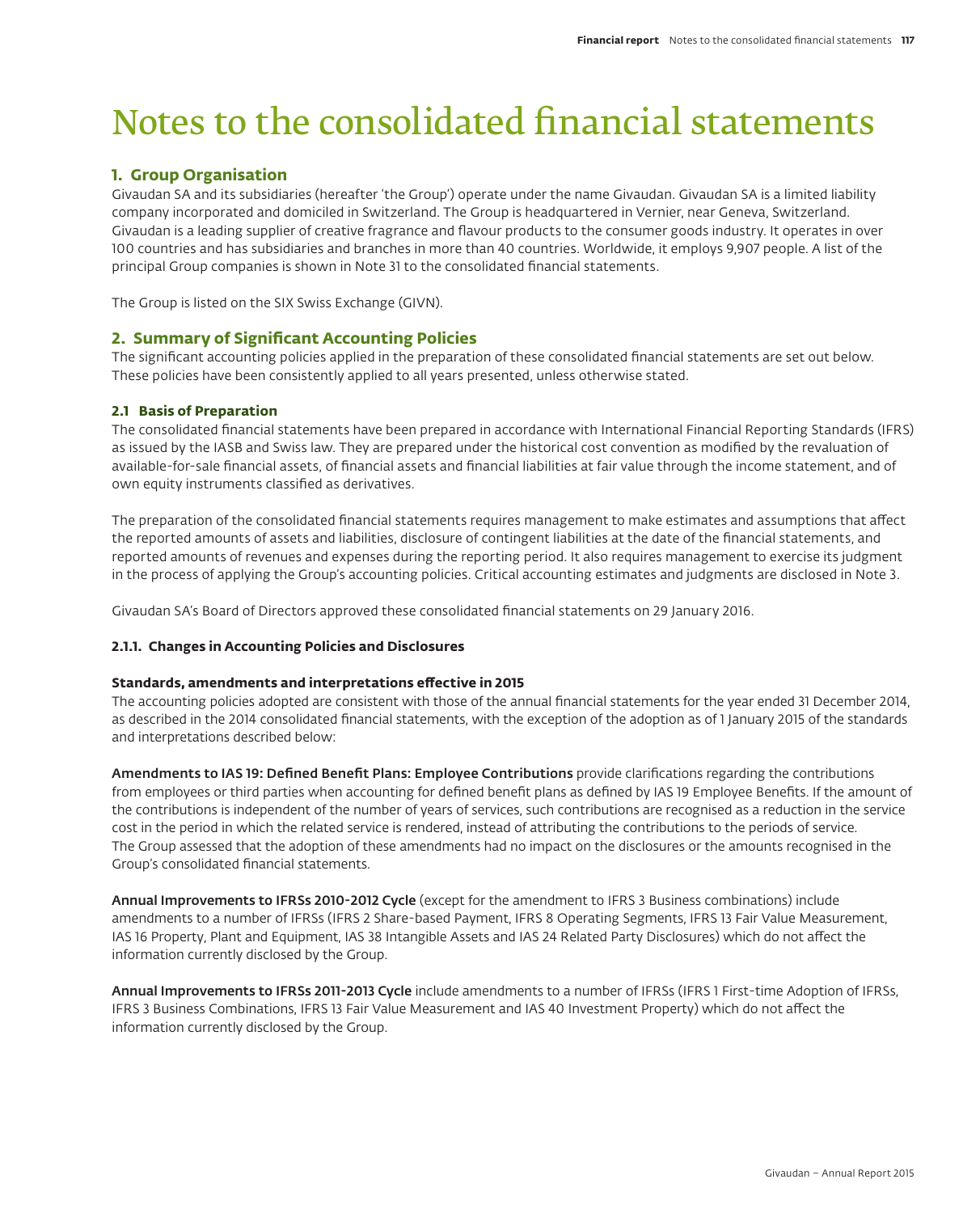#### **2.1.2. IFRSs and IFRICs issued but not yet effective**

New and revised standards and interpretations, issued but not yet effective, have been reviewed to identify the nature of the future changes in accounting policy and to estimate the effect of any necessary changes in the consolidated financial statements and supporting notes upon their adoption.

#### **a) Issued and effective for 2016**

Amendments to IAS 16 and IAS 38: Clarification of Acceptable Methods of Depreciation and Amortisation prohibit entities from using a revenue-based depreciation method for items of property, plant and equipment and introduce the rebuttable presumption that revenue is not an appropriate basis for amortisation of an intangible asset. The adoption of these amendments does not result in a change in the information currently disclosed because the long-lived assets are depreciated / amortised on a straight-line basis over the estimated economic useful life of the asset (see Notes 2.16 and 2.18).

Amendments to IFRS 11: Accounting for Acquisitions of Interests in Joint Operations clarify that the acquirer of an interest in a joint operation in which the activity constitutes a business, as defined in IFRS 3, is required to apply all of the principles on business combinations accounting in IFRS 3. The adoption of these amendments has no impact on the joint arrangements currently held by the Group.

IFRS 14 Regulatory Deferral Accounts permits an entity which is a first-time adopter of International Financial Reporting Standards to continue to account, with some limited changes, for 'regulatory deferral account balances' in accordance with its previous GAAP. This standard does not affect the Group as it is not a first-time adopter of IFRS.

Amendments to IAS 27: Equity Method in Separate Financial Statements reinstate the equity method as an accounting option for investments in subsidiaries, joint ventures and associates in an entity's separate financial statements. The adoption of these amendments has no impact because the Group does not prepare separate financial statements in accordance with IFRS.

Amendments to IAS 16 and IAS 41: Agriculture: Bearer Plants require bearer plants to be accounted for as property, plant and equipment. The produce growing on bearer plants remains in the scope of agriculture activities. The adoption of these amendments has no impact because the Group does not hold bearer plants.

Annual Improvements to IFRSs 2012-2014 Cycle include amendments to a number of IFRSs (IFRS 5 Non-current Assets Held for Sale and Discontinued Operations, IFRS 7 Financial Instruments: Disclosures with consequential amendments to IFRS 1, IAS 19 Employee Benefits and IAS 34 Interim Financial Reporting) which do not affect the information currently disclosed by the Group.

Amendments to IAS 1: Disclosure Initiative are designed to address concerns expressed by constituents about existing presentation and disclosure requirements and to encourage entities to use judgement in the application of IAS 1 when considering the layout and content of their financial statements. The Group assessed that the adoption of these amendments does not result in a change in the information currently disclosed.

Amendments to IFRS 10, IFRS 12 and IAS 28: Investment Entities: Applying the Consolidation Exception clarify that the exemption from preparing consolidated financial statements is available to a parent entity that is a subsidiary of an investment entity, even if the investment entity measures all its subsidiaries at fair value in accordance with IFRS 10. The adoption of these amendments has no impact because the Group does not hold investment entities.

#### **b) Issued and effective for 2017 and after**

IFRS 9 Financial Instruments is to be applied for financial years commencing after 1 January 2018. The Group intends to early adopt IFRS 9 including the new rules in their entirety as issued in July 2014.

IFRS 9 addresses the classification, measurement and derecognition of financial assets and financial liabilities and introduces new rules for hedge accounting. The Group expects impacts mainly related to the new classification of the Group's financial assets.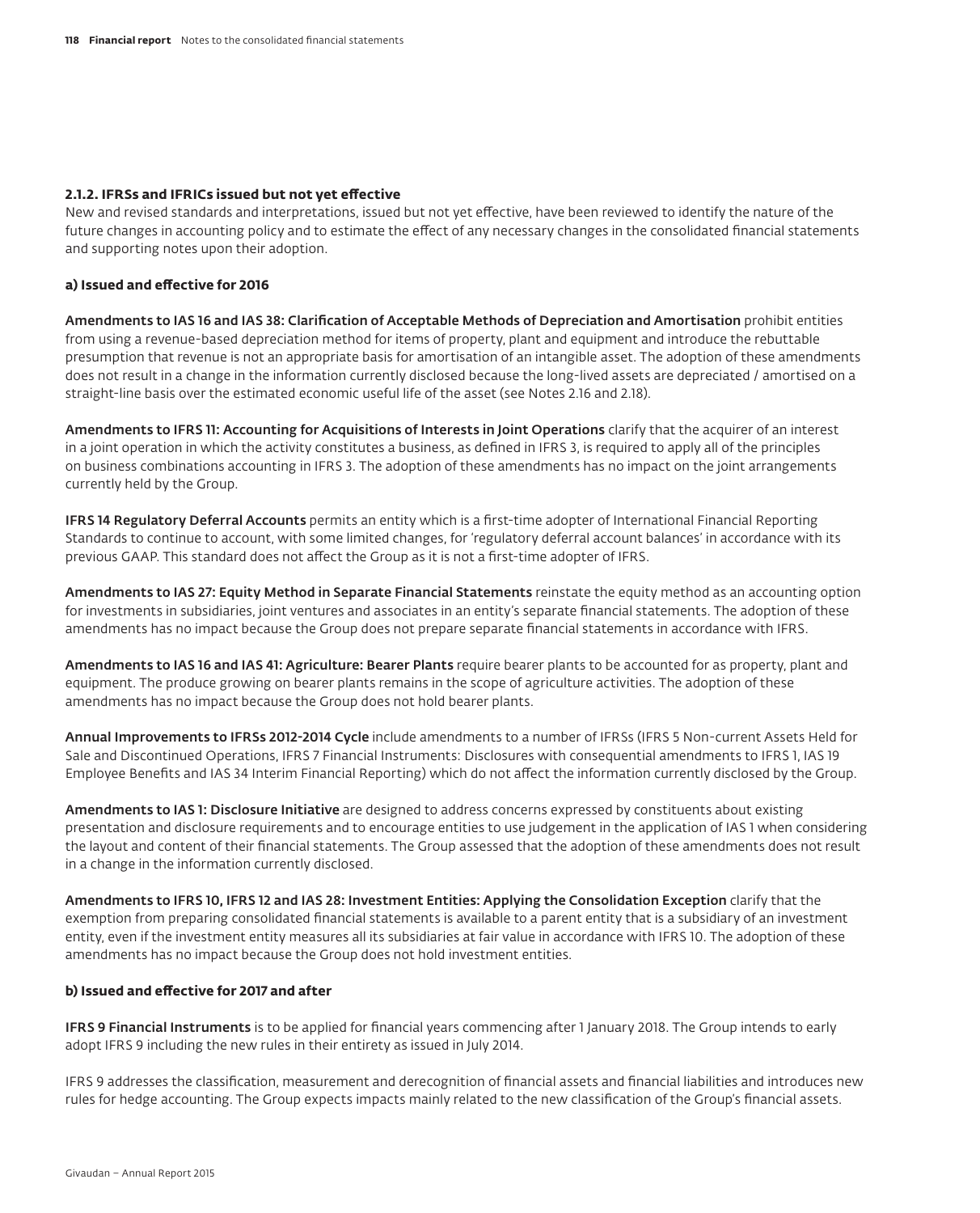The adoption of IFRS 9 helps to align the accounting of financial assets with the objectives to collect contractual cash flows as they come due and to sell financial assets.

#### Financial assets at fair value through the income statement

Financial assets that are used to fund the settlements of long-term incentive plans recognised in the liabilities fulfil the objectives of collecting contractual cash flows and selling financial assets. Investments accounted for as available-for-sale financial assets in accordance with IAS 39 change their measurement category to "at fair value through the income statement" which is more consistent, in the Group's opinion, with the Group's strategic investments objectives.

Derivative financial assets accounted for at fair value through the income statement in accordance with IAS 39 remain in the same measurement category unless they are designated as effective hedging instruments.

#### Financial assets at amortised cost

Trade receivables reach the objective of collecting contractual cash flows over their life. Trade receivables accounted for as "loans and receivables" financial assets in accordance with IAS 39 change their measurement category to "at amortised cost".

The new hedging rules align hedge accounting more closely with the Group's risk management practices. The Group does not expect to change its hedging strategy.

The new impairment model is an expected credit loss (ECL) model which may result in the earlier recognition of credit losses than the incurred loss impairment model used in IAS 39. A simplified approach is applied for trade receivables for which the tracking of changes in credit risk is not required but instead the base lifetime expected credit loss at all times is applied. There is no expectation to change the current practice for measuring the trade receivables.

For financial liabilities, there is no change to their classification and measurement except for liabilities designated at fair value through the income statement for which the amount of change in fair value that is attributable to changes in own credit risk is presented in other comprehensive income. This has no impact on the current classification of the Group's financial liabilities at amortised cost.

IFRS 15 Revenue from Contracts with Customers: the Group has evaluated the impacts of this standard on its consolidated financial statements. IFRS 15 deals with revenue recognition and establishes principles for reporting useful information to users of financial statements about the nature, amount, timing and uncertainty of revenue and cash flows arising from an entity's contracts with customers. Revenue is recognised when a customer obtains control of a good or service and thus has the ability to direct the use and obtain the benefits from the good or service. The standard replaces existing revenue recognition guidance including IAS 18 Revenues, IAS 11 Construction Contracts and IFRIC 13 Customers Loyalty Programme.

The Group has assessed that the adoption of IFRS 15 does not impact significantly its consolidated financial statements. Contracts with customers relate primarily to the delivery of manufactured products and molecules of fragrance and flavour to the agreed upon specifications and may contain additional performance obligations for certain clients such as the assignment of specific application technologies, joint market research and particular stock conditions. Most of these additional performance obligations are not distinct because they are highly dependent on the delivery of manufactured products and molecules of fragrance and flavour. Generally, the transaction price includes estimating variable consideration such as rebates granted to customers.

Amendments to IFRS 10 and IAS 28: Sales or Contribution of Assets between an Investor and its Associate or Joint Venture clarify that in a transaction involving an associate or joint venture the extent of gain or loss recognition depends on whether the assets sold or contributed constitute a business. The adoption of these amendments would not have an impact on the joint arrangements currently hold by the Group.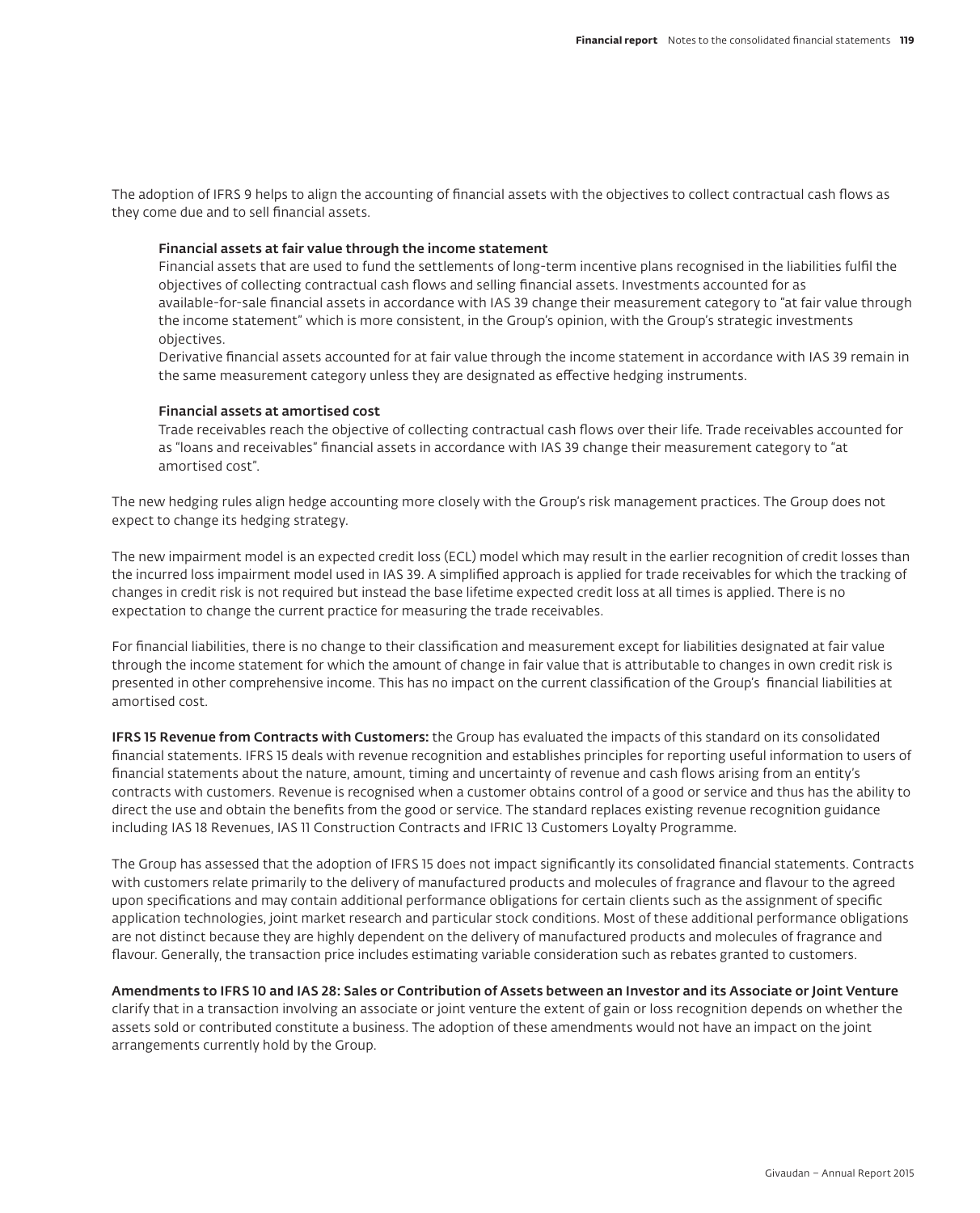#### **2.2 Consolidation**

The subsidiaries that are consolidated are those companies controlled, directly or indirectly, by Givaudan SA. The Group controls an entity when the Group is exposed to, or has rights to, variable returns from its involvement with the entity and has the ability to affect those returns through its power over the entity. The Group reassesses whether or not it controls an investee if there are indications of a change in facts and circumstances.

Companies acquired during the year are consolidated from the date on which operating control is transferred to the Group, and subsidiaries to be divested are included up to the date on which control passes to the acquirer.

The acquisition method of accounting is used to account for the acquisition of subsidiaries. The cost of an acquisition is measured as the fair value of the assets acquired, shares issued and liabilities undertaken or assumed at the date of acquisition. Identifiable assets acquired and liabilities and contingent liabilities assumed are measured initially at their fair values at the acquisition date. Acquisition related costs are expensed as incurred. The excess of the cost of acquisition over the fair value of the Group's share of net assets of the subsidiary acquired is recognised as goodwill.

Where necessary, changes are made to the accounting policies of subsidiaries to bring and ensure consistency with the policies adopted by the Group.

Assets and liabilities, equity, income, expenses and cash flows resulting from inter-company transactions are eliminated in full on consolidation.

#### **2.3 Interest in a Joint Venture**

A joint venture is a joint arrangement whereby the Group and other parties that have joint control of the arrangement have rights to the net assets of the joint arrangement. Joint control is the contractually agreed sharing of control of an arrangement, which exists when the strategic, financial and operating decisions relating to the activities of the joint venture require the unanimous consent of the parties sharing control.

The results and assets and liabilities of joint ventures are incorporated in the consolidated financial statements using the equity method of accounting until the date on which the Group ceases to have joint control over the joint venture. Under the equity method, an investment in a joint venture is initially recognised at cost and adjusted thereafter to recognise the Group's share of the income statement and the other comprehensive income of the joint venture. Adjustments are made where necessary to bring the accounting policies in line with those adopted by the Group. Unrealised gains and losses on transactions between the Group and a jointly controlled entity are eliminated to the extent of the Group's interest in the joint venture.

#### **2.4 Foreign Currency Valuation**

#### **2.4.1 Functional and presentation currency**

Items included in the financial statements of each entity in the Group are measured using the functional currency of that entity. The functional currency is normally the one in which the entity primarily generates and expends cash. The consolidated financial statements are presented in millions of Swiss francs (CHF), the Swiss franc being the Group's presentation currency.

#### **2.4.2 Transactions and balances**

Foreign currency transactions are translated into the functional currency using the exchange rates prevailing on the dates of the transactions, or using a rate that approximates the exchange rates on the dates of the transactions. Foreign exchange gains and losses resulting from the settlement of such transactions and from the translation at the reporting period-end rates of monetary assets and liabilities denominated in foreign currencies are recognised in other financial income (expense), net, except for:

- Exchange differences deferred in equity as qualifying cash flow hedges on certain foreign currency risks and qualifying net investment hedges.
- Exchange differences on monetary items to a foreign operation for which settlement is neither planned nor likely to occur, therefore forming part of the net investment in the foreign operation, which are recognised initially in other comprehensive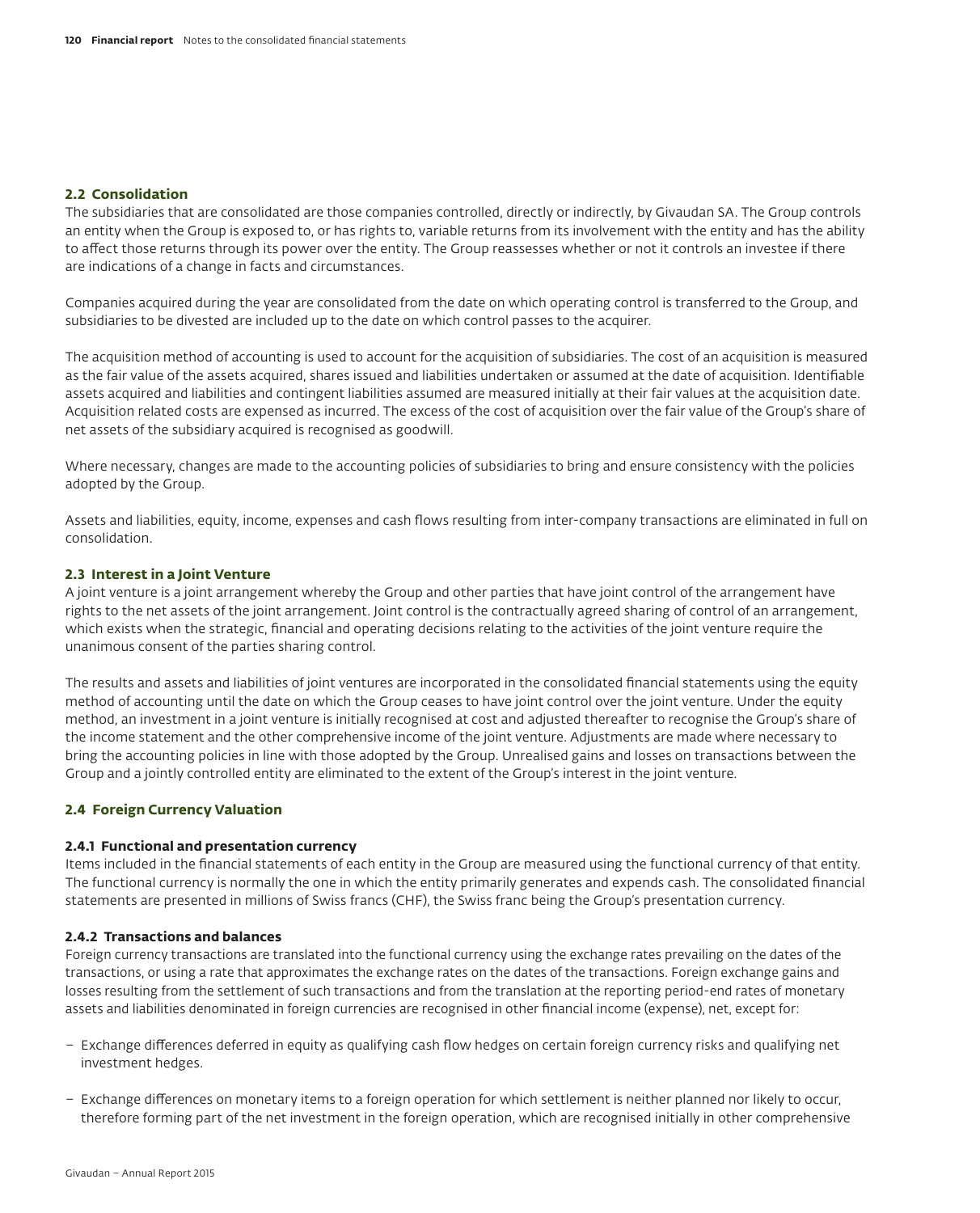income and reclassified from equity to the income statement on disposal of the net investment or on partial disposal when there is a loss of control of subsidiary or a loss of joint control over a jointly controlled entity.

– Exchange differences on foreign currency borrowings relating to assets under construction which are included in the cost of those assets when they are regarded as an adjustment to interest costs on those foreign currency borrowings.

Non-monetary items that are measured in terms of historical cost in foreign currencies are not retranslated. Translation differences on non-monetary financial assets carried at fair value such as equity securities classified as available-for-sale are included in the available-for-sale reserve in equity, and reclassified upon settlement in the income statement as part of the fair value gain or loss.

#### **2.4.3 Translation of the financial statements of foreign subsidiaries**

For the purpose of presenting consolidated financial statements, the assets and liabilities of Group companies reporting in currencies other than Swiss francs (foreign operations) are translated into Swiss francs using exchange rates prevailing at the end of the reporting period. Cash flows, income and expenses items of Group companies are translated each month independently at the average exchange rates for the period when it is considered a reasonable approximation of the underlying transaction rate. All resulting exchange differences are recognised in other comprehensive income and accumulated in equity.

#### **2.5 Segment Reporting**

The operating segments are identified on the basis of internal reports that are regularly reviewed by the Executive Committee, the members of the Executive Committee being the chief operating decision makers, in order to allocate resources to the segments and to assess their performance. The internal financial reporting is consistently prepared along the lines of the two operating Divisions: Fragrances and Flavours.

The business units of each Division, respectively Fine Fragrances, Consumer Products and Fragrance and Active Cosmetic Ingredients for the Fragrance Division and Beverages, Dairy, Savoury and Sweet Goods for the Flavour Division, are not considered as separately reportable operating segments as decision making about the allocation of resources and the assessment of performance are not made at this level.

Inter-segment transfers or transactions are set on an arm's length basis.

Information about geographical areas are determined based on the Group's operations; Switzerland, Europe, Africa and Middle-East; North America; Latin America and Asia Pacific. Revenues from external customers are shown by destination. Non-current assets consist of property, plant and equipment, intangible assets and investments in jointly controlled entities.

#### **2.6 Sales of Goods**

Revenue from sales of goods is measured at the fair value of the consideration received or receivable in the ordinary course of the Group's activities. Sales of goods are reduced for estimated volume discounts, rebates, and sales taxes. The Group recognises revenue when the amount can be reliably measured, it is probable that future economic benefits will flow to the entity and when significant risks and rewards of ownership of the goods are transferred to the buyer.

#### **2.7 Research and Product Development Costs**

The Group is active in research and in formulas, technologies and product developments. In addition to its internal scientific efforts, the Group collaborates with outside partners.

Expenditure on research activities is recognised as an expense in the period in which it is incurred.

Internal developments or developments obtained through agreements on formulas, technologies and products costs are capitalised as intangible assets and amortised over their estimated useful lives, only when there is an identifiable asset that will generate probable economic benefits and when the cost can be measured reliably. When the conditions for recognition of an intangible asset are not met, development expenditure is recognised in the income statement in the period in which it is incurred.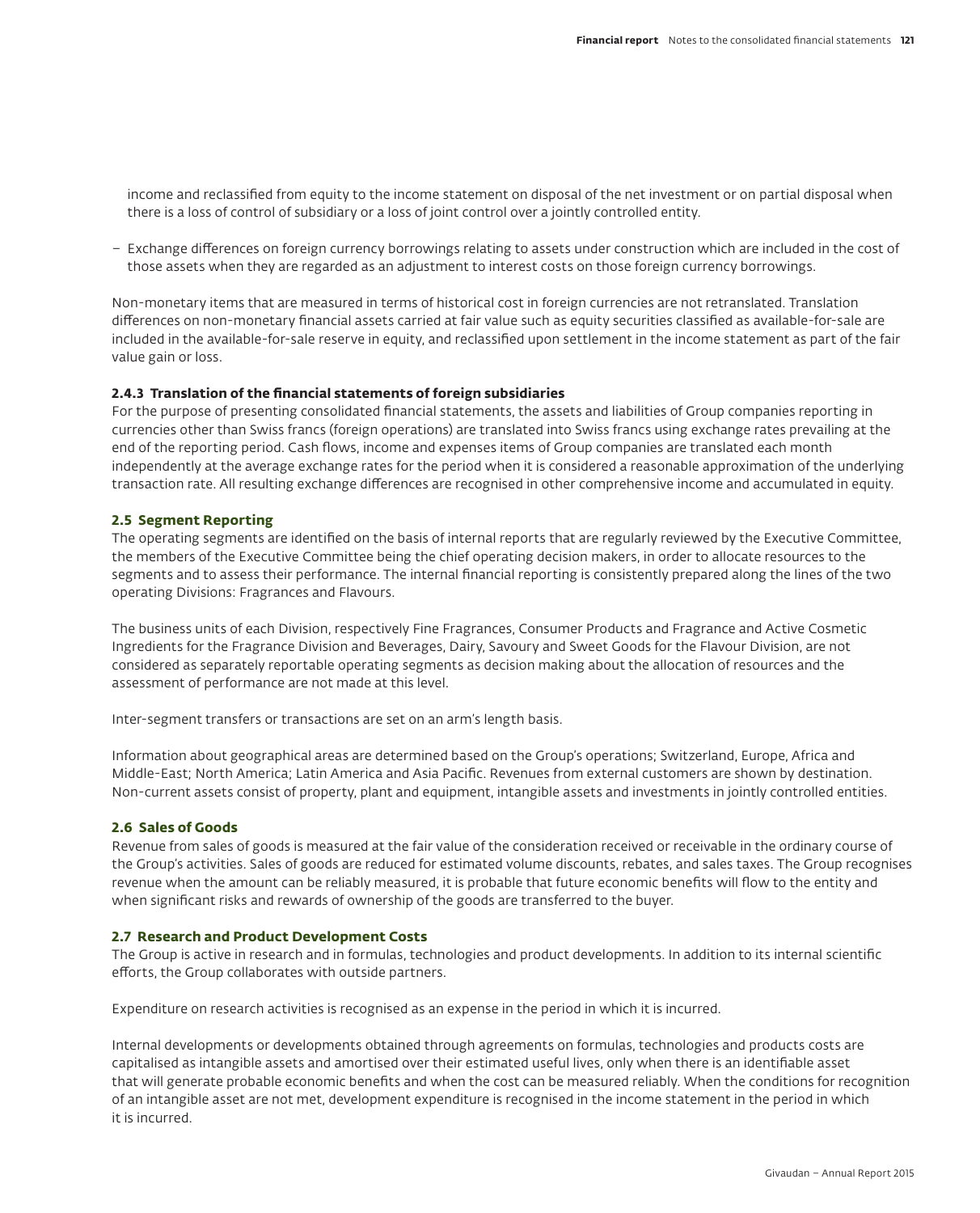#### **2.8 Employee Benefit Costs**

Wages, salaries, social security contributions, annual leave and paid sick leave, bonuses and non-monetary benefits are expensed in the year in which the associated services are rendered by the Group's employees.

#### **Pension obligations**

A defined benefit plan is a pension plan that defines an amount of pension benefit that an employee will receive on retirement, principally dependent on an employee's years of service and remuneration at retirement. Plans are usually funded by payments from the Group and employees to financially independent trusts. The liability recognised in the statement of financial position is the aggregate of the present value of the defined benefit obligation at the statement of financial position date less the fair value of plan assets. Where a plan is unfunded, only a liability representing the present value of the defined benefit obligation is recognised in the statement of financial position. The present value of the defined benefit obligation is calculated by independent actuaries using the projected unit credit method twice a year, at interim and annual publication. This reflects the discounted expected future payment required to settle the obligation resulting from employee service in the current and prior periods. The future cash outflows incorporate actuarial assumptions primarily regarding the projected rates of remuneration growth, and long-term indexation rates. Discount rates, used to determine the present value of the defined benefit obligation, are based on the market yields of high quality corporate bonds in the country concerned. Actuarial gains and losses arising from experience adjustments and changes in actuarial assumptions are charged or credited to equity in other comprehensive income in the period in which they arise. Past-service costs are recognised immediately in the income statement. Pension assets and liabilities in different defined benefit schemes are not offset unless the Group has a legally enforceable right to use the surplus in one plan to settle obligations in the other plan.

A defined contribution plan is a pension plan under which the Group pays fixed contributions into publicly or privately administrated funds. The Group has no further payment obligations once the contributions have been made. The contributions are charged to the income statement in the year to which they relate.

#### **Other post-retirement obligations**

Some Group companies provide certain post-retirement healthcare and life insurance benefits to their retirees, the entitlement to which is usually based on the employee remaining in service up to retirement age and completing a minimum service period. The expected costs of these benefits are accrued over the periods in which employees render service to the Group.

#### **2.9 Share-Based Payments**

The Group has established share option plans and a performance share plan to align the long-term interests of key executives and members of the Board of Directors with the interests of the shareholders. Key executives are awarded a portion of their performance-related compensation either in equity-settled or cash-settled share-based payment transactions. The costs are recorded in each relevant functions part of the employees' remuneration as personnel expenses with a corresponding entry in equity in own equity instruments for equity-settled share-based payment transactions and in the statement of financial position as accrued payroll and payroll taxes for the cash-settled share-based payment transactions. The different share-based payments are described in the table below:

| Share-based payment transactions |                   | Equity-settled | Cash-settled |
|----------------------------------|-------------------|----------------|--------------|
| Share options plans              | Call options      |                |              |
|                                  | Restricted shares |                |              |
| Performance share plan           | Shares            |                |              |

#### **2.9.1 Share Options Plans**

The equity-settled share-based payment transactions are established with call options, which have Givaudan registered shares as underlying securities, or with restricted shares. At the time of grant, key executives can select the portion, with no influence on the total economic value granted, of call options or restricted shares of the plan to be received.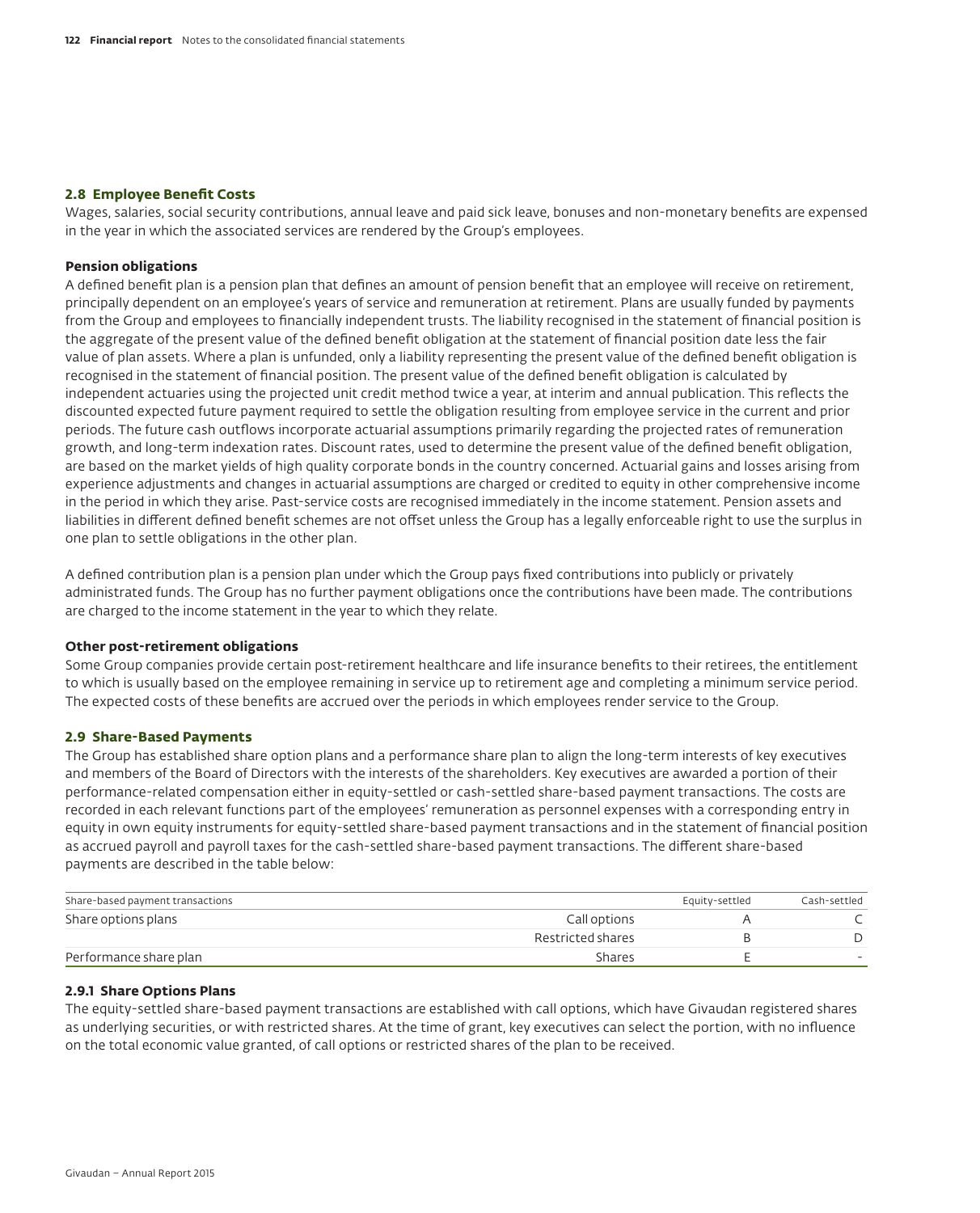- A. Call options are set generally with a vesting period of two years, during which the options cannot be exercised or transferred. The Group has at its disposal either treasury shares or conditional share capital when the options are exercised. The cost of these equity-settled instruments to be expensed, together with a corresponding increase in equity, over the vesting period, is determined by reference to the market value of the options granted at the date of the grant. Service conditions are included in the assumptions about the number of options that are expected to become exercisable. No performance condition is included. At each statement of financial position date, the Group revises its estimates of the number of options that are expected to become exercisable. Where an equity-settled award is cancelled, it is treated as if it had vested on the date of cancellation.
- B. Restricted shares are set generally with a vesting period of three years, during which the restricted shares cannot be settled or transferred. The Group has at its disposal treasury shares for the delivery of the restricted shares. The cost of these equity-settled instruments to be expensed, together with a corresponding increase in equity, over the vesting period, is determined by reference to the fair value of the restricted shares granted at the date of the grant. The fair value is determined as the market price at grant date reduced by the present value of dividends expected or any other expected distribution to the shareholders to be paid during the vesting period, as participants are not entitled to receive dividends or any other distribution to the shareholders during the vesting period. Service conditions are included in the assumptions about the number of restricted shares that are expected to become deliverable. No performance conditions are included. At each statement of financial position date, the Group revises its estimates of the number of restricted shares that are expected to be delivered. Where an equity-settled award is cancelled, it is treated as if it had vested on the date of cancellation.

The cash-settled share-based payment transactions are established with options right units which provide a right to an executive to participate in the value development of Givaudan call options or in the value development of Givaudan shares. At the time of grant, key executives can select the portion, with no influence on the total economic value granted, of call options or restricted shares of the plan to be received in equivalent of cash.

- C. Options right units related to call options, which can only be settled in cash, are set generally with a vesting period of two years, during which the right cannot be exercised or transferred. The liability of the cash-settled instruments, together with a corresponding expense adjustment is measured during the vesting period using market values. The market value is based on market prices of similar observable instruments available on the financial market, as a rule the market price of the equity-settled instruments with identical terms and conditions upon which those equity instruments were granted.
- D. Options right units related to restricted shares, which can only be settled in cash, are set generally with a vesting period of three years, during which the right cannot be exercised or transferred. The liability of the cash-settled instruments, together with a corresponding adjustment in expenses is measured during the vesting period using market values. The market value is the closing share price as quoted on the market the last day of the period.

#### **2.9.2 Performance share plan**

Key executives are awarded a portion of their performance-related compensation in equity-settled share-based payment transactions.

E. The performance share plan is established with Givaudan registered shares and a vesting period of three years. The Group has at its disposal either treasury shares or conditional share capital. The cost of equity-settled instruments is expensed over the vesting period, together with a corresponding increase in equity, and is determined by reference to the fair value of the shares expected to be delivered at the date of vesting. Performance conditions are included in the assumptions in which the number of shares varies. No market conditions are involved. The fair value is determined as the market price at grant date reduced by the present value of dividends expected or any other expected distribution to the shareholders to be paid during the vesting period, as participants are not entitled to receive dividends or any other distribution to the shareholders during the vesting period. At each statement of financial position date, the Group revises its estimates of the number of shares that are expected to be delivered. Where an equity-settled award is cancelled, it is treated as if it had vested on the date of cancellation.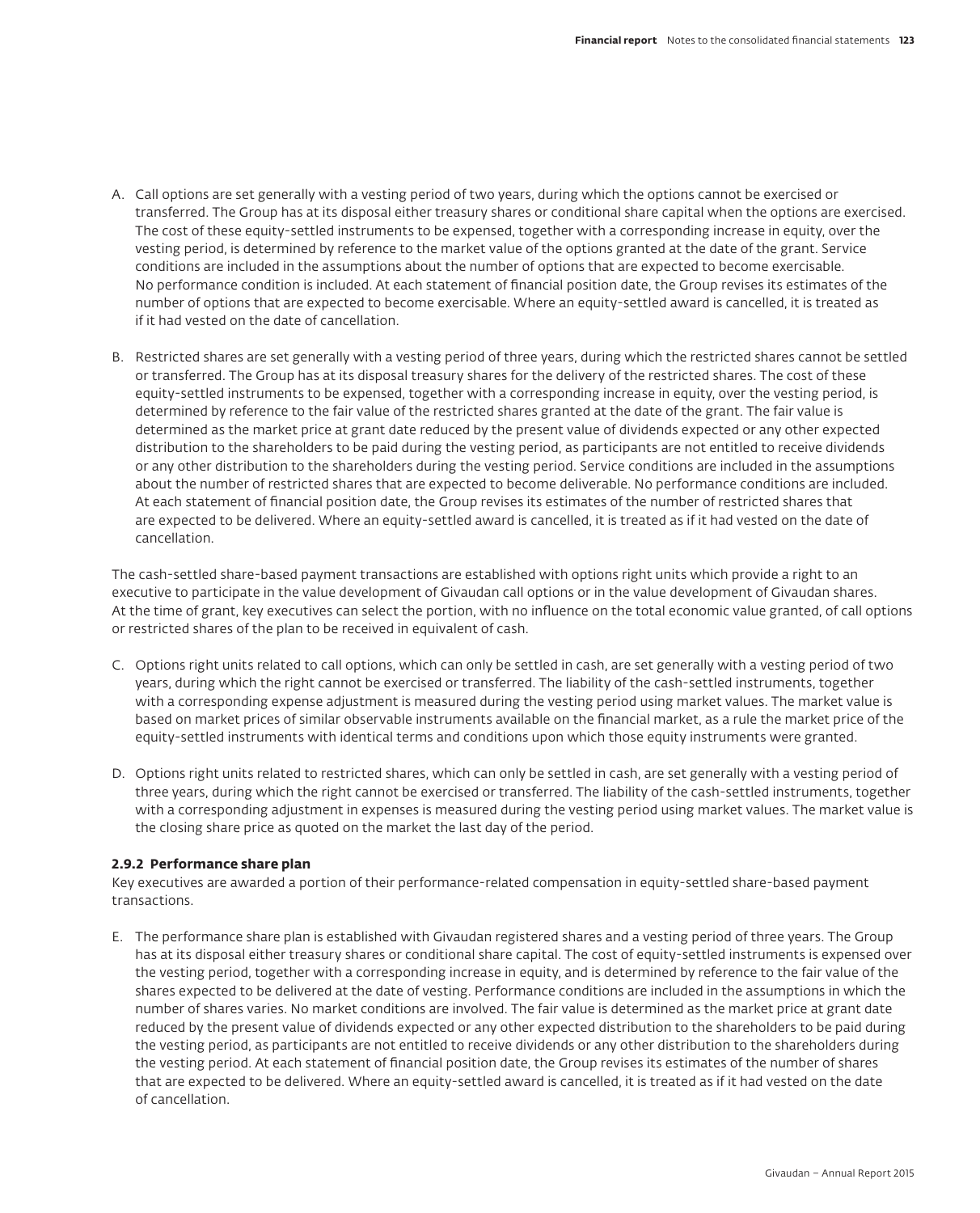#### **2.10 Taxation**

Income taxes include all taxes based upon the taxable profits of the Group, including withholding taxes payable on the distribution of retained earnings within the Group. Other taxes not based on income, such as property and capital taxes, are included either in operating expenses or in financial expenses according to their nature. The Group's liability for current income tax is calculated using tax rates that have been enacted or substantively enacted by the end of the reporting period.

Deferred income taxes are provided based on the full liability method, under which deferred tax consequences are recognised for temporary differences between the tax bases of assets and liabilities and their carrying values in the consolidated financial statements. Deferred tax liabilities are generally recognised for all taxable temporary differences. Deferred tax assets are generally recognised for all deductible temporary differences, unused tax losses and unused tax credits to the extent that it is probable that taxable profit will be available against which those items can be utilised. Management considers that these tax benefits are probable on the basis of business projections on the relevant entities.

Such deferred tax assets and liabilities are not recognised if the temporary difference arises from initial recognition of an asset or liability in a transaction other than a business combination that at the time of the transaction affects neither the accounting nor the taxable income.

Deferred income tax assets and liabilities are measured at the tax rates that are expected to apply to the year when the asset is realised or the liability is settled, based on tax rates that have been enacted or substantively enacted at the balance sheet date.

Deferred income tax is provided on temporary differences arising on investments in subsidiaries and interests in jointly controlled entities, except where the timing of the reversal of the temporary difference is controlled by the Group and it is probable that the temporary difference will not reverse in the foreseeable future. Current tax assets and liabilities are offset and deferred income tax assets and liabilities are offset when the income taxes are levied by the same taxation authority and when there is a legally enforceable right to offset them.

Current and deferred tax are recognised as an expense or income in the income statement, except when they relate to items that are recognised outside the income statement, in which case the tax is also recognised outside the income statement.

#### **2.11 Cash and Cash Equivalents**

Cash and cash equivalents comprise cash on hand and demand deposits with banks and similar institutions. Cash equivalents are held for the purpose of meeting short-term cash commitments (maturity of three months or less from the date of acquisition) and are subject to an insignificant risk of changes in value.

#### **2.12 Financial Assets**

Financial assets are classified either as financial assets at fair value through the income statement, loans and receivables, or available-for-sale financial assets. The classification depends on the purpose for which the financial assets were acquired. Management determines the classification of its financial assets at inception. All regular way purchases and sales of financial assets are recognised at the settlement date i.e. the date that the asset is delivered to or by the Group. Financial assets are classified as current assets, unless they are expected to be realised beyond twelve months of the statement of financial position date. Financial assets are derecognised when the rights to receive cash flows from the investments have expired or have been transferred and the Group has transferred substantially all risks and rewards of ownership.

Dividend income from investments is recognised in the line "other financial income (expense), net" when the right to receive payment has been established. Interest income is accrued on a time basis and included in the line "other financial income (expense), net".

#### **2.12.1 Financial assets at fair value through the income statement**

Financial assets at fair value through the income statement are financial assets held for trading. A financial asset is classified in this category if acquired for the purpose of selling in the near term or when the classification provides more relevant information. Derivatives are classified as held for trading unless they are designated as effective hedging instruments. They are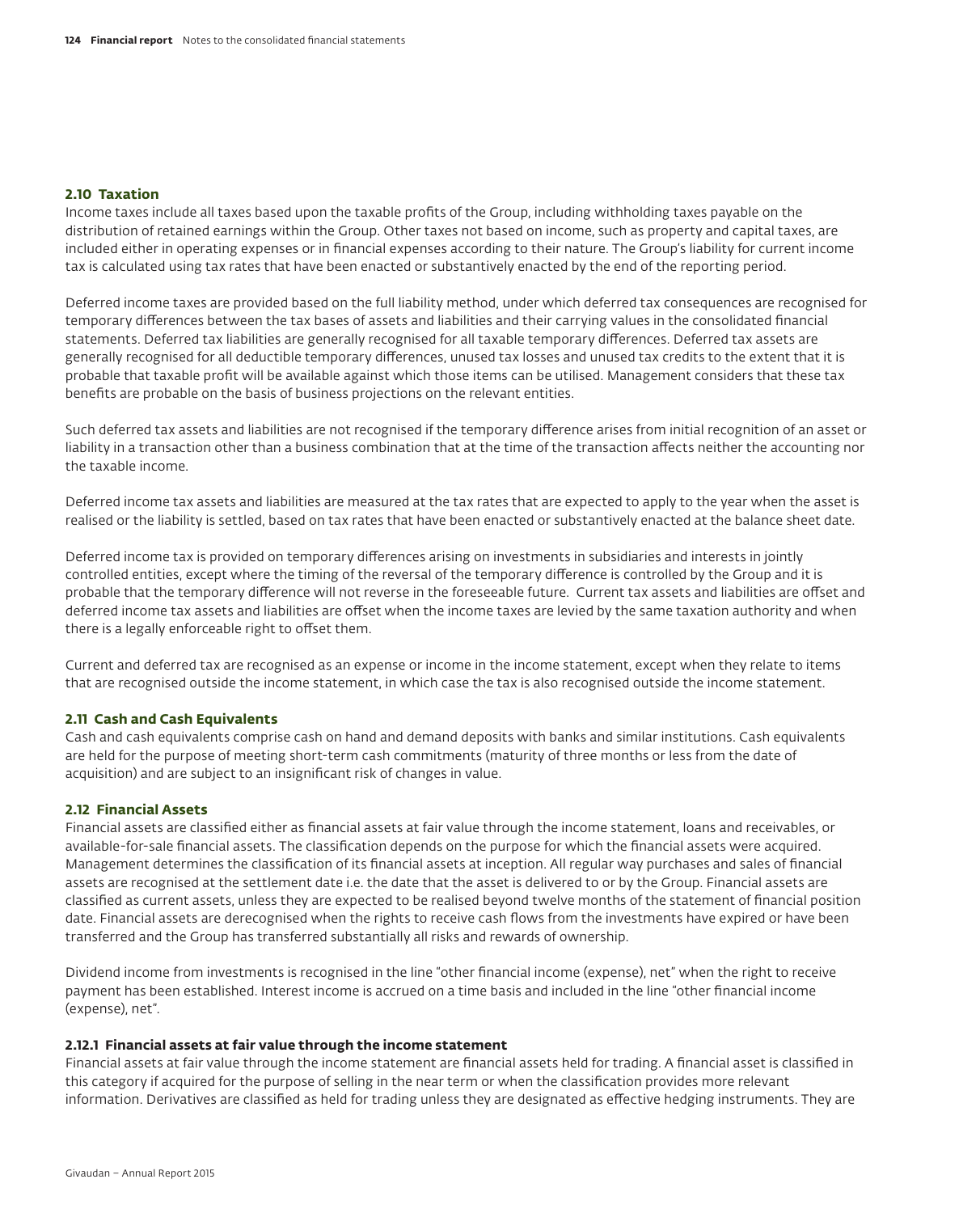initially measured at fair value whereas directly attributable transaction costs are expensed in the income statement. At the end of each period, the book value is adjusted to the fair value with a corresponding entry in the income statement until the investment is derecognised. Gains or losses are recognised in the income statement.

#### **2.12.2 Loans and receivables**

Loans and receivables are non-derivative financial assets with fixed or determinable payments that are not quoted in an active market. They are carried at amortised cost using the effective interest method. Gains or losses on loans and receivables are recognised in the income statement when derecognised, impaired, or through the amortisation process. Loans and receivables are classified as other current assets and accounts receivable – trade (see Note 2.14) in the statement of financial position.

#### **2.12.3 Available-for-sale financial assets**

Available-for-sale financial assets are non-derivative financial assets that are designated as such or not classified in any of the other categories. They are initially measured at fair value, including directly attributable transaction costs. At the end of each period, the book value is adjusted to the fair value with a corresponding entry in a separate component of equity until the investment is derecognised or determined to be impaired, at which time the cumulative gain or loss previously recognised in equity is included in the income statement. When denominated in a foreign currency, any monetary item is adjusted for the effect of any change in exchange rates with the unrealised gain or loss recognised in the income statement.

For quoted equity instruments, the fair value is the market value, being calculated by reference to share exchange quoted selling prices at close of business on the statement of financial position date. Non-quoted financial assets are valued at fair value based on observable market transactions or if not available based on prices given by reputable financial institutions or on the price of the latest transaction.

In management's opinion an available-for-sale instrument is impaired when there is objective evidence that the estimated future recoverable amount is less than the carrying amount or when its market value is 20% and more below its original cost for a six month period. When an impairment loss has previously been recognised, further declines in value are recognised as an impairment loss in the income statement. The charge is recognised in other financial income (expense), net. Impairment losses recognised on equity instruments are not reversed in the income statement. Impairment losses recognised on debt instruments are reversed through the income statement if the increase of the fair value of available-for-sale debt instrument objectively relates to an event occurring after the impairment charge.

#### **2.13 Derivative Financial Instruments and Hedging Activities**

Most derivative instruments are entered into to provide economic hedges. They are initially recognised at fair value on the date a derivative contract is entered into and are subsequently measured at their fair value. The method of recognising the resulting gain or loss depends on whether the derivative is designated as a hedging instrument and, if so, the nature of the item being hedged. The Group designates certain derivatives as cash flow hedges for the interest risk associated with highly probable forecast transactions.

The Group documents, at the inception of the transaction, the relationship between hedging instruments and hedged items, as well as its risk management objectives and strategy for undertaking various hedging transactions. The Group also documents its assessment, both at hedge inception and on an ongoing basis, as to whether the derivatives that are used in hedging transactions are highly effective in offsetting changes in fair values or cash flows of hedged items.

Movements on the hedging reserve in shareholders' equity are shown in the statement of changes in equity. These derivatives are presented as current or non-current on the basis of their settlement dates.

#### **2.13.1 Cash flow hedge**

The effective portion of changes in the fair value of derivatives that are designated and qualify as cash flow hedges is recognised in equity, while the gain or loss relating to the ineffective portion is immediately recognised in financing costs in the income statement.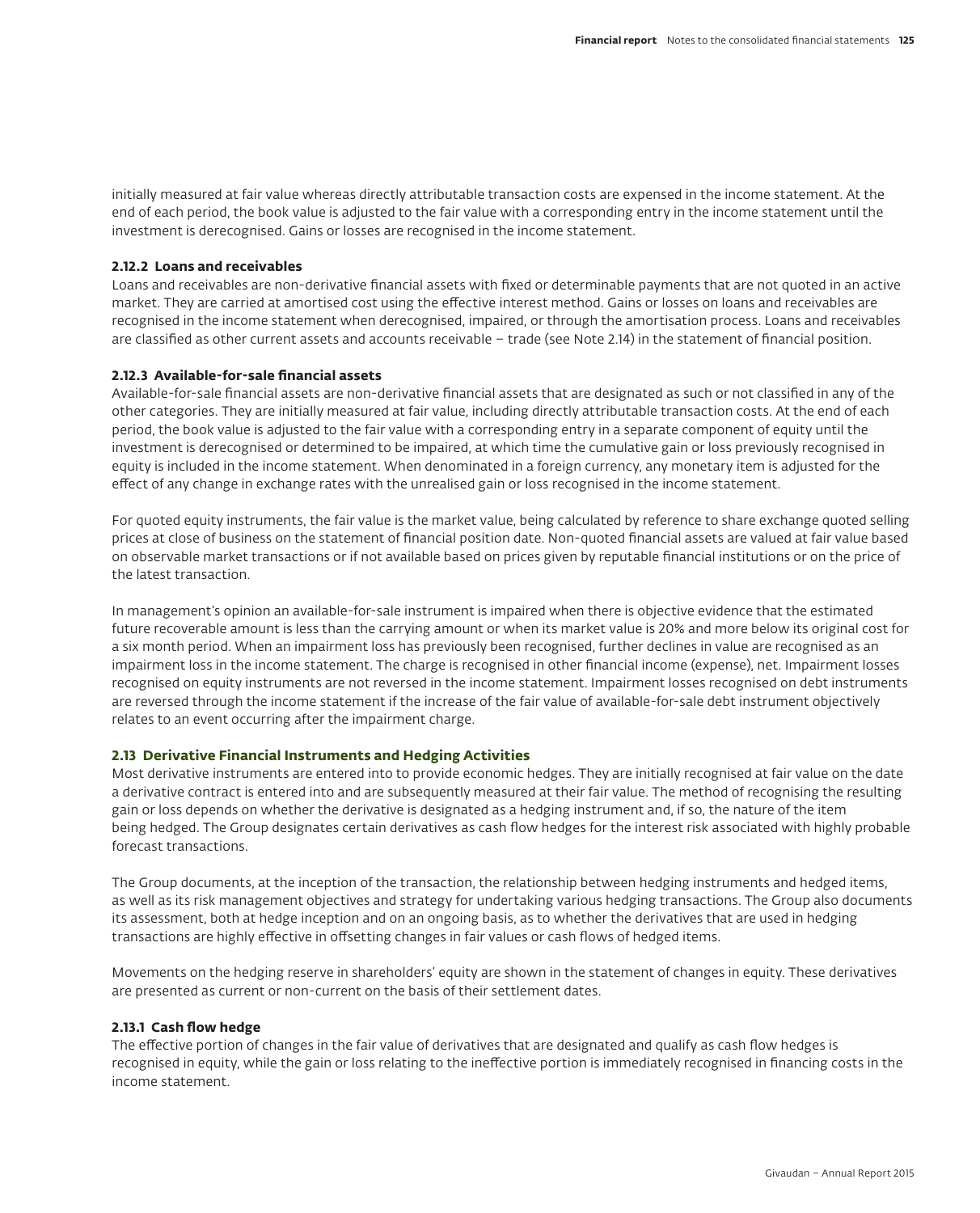Amounts taken to equity are transferred to the income statement when the hedged transaction affects income, such as when hedged financial income (expense), net is recognised or when a forecast sale or purchase occurs. Where the hedged item is the cost of a non-financial asset or liability, the amounts taken to equity are transferred to the initial carrying amount of the non-financial asset or liability.

When the hedging instrument expires or is sold, terminated or exercised, or the hedge no longer meets the criteria for hedge accounting, any cumulative gain or loss existing in equity at that time remains in equity and is recognised when the ultimate forecast transaction occurs. If the forecast transaction is no longer expected to occur, any cumulative gain or loss existing in equity is immediately taken to the income statement.

#### **2.13.2 Derivatives at fair value through the income statement**

Certain derivative instruments do not qualify for hedge accounting and are accounted for at fair value through the income statement. At each statement of financial position date, these derivative instruments are valued at fair value based on quoted market prices, with the unrealised gain or loss recognised in the income statement. They are derecognised when the Group has lost control of the contractual rights of the derivatives, at which time a realised gain or loss is recognised in the income statement.

#### **2.14 Accounts Receivable - Trade**

Trade receivables are carried at amortised cost less provisions for impairment. A provision for impairment is made for potentially impaired receivables during the year in which they are identified based on a periodic review of all outstanding amounts. Any charges for impairment are recognised within selling, marketing and distribution expenses of the income statement. Accounts receivable - trade are deemed as impaired when there is an indication of significant financial difficulties of the debtor (delinquency in or default on payments occurs, probability of bankruptcy or need for financial reorganisation).

#### **2.15 Inventories**

Inventories are stated at the lower of cost and net realisable value. Cost is determined using a weighted average cost formula. The cost of finished goods and work in process comprises raw materials, direct labour, other direct costs and related production overheads but exclude borrowing costs. Cost of sales includes the corresponding direct production costs of goods manufactured and services rendered as well as related production overheads. Net realisable value is the estimated selling price in the ordinary course of business, less estimated costs necessary to make the sale.

#### **2.16 Property, Plant and Equipment**

Property, plant and equipment are initially recognised at cost of purchase or construction and subsequently less accumulated depreciation and accumulated impairment losses. The cost of an item of property, plant and equipment includes expenditure that is attributable to the purchase or construction. It includes, for qualifying assets, borrowing costs in accordance with the Group's accounting policy (see Note 2.20), and cost of its dismantlement, removal or restoration, related to the obligation for which an entity incurs as a consequence of installing the asset.

The assets are depreciated on a straight-line basis, except for land, which is not depreciated. Estimated useful lives of major classes of depreciable assets are as follows:

| - Buildings and land improvements | 40 years       |
|-----------------------------------|----------------|
| - Machinery and equipment         | $5 - 15$ years |
|                                   |                |

– Office equipment 3 years – Motor vehicles 6 years

The assets' residual values and useful lives are reviewed, and adjusted if appropriate, at each statement of financial position date.

The carrying values of plant and equipment are written down to their recoverable amount when the carrying value is greater than their estimated recoverable amount (see Note 2.19).

Gains and losses on disposals are determined by comparing the proceeds with the carrying amount with gains being recognised within other operating income and losses being recognised within other operating expense within the income statement.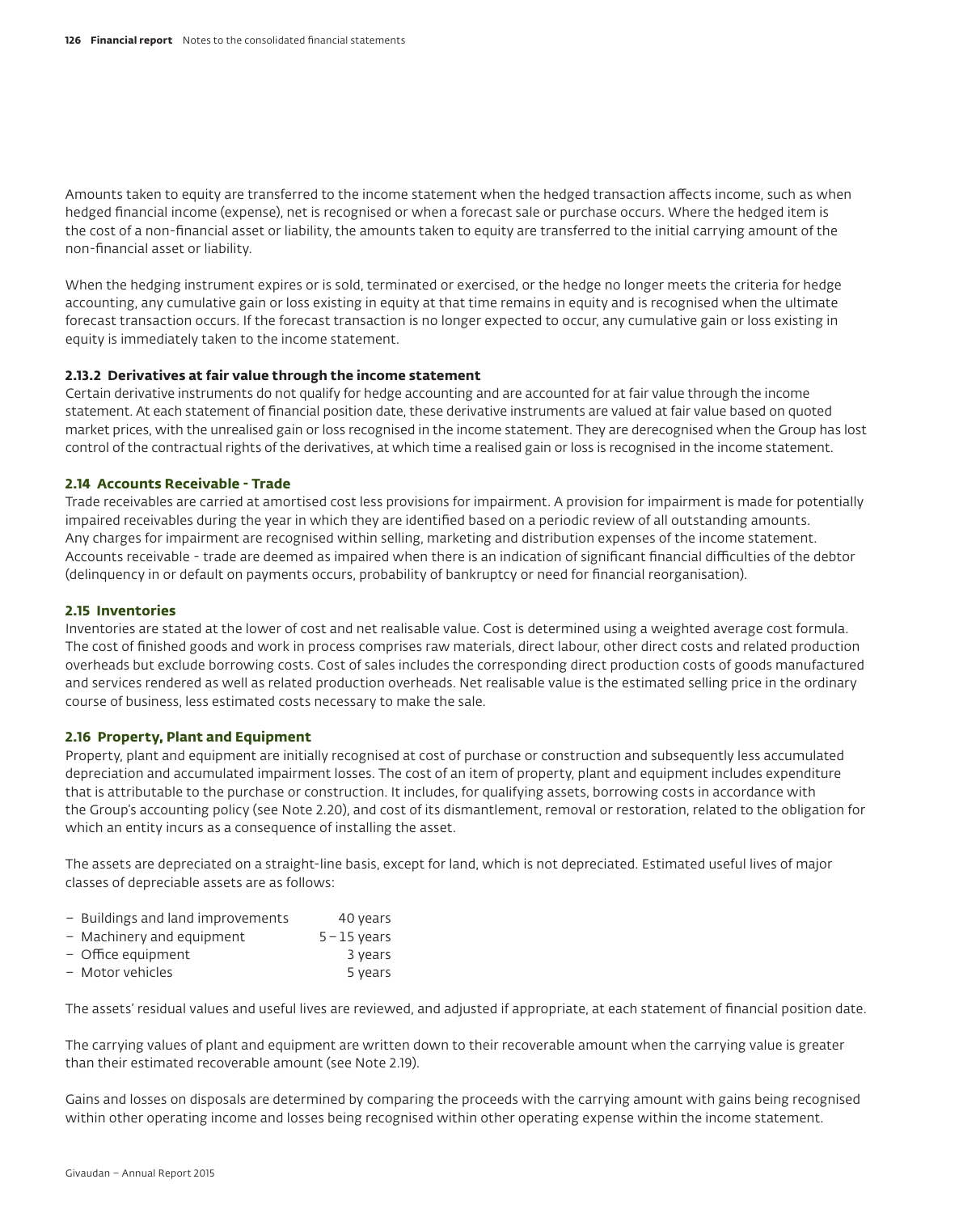Subsequent costs are included in the asset's carrying amount or recognised as a separate asset, as appropriate, only when it is probable that future economic benefits associated with the item will flow to the Group and the cost of the item can be measured reliably. Subsequent costs such as repairs and maintenance are recognised as expenses as incurred.

#### **2.17 Leases**

Leases of assets are classified as operating leases when substantially all the risks and rewards of ownership of the assets are retained by the lessor. Operating lease payments are charged to the income statement on a straight-line basis over the term of the lease. The Group holds only operating leases.

#### **2.18 Intangible Assets**

Goodwill represents the excess of the cost of an acquisition over the fair value of the Group's share of the net assets of the acquired subsidiary at the date of acquisition. Goodwill on acquisitions is recognised in the statement of financial position as an intangible asset. Goodwill is tested annually for impairment or more frequently when there are indications of impairment, and carried at cost less accumulated impairment losses. Any goodwill or fair value adjustments to the carrying amounts of assets and liabilities arising on the acquisition of a foreign operation are recognised in the local currency at the effective date of the transaction and translated at year-end exchange rates. For the purpose of impairment testing, goodwill is allocated to the cash-generating units being the Group's reportable operating segments: Fragrance Division and Flavour Division.

Internally generated intangible assets that are directly associated with the development of identifiable software products and systems controlled by the Group, and that will probably generate economic benefits exceeding costs beyond one year, are recognised as intangible assets. Costs include system licences, external consultancies, and employee costs incurred as a result of developing software as well as overhead expenditure directly attributable to preparing the asset for use. Such intangible assets are carried at cost less accumulated amortisation and accumulated impairment losses. Amortisation is on a straight-line basis over the estimated economic useful life of the asset. Where no internally-generated intangible asset can be recognised, development expenditure is recognised in the income statement in the period in which it is incurred. Development costs previously recognised as an expense are not recognised as an asset in subsequent periods.

Internally generated intangible assets, other than those related to software products and systems, are not capitalised.

Intangible assets acquired in a business combination are identified and recognised separately from goodwill where they satisfy the definition of an intangible asset and their fair values can be measured reliably. They are carried at cost less accumulated amortisation and accumulated impairment losses. Amortisation is on a straight-line basis over the estimated economic useful life of the asset.

Estimated useful lives of major classes of amortisable assets are as follows:

|  |  |  | - Name and product brands |  |  | $3 - 7$ years |
|--|--|--|---------------------------|--|--|---------------|
|--|--|--|---------------------------|--|--|---------------|

- Software/ERP system 3–7 years
- Intellectual property rights 5–20 years
- Process-oriented technology 5–15 years
- Client relationships 15–21 years

An impairment charge against intangible assets is recognised when the current carrying amount is higher than its recoverable amount, being the higher of the value in use and fair value less costs to sell. An impairment charge against intangible assets is reversed when the current carrying amount is lower than its recoverable amount. Impairment charges on goodwill are not reversed. Gains or losses arising on the disposal of intangible assets are measured as the difference between the net disposal proceeds and the carrying amount with gains being recognised within other operating income and losses being recognised in other operating expense within the income statement.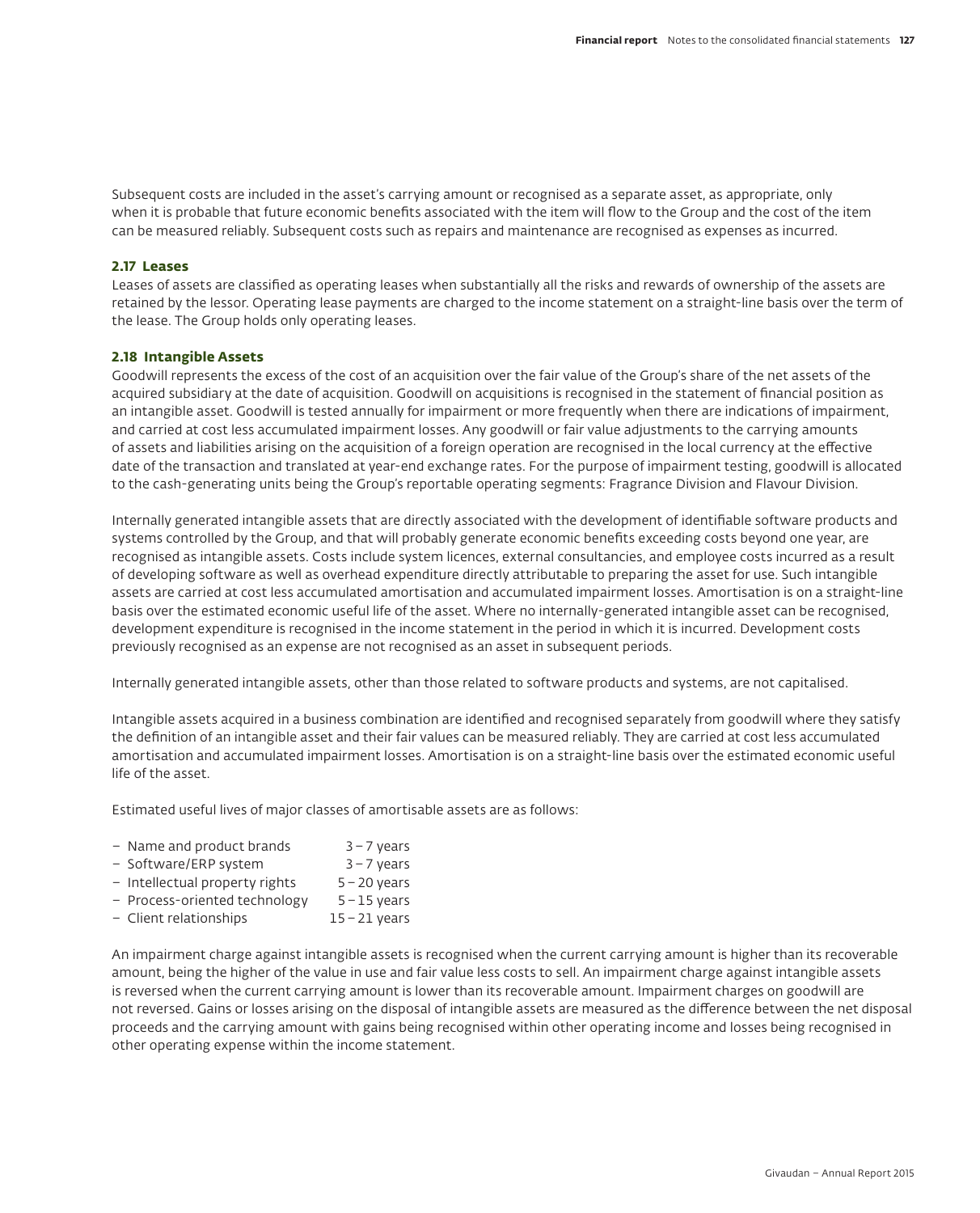#### **2.19 Impairment of Long-Lived Assets**

Non-financial assets that are subject to depreciation or amortisation are reviewed for impairment whenever events or changes in circumstances indicate that the carrying amount may not be recoverable. When the recoverable amount of a non-financial asset, being the higher of its fair value less cost to sell and its value in use, is less than its carrying amount, then the carrying amount is reduced to the asset's recoverable value. This reduction is recognised as an impairment loss within other operating expense within the income statement. Value in use is determined by using pre-tax-cash flow projections over a five-year period and a terminal value. These are discounted using a pre-tax discount rate that reflects current market assessments of the time value of money and the risks specific to the asset.

Intangible assets with indefinite useful lives are tested for impairment annually, and whenever there is an indication that the asset may be impaired.

An impairment loss is reversed if there has been a change in the circumstances used to determine the recoverable amount. A previously recognised impairment loss is reversed only to the extent that the asset's carrying amount does not exceed the carrying amount that would have been determined, net of depreciation or amortisation, if no impairment loss has been recognised.

#### **2.20 Borrowing Costs**

Borrowing costs directly attributable to the acquisition, construction or production of qualifying assets, which are assets that necessarily take a substantial period of time to prepare for their intended use, are added to the cost of those assets, until such time as the assets are substantially ready for their intended use.

Investment income earned on the temporary investment of specific borrowings pending their expenditure on qualifying assets is deducted from the borrowing costs eligible for capitalisation. All other borrowing costs are recognised in the income statement in the period in which they are incurred.

#### **2.21 Accounts Payable – Trade and Others**

Trade payables are obligations to pay for goods or services that have been acquired in the ordinary course of business from suppliers and are carried at amortised cost.

#### **2.22 Debt**

The proceeds of straight bonds, of private placements and of debt issued are recognised as the proceeds received, net of transaction costs incurred. Any discount arising from the coupon rate, represented by the difference between the net proceeds and the redemption value, is amortised using the effective interest rate method and charged to interest expense over the life of the bonds or the private placements. Debt is derecognised at redemption date.

Debt is classified within current liabilities unless the Group has an unconditional right to defer settlement of the liability for at least twelve months after the statement of financial position date.

#### **2.23 Provisions**

Provisions are recognised when the Group has a present legal or constructive obligation as a result of past events, for which it is probable that an outflow of resources embodying economic benefits will be required to settle the obligation, and for which a reliable estimate of the amount of the obligation can be made. Provisions are reviewed regularly and are adjusted where necessary to reflect the current best estimates of the obligation.

Restructuring provisions comprise lease termination penalties, employee termination payments and 'make good' provisions. They are recognised in the period in which the Group becomes legally or constructively committed to payment.

#### **2.24 Own Equity Instruments**

Own equity instruments are own shares and derivatives on own shares. Purchases and sales are accounted for at the settlement date.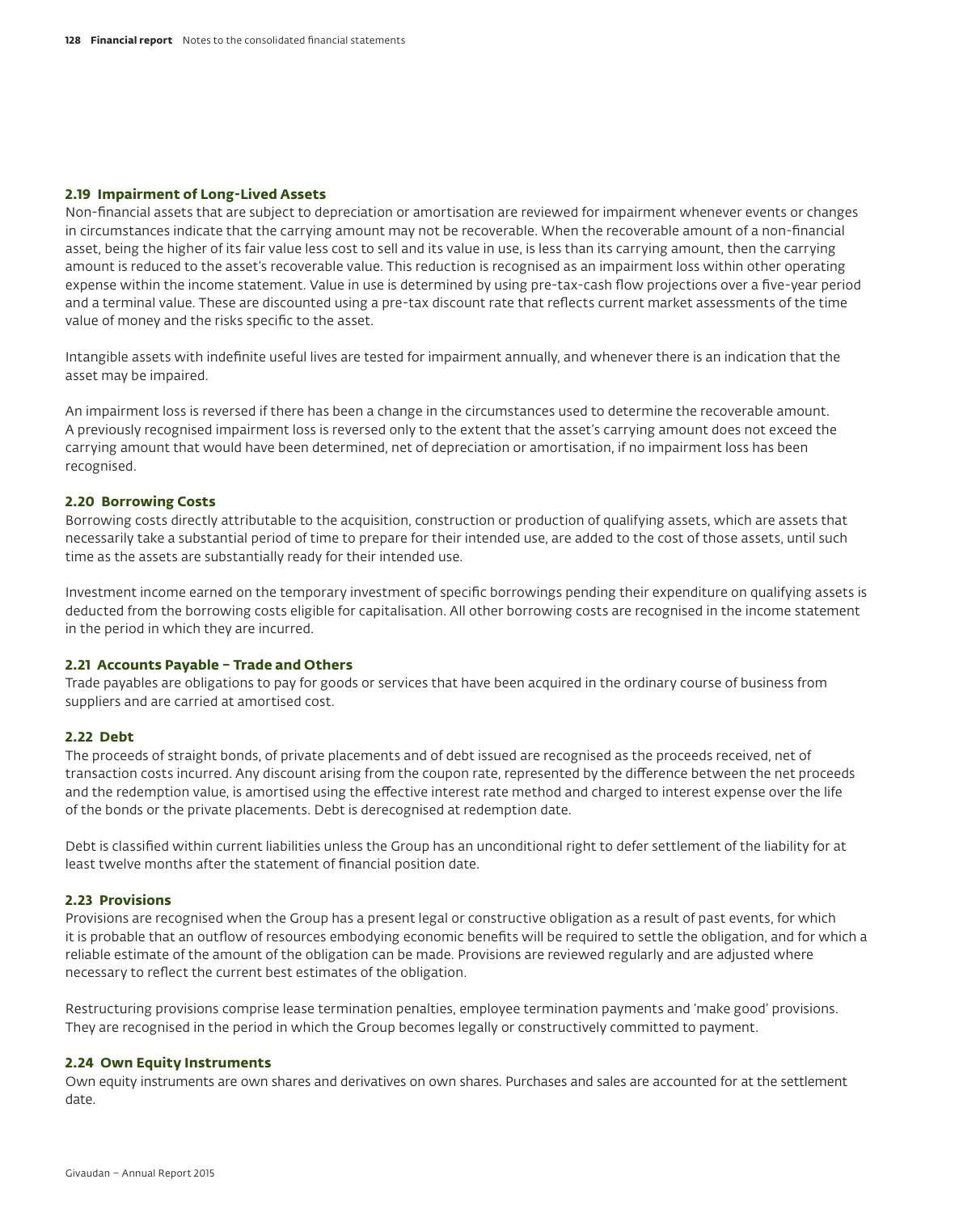Purchases of own shares are recognised at acquisition cost including transaction costs as a deduction from equity. The original cost of acquisition, results from resale and other movements are recognised as changes in equity, net. Treasury shares bought back for the purpose of cancellation are deducted from equity until the shares are cancelled. Treasury shares acquired by the execution of own equity derivatives are recognised at the execution date market price.

The settlement and the contract for derivatives on own shares determine the categorisation of each instrument. When the contract assumes the settlement is made by exchanging a fixed amount of cash for a fixed number of treasury shares, the contract is recognised in equity except for a forward contract to buy and write puts which is recognised as a financial liability. When the contract assumes the settlement either net in cash or net in treasury shares or in the case of option of settlement, the contract is recognised as a derivative. Instruments recognised in equity are recognised at acquisition cost including transaction costs. Instruments recognised as financial liabilities are recognised at the net present value of the strike price of the derivative on own shares with the interest charge recognised over the life of the derivative in the line "financing costs" of the income statement. They are derecognised when the Group has lost control of the contractual rights of the derivative, with the realised gain or loss recognised in equity. At each statement of financial position date, instruments recognised as derivatives used to hedge the cash-settled share option plans are valued at fair value based on quoted market prices, with any unrealised gain or loss recognised in each relevant line of the operating expenses. They are derecognised when the Group has lost control of the contractual rights of the derivatives, with any realised gain or loss recognised in each relevant line of the operating expenses. Similar treatment is applied to instruments recognised as derivatives that are not used to hedge the cash-settled share option plans apart from the unrealised and realised gain or loss which are recognised in the line "other financial income (expense), net" in the income statement.

#### **2.25 Share Capital**

Ordinary shares are classified as equity. Incremental costs directly attributable to the issue of new shares or options are shown in equity as a deduction, net of tax, from the proceeds.

#### **2.26 Distribution to the Shareholders**

Dividend distributions or distributions out of reserves for additional paid-in capital are recognised in the period in which they are approved by the Group's shareholders.

#### **3. Critical Accounting Estimates and Judgments**

The estimates and underlying assumptions are reviewed on an ongoing basis and are based on historical experience and other factors, including expectation of future events that are believed to be reasonable under the circumstances.

#### **3.1 Critical Accounting Estimates and Assumptions**

The key assumptions concerning the future, and other key sources of estimation uncertainty at the statement of financial position date, that have a significant risk of causing a material adjustment to the carrying amounts of assets and liabilities within the next financial year, are for the most part related to:

- 1) The impairment of goodwill requiring estimations of the value in use of the cash-generating units to which goodwill is allocated (see Note 22)
- 2) The impairment of long-lived assets requiring estimations to measure the recoverable amount of an asset or group of assets (see Note 21)
- 3) The calculation of the present value of defined benefit obligations requiring financial and demographic assumptions (see Note 7)
- 4) The determination and provision for income taxes requiring estimated calculations for which the ultimate tax determination is uncertain (see Note 15)
- 5) The provisions requiring assumptions to determine reliable best estimates (see Note 24)
- 6) The contingent liabilities assessment (see Note 28)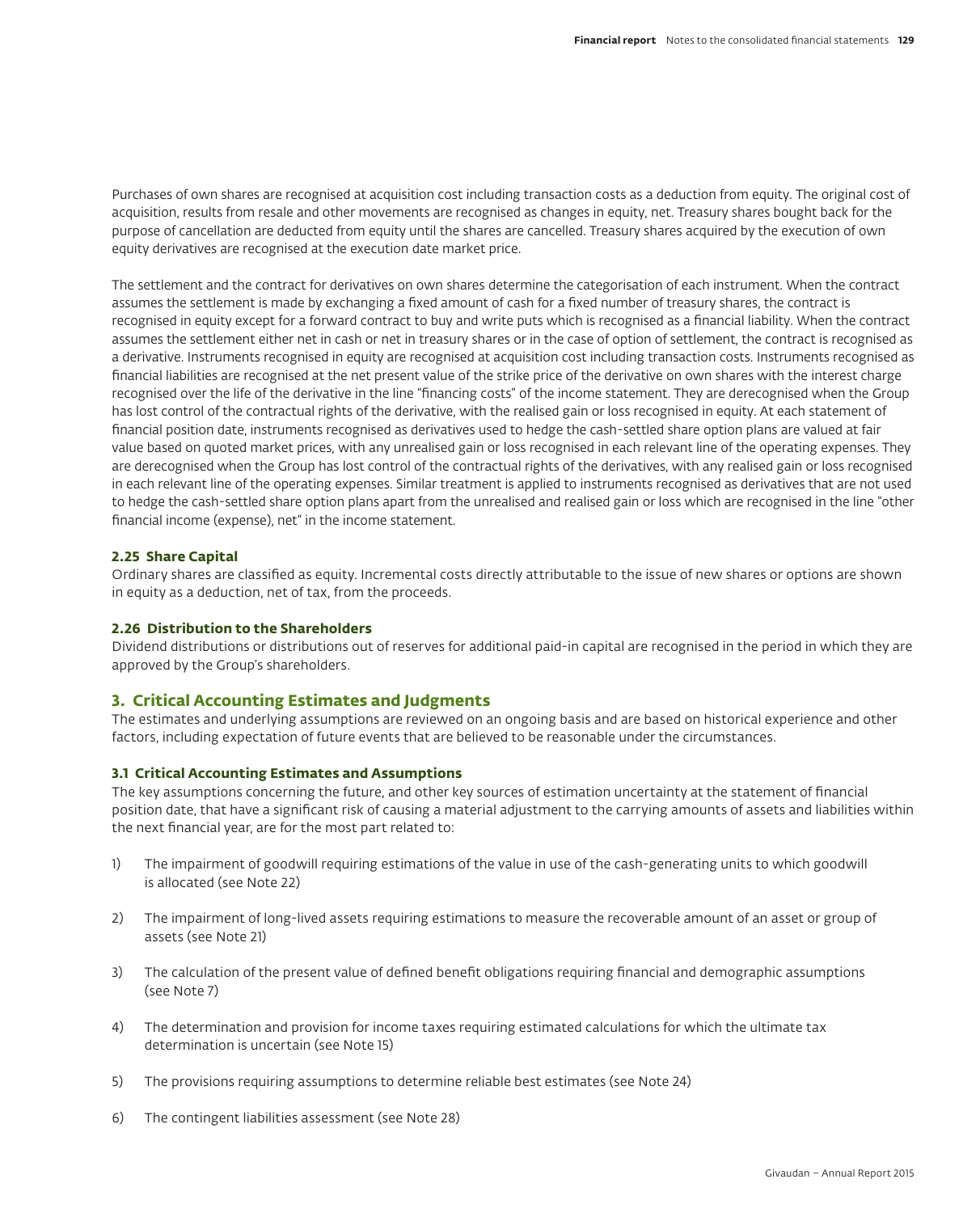If, in the future, estimates and assumptions, which are based on management's best judgement at the date of the financial statements, deviate from the actual circumstances, the original estimates and assumptions will be modified as appropriate in the year in which the circumstances change.

#### **3.2 Critical Judgments in Applying the Entity's Accounting Policies**

In the process of applying the Group's accounting policies, management has made the following judgments, apart from those involving estimates, which have the most significant effect on the amounts recognised in the consolidated financial statements:

- Computer software and Enterprise Resource Planning: Computer software is internally developed programmes or modifications that result in new or in substantial improvements of existing IT systems and applications. Enterprise Resource Planning relates to the implementation of an ERP system that is changing the way the business is done in the areas of Finance, Supply Chain and Compliance. The Group has determined that the development phase of internally developed software and the ERP business transformations will provide future economic benefits to the Group and meet the criterion of intangible assets (see Note 22).
- Internal developments on formulas, technologies and products: The outcome of these developments depends on their final assemblage and application, which varies to meet customer needs, and consequently the future economic benefits of these developments are not certain. Thus the criteria for the recognition as an asset of the internal developments on formulas, technologies and products are generally not met. The expenditures on these activities are recognised as expense in the period in which they are incurred.
- Available-for-sale financial assets: In addition to the duration and extent (see accounting policy in Note 2.12) to which the fair value of an investment is less than its cost, the Group evaluates the financial health of and short-term business outlook for the investee, including factors such as industry and sector performance. This judgment may result in impairment charges (see note 2.12).

#### **4. Financial Risk Management**

#### **4.1 Capital Management**

The objective of the Group when managing capital is to maintain the ability to continue as a going concern whilst maximising shareholder value through an optimal balance of debt and equity.

In order to maintain or adjust the capital structure, management may increase or decrease leverage by issuing or reimbursing debt, and may propose to adjust the amounts distributed to the shareholders, return capital to shareholders, issue new shares and cancel shares through share buyback programmes.

The Group monitors its capital structure on the basis of a leverage ratio, defined as net debt divided by the equity plus net debt. Net debt is calculated as the total of the consolidated short-term and long-term debt, less cash and cash equivalents. Equity is calculated as the total equity attributable to equity holders of the parent excluding the defined benefit pension plans remeasurement elements.

The Group has entered into several private placements which contain various covenants with externally imposed capital requirements. The Group was in compliance with these requirements as at 31 December 2015 and 2014.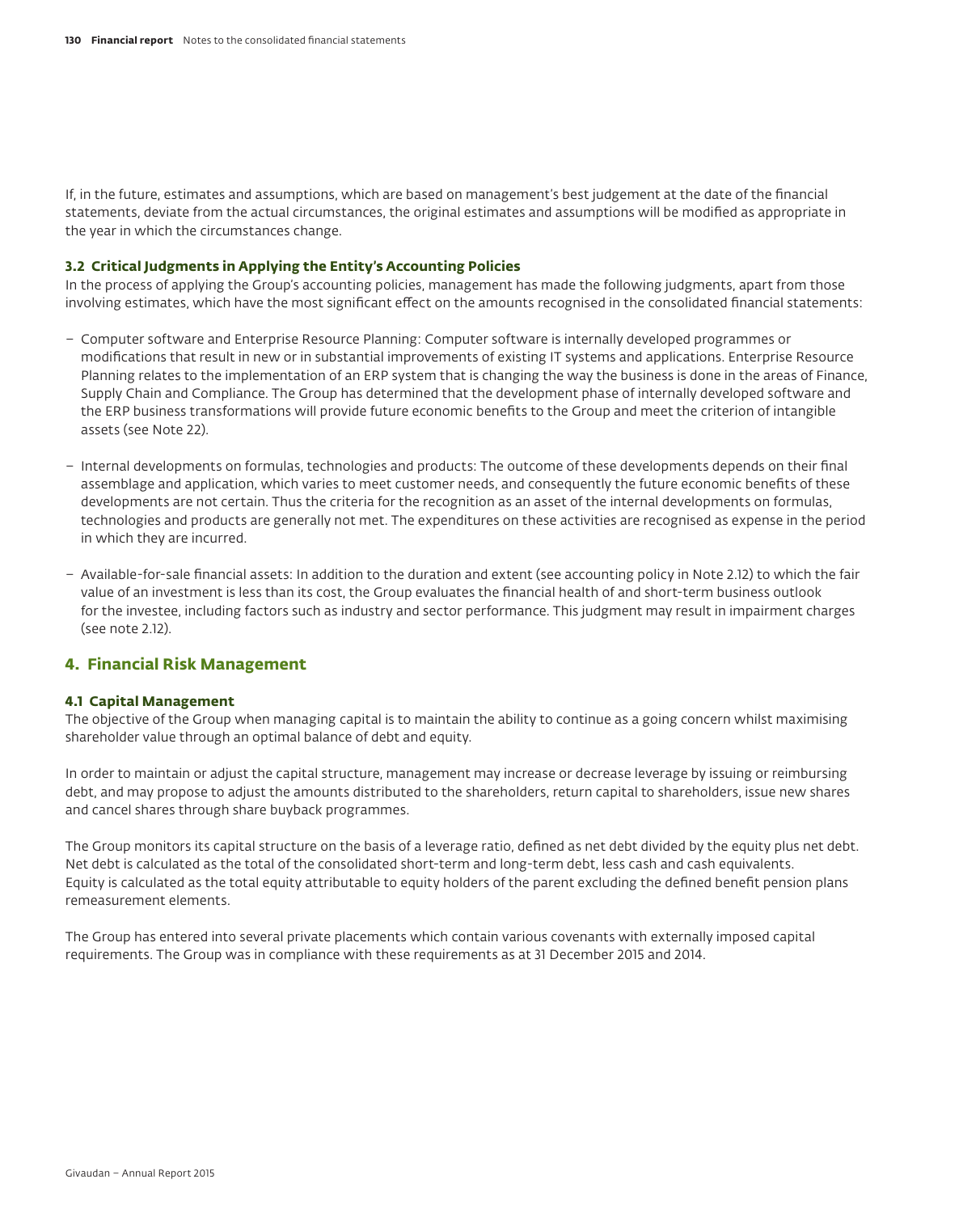The leverage ratio as at 31 December was as follows:

| in millions of Swiss francs<br>Note                       | 2015        | 2014  |
|-----------------------------------------------------------|-------------|-------|
| Short-term debt                                           | 23<br>208   | 57    |
| Long-term debt                                            | 23<br>947   | 1,150 |
| Less: cash and cash equivalents                           | (478)<br>17 | (412) |
| <b>Net Debt</b>                                           | 677         | 795   |
| Total equity attributable to equity holders of the parent | 3,415       | 3,413 |
| Total defined benefit pension plans remeasurement         | 505         | 548   |
| Equity                                                    | 3,920       | 3,961 |
| <b>Net Debt and Equity</b>                                | 4,597       | 4,756 |
| Leverage ratio                                            | 15%         | 17%   |

The Group intends to maintain its medium term leverage ratio below 25%.

#### **4.2 Financial Risk Management**

The Group's activities expose it to a variety of financial risks: market risk (including currency risk, interest rate risk and price risk), credit risk and liquidity risk. The Group's overall risk management programme focuses on the unpredictability of financial markets and seeks to minimise potential adverse effects on the Group's financial performance. The Group generally enters into financial derivative transactions to hedge underlying business related exposures.

Risk management is carried out by a team within the central treasury department (hereafter "Group Treasury") under the risk management policies approved by the Board of Directors. The Board of Directors provides written principles for overall risk management, as well as written policies covering specific areas, such as foreign exchange risk, interest rate risk and credit risk, use of derivative financial instruments and non-derivative financial instruments, and investment of excess liquidity.

Group Treasury monitors and manages financial risks relating to the operations of the Group through internal risk reports which analyse exposures by degree and magnitude of risk. To manage the interest rate and currency risk arising from the Group's operations and its sources of finance, the Group enters into derivative transactions, primarily interest rate swaps, forward currency contracts and options. Compliance with policies and exposure limits is reviewed by the treasury controlling on a continuous basis. Group Treasury reports monthly to the Chief Financial Officer and quarterly to the Audit Committee.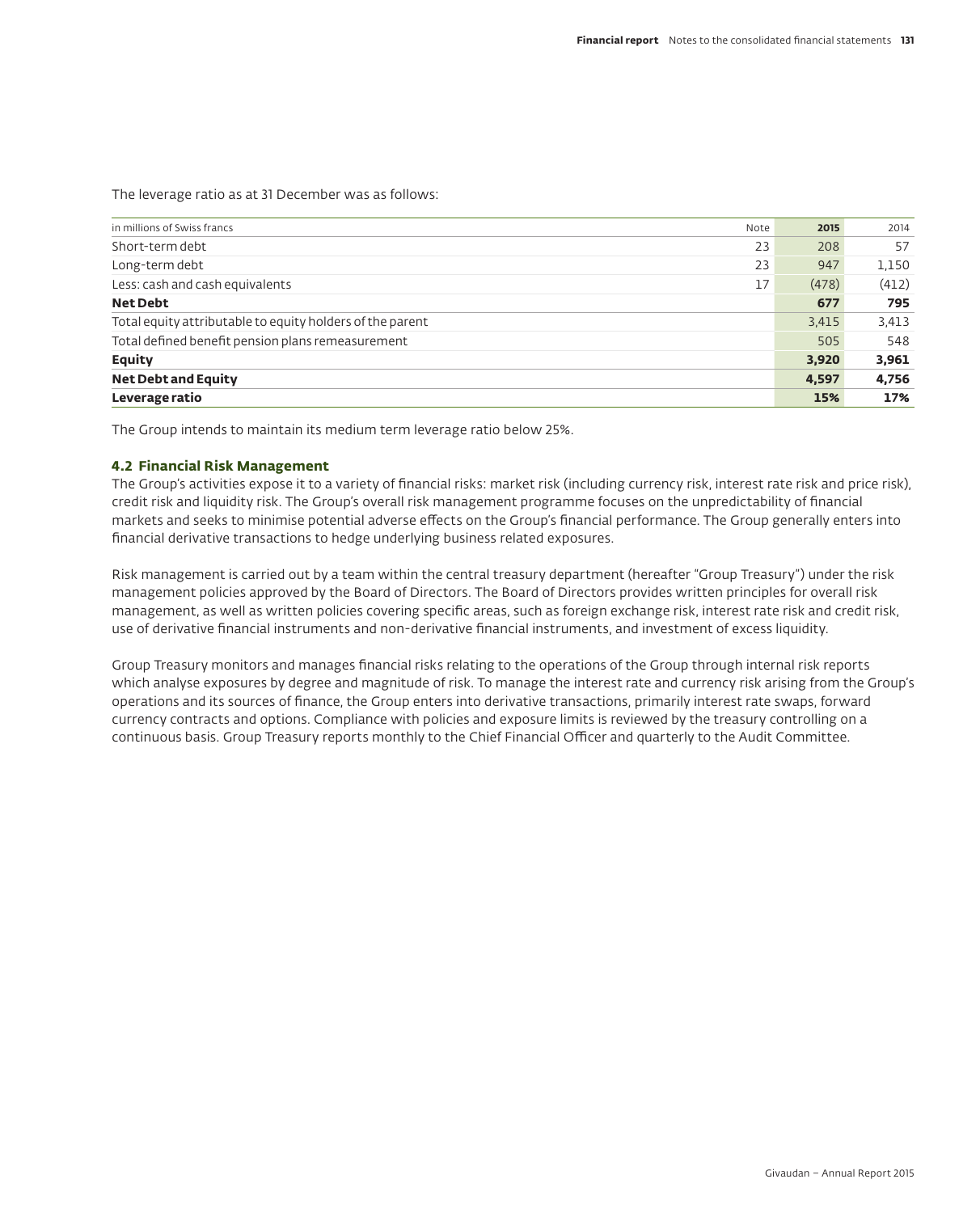#### **Categories of financial instruments**

The accounting policies for financial instruments have been applied to the line items below:

| 2015                                                    |      |                          | At fair value<br>through the | <b>Derivatives</b><br>used for |                        | Other<br>financial |                |
|---------------------------------------------------------|------|--------------------------|------------------------------|--------------------------------|------------------------|--------------------|----------------|
| in millions of Swiss francs                             | Note | Loans and<br>receivables | income<br>statement          | hedge<br>accounting            | Available-<br>for-sale | liabilities        | Total          |
| <b>Current assets</b>                                   |      |                          |                              |                                |                        |                    |                |
| Cash and cash equivalents                               | 17   | 478                      |                              |                                |                        |                    | 478            |
| Derivative financial instruments                        | 4.3  |                          | 17                           |                                |                        |                    | 17             |
| Available-for-sale financial assets                     | 18   |                          |                              |                                | $\overline{2}$         |                    | $\overline{2}$ |
| Accounts receivable - trade                             | 19   | 901                      |                              |                                |                        |                    | 901            |
| Other current assets <sup>a</sup>                       |      | 143                      |                              |                                |                        |                    | 143            |
| <b>Non-current assets</b>                               |      |                          |                              |                                |                        |                    |                |
| Available-for-sale financial assets                     | 18   |                          |                              |                                | 41                     |                    | 41             |
| Financial assets at fair value through income statement |      |                          | 35                           |                                |                        |                    | 35             |
| Total assets as at 31 December                          |      | 1,522                    | 52                           |                                | 43                     |                    | 1,617          |
| <b>Current liabilities</b>                              |      |                          |                              |                                |                        |                    |                |
| Short-term debt                                         | 23   |                          |                              |                                |                        | 208                | 208            |
| Derivative financial instruments                        | 4.3  |                          | 18                           |                                |                        |                    | 18             |
| Accounts payable                                        |      |                          |                              |                                |                        | 400                | 400            |
| <b>Non-current liabilities</b>                          |      |                          |                              |                                |                        |                    |                |
| Derivative financial instruments b                      | 4.3  |                          | 6                            | 56                             |                        |                    | 62             |
| Long-term debt                                          | 23   |                          |                              |                                |                        | 947                | 947            |
| <b>Total liabilities as at 31 December</b>              |      |                          | 24                           | 56                             |                        | 1,555              | 1,635          |

a) Other current assets consist of other receivables non trade.

b) Derivatives qualified as hedge accounting on non-current transactions are classified and presented as non-current liabilities (see Note 2.13).

| At fair value<br><b>Derivatives</b><br>through the<br>used for<br>Other<br>2014<br>financial<br>hedge<br>Available-<br>Loans and<br>income<br>in millions of Swiss francs<br>receivables<br>for-sale<br>liabilities<br>Note<br>accounting<br>statement<br>Cash and cash equivalents<br>17<br>412<br>Derivative financial instruments<br>4.3<br>21<br>Available-for-sale financial assets<br>18<br>64<br>Accounts receivable - trade<br>19<br>911<br>146<br>Other current assets a<br><b>Non-current assets</b><br>Available-for-sale financial assets<br>18<br>41<br>Financial assets at fair value through income statement<br>35<br>1,469<br>56<br>105<br>Short-term debt<br>23<br>57<br>19<br>4.3<br>423<br><b>Non-current liabilities</b><br>Derivative financial instruments <sup>b</sup><br>4.3<br>9<br>41<br>23<br>Long-term debt<br>1,150<br>28<br>41<br>1,630 |  |  |  |       |
|------------------------------------------------------------------------------------------------------------------------------------------------------------------------------------------------------------------------------------------------------------------------------------------------------------------------------------------------------------------------------------------------------------------------------------------------------------------------------------------------------------------------------------------------------------------------------------------------------------------------------------------------------------------------------------------------------------------------------------------------------------------------------------------------------------------------------------------------------------------------|--|--|--|-------|
| <b>Current assets</b><br><b>Total assets as at 31 December</b><br><b>Current liabilities</b><br>Derivative financial instruments<br>Accounts payable<br><b>Total liabilities as at 31 December</b>                                                                                                                                                                                                                                                                                                                                                                                                                                                                                                                                                                                                                                                                     |  |  |  |       |
|                                                                                                                                                                                                                                                                                                                                                                                                                                                                                                                                                                                                                                                                                                                                                                                                                                                                        |  |  |  |       |
|                                                                                                                                                                                                                                                                                                                                                                                                                                                                                                                                                                                                                                                                                                                                                                                                                                                                        |  |  |  | Total |
|                                                                                                                                                                                                                                                                                                                                                                                                                                                                                                                                                                                                                                                                                                                                                                                                                                                                        |  |  |  |       |
|                                                                                                                                                                                                                                                                                                                                                                                                                                                                                                                                                                                                                                                                                                                                                                                                                                                                        |  |  |  | 412   |
|                                                                                                                                                                                                                                                                                                                                                                                                                                                                                                                                                                                                                                                                                                                                                                                                                                                                        |  |  |  | 21    |
|                                                                                                                                                                                                                                                                                                                                                                                                                                                                                                                                                                                                                                                                                                                                                                                                                                                                        |  |  |  | 64    |
|                                                                                                                                                                                                                                                                                                                                                                                                                                                                                                                                                                                                                                                                                                                                                                                                                                                                        |  |  |  | 911   |
|                                                                                                                                                                                                                                                                                                                                                                                                                                                                                                                                                                                                                                                                                                                                                                                                                                                                        |  |  |  | 146   |
|                                                                                                                                                                                                                                                                                                                                                                                                                                                                                                                                                                                                                                                                                                                                                                                                                                                                        |  |  |  |       |
|                                                                                                                                                                                                                                                                                                                                                                                                                                                                                                                                                                                                                                                                                                                                                                                                                                                                        |  |  |  | 41    |
|                                                                                                                                                                                                                                                                                                                                                                                                                                                                                                                                                                                                                                                                                                                                                                                                                                                                        |  |  |  | 35    |
|                                                                                                                                                                                                                                                                                                                                                                                                                                                                                                                                                                                                                                                                                                                                                                                                                                                                        |  |  |  | 1,630 |
|                                                                                                                                                                                                                                                                                                                                                                                                                                                                                                                                                                                                                                                                                                                                                                                                                                                                        |  |  |  |       |
|                                                                                                                                                                                                                                                                                                                                                                                                                                                                                                                                                                                                                                                                                                                                                                                                                                                                        |  |  |  | 57    |
|                                                                                                                                                                                                                                                                                                                                                                                                                                                                                                                                                                                                                                                                                                                                                                                                                                                                        |  |  |  | 19    |
|                                                                                                                                                                                                                                                                                                                                                                                                                                                                                                                                                                                                                                                                                                                                                                                                                                                                        |  |  |  | 423   |
|                                                                                                                                                                                                                                                                                                                                                                                                                                                                                                                                                                                                                                                                                                                                                                                                                                                                        |  |  |  |       |
|                                                                                                                                                                                                                                                                                                                                                                                                                                                                                                                                                                                                                                                                                                                                                                                                                                                                        |  |  |  | 50    |
|                                                                                                                                                                                                                                                                                                                                                                                                                                                                                                                                                                                                                                                                                                                                                                                                                                                                        |  |  |  | 1,150 |
|                                                                                                                                                                                                                                                                                                                                                                                                                                                                                                                                                                                                                                                                                                                                                                                                                                                                        |  |  |  | 1,699 |

a) Other current assets consist of other receivables non trade.

b) Derivatives qualified as hedge accounting on non-current transactions are classified and presented as non-current liabilities (see Note 2.13).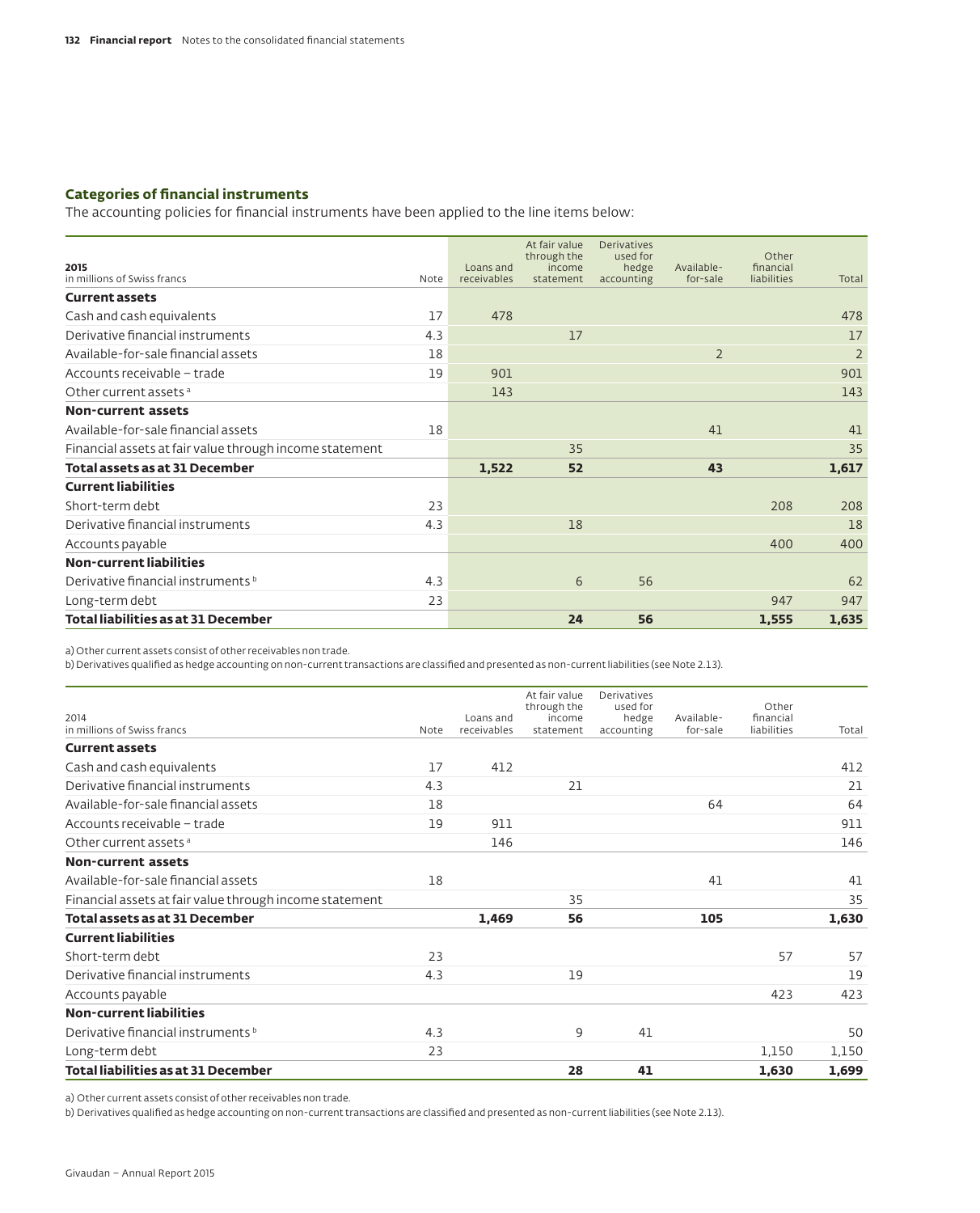The carrying amount of each class of financial assets and liabilities disclosed in the previous tables approximates the fair value. The fair value of each class of financial assets and liabilities, except loans and receivables, is determined by reference to published price quotations and is estimated based on valuation techniques using the quoted market prices. Given the nature of the Group's accounts receivable trade items, the carrying value is considered as equivalent to the fair value.

#### **4.2.1 Market Risk**

The Group's activities primarily expose it to the financial risks of changes in foreign currency exchange rates, interest rates and commodity prices. The Group enters into a number of derivative financial instruments to manage its exposure to foreign currency risk and interest rate risk, including:

- Currency derivatives, mainly forward foreign exchange contracts and options, to hedge the exchange rate risk arising from recorded transactions.
- Interest rate swaps and other instruments to mitigate the risk of interest rate increases and/or to optimally manage interest rate costs depending on the prevailing interest rate environment.

Market risk exposures are measured using sensitivity analysis. There has been no change during the year in the structure of the Group's exposure to market risks or the manner in which these risks are managed.

#### **4.2.1.1 Foreign Exchange Risk**

The Group operates across the world and is exposed to movements in foreign currencies affecting its net income and financial position. Foreign exchange risk arises from future commercial transactions, recognised assets and liabilities, and net investments in foreign operations.

It is the Group's policy to enter into derivative transactions to hedge current, forecasted foreign currency transactions, and translation risk arising from certain investments in foreign operations with a functional currency different from the Group's presentation currency.

While these are hedges related to underlying business transactions, the Group generally does not apply hedge accounting on transactions related to the management of its foreign exchange risk.

Group Treasury centrally manages foreign exchange risk management activities against the functional currency of each subsidiary, and is required to hedge, whenever cost-effective, their largest exposures.

The measurement of the foreign currency risk expresses the total exposure by currency, which is in the opinion of Group Treasury a representative manner to monitor the risk. It measures the cumulative foreign exchange risk of all subsidiaries of recognised assets and liabilities that are denominated in a currency (e.g. USD) that is not the subsidiary's functional currency (e.g. other than USD).

The following table summarises the significant exposures to the foreign currency risk at the date of the consolidated statement of financial position:

| <b>Currency exposure 2015</b><br>in millions of Swiss francs | USD        | <b>EUR</b> | <b>CHF</b> | <b>GBP</b> | <b>SGD</b> |
|--------------------------------------------------------------|------------|------------|------------|------------|------------|
| Currency exposure without hedge <sup>a</sup>                 |            | 25         | Ί1         | 147        |            |
| Hedged amount                                                | (64)       | 26         | (4)        | 146        |            |
| Currency exposure including hedge                            | $(41)^{b}$ |            |            |            | (4)        |

a) + long position; - short position.

b) Mainly due to unhedged positions in countries where hedging is not cost-effective.

| Currency exposure 2014<br>in millions of Swiss francs | USD      | <b>EUR</b> | CHF                             | <b>GBP</b> |  |
|-------------------------------------------------------|----------|------------|---------------------------------|------------|--|
| Currency exposure without hedge <sup>a</sup>          | (62)     |            | 83                              | (144)      |  |
| Hedged amount                                         | '14)     |            | (83)                            | 141        |  |
| Currency exposure including hedge                     | $(76)^b$ |            | $\hspace{0.1in} \hspace{0.1in}$ |            |  |

a) + long position; - short position.

b) Mainly due to unhedged positions in countries where hedging is not cost-effective.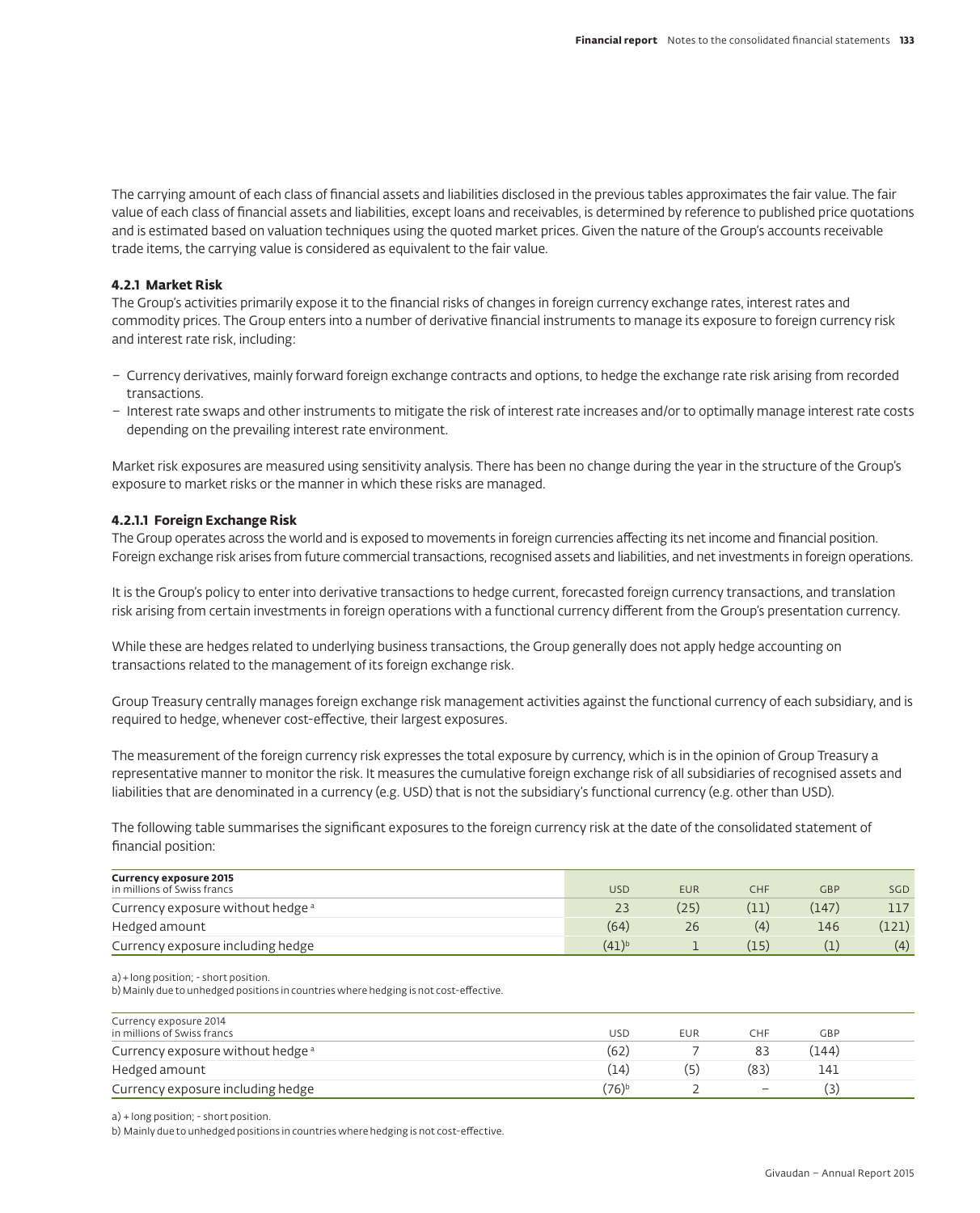In the exposure calculations, the intra Group positions, except those related to net investments in foreign operations, are included.

The following table summarises the sensitivity to transactional currency exposures of the main currencies at 31 December. The sensitivity analysis is disclosed for each currency representing significant exposure:

| <b>Currency risks 2015</b><br>in millions of Swiss francs                              | <b>USD</b> | <b>EUR</b>               | <b>CHF</b> | <b>GBP</b> | <b>SGD</b> |
|----------------------------------------------------------------------------------------|------------|--------------------------|------------|------------|------------|
| Reasonable shift                                                                       | 24%        | 9%                       | 9%         | 11%        | 11%        |
| Impact on income statement if the currency strengthens against all other<br>currencies | (13)       | $\qquad \qquad -$        | (1)        |            |            |
| Impact on income statement if the currency weakens against all other<br>currencies     | 13         | $\overline{\phantom{0}}$ |            |            |            |
| Currency risks 2014<br>in millions of Swiss francs                                     | <b>USD</b> | <b>EUR</b>               | CHF        | GBP        |            |
| Reasonable shift                                                                       | 4%         | $1\%$                    | 3%         | 6%         |            |
| Impact on income statement if the currency strengthens against all other<br>currencies | (2)        |                          |            |            |            |
| Impact on income statement if the currency weakens against all other<br>currencies     |            |                          |            |            |            |

The sensitivity is based on the exposure at the date of the consolidated statement of financial position and based on assumptions deemed reasonable by management, showing the impact on income before tax. The management uses historical volatilities of the significant currencies contributing to the exposure to determine the reasonable change.

#### **4.2.1.2 Interest Rate Risk**

The Group is exposed to interest rate risk because entities in the Group borrow funds at both fixed and floating interest rates, and invests in debt financial instruments. Borrowings issued at variable rates expose the Group to cash flow interest rate risk which is partially counterbalanced by cash held at variable rates. Borrowings issued at fixed rates expose the Group to fair value interest rate risk.

Group Treasury manages interest rate risk centrally by simulating various scenarios on liabilities taking into consideration refinancing, renewal of existing positions and hedging. Hedging strategies are applied by either positioning the liabilities or protecting interest expense through different interest cycles. Hedging activities are regularly evaluated to align interest rate views and defined risk limits. Group Treasury manages interest rate risk mainly by the use of interest rate swap contracts and forward interest rate contracts.

The following table shows the sensitivity to interest rate changes:

| As at 31 December 2015<br>in millions of Swiss francs | 150 basis points increase | 25 basis points decrease |
|-------------------------------------------------------|---------------------------|--------------------------|
| Impact on income statement                            |                           |                          |
| Impact on equity                                      | 59                        | (12)                     |
|                                                       |                           |                          |
| As at 31 December 2014<br>in millions of Swiss francs | 150 basis points increase | 25 basis points decrease |
| Impact on income statement                            |                           |                          |
| Impact on equity                                      | 44                        | (5)                      |

The sensitivity is based on exposure on liabilities at the date of the consolidated statement of financial position using assumptions which have been deemed reasonable by management showing the impact on the income before tax.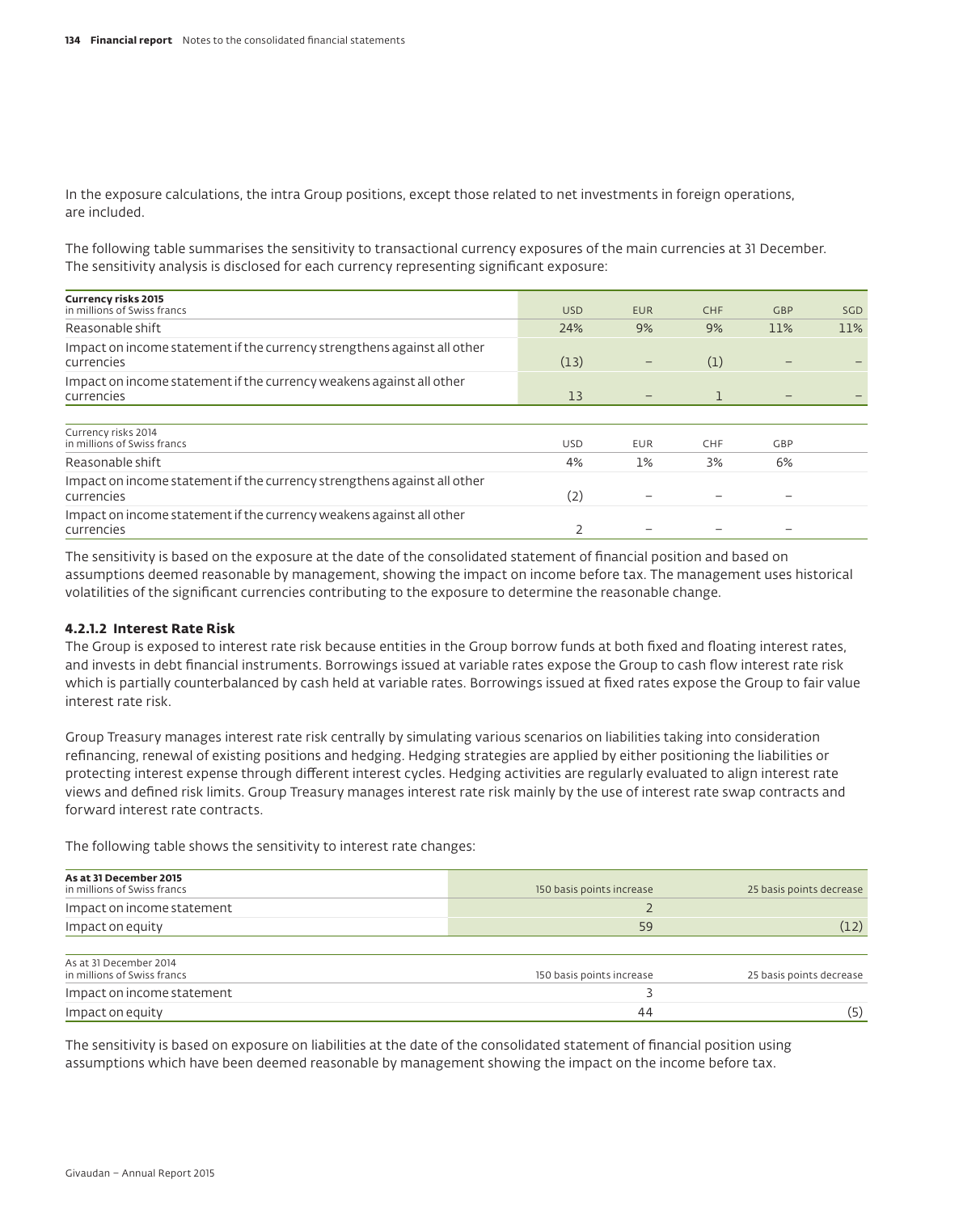## **Cash flow hedges**

| date          | Inception Hedged items                            | Hedge instruments                                                                                                                                                                                                                         | Objectives                                                                                        | Comments                                                                                                                                                                                                                                                                                                                                                                                                                                                                                                                         |
|---------------|---------------------------------------------------|-------------------------------------------------------------------------------------------------------------------------------------------------------------------------------------------------------------------------------------------|---------------------------------------------------------------------------------------------------|----------------------------------------------------------------------------------------------------------------------------------------------------------------------------------------------------------------------------------------------------------------------------------------------------------------------------------------------------------------------------------------------------------------------------------------------------------------------------------------------------------------------------------|
| 2009          | issuances in 2011.                                | Highly probable future debt Several forward starting interest rate swaps<br>commencing in 2011, totalling CHF 200 million<br>with an average rate of 2.69% and a 5 year<br>maturity.                                                      | Protection against future<br>increases in CHF interest<br>rates.                                  | In June 2011, the Group issued a 2.5% 7 year<br>public bond (maturity 15 June 2018) with a<br>rates and to fix the interest nominal value of CHF 300 million.<br>Correspondingly, hedge positions assigned to<br>this bond issuance of CHF 200 million have<br>been closed. The amortisation of the realised<br>loss of CHF 14 million is recognised in<br>Financing costs over the next 5 years.                                                                                                                                |
| 2009          | Highly probable future debt<br>issuances in 2012. | Several forward starting interest rate swaps<br>commencing in 2012, totalling CHF 250 million<br>with an average rate of 2.70% and a 5 year<br>maturity and CHF 50 million with an average rate rates.<br>of 2.45% and a 3 year maturity. | Protection against future<br>increases in CHF interest<br>rates and to fix the interest           | In December 2011, the Group issued a dual<br>tranche public bond, totalling CHF 300 million,<br>respectively of CHF 150 million at a rate of<br>1.250% for 5 years and CHF 150 million at the<br>rate of 2.125% for 10 years. Correspondingly,<br>hedge positions assigned to this bond issuance<br>have been closed. The amortisation of the<br>realised loss of CHF 28 million and<br>CHF 4 million is recognised in Financing costs<br>over 5 years and 3 years respectively.                                                 |
| 2011/<br>2012 | issuances in 2014.                                | Highly probable future debt Several forward starting interest rate swaps<br>commencing in 2014, totalling CHF 250 million<br>with an average rate of 1.54% and a 5 year<br>maturity.                                                      | Protection against future<br>increases in CHF interest<br>rates.                                  | In March 2014, the Group issued a 1.00%<br>6.5 year public bond with a nominal value of<br>rates and to fix the interest CHF 100 million; and a 1.75% 10 year public<br>bond with a nominal value of CHF 150 million.<br>Correspondingly, hedge positions assigned to<br>this bond issuance have been closed. The cash<br>flow hedges were effective until February<br>2014. In March 2014 the IRSs were closed.<br>The amortisation of the realised loss of<br>CHF 15 million is recognised in Financing costs<br>over 5 years. |
| 2012          | issuances in 2016.                                | Highly probable future debt Several forward starting interest rate swaps<br>commencing in 2016, totalling CHF 75 million<br>with an average rate of 1.63% and a 5 year<br>maturity.                                                       | Protection against future<br>increases in CHF interest<br>rates and to fix the interest<br>rates. | The cash flow hedges were effective during<br>the year.                                                                                                                                                                                                                                                                                                                                                                                                                                                                          |
| 2012          | Highly probable future<br>in the USA in 2013.     | Several derivatives instruments fixing the interest Protection against<br>private placements issuance rate at 1.80% on average for a total amount of<br>USD 100 million.                                                                  | short-term increases in<br>USD interest rates and to<br>fix the interest rates.                   | The cash flow hedges were effective during<br>the period. The amount of USD 1 million<br>(equivalent to CHF 1 million) deferred in<br>hedging reserve in other comprehensive<br>income is recycled over the next 10 years as<br>Financing cost from 6 February 2013, the date<br>when the proceeds were received.                                                                                                                                                                                                                |
| 2012/<br>2014 | issuances in 2018.                                | Highly probable future debt Several forward starting interest rate swaps<br>commencing in 2018, totalling CHF 150 million<br>with an average rate of 1.90% and a 5 year<br>maturity.                                                      | Protection against future<br>increases in CHF interest<br>rates and to fix the interest<br>rates. | The cash flow hedges were effective<br>during the year.                                                                                                                                                                                                                                                                                                                                                                                                                                                                          |
| 2014/<br>2015 | issuances in 2020.                                | Highly probable future debt Several forward starting interest rate swaps<br>commencing in 2020, totalling CHF 75 million<br>with an average rate of 2.12% and a 10 year<br>maturity.                                                      | Protection against future<br>increases in CHF interest<br>rates and to fix the interest<br>rates. | The cash flow hedges were effective<br>during the year.                                                                                                                                                                                                                                                                                                                                                                                                                                                                          |
| 2014/<br>2015 | Highly probable future debt<br>issuances in 2021. | Several forward starting interest rate swaps<br>commencing in 2021, totalling CHF 125 million<br>with an average rate of 2.05% and a 10 year<br>maturity.                                                                                 | Protection against future<br>increases in CHF interest<br>rates and to fix the interest<br>rates. | The cash flow hedges were effective<br>during the year.                                                                                                                                                                                                                                                                                                                                                                                                                                                                          |
| 2014/<br>2015 | issuances in 2024.                                | Highly probable future debt Several forward starting interest rate swaps<br>commencing in 2024, totalling CHF 100 million<br>with an average rate of 2.35% and a 10 year<br>maturity.                                                     | Protection against future<br>increases in CHF interest<br>rates and to fix the interest<br>rates. | The cash flow hedges were effective<br>during the year.                                                                                                                                                                                                                                                                                                                                                                                                                                                                          |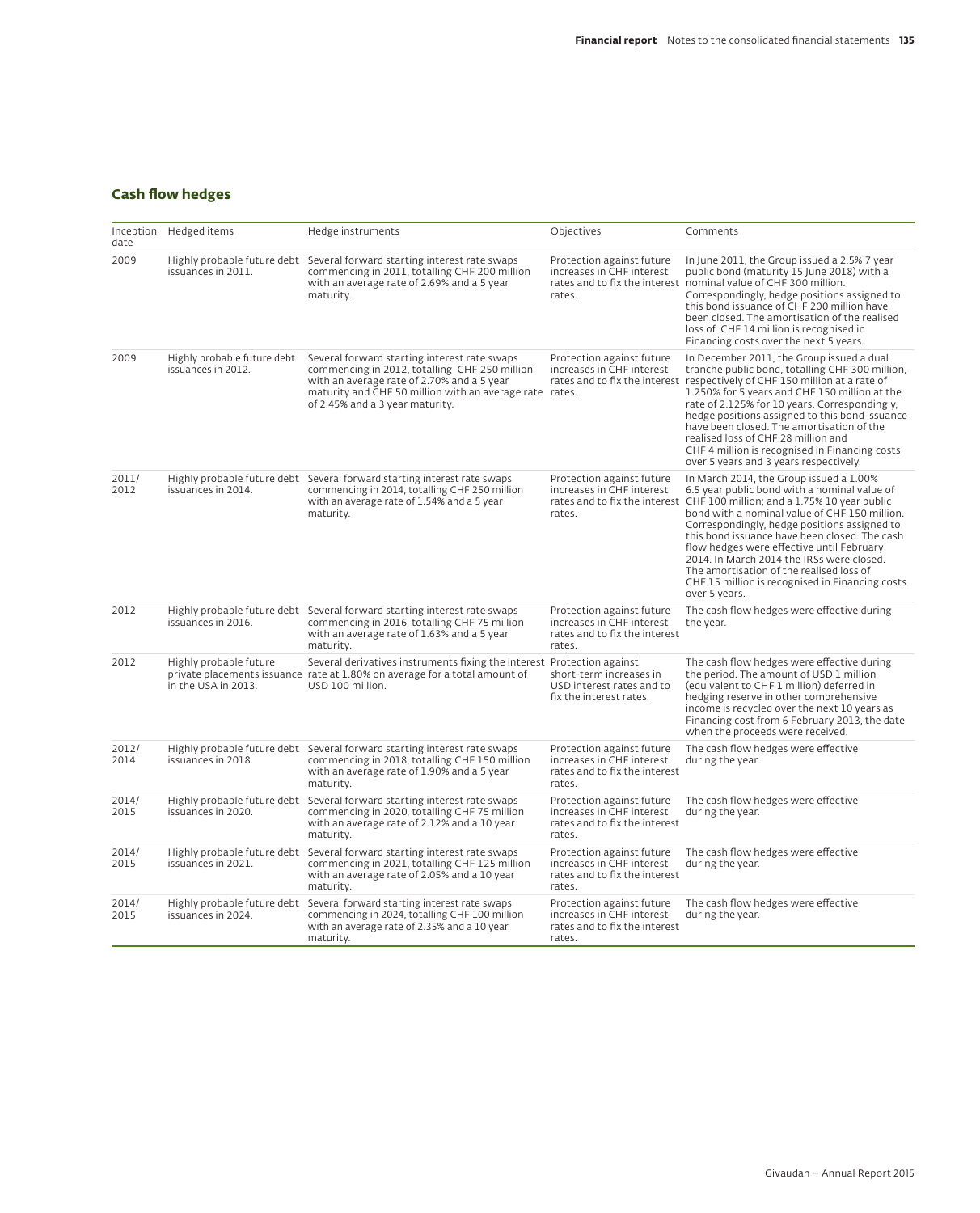#### **4.2.1.3 Price Risk**

The Group is exposed to equity price risk arising from equity investments held either classified as available-for-sale or at fair value through income statement. The Group manages its price risk through a diversification of portfolios within the limits approved by the Board of Directors.

The Group holds its own shares to meet future expected obligations under the various share-based payment schemes.

#### **Sensitivity analysis**

In 2015, the Group's equity portfolio is composed exclusively of US shares. The benchmark for the reasonable change is an average of historical volatility of US indexes (15% for the last three years).

The sensitivity analysis has been determined based on the exposure to equity price risks at the end of the reporting period and based on the shifts in the respective market:

| 2015 - reasonable shifts: 15%US<br>in millions of Swiss francs | Equity price<br>increase | Equity price<br>decrease |
|----------------------------------------------------------------|--------------------------|--------------------------|
| Impact on income statement                                     |                          |                          |
| Impact on equity                                               |                          |                          |

| 2014 - reasonable shifts: 16%CH, 16%EU, 16%US<br>in millions of Swiss francs | Equity price<br>increase | Equity price<br>decrease |
|------------------------------------------------------------------------------|--------------------------|--------------------------|
| Impact on income statement                                                   |                          |                          |
| Impact on equity                                                             |                          |                          |

#### **4.2.2 Credit Risk**

Credit risk refers to the risk that a counterparty will default on its contractual obligations resulting in a financial loss to the Group. Commercial Credit risk is managed by the Group's subsidiaries and monitored on a Group basis whilst counterparty risk related to financial institutions is centrally managed within the Group Treasury function.

Trade receivables are subject to a policy of active risk management which focuses on the assessment of country risk, credit limits, ongoing credit evaluation and account monitoring procedures. Generally, there is no significant concentration of trade receivables or commercial counterparty credit risk, due to the large number of customers that the Group deals with and their wide geographical spread with the exception of one single external customer that generates revenues, mainly attributable to the Fragrance Division, of approximately CHF 545 million (2014: CHF 531 million). Countries, credit limits and exposures are continuously monitored.

The credit risk on liquid funds, derivatives and other monetary financial assets is limited because the counterparties are financial institutions with investment grade ratings.

The following table presents the credit risk exposure to individual financial institutions:

|              |                     |                                                | 2015               |                     |                                                | 2014               |
|--------------|---------------------|------------------------------------------------|--------------------|---------------------|------------------------------------------------|--------------------|
|              | Total<br>in Mio CHF | Max. with any<br>individual bank<br>in Mio CHF | Number<br>of banks | Total<br>in Mio CHF | Max. with any<br>individual bank<br>in Mio CHF | Number<br>of banks |
| AAA – range  | 79                  | 79                                             |                    |                     |                                                |                    |
| $AA$ – range | 145                 | 140                                            |                    | 85                  | 85                                             |                    |
| A-range      | 99                  | 48                                             | 4                  | 315                 | 77                                             | $\mathsf{q}$       |
| BBB-range    | 157                 | 68                                             |                    |                     |                                                |                    |

From one year to another, the exposure of cash in banks which are BBB level increased significantly because several large international banks have been downgraded from single-A to triple-B by the ratings agencies.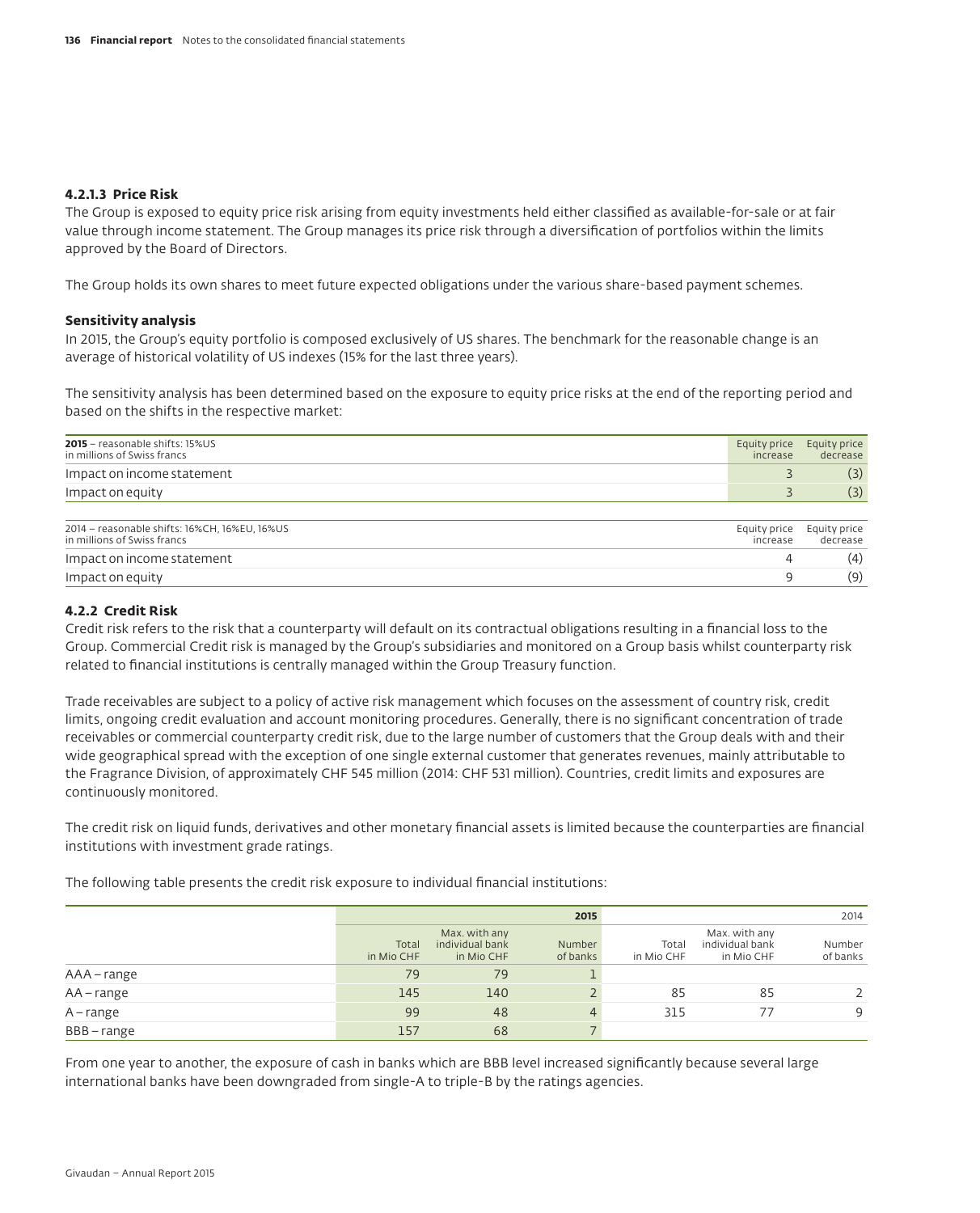The carrying amount of financial assets recognised in the consolidated financial statements which is net of impairment losses, represents the Group's maximum exposure to credit risk.

#### **4.2.3 Liquidity Risk**

The Group manages liquidity risk by maintaining sufficient cash, marketable securities, availability of funds through an adequate amount of committed credit facilities and the ability to close out market positions. Due to the dynamic nature of the underlying businesses, Group Treasury maintains flexibility in funding by maintaining availability under committed and uncommitted credit lines.

Group Treasury monitors and manages cash at the Group level and defines the maximum cash level at subsidiary level. Cash surpluses held by subsidiaries over and above amounts required for working capital management are transferred to the central treasury centre. The surplus of cash is generally invested in interest bearing current accounts, time deposits, money market deposits and funds. When necessary, intercompany loans are granted by the Group to subsidiaries to meet their non-recurrent payment obligations.

The following table analyses the Group's remaining contractual maturity for financial liabilities and derivative financial instruments. The table has been drawn up based on the undiscounted cash flows of financial liabilities based on the earliest date on which the Group is obliged to pay. The table includes both interest and principal cash flows:

| 2015<br>in millions of Swiss francs                       | $Up$ to $6$<br>months | $6 - 12$<br>months | $1 - 5$<br>vears | Over 5<br>vears | Total    |
|-----------------------------------------------------------|-----------------------|--------------------|------------------|-----------------|----------|
| Short-term debt (excluding bank overdraft)                | (58)                  | (152)              |                  |                 | (210)    |
| Accounts payable                                          | (400)                 |                    |                  |                 | (400)    |
| Net settled derivative financial instruments              | (3)                   | (3)                | (14)             | (43)            | (63)     |
| Gross settled derivative financial instruments - outflows | (1,267)               | (147)              |                  |                 | (1,414)  |
| Gross settled derivative financial instruments - inflows  | 1,268                 | 146                |                  |                 | 1,414    |
| Long-term debt                                            | (17)                  | (3)                | (515)            | (549)           | (1,084)  |
| <b>Balance as at 31 December</b>                          | (477)                 | (159)              | (529)            | (592)           | (1,757)  |
|                                                           |                       |                    |                  |                 |          |
| 2014<br>in millions of Swiss francs                       | $Up$ to $6$<br>months | $6 - 12$<br>months | $1 - 5$<br>vears | Over 5<br>vears | Total    |
| Short-term debt (excluding bank overdraft)                | (52)                  |                    |                  |                 | (52)     |
| Accounts payable                                          | (423)                 |                    |                  |                 | (423)    |
| Net settled derivative financial instruments              | (2)                   | (2)                | (12)             | (37)            | (53)     |
| Gross settled derivative financial instruments - outflows | (933)                 | (254)              |                  |                 | (1,187)  |
| Gross settled derivative financial instruments – inflows  | 935                   | 253                |                  |                 | 1,188    |
| Long-term debt                                            | (22)                  | (5)                | (594)            | (669)           | (1,290)  |
| <b>Balance as at 31 December</b>                          | (497)                 | (8)                | (606)            | (706)           | (1, 817) |

#### **4.3 Fair Value Measurements**

The following tables present the Group's assets and liabilities that are measured subsequent to initial recognition at fair value, grouped into levels 1 to 3 based on the degree to which the fair value is measured:

- – **Level 1** inputs to measure fair value are those derived from quoted prices (unadjusted) in active markets for identical assets or liabilities;
- **Level 2** inputs to measure fair value are those derived from inputs other than quoted prices included within Level 1 that are observable for the asset or liability, either directly (i.e. as prices) or indirectly (i.e. derived from prices); and
- **Level 3** inputs to measure fair value are those derived from valuation techniques that include inputs for the asset or liability that are not based on observable market data (unobservable inputs).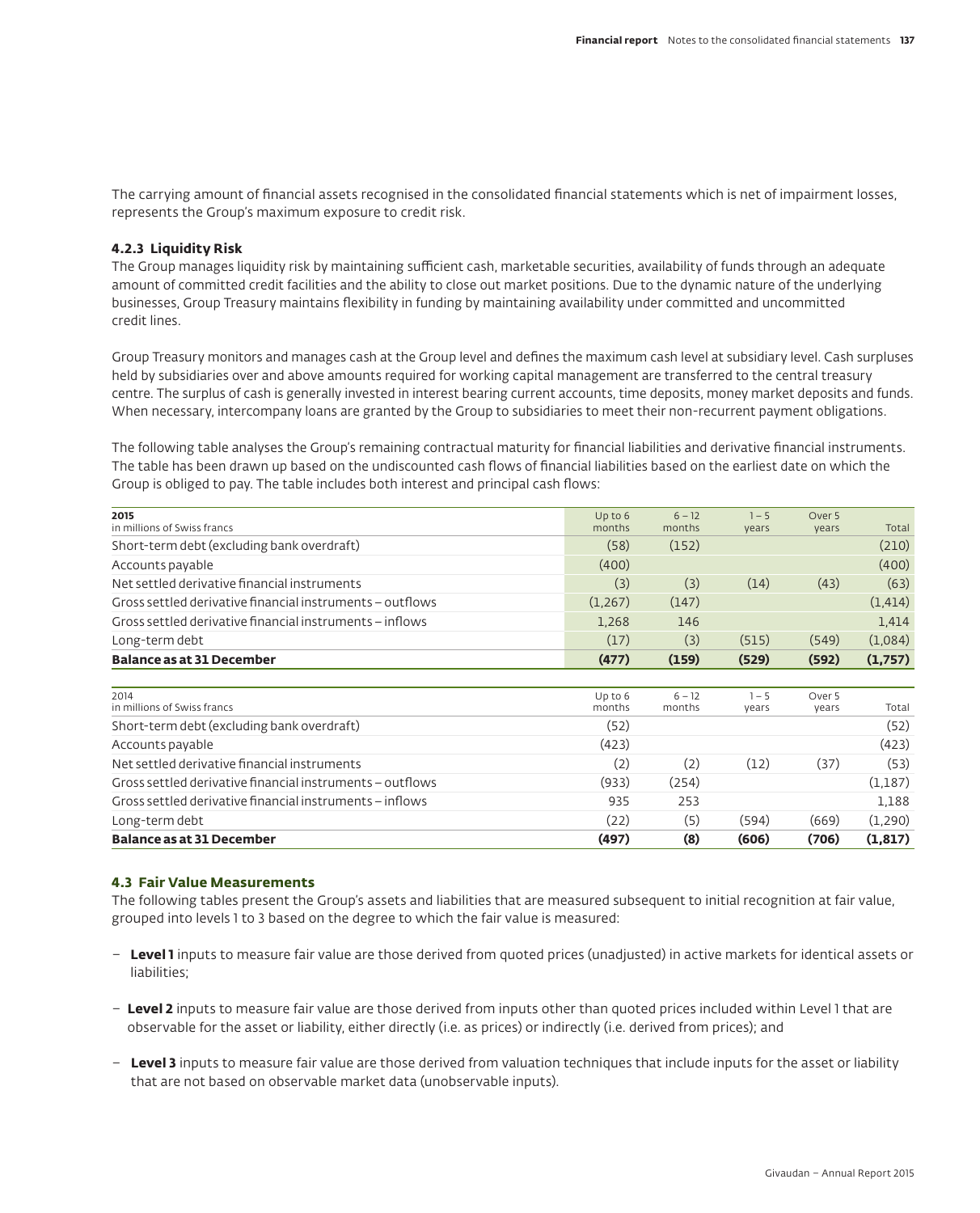| 2015<br>in millions of Swiss francs<br>Note                  | Level 1        | Level 2 | Level 3 | Total |
|--------------------------------------------------------------|----------------|---------|---------|-------|
| Financial assets at fair value through income statement      |                |         |         |       |
| Forward foreign exchange contracts                           |                | 17      |         | 17    |
| Corporate owned life insurance                               |                | 35      |         | 35    |
| Available-for-sale financial assets                          |                |         |         |       |
| 18<br>Equity securities                                      | 1              | 21      |         | 22    |
| Debt securities<br>18                                        | ı              | 20      |         | 21    |
| <b>Total assets</b>                                          | $\overline{2}$ | 93      |         | 95    |
| Financial liabilities at fair value through income statement |                |         |         |       |
| Forward foreign exchange contracts                           |                | 18      |         | 18    |
| Swaps (hedge accounting)                                     |                | 56      |         | 56    |
| Swaps (no hedge accounting)                                  |                | 6       |         | 6     |
| <b>Total liabilities</b>                                     |                | 80      |         | 80    |
| 2014<br>in millions of Swiss francs<br>Note                  | Level 1        | Level 2 | Level 3 | Total |
| Financial assets at fair value through income statement      |                |         |         |       |
| Forward foreign exchange contracts                           |                | 21      |         | 21    |
| Corporate owned life insurance                               |                | 35      |         | 35    |
| Available-for-sale financial assets                          |                |         |         |       |
| 18<br>Equity securities                                      | 50             | 20      |         | 70    |
| Debt securities<br>18                                        | 14             | 21      |         | 35    |
| <b>Total assets</b>                                          | 64             | 97      |         | 161   |
| Financial liabilities at fair value through income statement |                |         |         |       |
| Forward foreign exchange contracts                           |                | 19      |         | 19    |
| Swaps (hedge accounting)                                     |                | 41      |         | 41    |
| Swaps (no hedge accounting)                                  |                | 9       |         | 9     |
| <b>Total liabilities</b>                                     |                | 69      |         | 69    |

Financial assets and liabilities at fair value through income statement are measured with Level 2 inputs. They consist of forward foreign exchange contracts that are measured using quoted forward exchange rates and yield curves derived from quoted interest rates matching maturities of the contracts, of interest swaps that are measured using quoted interest rates and yield curves derived from quoted interest rates matching maturities of the contracts, and of corporate owned life insurance (COLI) that are measured on quoted instruments with similar credit ratings and terms in a mix of money market, fixed income and equity funds managed by unrelated fund managers.

During 2015 the Group liquidated a substantial part of the available-for-sale marketable securities in order to reduce the market risk exposure related to those securities.

There was no transfer between Level 1 and 2 in the period. The Group did not carry out any transactions on level 3 type assets during 2015 and 2014, nor did it have any assets in this category at 31 December 2015 and 2014.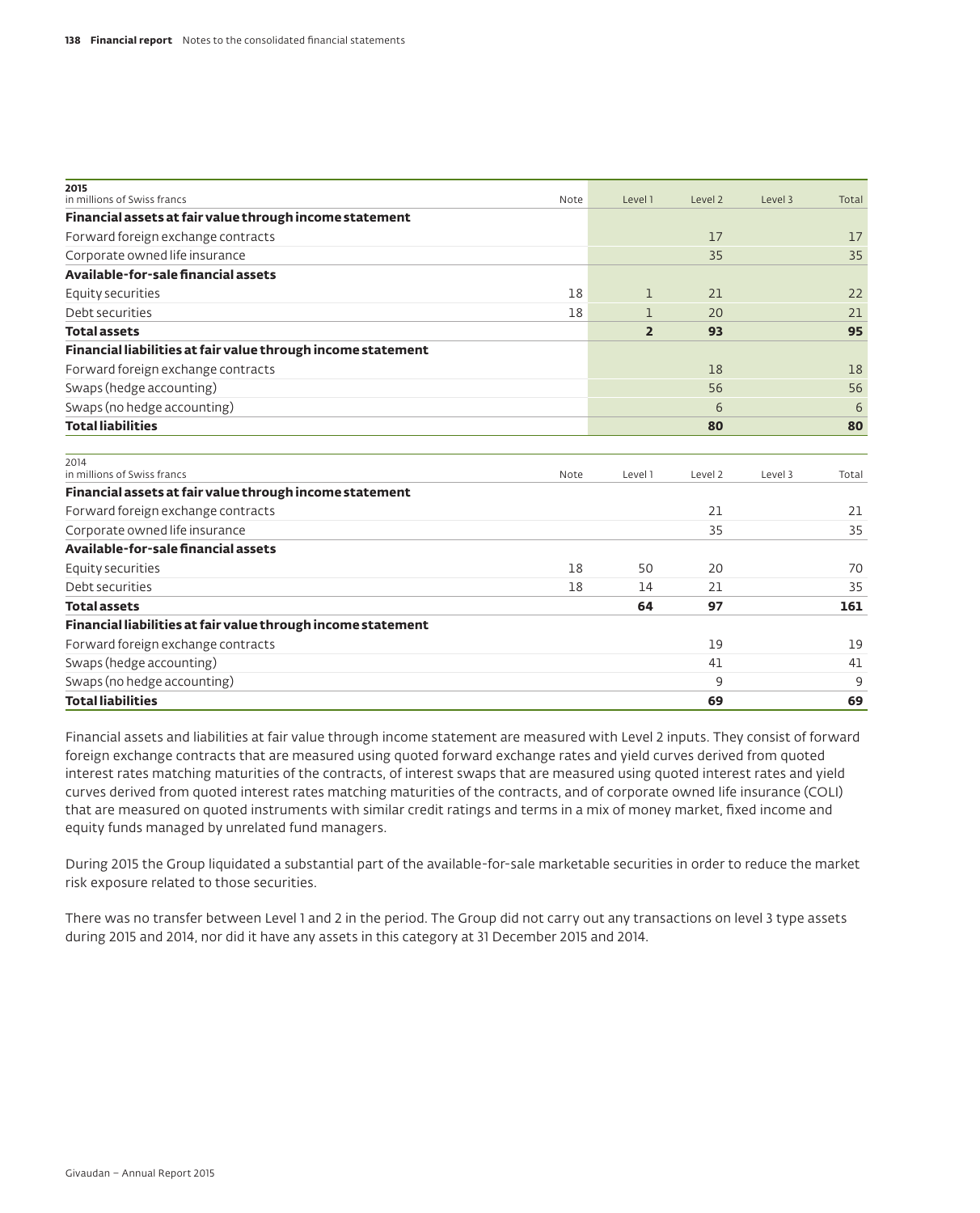#### **5. Acquisitions**

On 27 August 2015, Givaudan acquired 100% of the share capital of Induchem Holding AG and its affiliates for a purchase price of CHF 93 million. Induchem's portfolio of products is based on a wide range of innovative and highly functional active ingredients with proven efficacy results, as well as research expertise in fields such as biocatalysis, metagenomics and biochemical synthesis. Induchem primarily operates from Volketswil, Switzerland, Toulouse, France and New York, USA, and employs 65 people. From 27 August 2015, the acquisition contributed CHF 9 million of sales and CHF 1 million of EBITDA to the Group's consolidated results.

The goodwill of CHF 62 million on the acquisition relates mainly to the value of the qualified workforce and expected synergies that do not meet the criteria for recognition as separable intangible assets. None of the goodwill arising from the acquisition is expected to be tax deductible.

The Group incurred transaction related costs of CHF 1 million (2014: CHF 1 million) related to external legal fees and due diligence. These expenses are reported within other operating expense in the consolidated income statement.

The identifiable assets and liabilities of Induchem Holding AG acquired are recorded at fair value at the date of acquisition. Total net assets acquired of CHF 31 million consist of cash (CHF 2 million), working capital (CHF 5 million), fixed assets (CHF 2 million), intangible assets which are made up of process knowledge, research expertise, client relationships, name and product brands (CHF 38 million), deferred tax liabilities (CHF 9 million) and other liabilities (CHF 7 million). The total purchase price of CHF 93 million was settled in cash, resulting in goodwill of CHF 62 million.

In compliance with IFRS 3, these values determined are provisional and the Group has twelve months from the date of acquisition to finalise the allocation of the acquisition price.

#### **6. Segment Information**

Management has determined the operating segments based on the reports reviewed by the Executive Committee that are used to allocate resources to the segments and to assess their performance. The Executive Committee considers the business from a divisional perspective:

- **Fragrances** Manufacture and sale of fragrances into three global business units: Fine Fragrances, Consumer Products and, Fragrance and Active Cosmetic Ingredients; and
- **Flavours** Manufacture and sale of flavours into four business units: Beverages, Dairy, Savoury and Sweet Goods. The information of these business units are reviewed by the Executive Committee primarily by region.

The performance of the operating segments is based on EBITDA as a percentage of sales.

#### **Business segments**

|                                                    | Fragrances |       |       | Flavours |       | Group |  |
|----------------------------------------------------|------------|-------|-------|----------|-------|-------|--|
| in millions of Swiss francs<br>Note                | 2015       | 2014  | 2015  | 2014     | 2015  | 2014  |  |
| Segment sales                                      | 2,096      | 2,108 | 2,311 | 2,308    | 4,407 | 4,416 |  |
| Less inter segment sales <sup>a</sup>              |            |       | (11)  | (12)     | (11)  | (12)  |  |
| Segment sales to third parties                     | 2,096      | 2,108 | 2,300 | 2.296    | 4,396 | 4,404 |  |
| <b>EBITDA</b>                                      | 498        | 505   | 572   | 548      | 1,070 | 1,053 |  |
| as % of sales                                      | 23.7%      | 23.9% | 24.9% | 23.9%    | 24.3% | 23.9% |  |
| Depreciation<br>21                                 | (50)       | (53)  | (62)  | (57)     | (112) | (110) |  |
| 22<br>Amortisation                                 | (73)       | (82)  | (84)  | (98)     | (157) | (180) |  |
| Impairment of long-lived assets<br>21              | (1)        | -     | (6)   | (3)      | (7)   | (3)   |  |
| Acquisition of Property, plant and equipment<br>21 | 66         | 75    | 77    | 93       | 143   | 168   |  |
| Acquisition of Intangible assets<br>22             | 18         | 22    | 20    | 24       | 38    | 46    |  |
| <b>Total Gross Investments</b>                     | 84         | 97    | 97    | 117      | 181   | 214   |  |

a) Transfer prices for inter-divisional sales are set on an arm's length basis.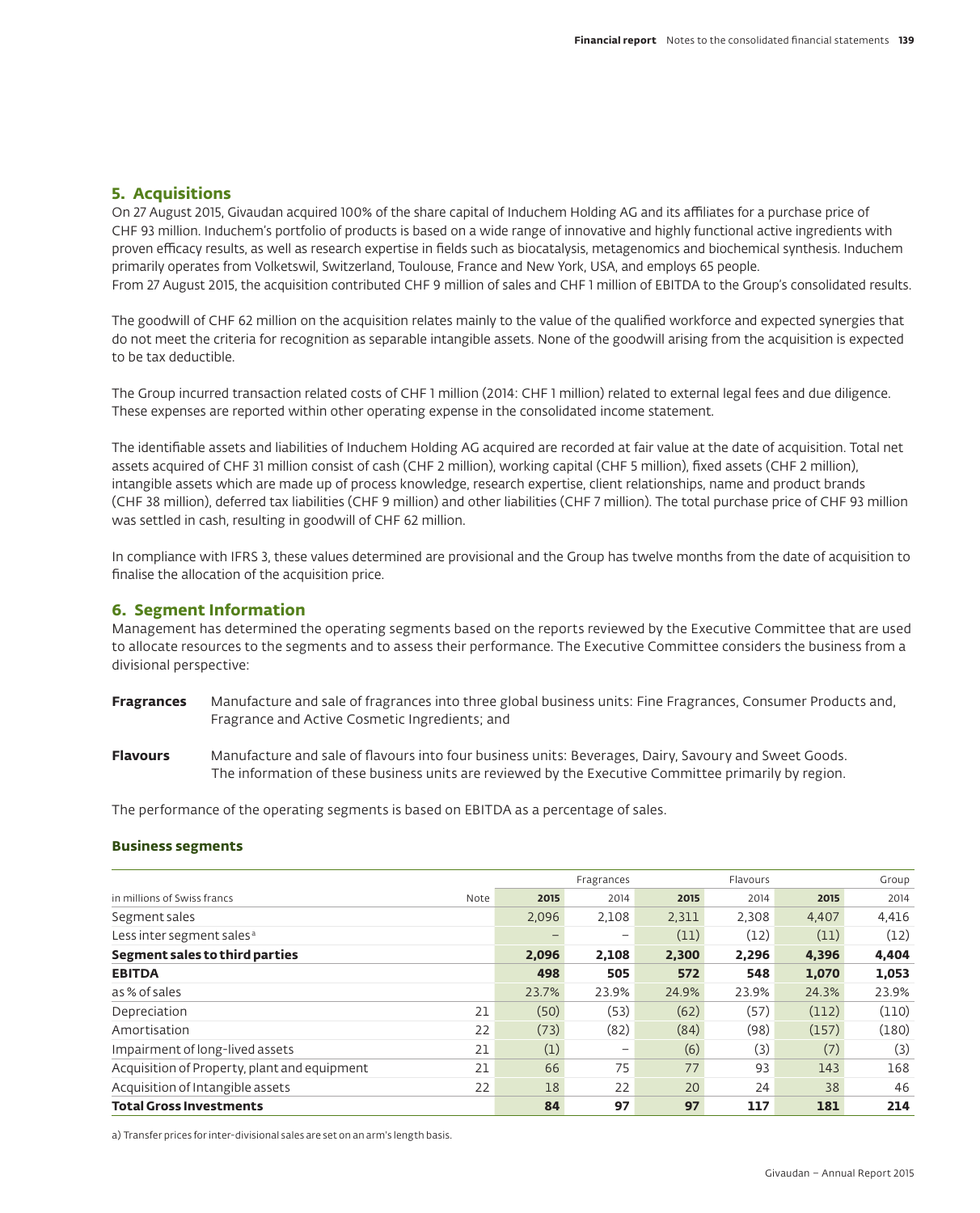The amounts by division provided to the Executive Committee are measured in a consistent manner in terms of accounting policies with the consolidated financial statements.

#### **Reconciliation table to Group's operating income**

|                                       |       | Fragrances               |       | Flavours |       | Group |
|---------------------------------------|-------|--------------------------|-------|----------|-------|-------|
| in millions of Swiss francs           | 2015  | 2014                     | 2015  | 2014     | 2015  | 2014  |
| <b>EBITDA</b>                         | 498   | 505                      | 572   | 548      | 1,070 | 1,053 |
| Depreciation                          | (50)  | (53)                     | (62)  | (57)     | (112) | (110) |
| Amortisation                          | (73)  | (82)                     | (84)  | (98)     | (157) | (180) |
| Impairment of long-lived assets       | (1)   | $\overline{\phantom{0}}$ | (6)   | (3)      | (7)   | (3)   |
| <b>Operating income</b>               | 374   | 370                      | 420   | 390      | 794   | 760   |
| as % of sales                         | 17.8% | 17.5%                    | 18.3% | 17.0%    | 18.1% | 17.3% |
| Financing costs                       |       |                          |       |          | (61)  | (63)  |
| Other financial income (expense), net |       |                          |       |          | (27)  | (20)  |
| Income before taxes                   |       |                          |       |          | 706   | 677   |
| as % of sales                         |       |                          |       |          | 16.1% | 15.4% |

#### **Entity-wide disclosures**

The breakdown of revenues from the major group of similar products is as follows:

| in millions of Swiss francs               | 2015  | 2014  |
|-------------------------------------------|-------|-------|
|                                           |       |       |
| <b>Fragrance Division</b>                 |       |       |
| Fragrance Compounds                       | 1,823 | 1,843 |
| Fragrance and Active Cosmetic Ingredients | 273   | 265   |
| <b>Flavour Division</b>                   |       |       |
| Flavour Compounds                         | 2.300 | 2.296 |
| <b>Total revenues</b>                     | 4,396 | 4.404 |

The Group operates in five geographical areas: Switzerland (country of domicile); Europe, Africa and Middle-East; North America; Latin America; and Asia Pacific.

|                             | Segment sales a |       | Non-current assets b |       |
|-----------------------------|-----------------|-------|----------------------|-------|
| in millions of Swiss francs | 2015            | 2014  | 2015                 | 2014  |
| Switzerland                 | 42              | 49    | 1,356                | 695   |
| Europe                      | 1,176           | 1,289 | 638                  | 1,407 |
| Africa and Middle-East      | 349             | 348   | 63                   | 73    |
| North America               | 1,020           | 951   | 954                  | 955   |
| Latin America               | 571             | 579   | 120                  | 145   |
| Asia Pacific                | 1,238           | 1,188 | 477                  | 465   |
| Total geographical segments | 4,396           | 4.404 | 3,608                | 3,740 |

a) Segment sales are revenues from external customers and are shown by destination.

b) Non-current assets other than financial instruments, deferred tax assets, post-employment benefit assets. They consist of property, plant and equipment, intangible assets and investments in jointly controlled entities.

Revenues of approximately CHF 545 million (2014: CHF 531 million) are derived from a single external customer. These revenues are mainly attributable to the Fragrance Division.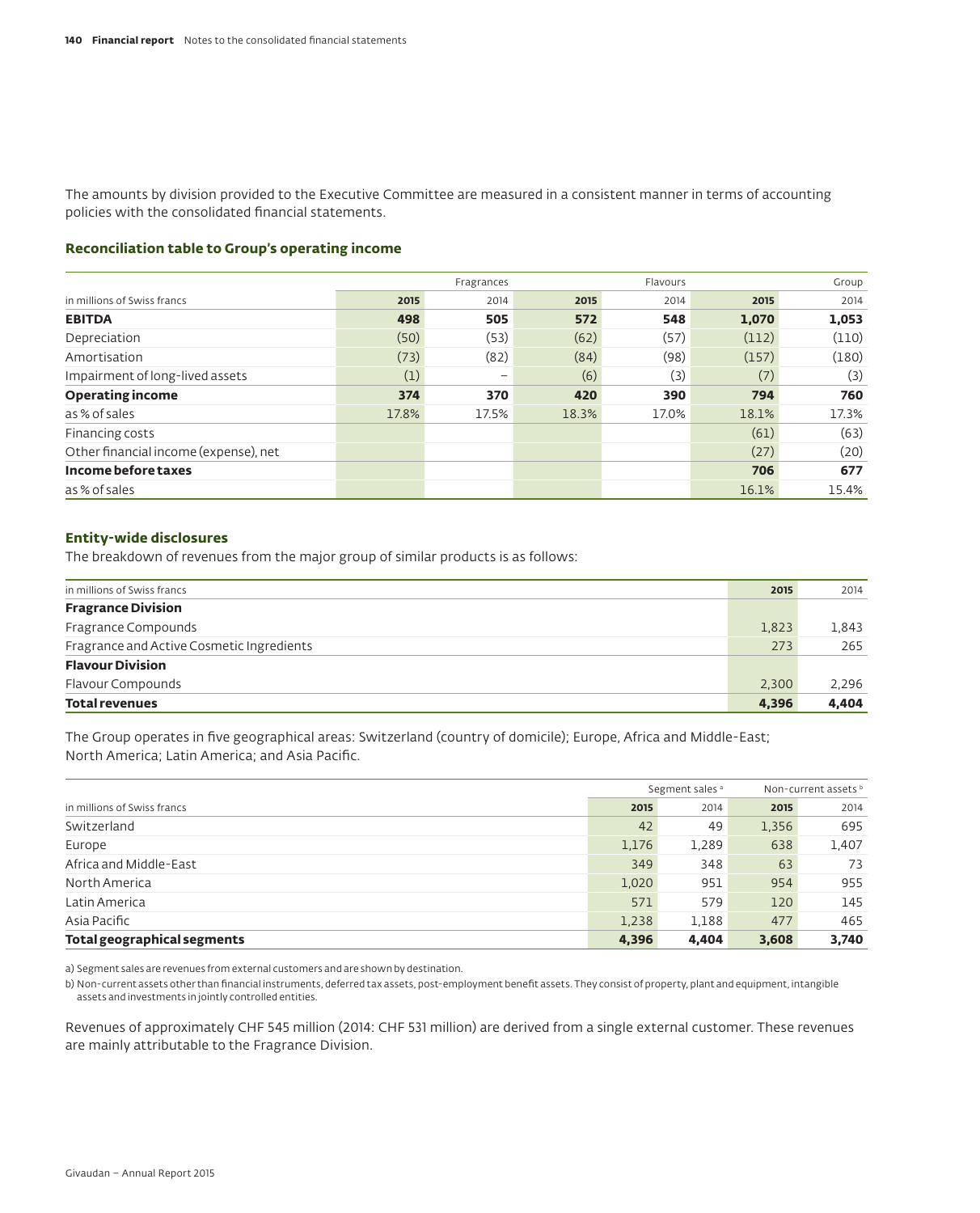### **7. Employee Benefits**

The following amounts related to employee remuneration and benefits are included in determining operating income:

| in millions of Swiss francs                          | 2015 | 2014  |
|------------------------------------------------------|------|-------|
| Wages and salaries                                   | 722  | 715   |
| Social security costs                                | 104  | 108   |
| Post-employment benefits: defined benefit plans      |      | 40    |
| Post-employment benefits: defined contribution plans | 18   | 13    |
| Equity-settled instruments                           | 35   | 31    |
| Cash-settled instruments                             |      | 18    |
| Change in fair value on own equity instruments       |      | (8)   |
| Other employee benefits                              | 99   | 86    |
| <b>Total employees' remuneration</b>                 | 981  | 1.003 |

#### **Defined Benefit Plans**

The Group operates a number of defined benefit and defined contribution plans throughout the world, the assets of which are generally held in separate trustee-administered funds. The pension plans are generally funded by payments from employees and by the relevant Group companies, taking account of the recommendations of independent qualified actuaries. The most significant plans are held in Switzerland, United States of America and United Kingdom (further information by country is disclosed at the end of this note).

The defined benefit plan held in the Netherlands has been transferred in the first six months of 2015 to a multi-employer plan which by its nature is a defined contribution plan. The transfer resulted in a one-off non-cash gain of CHF 32 million, net of compensation, recognised in the line "other operating income" in the consolidated income statement. The related contribution expensed in the income statement was CHF 5 million.

Non-pension plans consist primarily of post-retirement healthcare and life insurance schemes, principally in the United States of America.

The amounts recognised in the consolidated income statement are as follows:

|                                               | 2015                |                |                     |       | 2014  |       |
|-----------------------------------------------|---------------------|----------------|---------------------|-------|-------|-------|
|                                               | Pension Non-pension |                | Pension Non-pension |       |       |       |
| in millions of Swiss francs                   | Plans               | Plans          | Total               | Plans | Plans | Total |
| Current service cost                          | 42                  | $\overline{2}$ | 44                  | 38    |       | 40    |
| Gain arising from settlement                  | (43)                |                | (43)                |       |       |       |
| Total included in employees' remuneration     | (1)                 | $\overline{2}$ | ı                   | 38    |       | 40    |
| Net interest cost included in financing costs | 13                  |                | 16                  | 9     |       | 12    |
| Total components of defined benefit cost      | 12                  | 5              | 17                  | 47    | 5     | 52    |
| Of which arising from:                        |                     |                |                     |       |       |       |
| Funded obligations                            |                     | 5              | 12                  | 43    | 5     | 48    |
| Unfunded obligations                          |                     |                | 5                   | 4     |       | 4     |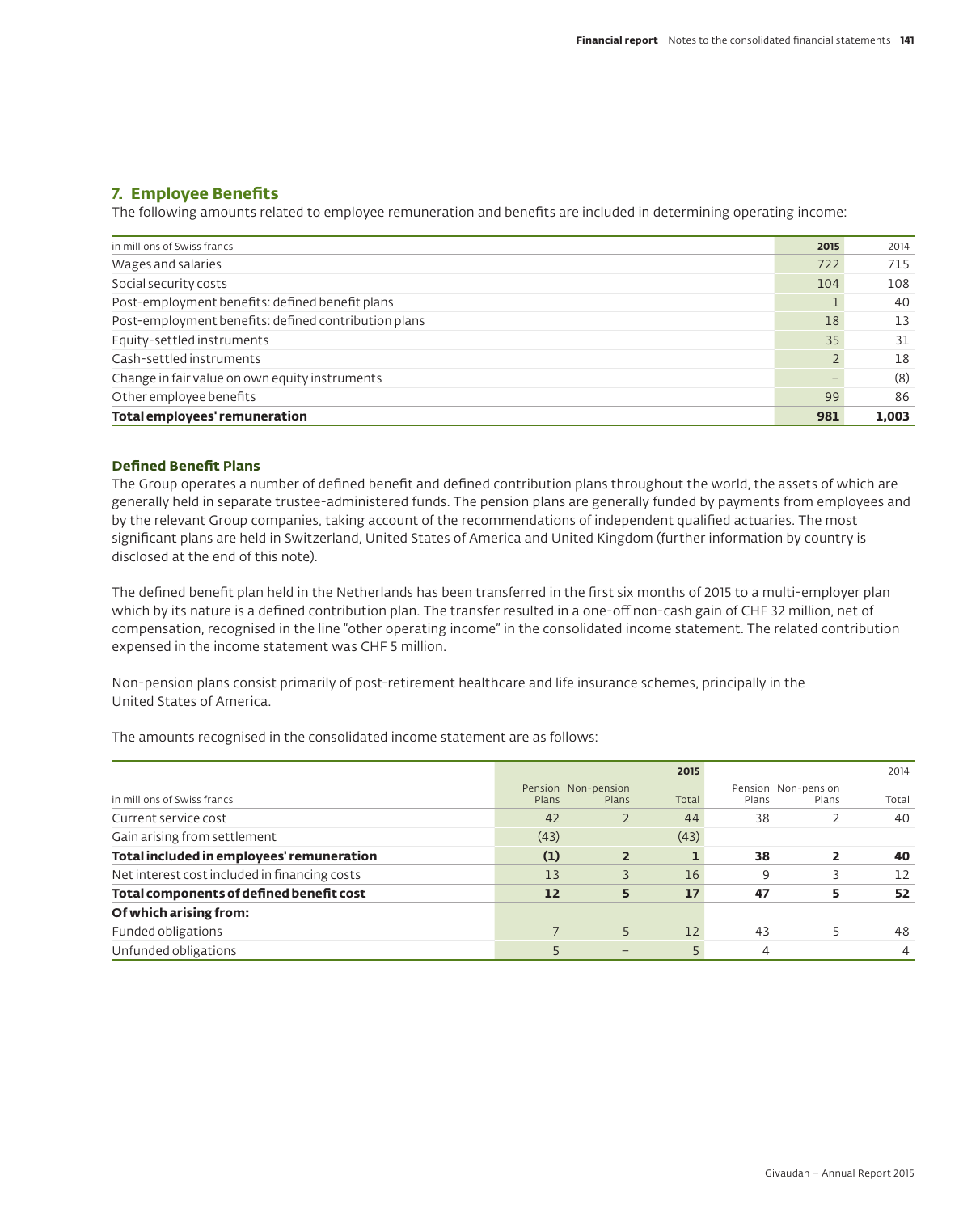The amounts recognised in other comprehensive income are as follows:

|                                                                  |       |                              | 2015  |       |                              | 2014  |
|------------------------------------------------------------------|-------|------------------------------|-------|-------|------------------------------|-------|
| in millions of Swiss francs                                      | Plans | Pension Non-pension<br>Plans | Total | Plans | Pension Non-pension<br>Plans | Total |
| (Gains) losses from change in demographic assumptions            | (28)  |                              | (28)  | 27    | 4                            | 31    |
| (Gains) losses from change in financial assumptions              | (50)  | (1)                          | (51)  | 433   |                              | 440   |
| Experience (gains) losses                                        | 3     | (4)                          | (1)   | (12)  | (6)                          | (18)  |
| Return on plan assets less interest on plan assets               | 13    |                              | 13    | (95)  |                              | (95)  |
| Remeasurement (gains) losses on defined benefit<br>pension plans | (62)  | (5)                          | (67)  | 353   | 5                            | 358   |
| Of which arising from:                                           |       |                              |       |       |                              |       |
| Funded obligations                                               | (54)  | (5)                          | (59)  | 339   |                              | 344   |
| Unfunded obligations                                             | (8)   |                              | (8)   | 14    |                              | 14    |

The amounts recognised in the statement of financial position are as follows:

|                                                                |         |                              | 2015    |         |                              | 2014     |
|----------------------------------------------------------------|---------|------------------------------|---------|---------|------------------------------|----------|
| in millions of Swiss francs                                    | Plans   | Pension Non-pension<br>Plans | Total   | Plans   | Pension Non-pension<br>Plans | Total    |
| <b>Funded obligations</b>                                      |         |                              |         |         |                              |          |
| Present value of funded obligations                            | (1,961) | (72)                         | (2,033) | (2,420) | (76)                         | (2, 496) |
| Fair value of plan assets                                      | 1.491   |                              | 1,492   | 1,848   |                              | 1,849    |
| Recognised asset (liability) for funded obligations, net       | (470)   | (71)                         | (541)   | (572)   | (75)                         | (647)    |
| Unfunded obligations                                           |         |                              |         |         |                              |          |
| Present value of unfunded obligations                          | (77)    | (12)                         | (89)    | (75)    | (12)                         | (87)     |
| Recognised asset (liability) for unfunded obligations          | (77)    | (12)                         | (89)    | (75)    | (12)                         | (87)     |
| Total defined benefit asset (liability)                        | (547)   | (83)                         | (630)   | (647)   | (87)                         | (734)    |
| Deficit recognised as liabilities for post-employment benefits | (562)   | (83)                         | (645)   | (654)   | (87)                         | (741)    |
| Surplus recognised as part of the other long-term assets       | 15      |                              | 15      |         |                              |          |
| Total net asset (liability) recognised                         | (547)   | (83)                         | (630)   | (647)   | (87)                         | (734)    |

Amounts recognised in the statement of financial position for post-employment defined benefit plans are predominantly non-current. The non-current portion is reported as non-current assets and non-current liabilities. The current portion is reported as current liabilities within other current liabilities.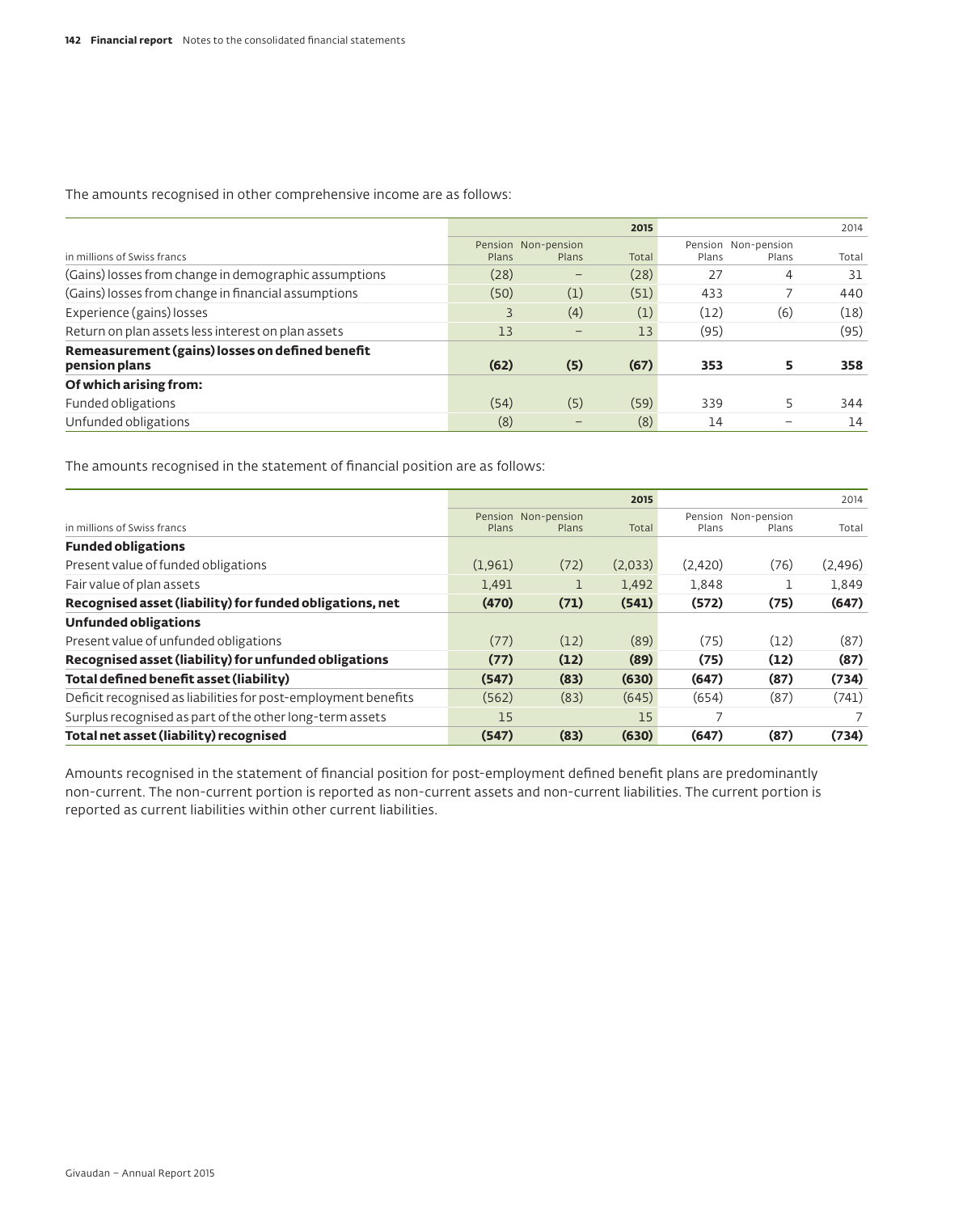Changes in the present value of the defined benefit obligation are as follows:

|                                                       |                |                              | 2015  |       |                              | 2014  |
|-------------------------------------------------------|----------------|------------------------------|-------|-------|------------------------------|-------|
| in millions of Swiss francs                           | Plans          | Pension Non-pension<br>Plans | Total | Plans | Pension Non-pension<br>Plans | Total |
| Balance as at 1 January                               | 2,495          | 88                           | 2,583 | 1.945 | 73                           | 2,018 |
| Amounts recognised in the income statement            |                |                              |       |       |                              |       |
| Current service cost                                  | 42             | $\overline{2}$               | 44    | 38    | $\overline{2}$               | 40    |
| Interest cost                                         | 49             | $\overline{3}$               | 52    | 65    | 3                            | 68    |
| Amounts recognised in the other comprehensive income  |                |                              |       |       |                              |       |
| (Gains) losses from change in demographic assumptions | (28)           |                              | (28)  | 27    | 4                            | 31    |
| (Gains) losses from change in financial assumptions   | (50)           | (1)                          | (51)  | 433   | 7                            | 440   |
| Experience (gains) losses                             | $\overline{3}$ | (4)                          | (1)   | (12)  | (6)                          | (18)  |
| Employee contributions                                | 10             |                              | 11    | 11    |                              | 12    |
| Benefit payments                                      | (74)           | (4)                          | (78)  | (73)  | (3)                          | (76)  |
| Settlement <sup>a</sup>                               | (355)          |                              | (355) |       |                              |       |
| Currency translation effects                          | (54)           | (1)                          | (55)  | 61    | 7                            | 68    |
| <b>Balance as at 31 December</b>                      | 2.038          | 84                           | 2.122 | 2.495 | 88                           | 2,583 |

a) Settlement related to the transfer of the pension plan in the Netherlands.

Changes in the fair value of the plan assets are as follows:

|                                                      |       |                              | 2015  |       |                              | 2014  |
|------------------------------------------------------|-------|------------------------------|-------|-------|------------------------------|-------|
| in millions of Swiss francs                          | Plans | Pension Non-pension<br>Plans | Total | Plans | Pension Non-pension<br>Plans | Total |
| Balance as at 1 January                              | 1,848 | ı                            | 1.849 | 1,655 | ı                            | 1,656 |
| Amounts recognised in the income statement           |       |                              |       |       |                              |       |
| Interest income                                      | 36    |                              | 36    | 56    |                              | 56    |
| Amounts recognised in the other comprehensive income |       |                              |       |       |                              |       |
| Return on plan assets less interest on plan assets   | (13)  | -                            | (13)  | 95    |                              | 95    |
| Employer contributions                               | 43    | $\overline{2}$               | 45    | 59    | 2                            | 61    |
| Employee contributions                               | 10    |                              | 11    | 11    |                              | 12    |
| Benefit payments                                     | (74)  | (4)                          | (78)  | (73)  | (3)                          | (76)  |
| Settlement <sup>a</sup>                              | (312) |                              | (312) |       |                              |       |
| Currency translation effects                         | (47)  | 1                            | (46)  | 45    |                              | 45    |
| <b>Balance as at 31 December</b>                     | 1.491 | ı                            | 1.492 | 1.848 |                              | 1.849 |

a) Settlement related to the transfer of the pension plan in the Netherlands.

Plan assets are comprised as follows:

| in millions of Swiss francs   |       | 2015 |       | 2014 |
|-------------------------------|-------|------|-------|------|
| Debt                          | 476   | 32%  | 788   | 42%  |
| Equity                        | 533   | 36%  | 643   | 35%  |
| Property                      | 199   | 13%  | 197   | 11%  |
| Insurances policies and other | 284   | 19%  | 221   | 12%  |
| <b>Total</b>                  | 1,492 | 100% | 1.849 | 100% |

The investment strategies are diversified within the respective statutory requirements of each country providing long-term returns with an acceptable level of risk. The plan assets are primarily quoted in an active market with exception of the property and insurance policies.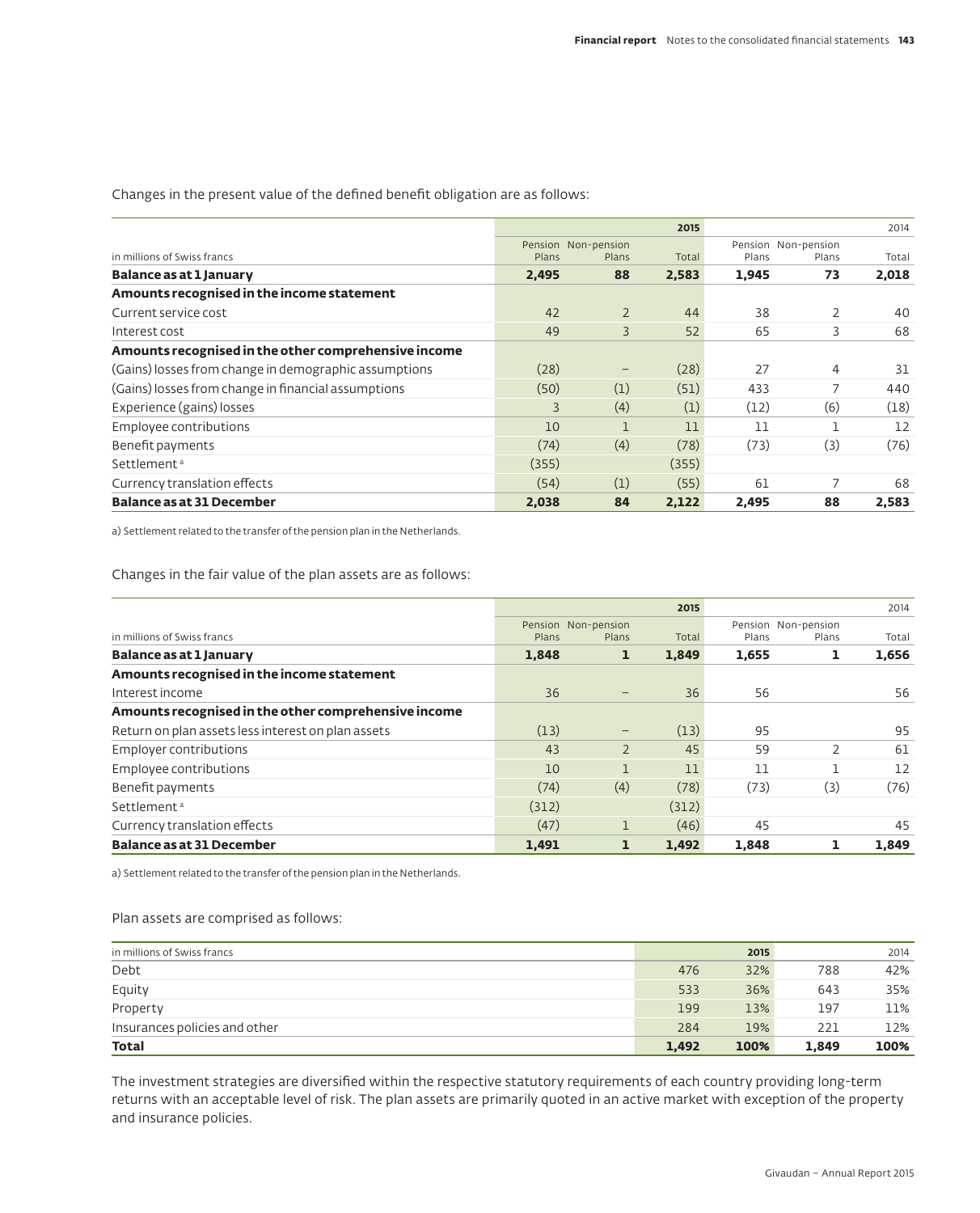The plan assets do not include Givaudan registered shares. They do not include any property occupied by, or other assets used by, the Group.

The Group operates defined benefit plans in many countries for which the actuarial assumptions vary based on local economic and social conditions. The assumptions used in the actuarial valuations of the most significant defined benefit plans, in countries with stable currencies and interest rates, were as follows:

| Weighted percentage                    | 2015 | 2014    |
|----------------------------------------|------|---------|
| Discount rates                         | 2.5% | 2.4%    |
| Projected rates of remuneration growth | 2.6% | 2.7%    |
| Future pension increases               | 0.8% | $1.0\%$ |
| Healthcare cost trend rate             | 5.0% | 5.0%    |

The overall discount rate and the overall projected rates of remuneration growth are calculated by weighting the individual rates in accordance with the defined benefit obligation of the plans.

#### **Sensitivity analysis**

The defined benefit obligations are calculated on the basis of various financial and demographic assumptions. The below information quantifies the consequences of a change in some key assumptions. The effects ((gain)/loss) of the change in assumptions are as follows:

| in millions of Swiss francs | Change in<br>assumption | Effects of the change             | Increase in<br>assumption | Decrease in<br>assumption |
|-----------------------------|-------------------------|-----------------------------------|---------------------------|---------------------------|
|                             |                         | on the current service cost       | (5)                       | 5                         |
| Discount rate               | 0.5%                    | on the defined benefit obligation | (160)                     | 176                       |
| Salary increases            | 0.5%                    | on the current service cost       |                           | (1)                       |
|                             |                         | on the defined benefit obligation | 18                        | (17)                      |
| Pension increases           | 0.5%                    | on the current service cost       |                           |                           |
|                             |                         | on the defined benefit obligation | 102                       | (32)                      |
|                             |                         | on the current service cost       |                           |                           |
| Medical cost trend          | 1.0%                    | on the defined benefit obligation | 4                         | (4)                       |
| Life expectancy             |                         | on the current service cost       |                           | (1)                       |
|                             | 1 year                  | on the defined benefit obligation | 63                        | (64)                      |

#### **Information by country**

#### **Switzerland**

According to the Swiss Federal Law on Occupational Retirement, Survivors and Disability (LPP/BVG), the pension plan is managed by an independent, legally autonomous entity which has the legal structure of a foundation.

The Board of Trustees of the foundation is composed of equal numbers of employee and employer representatives. Each year the Board of Trustees decides the level of interest, if any, to apply to the retirement accounts in accordance with the pension policy. It is also responsible for the investment of the assets defining the investment strategy for long-term returns with an acceptable level of risk. The foundation provides benefits on a defined contribution basis.

The majority of the employees are participants to the plan and are insured against the financial consequences of old age, disability and death. The employer and employees pay contributions to the pension plan at rates set out in the foundation rules based on a percentage of salary. The amount of the retirement account can be taken by the employee at retirement in the form of pension or capital.

Under IAS19 employee benefits, the pension plan is classified as defined benefit plan due to the promises and underlying benefits guarantees. Consequently the pension obligation is calculated by using the projected unit credit method.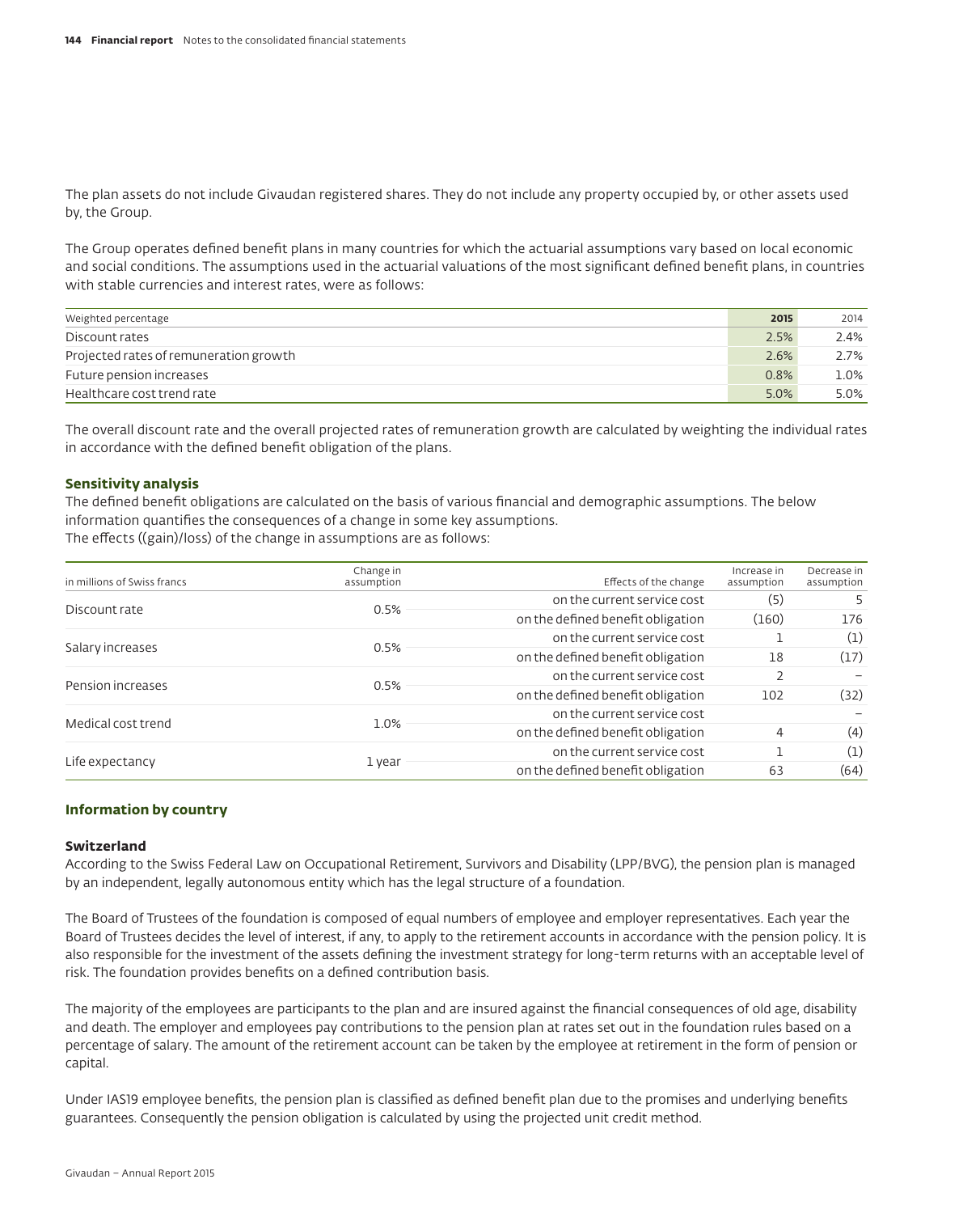The Group expects to contribute CHF 18 million to these plans during 2016 (2015: CHF 17 million).

#### **United States of America**

The main US pension plan is qualified under and is managed in accordance with the requirements of US federal law. In accordance with federal law the assets of the plan are legally separate from the employer and are held in a pension trust.

The law requires minimum and maximum amounts that can be contributed to the trust, together with limitations on the amount of benefits that may be provided under the plan. There are named fiduciaries that are responsible for ensuring the plan is managed in accordance with the law. The fiduciaries are responsible for the investment of the assets defining the investment strategy for long-term returns with an acceptable level of risk. The employees do not contribute to the plan and the employer contributes to the plan amounts which are at least equal to the minimum required by the law and not more than the maximum that would limit the tax deductibility of the contributions. The plan provides benefits on a defined benefit basis, and is closed to new employees.

The closed group of participants to the defined benefit plan continue to accrue benefits which are payable at retirement and on death in service. With exceptions for optional lump sum amounts for certain sections of the plan, the benefits are paid out as annuities.

Under IAS19 employee benefits, the pension obligations are calculated by using the projected unit credit method.

The Group expects to contribute CHF 16 million to this plan in 2016 (2015: CHF 26 million).

#### **United Kingdom**

The two occupational pension schemes (Quest UK Pension Scheme and Givaudan UK Pension Plan) are arranged under the applicable UK Pension Schemes and Pensions Acts and managed as legally autonomous pension trusts by the Boards of Trustees.

The Boards of Trustees are composed of two employee representatives and four employer representatives, for the Quest UK Pension Scheme, and three employee representatives, three employer representatives plus two pensioner representatives for the Givaudan UK Pension Plan. The Boards of Trustees are responsible for the investment of the assets defining the investment strategy for long-term returns with an acceptable level of risk. In their respective sections, both trusts provide benefits on a defined benefit basis. These defined benefit sections are closed to new members.

The closed groups of participants to the defined benefit sections of both the Quest UK Pension Scheme or the Givaudan UK Pension Plan continue to accrue benefits for the events of retirement and death in service. The employer and the members pay contributions to the trusts at rates set out in the trust rules and the contribution schedule. The regular contributions are based on a percentage of pensionable salary. With exceptions for trivial amounts, transfer values, lump sum death benefits and tax free lump sums, the benefits are paid out as annuities.

Under IAS19 employee benefits, the pension obligations in the defined benefit sections of both the Quest UK Pension Scheme and the Givaudan UK Pension Plan are calculated by using the projected unit credit method.

The Group expects to contribute CHF 13 million to this plan in 2016 (2015: CHF 14 million).

#### **Rest of the world**

The Group operates other retirement plans classified either as defined benefit or defined contribution plans in some other countries. No individual plan other than those described above is considered material to the Group.

The Group expects to contribute CHF 3 million to these plans in 2016 (2015: CHF 3 million).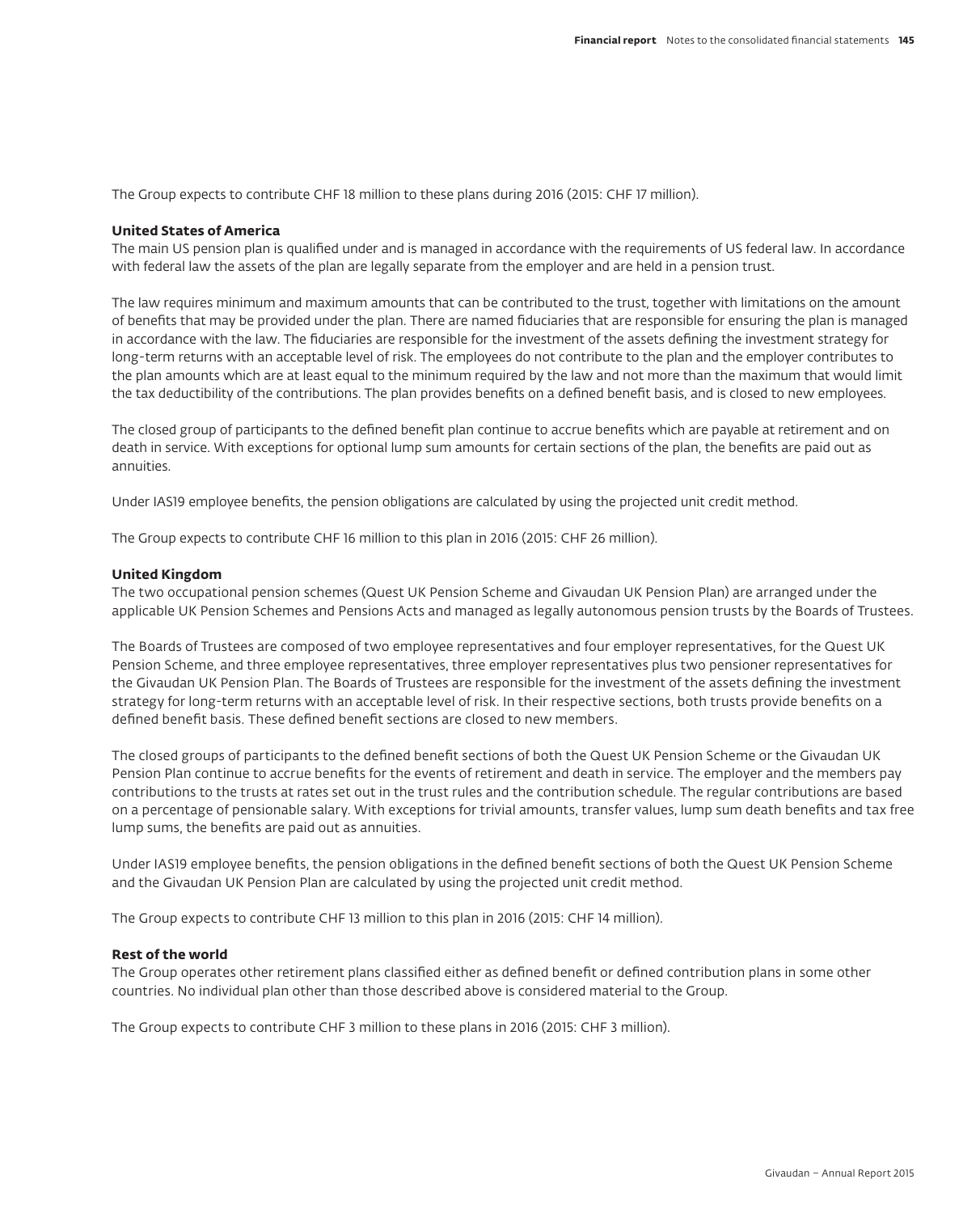The funding position of the funded defined benefit plans are as follows:

| As at 31 December 2015<br>in millions of Swiss francs | Switzerland | <b>United States</b><br>of America | United<br>Kingdom |             | Other<br>countries | Total |
|-------------------------------------------------------|-------------|------------------------------------|-------------------|-------------|--------------------|-------|
| Present value of defined benefit obligation           | 1,089       | 458                                | 339               |             | 75                 | 1,961 |
| Fair value of plan asset                              | 779         | 362                                | 307               |             | 43                 | 1,491 |
| Deficit / (surplus)                                   | 310         | 96                                 | 32                |             | 32                 | 470   |
| In percentage                                         | 71.5%       | 79.0%                              | 90.6%             |             | 57.3%              | 76.0% |
|                                                       |             |                                    |                   |             |                    |       |
| As at 31 December 2014<br>in millions of Swiss francs | Switzerland | United States<br>of America        | United<br>Kingdom | Netherlands | Other<br>countries | Total |
| Present value of defined benefit obligation           | 1.057       | 476                                | 395               | 408         | 84                 | 2,420 |
| Fair value of plan asset                              | 789         | 369                                | 314               | 329         | 47                 | 1,848 |
| Deficit / (surplus)                                   | 268         | 107                                | 81                | 79          | 37                 | 572   |
| In percentage                                         | 74.6%       | 77.5%                              | 79.5%             | 80.6%       | 56.0%              | 76.4% |

#### **Key assumptions**

| 2015<br>in percentage                                             | Switzerland | United States<br>of America | United<br>Kingdom |
|-------------------------------------------------------------------|-------------|-----------------------------|-------------------|
| Discount rate                                                     | 1.00        | 4.60                        | 3.70              |
| Future salary increases                                           | 2.00        | 3.50                        | 3.75              |
| Future pension increases                                          | 0.00        | n/a                         | 3.10              |
| Future average life expectancy for a pensioner retiring at age 65 | 22.8        | 22.2                        | 23.1              |
|                                                                   |             |                             |                   |
| 2014<br>in percentage                                             | Switzerland | United States<br>of America | United<br>Kingdom |
| Discount rate                                                     | 1.10        | 4.16                        | 3.40              |
| Future salary increases                                           | 2.00        | 3.50                        | 3.75              |
| Future pension increases                                          | 0.00        | n/a                         | 3.10              |
| Future average life expectancy for a pensioner retiring at age 65 | 22.7        | 22.7                        | 24.6              |

Assumptions regarding future mortality experience are set based on actuarial advice in accordance with published statistics and experience in each territory. Mortality assumptions for the most important countries are based on the following tables:

(i) Switzerland: BVG2010

(ii) United States of America: RP2014

(iii) United Kingdom: S2PA

Allowance for future improvements in mortality have been allowed for as appropriate in each country. In Switzerland the generational rates have been used. In the United States of America the published rates have been adjusted and projected in accordance with the MP2015 scale. In the United Kingdom the rates reflect the latest (2015) CMI projections with a 1.25% long term rate of improvement.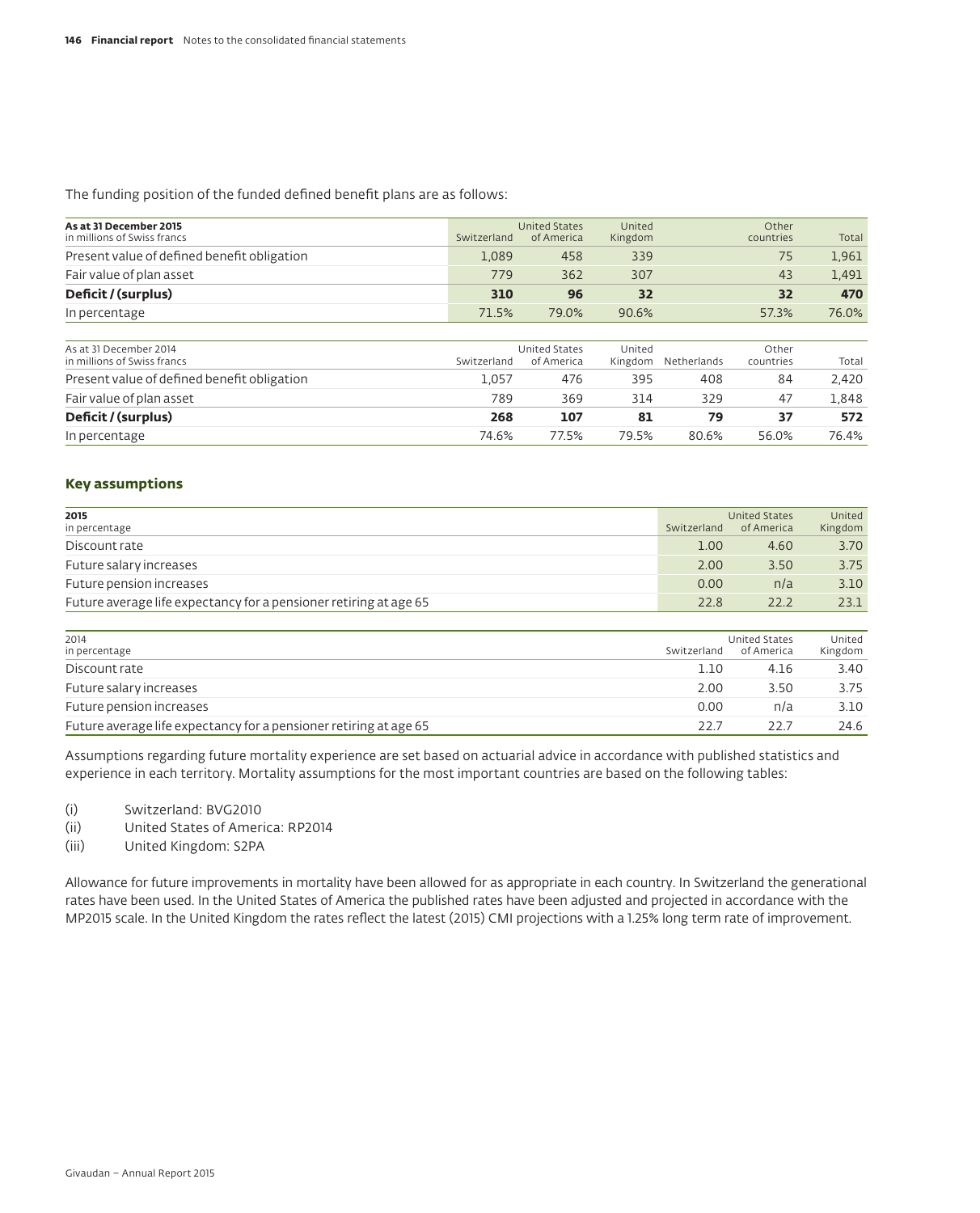# **8. Share-Based Payments**

#### **Performance share plan**

Performance share plans are granted on a yearly basis. The performance shares are converted into tradable and transferable shares of Givaudan SA after the vesting period, subject to performance conditions. The performance metric is a combination of the average sales growth of selected peer companies and the cumulative free cash flow margin. There is no market vesting condition involved and participation in this plan is mandatory.

| Year of grant | Commencing date | Vesting date | Number of shares expected<br>to be delivered at vesting date | Weighted average<br>fair value (CHF) |
|---------------|-----------------|--------------|--------------------------------------------------------------|--------------------------------------|
| 2013          | 29 Mar 2013     | 29 Mar 2016  | 44.008                                                       | 1,041.4                              |
| 2014          | 31 Mar 2014     | 31 Mar 2017  | 32.212                                                       | 1.214.4                              |
| 2015          | 31 Mar 2015     | 31 Mar 2018  | 22.660                                                       | 1,595.9                              |

The cost of the equity-settled instruments of CHF 33 million (2014: CHF 27 million) has been expensed in the consolidated income statement. A marginal portion of the number of shares expected to be delivered can be settled in cash in the jurisdictions where a physical delivery is not admitted.

#### **Equity-settled instruments related to share options**

Share options shown in the table below have been granted on a yearly basis. These options are tradable and transferable after the vesting period. Participation in these plans is mandatory.

Year of grant **Maturity date** Vesting date Strike price  $(CHF)$ Ratio (option: share) Option value at grant date (CHF) **Number of options 2015** Number of options 2014 2010 3 Mar 2015 3 Mar 2012 925.0 9.5:1 15.16 2,250 2011 25 Feb 2016 25 Feb 2013 975.0 8.5:1 15.57 4,900 16,500 2012 1 Mar 2017 1 Mar 2014 915.0 7.0:1 15.41 28,878 55,700

Share options outstanding at the end of the year have the following terms:

An immaterial cost of these equity-settled instruments has been expensed in the consolidated income statement.

Movements in the number of share options outstanding, expressed in equivalent shares, are as follows:

| Number of options expressed in equivalent shares | 2015     | Weighted<br>average<br>exercised<br>price (CHF) | 2014     | Weighted<br>average<br>exercised<br>price (CHF) |
|--------------------------------------------------|----------|-------------------------------------------------|----------|-------------------------------------------------|
| As at 1 January                                  | 10.135   | 928.6                                           | 57.801   | 927.3                                           |
| Sold                                             | (5, 433) | 932.7                                           | (47.666) | 927.1                                           |
| As at 31 December                                | 4,702    | 923.7                                           | 10.135   | 928.6                                           |

All of the 4,702 outstanding options expressed in equivalent shares (2014: 10,135) are exercisable. For these plans, the Group has at its disposal either treasury shares or conditional share capital up to an amount of CHF 1,618,200 representing 161,820 registered shares with a par value of CHF 10 per share. When held or sold, an option does not give right to receive a dividend or to vote.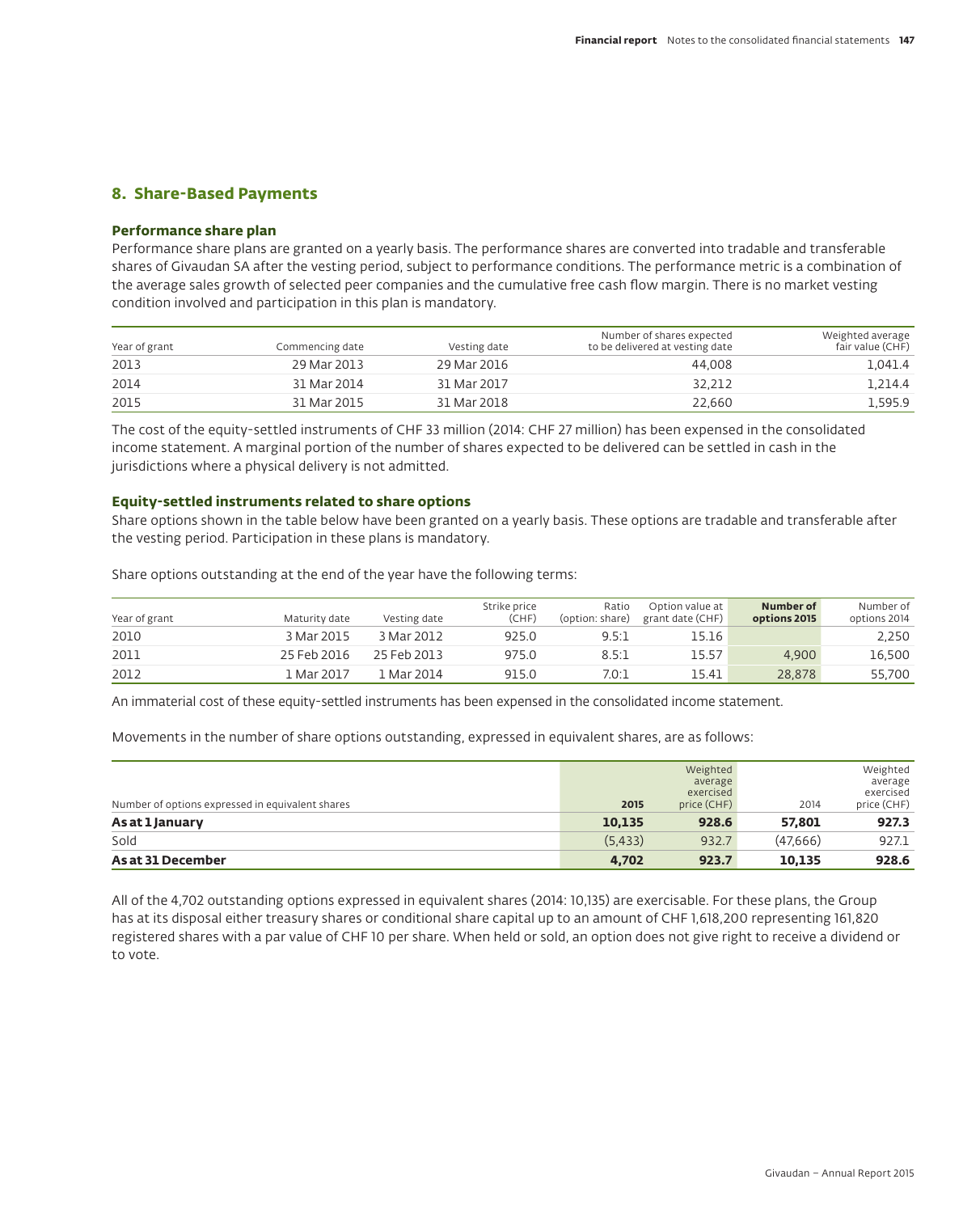#### **Equity-settled instruments related to restricted shares**

Restricted shares shown in the table below have been granted on a yearly basis. These shares are tradable and transferable after the vesting period. Participation in these plans is mandatory.

Restricted shares outstanding at the end of the year have the following terms:

| Year of grant | Maturity date | Vesting date | Restricted share<br>at grant date<br>(CHF) | Number of<br>restricted<br>share 2015 | Number of<br>restricted<br>share 2014 |
|---------------|---------------|--------------|--------------------------------------------|---------------------------------------|---------------------------------------|
| 2012          | 1 Mar 2017    | 1 Mar 2015   | 810.3                                      |                                       | 10,359                                |
| 2013          | 1 Mar 2018    | 1 Mar 2016   | 970.4                                      | 1,125                                 | 1,125                                 |
| 2014          | 31 Mar 2019   | 31 Mar 2017  | 1.214.4                                    | 1,190                                 | 1,190                                 |
| 2015          | 31 Mar 2020   | 31 Mar 2018  | 1.595.9                                    | 1,092                                 |                                       |

Of the 3,407 outstanding restricted shares (2014: 12,674), no share (2014: none) was deliverable. The cost of these equity-settled instruments of CHF 2 million (2014: CHF 4 million) has been expensed in the consolidated income statement.

Movements in the number of restricted shares outstanding are as follows:

| Number of restricted shares | 2015      | 2014    |
|-----------------------------|-----------|---------|
| As at 1 January             | 12,674    | 21,441  |
| Granted                     | 1,092     | 1,190   |
| Sold                        | (10, 359) | (9,907) |
| Lapsed/cancelled            |           | (50)    |
| As at 31 December           | 3,407     | 12,674  |

For these plans, the Group has at its disposal treasury shares.

# **Cash-settled instruments related to share options**

Option rights shown in the table below have been granted on a yearly basis. These rights are not tradable and transferable after the vesting period. Participation in these plans is mandatory.

| Year of grant | Maturity date | Vesting date | Strike price<br>(CHF) | Ratio<br>(option: share) | Option value at<br>grant date (CHF) | Number of<br>options 2015 | Number of<br>options 2014 |
|---------------|---------------|--------------|-----------------------|--------------------------|-------------------------------------|---------------------------|---------------------------|
| 2010          | 3 Mar 2015    | 3 Mar 2012   | 925.0                 | 9.5:1                    | 15.16                               |                           | 18.750                    |
| 2011          | 25 Feb 2016   | 25 Feb 2013  | 975.0                 | 8.5:1                    | 15.57                               | 13.750                    | 30.035                    |
| 2012          | L Mar 2017    | 1 Mar 2014   | 915.0                 | 7.0:1                    | 15.41                               | 33.425                    | 62,225                    |

The change of the fair value and the execution of these cash-settled instruments resulted in a credit of CHF 2 million (2014: charge of CHF 10 million) in the consolidated income statement. The liability element of the cash-settled instruments of CHF 7 million (2014: CHF 14 million) has been recognised in the statement of financial position.

Movements in the number of options rights outstanding, expressed in equivalent shares, are as follows:

| Number of options expressed in equivalent shares | 2015    | Weighted<br>average<br>exercised<br>price (CHF) | 2014     | Weighted<br>average<br>exercised<br>price (CHF) |
|--------------------------------------------------|---------|-------------------------------------------------|----------|-------------------------------------------------|
| As at 1 January                                  | 14.397  | 932.9                                           | 47.069   | 920.6                                           |
| Exercised                                        | (7,767) | 933.5                                           | (32,672) | 915.2                                           |
| Lapsed/cancelled                                 | (237)   | 925.0                                           |          |                                                 |
| As at 31 December                                | 6,393   | 932.5                                           | 14.397   | 932.9                                           |

All of the 6,393 outstanding options expressed in equivalent shares (2014: 14,397) are exercisable. The Group has at its disposal treasury shares to finance these plans. When held or sold, an option right does not give rights to receive a dividend nor to vote.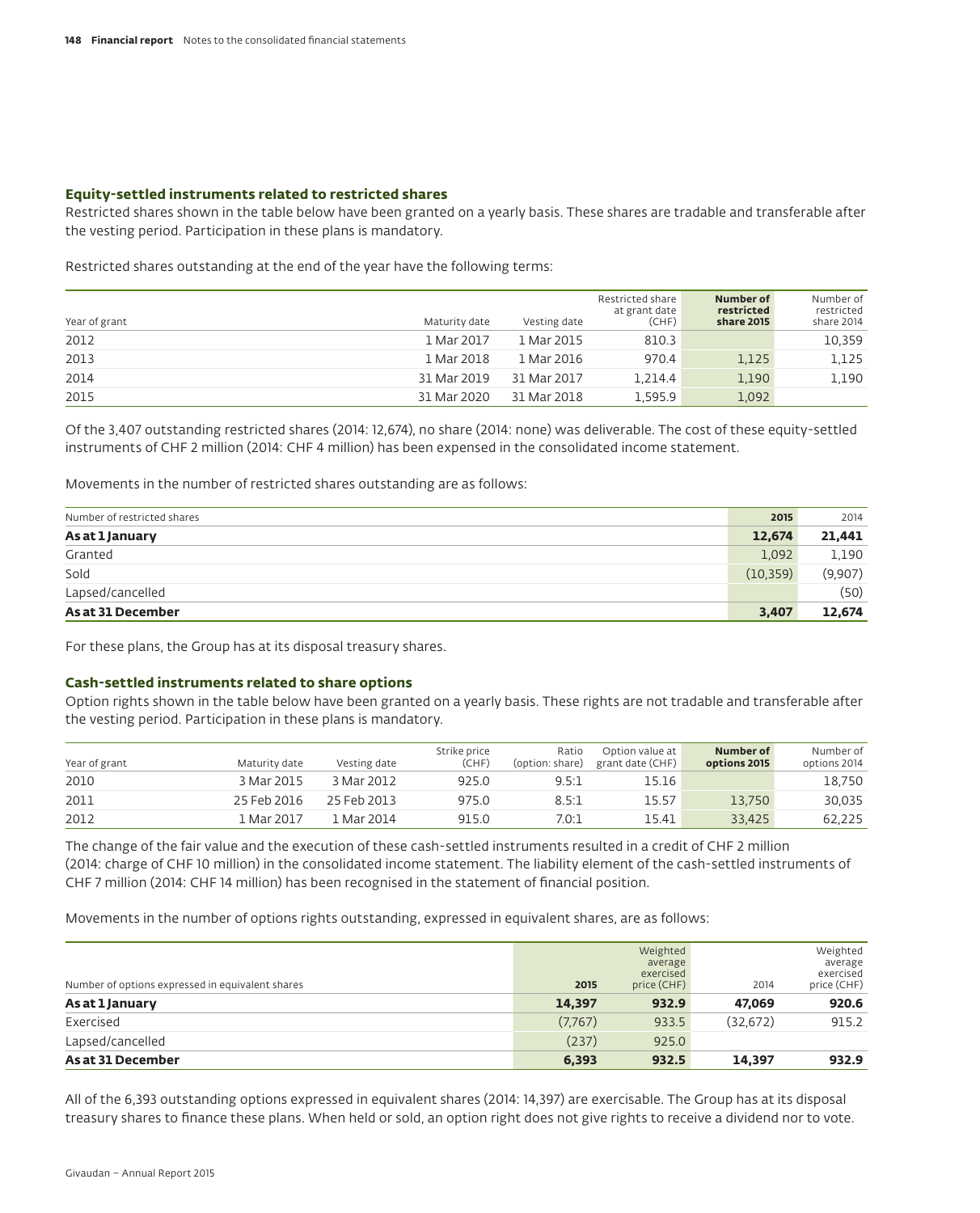# **Cash-settled instruments related to restricted shares**

Option rights shown in the table below have been granted on a yearly basis. These rights are not tradable and transferable after the vesting period. Participation in these plans is mandatory.

| Year of grant | Maturity date | Vesting date | Option value<br>at grant date (CHF) | Number of<br>options 2015 | Number of<br>options 2014 |
|---------------|---------------|--------------|-------------------------------------|---------------------------|---------------------------|
| 2012          | 1 Mar 2017    | 1 Mar 2015   | 810.3                               |                           | 4.783                     |
| 2013          | 1 Mar 2018    | 1 Mar 2016   | 970.4                               | 125                       | 125                       |
| 2014          | 31 Mar 2019   | 31 Mar 2017  | 1.214.4                             | 119                       | 119                       |

The liability element of these cash-settled instruments recognised in the statement of financial position is not material (2014: CHF 8 million). An immaterial cost of these cash-settled instruments has been recorded in the consolidated income statement (2014: charge of CHF 5 million).

Movements in the number of restricted shares outstanding are as follows:

| Number of restricted shares | 2015    | 2014     |
|-----------------------------|---------|----------|
| As at 1 January             | 5,027   | 9,443    |
| Granted                     |         | 147      |
| Exercised                   | (4,783) | (4, 563) |
| As at 31 December           | 244     | 5,027    |

The Group has at its disposal treasury shares to finance these plans. When held or sold, an option right does not give rights to receive a dividend nor to vote.

# **9. Jointly Controlled Entities**

| Name of Joint ventures             | Principal activity                        | Country of<br>incorporation | Ownership<br>interest |
|------------------------------------|-------------------------------------------|-----------------------------|-----------------------|
| Jiangsu Xinrui Aromatics Ltd       | Production of fragrance ingredients       | China                       | 49%                   |
| BGN Tech LLC                       | Innovative natural ingredients            | USA                         | 49%                   |
| Natural Extracts International Ltd | Natural ingredient derivatives production | Mauritius                   | 49%                   |

The above entities have been incorporated in 2014. Summarised financial information in respect of the Group's joint ventures is set out below. The following net assets represent 100% of the jointly controlled entities:

| As at 31 December<br>in millions of Swiss francs | 2015 | 2014 |
|--------------------------------------------------|------|------|
| Current assets                                   | 42   | 16   |
| Non-current assets                               | 34   | 20   |
| Current liabilities                              | (14) | (3)  |
| Non-current liabilities                          | (6)  |      |
| Total net assets of joint ventures               | 56   | 33   |
|                                                  |      |      |
| As at 31 December<br>in millions of Swiss francs | 2015 | 2014 |
| Income                                           |      |      |
| Expenses                                         | (10) | (3)  |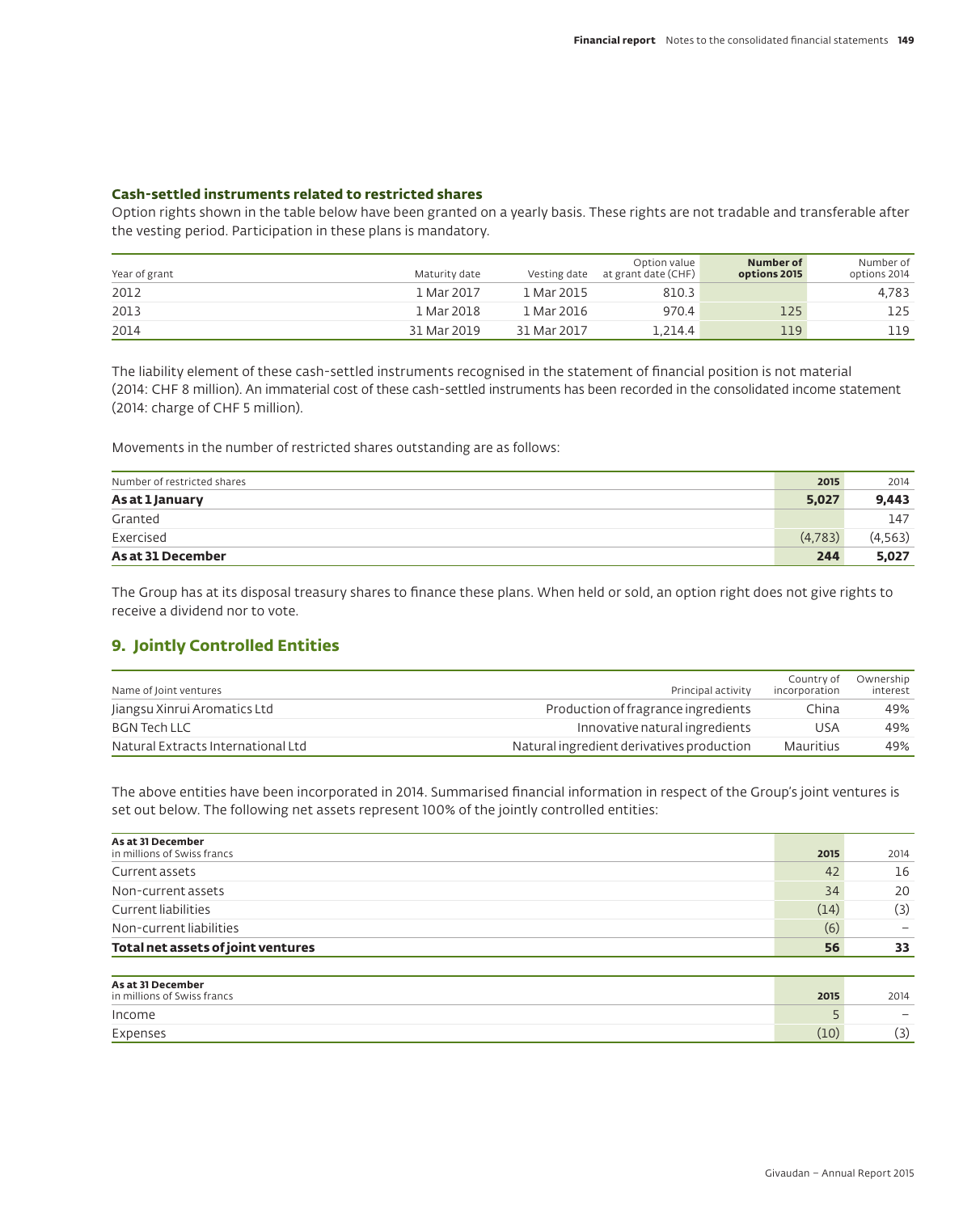# **10. Other Operating Income**

| in millions of Swiss francs       | 2015 | 2014 |
|-----------------------------------|------|------|
| Gains on disposal of fixed assets |      | 42   |
| Other income                      | 41   |      |
| Total other operating income      |      |      |

For the year ended 31 December 2015, the Group recognised a one-off non-cash gain of CHF 32 million following a change in the pension plans. For the year ended 31 December 2014, the Group recognised a one-off gain of CHF 42 million on the disposal of land at its Dübendorf location in Switzerland.

# **11. Other Operating Expense**

| in millions of Swiss francs        | 2015 | 2014 |
|------------------------------------|------|------|
| Amortisation of intangible assets  | 79   | 76   |
| Impairment of long-lived assets    |      |      |
| Losses on disposal of fixed assets |      |      |
| Acquisition related costs          |      |      |
| Other expenses                     | 42   | 19   |
| Total other operating expense      | 132  | 102  |

# **12. Expenses by Nature**

| in millions of Swiss francs<br>Note                        | 2015  | 2014  |
|------------------------------------------------------------|-------|-------|
| Raw materials and consumables used                         | 1,642 | 1,638 |
| Total employee remuneration                                | 981   | 1.003 |
| Depreciation, amortisation and impairment charges<br>21.22 | 276   | 293   |
| Transportation expenses                                    | 37    | 53    |
| Freight expenses                                           | 86    | 93    |
| Consulting and service expenses                            | 109   | 125   |
| Other expenses                                             | 471   | 439   |
| Total operating expenses by nature                         | 3,602 | 3,644 |

# **13. Financing Costs**

| in millions of Swiss francs                           | 2015 | 2014 |
|-------------------------------------------------------|------|------|
| Interest expense                                      | 47   | 52   |
| Net interest related to defined benefit pension plans | 16   | 12   |
| Derivative interest (gains) losses                    | (3)  | (2)  |
| Amortisation of debt discounts                        |      |      |
| <b>Total financing costs</b>                          | 61   | 63   |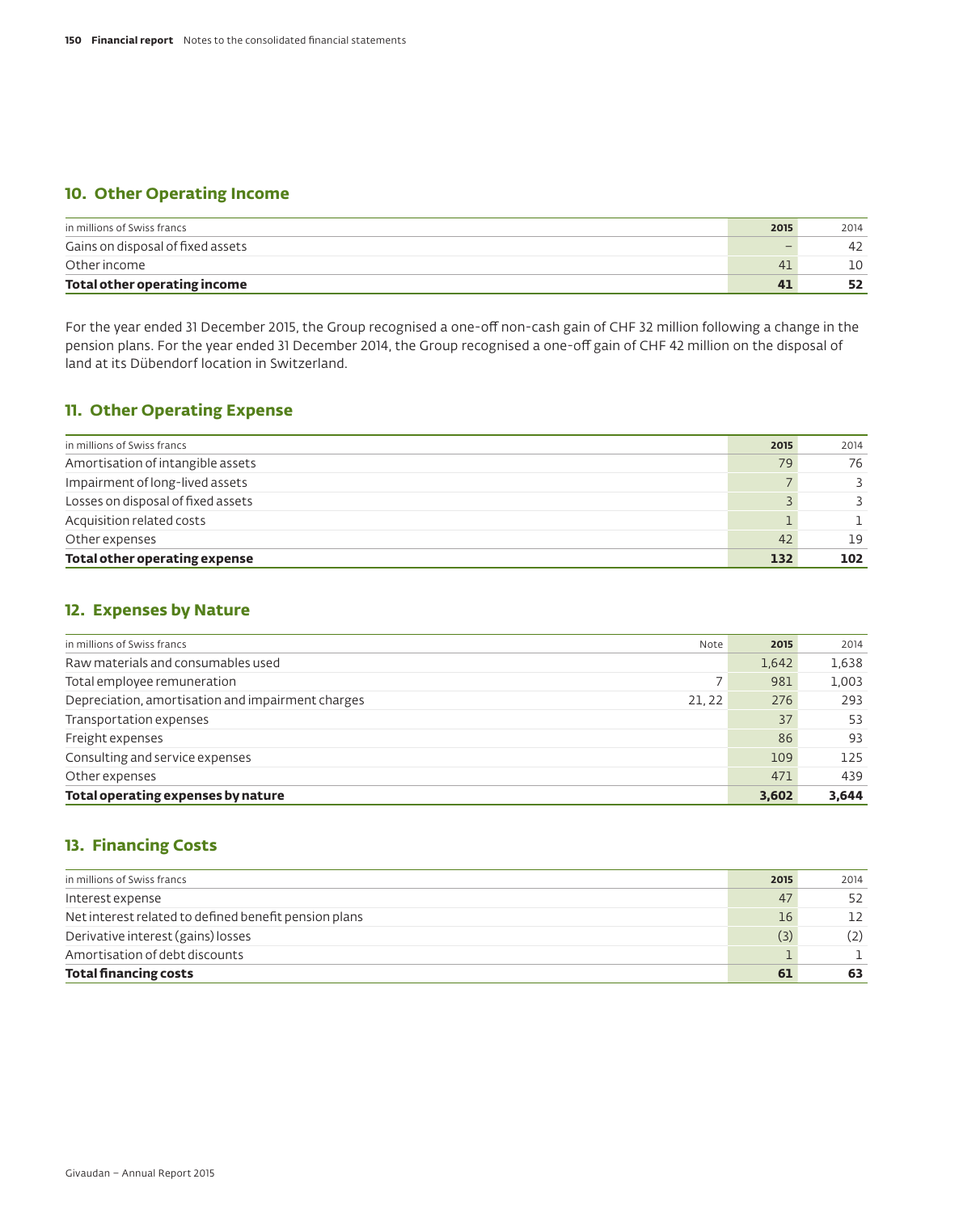# **14. Other Financial (Income) Expense, Net**

| in millions of Swiss francs                                                                                       | 2015           | 2014 |
|-------------------------------------------------------------------------------------------------------------------|----------------|------|
| Fair value and realised (gains) losses from derivatives instruments, net (at fair value through income statement) | (41)           | (2)  |
| Exchange (gains) losses, net                                                                                      | 71             | 18   |
| (Gains) Losses from available-for-sale financial assets                                                           | (2)            | (3)  |
| Realised (gains) from available-for-sale financial assets removed from equity                                     | (12)           | (2)  |
| Unrealised (gains) losses from fair value through income statement financial instruments                          |                | (2)  |
| Interest (income) expense                                                                                         | (2)            | (3)  |
| Capital taxes and other non business taxes                                                                        | 9              | 9    |
| Other (income) expense, net                                                                                       | $\overline{4}$ | 5    |
| Total other financial (income) expense, net                                                                       | 27             | 20   |

# **15. Income Taxes**

Amounts charged to (credited in) the consolidated statement of comprehensive income are as follows:

|                                                |                |                                         |                           | 2015  |           |                                         |                           | 2014  |
|------------------------------------------------|----------------|-----------------------------------------|---------------------------|-------|-----------|-----------------------------------------|---------------------------|-------|
| in millions of Swiss francs                    | statement      | Other<br>Income comprehensive<br>income | Own equity<br>instruments | Total | statement | Other<br>Income comprehensive<br>income | Own equity<br>instruments | Total |
| <b>Current taxes</b>                           |                |                                         |                           |       |           |                                         |                           |       |
| - in respect of current year                   | 115            | (5)                                     |                           | 110   | 117       | (3)                                     |                           | 114   |
| - in respect of prior years                    | (1)            |                                         |                           | (1)   | (6)       |                                         |                           | (6)   |
| <b>Deferred taxes</b>                          |                |                                         |                           |       |           |                                         |                           |       |
| - in respect of current year                   | (39)           | 20                                      | (3)                       | (22)  | 2         | (100)                                   | (1)                       | (99)  |
| - attributable to changes in tax rates         | $\overline{2}$ |                                         |                           |       |           |                                         |                           |       |
| - reclassified from equity to income statement |                | $\overline{\phantom{a}}$                |                           |       |           |                                         |                           |       |
| - in respect of prior years                    | (6)            | 3                                       |                           | (3)   |           | (3)                                     |                           | (3)   |
| Total income tax expense                       | 71             | 18                                      | (3)                       | 86    | 114       | (106)                                   | (1)                       |       |

Since the Group operates globally, it is subject to income taxes in many different tax jurisdictions. As such, in determining the provision for income taxes, judgment is required as there are transactions for which the ultimate tax determination is uncertain at the time of preparing the financial statements. As a result, any differences between the final tax outcome and the amounts that were initially recorded impact the current and deferred taxes in the period in which such final determinations are made.

The Group calculates on the basis of the income statement its average applicable tax rate as a weighted average of the tax rates in the tax jurisdictions in which the Group operates, including research tax credits and withholding tax on dividends, interest and royalties.

The Group's effective tax rate differs from the Group's average expected tax rate as follows:

|                                                               | 2015  | 2014  |
|---------------------------------------------------------------|-------|-------|
| Group's average applicable tax rate                           | 19%   | 18%   |
| Tax effect of                                                 |       |       |
| Income not taxable                                            | (2%)  | (2%)  |
| Expenses not deductible                                       | $1\%$ | 1%    |
| Tax losses on changes in the valuation of subsidiaries        | (11%) |       |
| Tax on unremitted earnings not recognised in previous periods | 3%    |       |
| Other adjustments of income taxes of prior years              | (1%)  | (1%)  |
| Other differences                                             | $1\%$ | $1\%$ |
| Group's effective tax rate                                    | 10%   | 17%   |
|                                                               |       |       |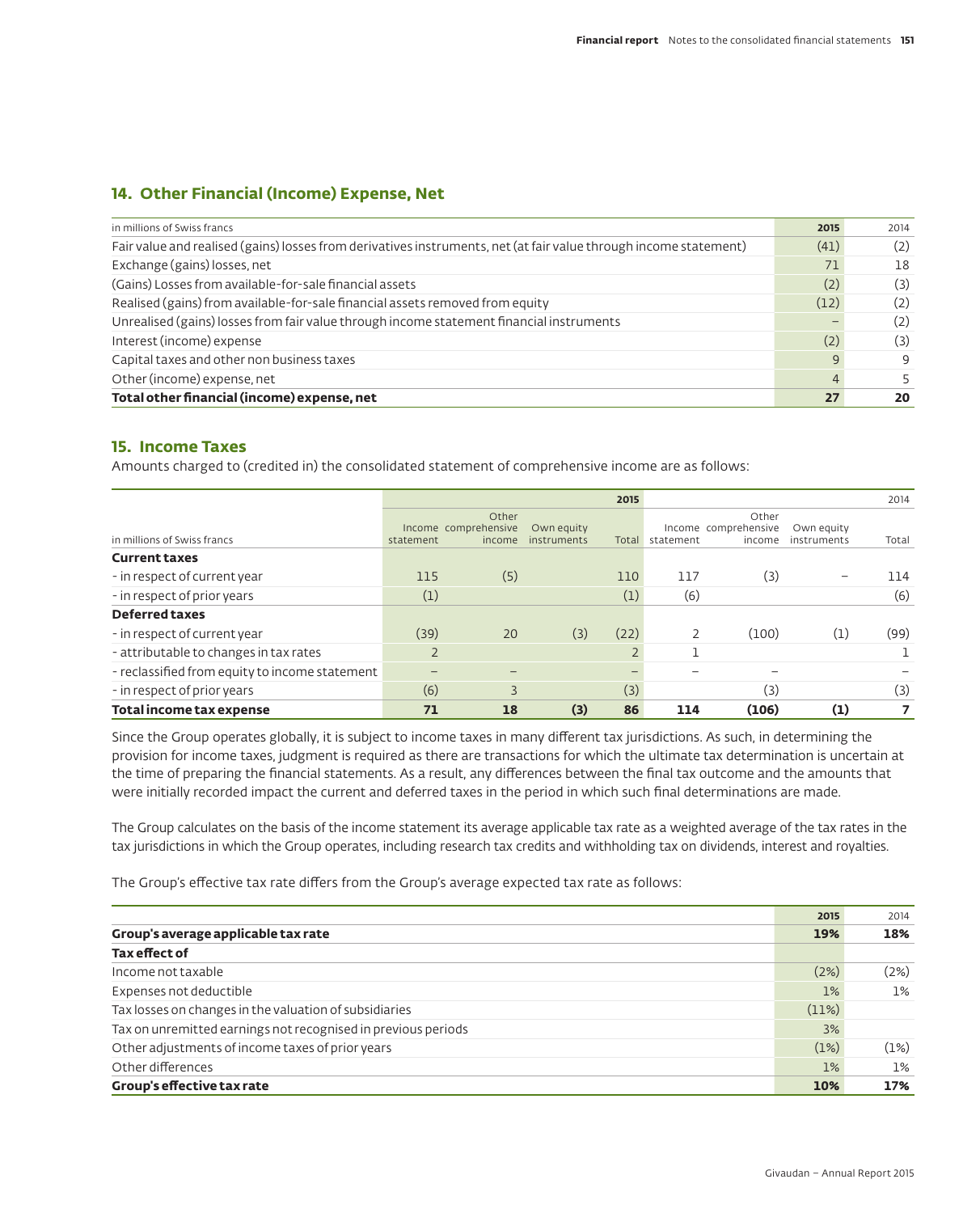The variation in the Group's average applicable tax rate arises due to changes in the composition of the Group's profitability within the Group's subsidiaries, in accordance with the Group's business profile in terms of geographical presence, product mix and customer portfolio, as well as external factors related to changes in local statutory tax rates.

The tax losses relating to adjustments in the value of the parent company's interests in subsidiaries arise from changes in Swiss Accounting Law and from changes in the Group's legal entity structure.

# **Income tax assets and liabilities**

Amounts recognised in the statement of financial position related to income taxes are as follows:

| As at 31 December<br>in millions of Swiss francs | 2015            | 2014 |
|--------------------------------------------------|-----------------|------|
| Current income tax assets                        | 16 <sup>7</sup> |      |
| Current income tax liabilities                   | (70)            | (82) |
| Total net current income tax asset (liability)   | (54)            | (60) |

| 2015<br>in millions of Swiss francs                  | Property, plant<br>& equipment | Intangible<br>assets | plans | Pension Tax loss carry<br>forward | Other<br>differences | Total        |
|------------------------------------------------------|--------------------------------|----------------------|-------|-----------------------------------|----------------------|--------------|
| Net deferred tax asset (liability) as at 1 January   | (94)                           | (52)                 | 202   | 9                                 | 105                  | 170          |
| Acquisition                                          |                                | (8)                  |       |                                   | (1)                  | (9)          |
| (Credited) debited to consolidated income statement  |                                | (2)                  |       | 51                                | (8)                  | 43           |
| (Credited) debited to other comprehensive income     |                                |                      | (24)  |                                   | ᆠ                    | (23)         |
| (Credited) debited to own equity instruments         |                                |                      |       |                                   | 3                    | $\mathbf{3}$ |
| Currency translation effects                         | ζ                              | (2)                  | (5)   | (1)                               | (11)                 | (16)         |
| Net deferred tax asset (liability) as at 31 December | (89)                           | (64)                 | 173   | 59                                | 89                   | 168          |
| Deferred tax assets                                  |                                |                      |       |                                   |                      | 260          |
| Deferred tax liabilities                             |                                |                      |       |                                   |                      | (92)         |
| Net deferred tax asset (liability) as at 31 December |                                |                      |       |                                   |                      | 168          |

| 2014<br>in millions of Swiss francs                  | Property, plant<br>& equipment | Intangible<br>assets | plans | Pension Tax loss carry<br>forward | Other<br>differences | Total |
|------------------------------------------------------|--------------------------------|----------------------|-------|-----------------------------------|----------------------|-------|
| Net deferred tax asset (liability) as at 1 January   | (88)                           | (45)                 | 98    | 10                                | 106                  | 81    |
| Acquisition                                          |                                | (13)                 |       |                                   |                      | (13)  |
| (Credited) debited to consolidated income statement  | (2)                            | 9                    | (1)   | (1)                               | (8)                  | (3)   |
| (Credited) debited to other comprehensive income     |                                |                      | 99    |                                   | 4                    | 103   |
| (Credited) debited to own equity instruments         |                                |                      |       |                                   |                      |       |
| Currency translation effects                         | (4)                            | (3)                  | 6     | -                                 | $\mathcal{P}$        |       |
| Net deferred tax asset (liability) as at 31 December | (94)                           | (52)                 | 202   | 9                                 | 105                  | 170   |
| Deferred tax assets                                  |                                |                      |       |                                   |                      | 258   |
| Deferred tax liabilities                             |                                |                      |       |                                   |                      | (88)  |
| Net deferred tax asset (liability) as at 31 December |                                |                      |       |                                   |                      | 170   |

Amounts recognised in the statement of financial position for deferred taxes are reported as non-current assets and non-current liabilities, the current portion will be charged or credited to the consolidated income statement during 2016.

Deferred tax assets on loss carry forwards of CHF 59 million (2014: CHF 9 million) and on tax credits of CHF 53 million (2014: CHF 56 million) have been recognised. Deferred tax asset on unused tax losses of CHF 5 million (2014: not material) has not been recognised.

A deferred tax liability of CHF 24 million has been recognised in 2015 (2014: none) for certain foreign subsidiaries which have undistributed earnings subject to withholding tax when paid out as dividend as the parent entity is now in a better position to forecast the timing of distributions expected in the foreseeable future. No deferred tax liabilities have been established for temporary differences of CHF 300 million (2014: CHF 378 million).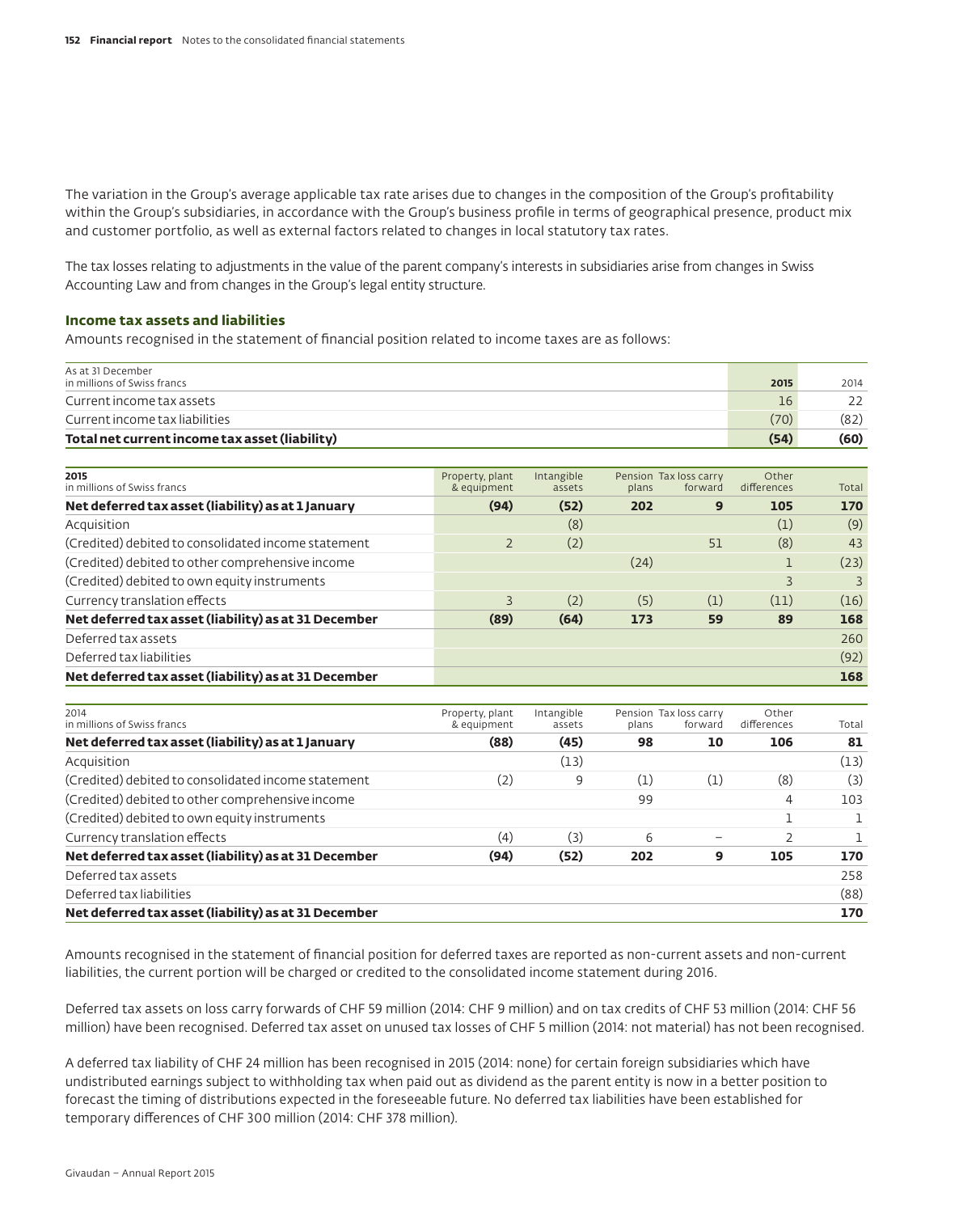# **16. Earnings per Share**

#### **Basic earnings per share**

Basic earnings per share is calculated by dividing the net income attributable to shareholders by the weighted average number of shares outstanding:

| Net weighted average number of shares outstanding<br>Basic earnings per share (CHF) | 68.98    | 9,205,622 9,202,476<br>61.18 |
|-------------------------------------------------------------------------------------|----------|------------------------------|
| Treasury shares                                                                     | (27.964) | (31,110)                     |
| Ordinary shares                                                                     |          | 9,233,586 9,233,586          |
| Weighted average number of shares outstanding                                       |          |                              |
| Income attributable to equity holder of the parent (millions of Swiss francs)       | 635      | 563                          |
|                                                                                     | 2015     | 2014                         |

# **Diluted earnings per share**

For the calculation of diluted earnings per share, the weighted average number of shares outstanding is adjusted to assume conversion of all potentially dilutive shares:

|                                                                                                         | 2015                | 2014  |
|---------------------------------------------------------------------------------------------------------|---------------------|-------|
| Income attributable to equity holder of the parent (millions of Swiss francs)                           | 635                 | 563   |
| Weighted average number of shares outstanding for diluted earnings per share of 114,050 (2014: 126,290) | 9,319,672 9,328,766 |       |
| Diluted earnings per share (CHF)                                                                        | 68.14               | 60.35 |

# **17. Cash and Cash Equivalents**

| in millions of Swiss francs          | 2015 | 2014 |
|--------------------------------------|------|------|
| Cash on hand and balances with banks | 302  | 318  |
| Short-term investments               | 176  | 94   |
| Balance as at 31 December            | 478  |      |

# **18. Available-for-Sale Financial Assets**

| in millions of Swiss francs      | 2015 | 2014 |
|----------------------------------|------|------|
| Equity securities <sup>a</sup>   | 22   | 70   |
| Bonds and debentures             | 21   | 35   |
| <b>Balance as at 31 December</b> | 43   | 105  |
| Current assets                   |      | 64   |
| Non-current assets b             | 41   | 41   |
| <b>Balance as at 31 December</b> | 43   | 105  |

a) In 2015 and 2014 no equity securities were restricted for sale.

b) Available-for-sale financial assets are included in Other long-term assets in the Statement of Financial Position.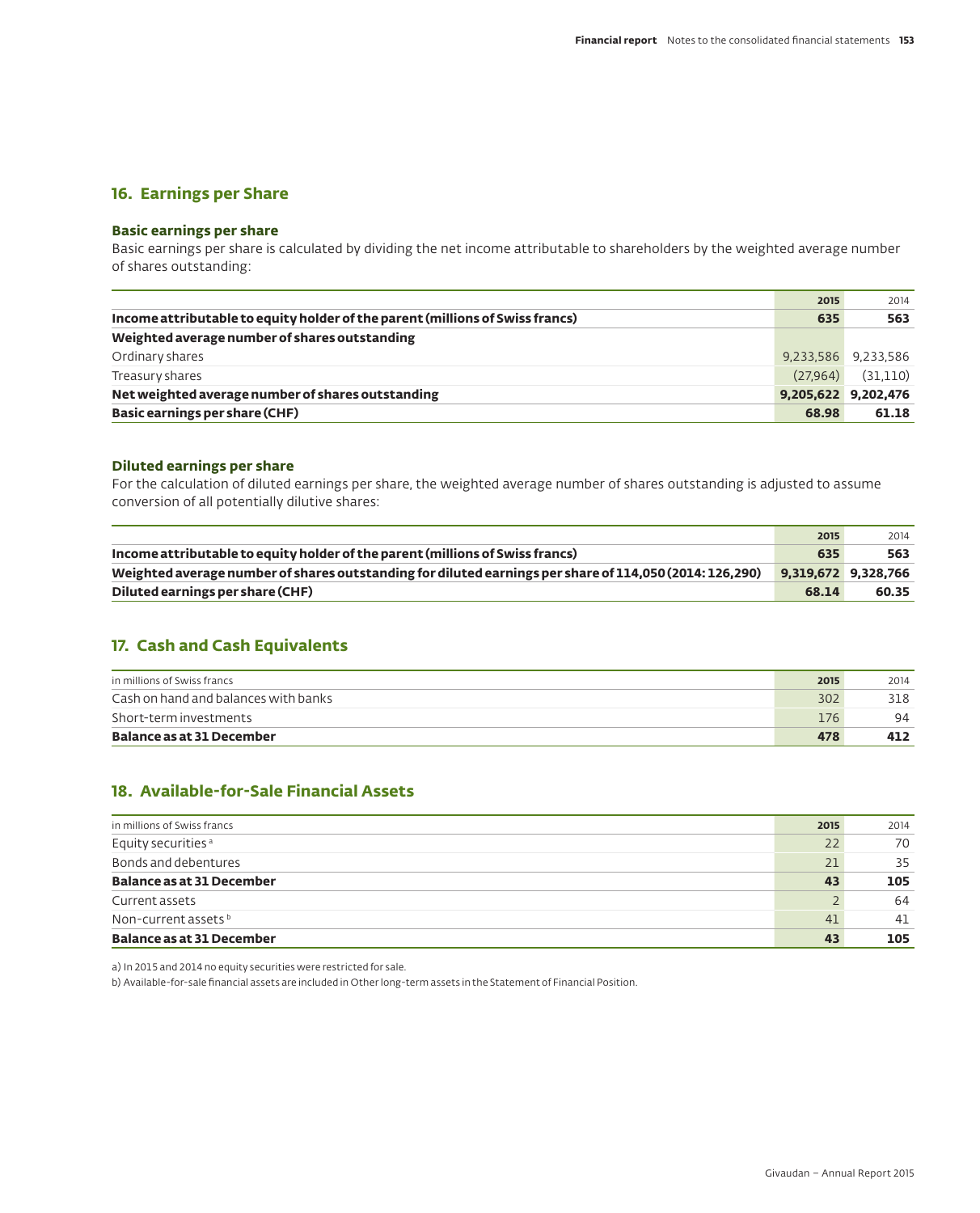# **19. Accounts Receivable – Trade**

| in millions of Swiss francs    | 2015 | 2014 |
|--------------------------------|------|------|
| Accounts receivable            | 911  | 920  |
| Notes receivable               |      |      |
| Less: provision for impairment | (11  | (9)  |
| Balance as at 31 December      | 901  | 911  |

#### Ageing list:

| in millions of Swiss francs    | 2015 | 2014 |
|--------------------------------|------|------|
| Neither past due nor impaired  | 847  | 845  |
| Less than 30 days              | 46   | 54   |
| $30 - 60$ days                 | 11   | 13   |
| $60 - 90$ days                 |      |      |
| Above 90 days                  |      | 8    |
| Less: provision for impairment | (11) | (9)  |
| Balance as at 31 December      | 901  | 911  |

Movement in the provision for impairment of accounts receivable – trade:

| in millions of Swiss francs                                                      | 2015 | 2014 |
|----------------------------------------------------------------------------------|------|------|
| Balance as at 1 January                                                          | (9)  | (8)  |
| Increase in provision for impairment recognised in consolidated income statement | (5)  | (2)  |
| Amounts written off as uncollectible                                             |      |      |
| Reversal of provision for impairment                                             |      |      |
| Currency translation effects                                                     |      |      |
| <b>Balance as at 31 December</b>                                                 | (11) | (9)  |

No significant impairment charge has been recognised in the consolidated income statement in 2015 or in 2014. Past due and impaired receivables are still considered recoverable. The carrying amount of accounts receivable – trade is considered to correspond to the fair value.

# **20. Inventories**

| in millions of Swiss francs                              | 2015 | 2014 |
|----------------------------------------------------------|------|------|
| Raw materials and supplies                               | 267  | 297  |
| Work in process                                          | 22   |      |
| Intermediate and finished goods                          | 459  | 477  |
| Less: allowance for slow moving and obsolete inventories | (32) | (30) |
| <b>Balance as at 31 December</b>                         | 716  | 771  |

In 2015 the amount of write-down of inventories was CHF 31 million (2014: CHF 35 million). At 31 December 2015 and 2014 no significant inventory was valued at net realisable value.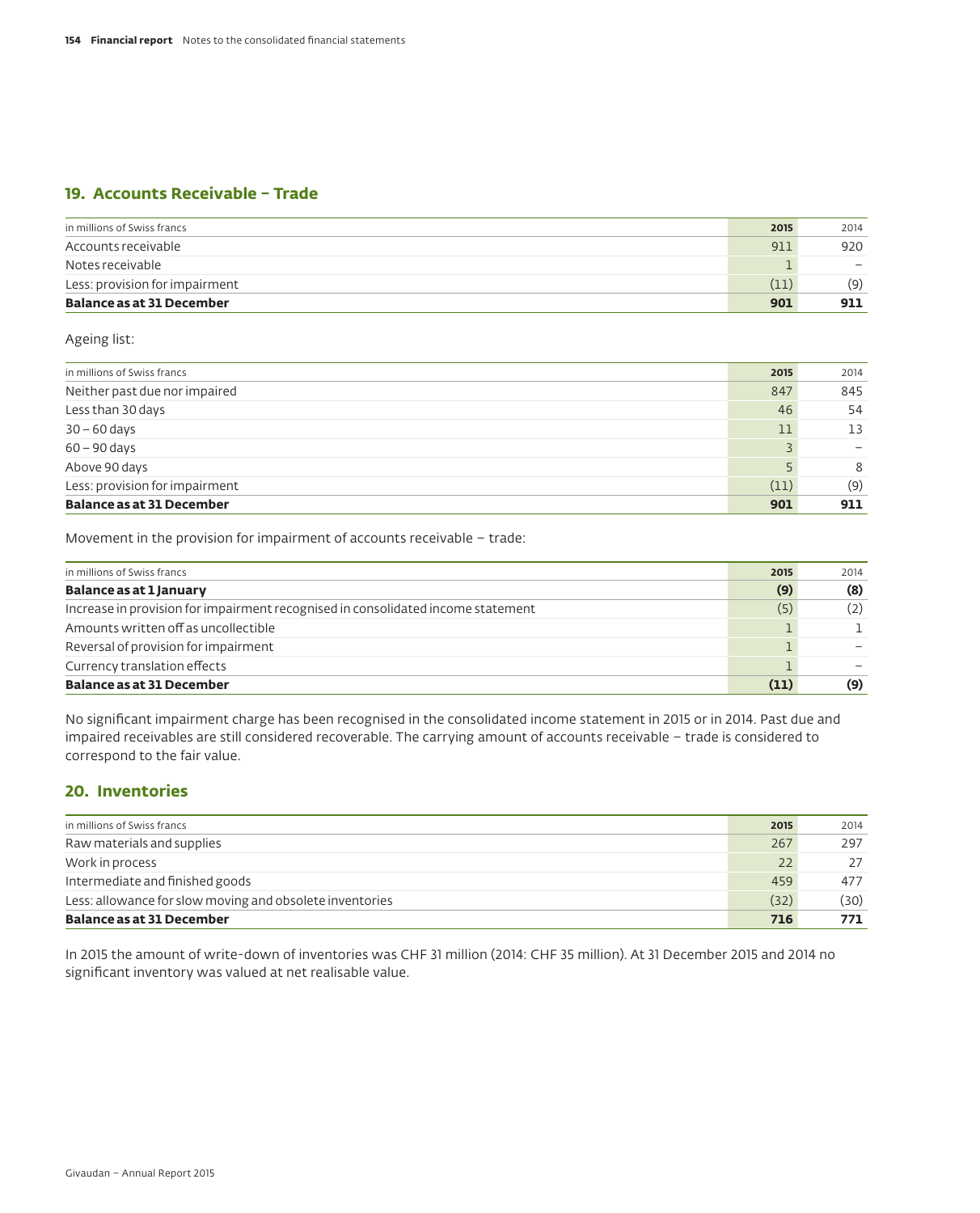# **21. Property, Plant and Equipment**

| 2015<br>in millions of Swiss francs | Land | <b>Buildings</b><br>and land<br>improve-<br>ments | Machinery,<br>and vehicles | equipment Construction<br>in progress | Total          |
|-------------------------------------|------|---------------------------------------------------|----------------------------|---------------------------------------|----------------|
| Net book value                      |      |                                                   |                            |                                       |                |
| Balance as at 1 January             | 97   | 650                                               | 540                        | 143                                   | 1,430          |
| Additions                           |      | 1                                                 | 5                          | 137                                   | 143            |
| Acquisition                         |      |                                                   | $\overline{2}$             |                                       | $\overline{2}$ |
| <b>Disposals</b>                    |      | (1)                                               | (3)                        |                                       | (4)            |
| <b>Transfers</b>                    |      | 118                                               | 97                         | (215)                                 |                |
| Impairment                          |      | $\qquad \qquad -$                                 | (3)                        |                                       | (3)            |
| Depreciation                        |      | (32)                                              | (80)                       |                                       | (112)          |
| Currency translation effects        | (6)  | (28)                                              | (28)                       | (10)                                  | (72)           |
| <b>Balance as at 31 December</b>    | 91   | 708                                               | 530                        | 55                                    | 1,384          |
| Cost                                | 91   | 1,147                                             | 1,642                      | 55                                    | 2,935          |
| Accumulated depreciation            |      | (424)                                             | (1,105)                    |                                       | (1, 529)       |
| Accumulated impairment              |      | (15)                                              | (7)                        |                                       | (22)           |
| <b>Balance as at 31 December</b>    | 91   | 708                                               | 530                        | 55                                    | 1,384          |

| 2014<br>in millions of Swiss francs | Land | <b>Buildings</b><br>and land<br>improve-<br>ments | Machinery,<br>and vehicles | equipment Construction<br>in progress | Total   |
|-------------------------------------|------|---------------------------------------------------|----------------------------|---------------------------------------|---------|
| Net book value                      |      |                                                   |                            |                                       |         |
| Balance as at 1 January             | 98   | 648                                               | 526                        | 71                                    | 1,343   |
| Additions                           |      | 1                                                 | 5                          | 162                                   | 168     |
| Acquisition                         |      | $\overline{2}$                                    | 6                          |                                       | 8       |
| <b>Disposals</b>                    | (4)  | (6)                                               | (4)                        |                                       | (14)    |
| <b>Transfers</b>                    |      | 15                                                | 82                         | (97)                                  |         |
| Impairment                          |      | (3)                                               |                            |                                       | (3)     |
| Depreciation                        |      | (27)                                              | (83)                       |                                       | (110)   |
| Currency translation effects        | 3    | 20                                                | 8                          | 7                                     | 38      |
| <b>Balance as at 31 December</b>    | 97   | 650                                               | 540                        | 143                                   | 1,430   |
| Cost                                | 97   | 1,076                                             | 1,675                      | 143                                   | 2,991   |
| Accumulated depreciation            |      | (408)                                             | (1,130)                    |                                       | (1,538) |
| Accumulated impairment              |      | (18)                                              | (5)                        |                                       | (23)    |
| <b>Balance as at 31 December</b>    | 97   | 650                                               | 540                        | 143                                   | 1,430   |

Qualifying assets related to the investments in China and Singapore for which borrowing costs directly attributable to its acquisition or construction were recognised. At 31 December 2015 the capitalised borrowing costs amounted to CHF 1.3 million (2014: CHF 0.6 million).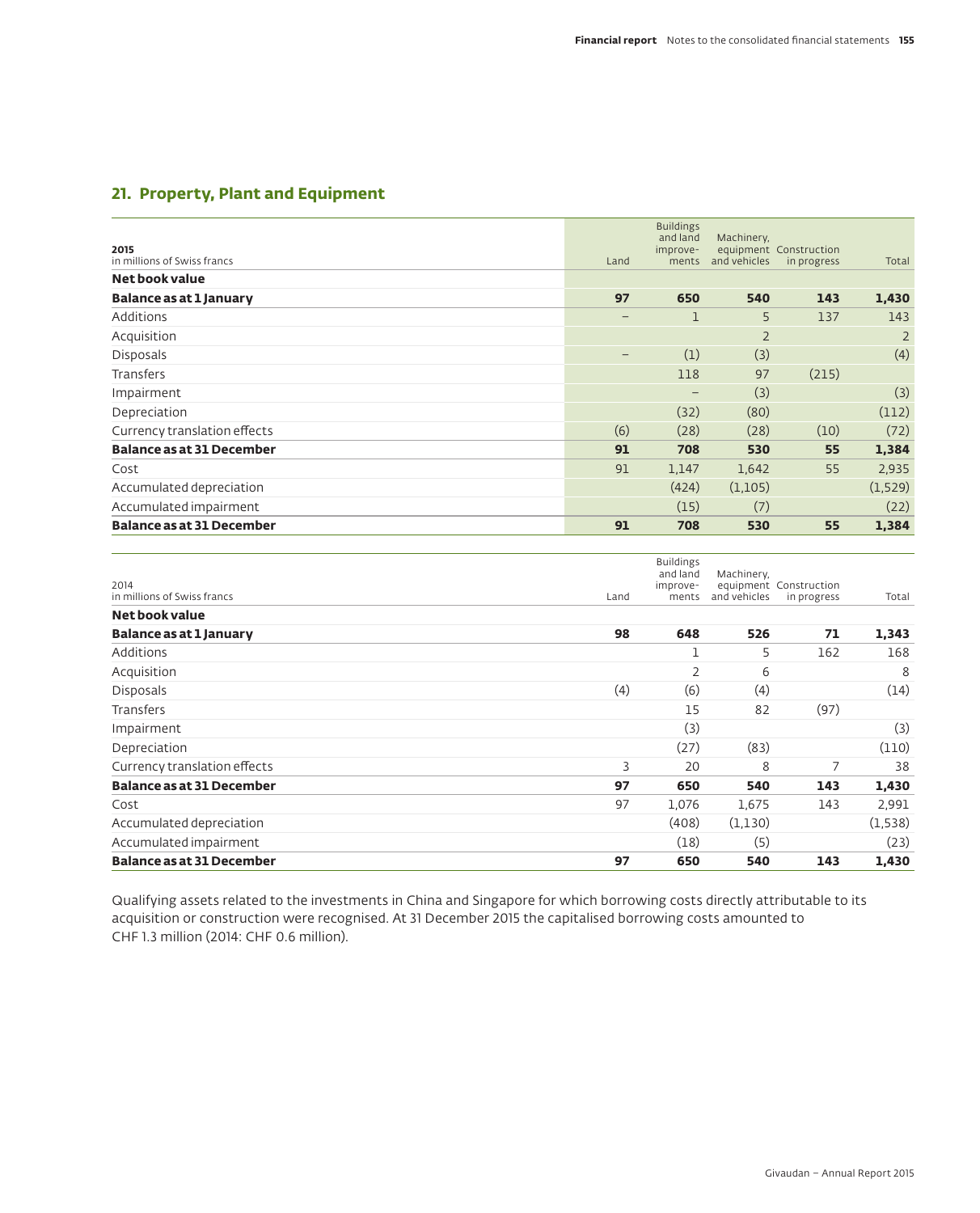# **22. Intangible Assets**

| 2015                            |          | Intellectual    | Process-oriented<br>technology and | Client                   | Name and                | Software/ERP |         |
|---------------------------------|----------|-----------------|------------------------------------|--------------------------|-------------------------|--------------|---------|
| in millions of Swiss francs     | Goodwill | property rights | other                              | relationships            | product brands          | system       | Total   |
| Net book value                  |          |                 |                                    |                          |                         |              |         |
| Balance as at 1 January         | 1,718    | 152             | 35                                 | 153                      |                         | 235          | 2,293   |
| Additions                       |          |                 |                                    |                          |                         | 38           | 38      |
| Acquisition                     | 62       |                 | 23                                 | 12                       | $\overline{3}$          |              | 100     |
| Impairment                      |          |                 | (4)                                |                          |                         |              | (4)     |
| Amortisation                    |          | (23)            | (10)                               | (22)                     | $\qquad \qquad -$       | (102)        | (157)   |
| Currency translation<br>effects | (73)     |                 |                                    | $\overline{\phantom{a}}$ |                         | -            | (73)    |
| Balance as at 31                |          |                 |                                    |                          |                         |              |         |
| <b>December</b>                 | 1,707    | 129             | 44                                 | 143                      | $\overline{\mathbf{3}}$ | 171          | 2,197   |
| Cost                            | 1,707    | 370             | 409                                | 331                      | $\overline{3}$          | 588          | 3,408   |
| Accumulated<br>amortisation     |          | (241)           | (361)                              | (188)                    | $\qquad \qquad -$       | (417)        | (1,207) |
| Accumulated<br>impairment       |          |                 | (4)                                |                          |                         |              | (4)     |
| Balance as at 31                |          |                 |                                    |                          |                         |              |         |
| <b>December</b>                 | 1,707    | 129             | 44                                 | 143                      | $\overline{\mathbf{3}}$ | 171          | 2,197   |
|                                 |          |                 |                                    |                          |                         |              |         |

| Balance as at 31<br><b>December</b> | 1,718    | 152                             | 35                                          | 153                     | 235                    | 2,293   |
|-------------------------------------|----------|---------------------------------|---------------------------------------------|-------------------------|------------------------|---------|
| Accumulated<br>amortisation         |          | (219)                           | (351)                                       | (168)                   | (316)                  | (1,054) |
| Cost                                | 1,718    | 371                             | 386                                         | 321                     | 551                    | 3,347   |
| Balance as at 31<br><b>December</b> | 1,718    | 152                             | 35                                          | 153                     | 235                    | 2,293   |
| Currency translation<br>effects     | 96       |                                 |                                             |                         | 2                      | 98      |
| Amortisation                        |          | (21)                            | (45)                                        | (22)                    | (92)                   | (180)   |
| Acquisition                         | 6        | 32                              | 7                                           |                         |                        | 45      |
| Additions                           |          |                                 |                                             |                         | 46                     | 46      |
| Balance as at 1 January             | 1,616    | 141                             | 73                                          | 175                     | 279                    | 2,284   |
| Net book value                      |          |                                 |                                             |                         |                        |         |
| 2014<br>in millions of Swiss francs | Goodwill | Intellectual<br>property rights | Process-oriented<br>technology and<br>other | Client<br>relationships | Software/ERP<br>system | Total   |

Classification of amortisation expenses is as follows:

|                                              |            |          | 2015  |            |          | 2014  |
|----------------------------------------------|------------|----------|-------|------------|----------|-------|
| in millions of Swiss francs                  | Fragrances | Flavours | Total | Fragrances | Flavours | Total |
| Cost of sales                                | 8          |          | 10    |            |          |       |
| Selling, marketing and distribution expenses | 16         | 17       | 33    | 15         | 17       | 32    |
| Research and product development expenses    | 9          | 24       | 33    | 24         | 41       | 65    |
| Administration expenses                      |            |          |       |            |          |       |
| Other operating expenses                     | 39         | 40       | 79    | 38         | 38       | 76    |
| Total                                        | 73         | 84       | 157   | 82         | 98       | 180   |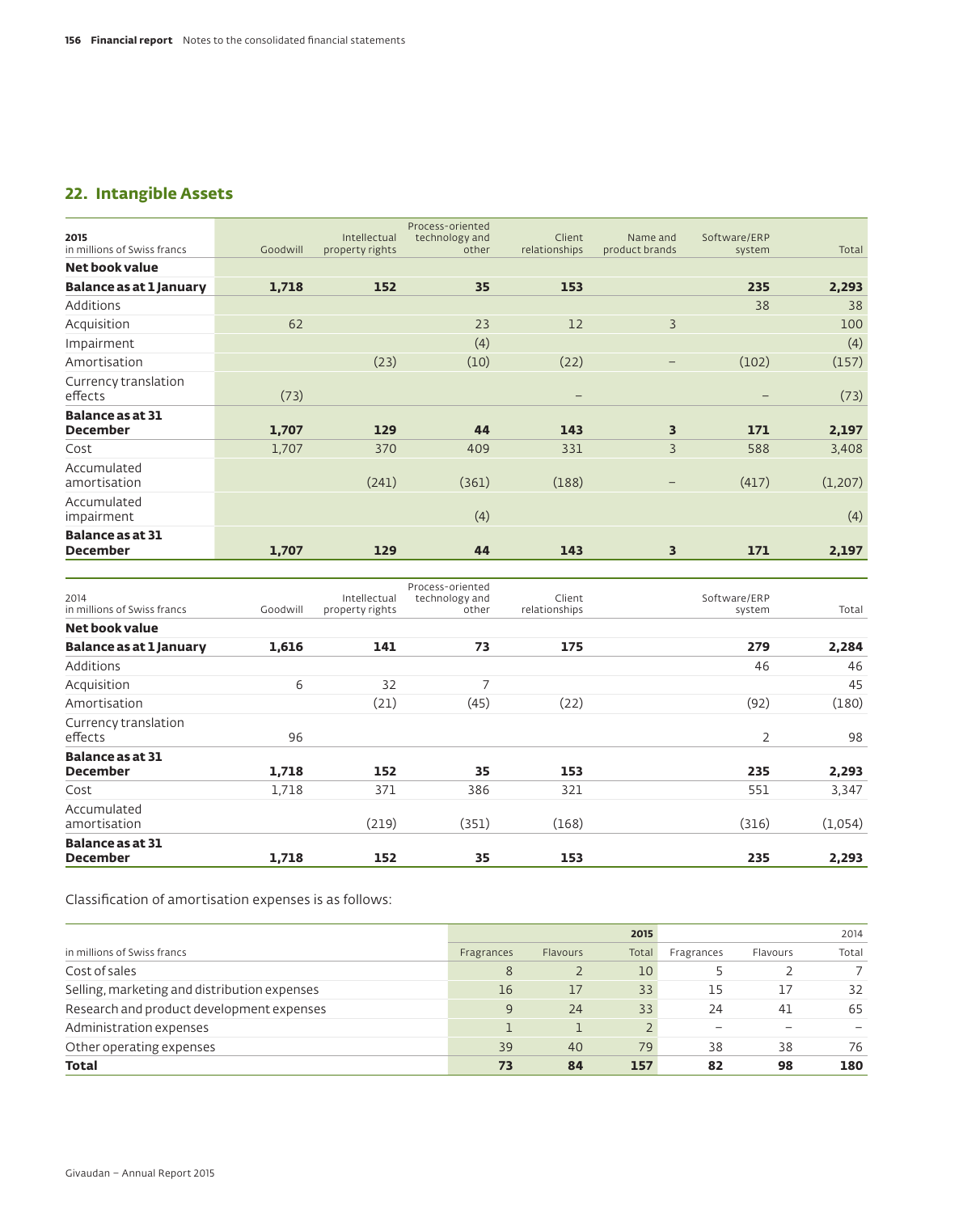#### **Impairment test for goodwill**

Goodwill is allocated to the Group's cash-generating units (CGUs), which are defined as the Fragrance Division and the Flavour Division. Goodwill allocated to these two CGUs was CHF 632 million (2014: CHF 607 million) to the Fragrance Division and CHF 1,075 million (2014: CHF 1,111 million) to the Flavour Division.

The recoverable amount of each CGU has been determined based on value in use calculations. These calculations use pre-tax cash flow projections based on financial business plans and budgets approved by management covering a five year period, as well as a terminal value. The basis of the key assumptions is market growth adjusted for estimated market share gains. The discount rate used to discount the estimated future cash flows has a number of components which are derived from capital market information where the cost of equity corresponds to the return expected by the shareholders by benchmarking with comparable companies in the fragrance and flavour industry, and where the cost of debt is based on the conditions on which companies with similar credit rating can obtain financing.

A discount rate of 9.6% (2014: 9.5%) was applied to cash flow projections of the Fragrance Division and to cash flow projections of the Flavour Division. Cash flows of both divisions beyond the five year period have not been extrapolated using a growth rate per annum. These discount rates are pre-tax.

No impairment loss in either division resulted from the impairment tests for goodwill. The outcome of the impairment test was not sensitive to reasonable changes in the cash flows and in the discount rate in the periods presented.

#### **Intellectual property rights**

As part of the acquisition of Food Ingredients Specialties (FIS) and Soliance, the Group acquired intellectual property rights, predominantly consisting of know-how being inseparable processes, formulas and recipes, as well as high added-value in active cosmetic ingredients.

#### **Process-oriented technology and other**

This consists mainly of process-oriented technology, formulas, molecules, delivery systems as well as process knowledge and research expertise in innovative cosmetic solutions, acquired when the Group purchased IBF, Quest International, Soliance and Induchem.

#### **Client relationships**

As part of the acquisition of Quest International and Induchem, the Group acquired client relationships in the Flavour and Fragrance Divisions, mainly consisting of client relationships with key customers.

#### **Name and product brands**

In connection with the acquisition of Induchem, the Group acquired name and product brands in active cosmetic ingredients business, which is part of Fragrance Division.

#### **Software/ERP system**

This consists of Group ERP system development costs and computer software costs.

The residual useful lives of the acquired intangible assets carried at cost, being their fair value at acquisition date, are determined in accordance with the principles set out in Note 2.18.

Remaining useful lives of major classes of amortisable intangible assets are as follows:

| - Software/ERP system         | 2.0 years |
|-------------------------------|-----------|
| - Name and product brands     | 4.9 years |
| - Process-oriented technology | 7.1 years |

- Client relationships 7.4 years
- Intellectual property rights 5.8 years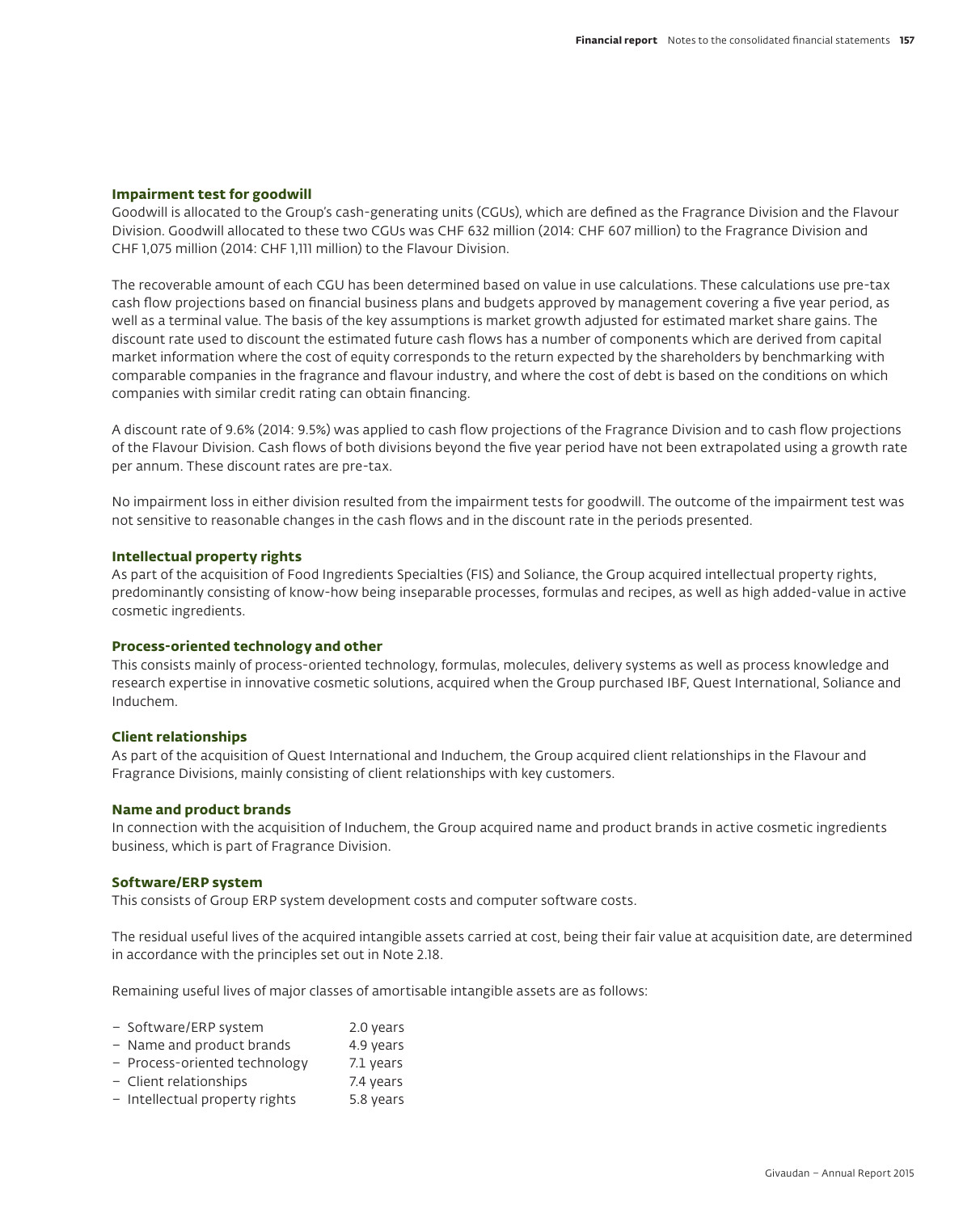# **23. Debt**

| 2015                             | Within            | Within       |            | Total                    | Short-term              |       |
|----------------------------------|-------------------|--------------|------------|--------------------------|-------------------------|-------|
| in millions of Swiss francs      | 1 to 3 years      | 3 to 5 years | Thereafter |                          | long-term within 1 year | Total |
| <b>Floating rate debt</b>        |                   |              |            |                          |                         |       |
| Bank facility                    |                   |              |            |                          |                         |       |
| Bank overdrafts                  |                   |              |            |                          | 3                       | 3     |
| <b>Total floating rate debt</b>  | $\qquad \qquad -$ |              |            | $\overline{\phantom{0}}$ | $\overline{\mathbf{3}}$ | 3     |
| <b>Fixed rate debt</b>           |                   |              |            |                          |                         |       |
| <b>Bank borrowings</b>           |                   |              |            |                          |                         |       |
| Straight bonds                   | 299               | 100          | 298        | 697                      | 150                     | 847   |
| Private placements               |                   | 40           | 210        | 250                      | 55                      | 305   |
| <b>Total fixed rate debt</b>     | 299               | 140          | 508        | 947                      | 205                     | 1,152 |
| <b>Balance as at 31 December</b> | 299               | 140          | 508        | 947                      | 208                     | 1,155 |
|                                  |                   |              |            |                          |                         |       |
| 2014                             | Within            | Within       |            | Total                    | Short-term              |       |
| in millions of Swiss francs      | 1 to 3 years      | 3 to 5 years | Thereafter |                          | long-term within 1 year | Total |
| <b>Floating rate debt</b>        |                   |              |            |                          |                         |       |
| Bank overdrafts                  |                   |              |            |                          | 3                       | 3     |
| <b>Total floating rate debt</b>  |                   |              |            |                          | 3                       | 3     |
| <b>Fixed rate debt</b>           |                   |              |            |                          |                         |       |
| <b>Bank borrowings</b>           | $\overline{2}$    | 1            |            | 3                        | 4                       | 7     |
| Straight bonds                   | 149               | 298          | 398        | 845                      |                         | 845   |
| Private placements               | 55                |              | 247        | 302                      | 50                      | 352   |
| <b>Total fixed rate debt</b>     | 206               | 299          | 645        | 1,150                    | 54                      | 1,204 |
| <b>Balance as at 31 December</b> | 206               | 299          | 645        | 1.150                    | 57                      | 1,207 |

On 28 May 2003, the Group entered into a private placement for a total amount of USD 220 million. The private placement was made by Givaudan United States, Inc. It was redeemable at various times beginning on May 2008 through May 2015 with annual interest rates ranging from 3.65% to 5.00%. There were various covenants contained in the transaction covering conditions on net worth, indebtedness and disposition of assets of Givaudan United States, Inc. Givaudan United States, Inc was in full compliance with these covenants. In May 2015, Givaudan reimbursed the final USD 50 million (CHF 47 million) instalment of this private placement.

On 16 April 2004, the Group entered into a private placement for a total amount of USD 200 million. The private placement was made by Givaudan United States, Inc. It matures at various times in instalments beginning May 2009 through April 2016 with annual interest rates ranging from 4.16% to 5.49%. There are various covenants contained in the transaction covering conditions on net worth, indebtedness and disposition of assets of Givaudan United States, Inc. Until now, Givaudan United States, Inc has been in full compliance with the covenants set. In April 2014, Givaudan United States, Inc. reimbursed USD 75 million (CHF 66 million) of this placement, the total outstanding at 31 December 2015 is USD 55 million (equivalent to CHF 55 million).

On 23 May 2007, the Group entered into a seven year private placement for a total amount of CHF 50 million with an annual interest rate of 3.125%. The private placement was made by Givaudan SA. In May 2014, the CHF 50 million has been reimbursed.

On 19 March 2009, the Group issued a 4.25% five year public bond with a nominal value of CHF 300 million. The bond was issued by Givaudan SA. The bond was redeemed in March 2014.

On 15 June 2011, the Group issued a 2.5% seven year public bond with a nominal value of CHF 300 million. The bond was issued by Givaudan SA.

On 7 December 2011, the Group issued a dual tranche public bond transaction of CHF 150 million each, totalling CHF 300 million, respectively of 1.250% for five years and of 2.125% for ten years. The bond was issued by Givaudan SA.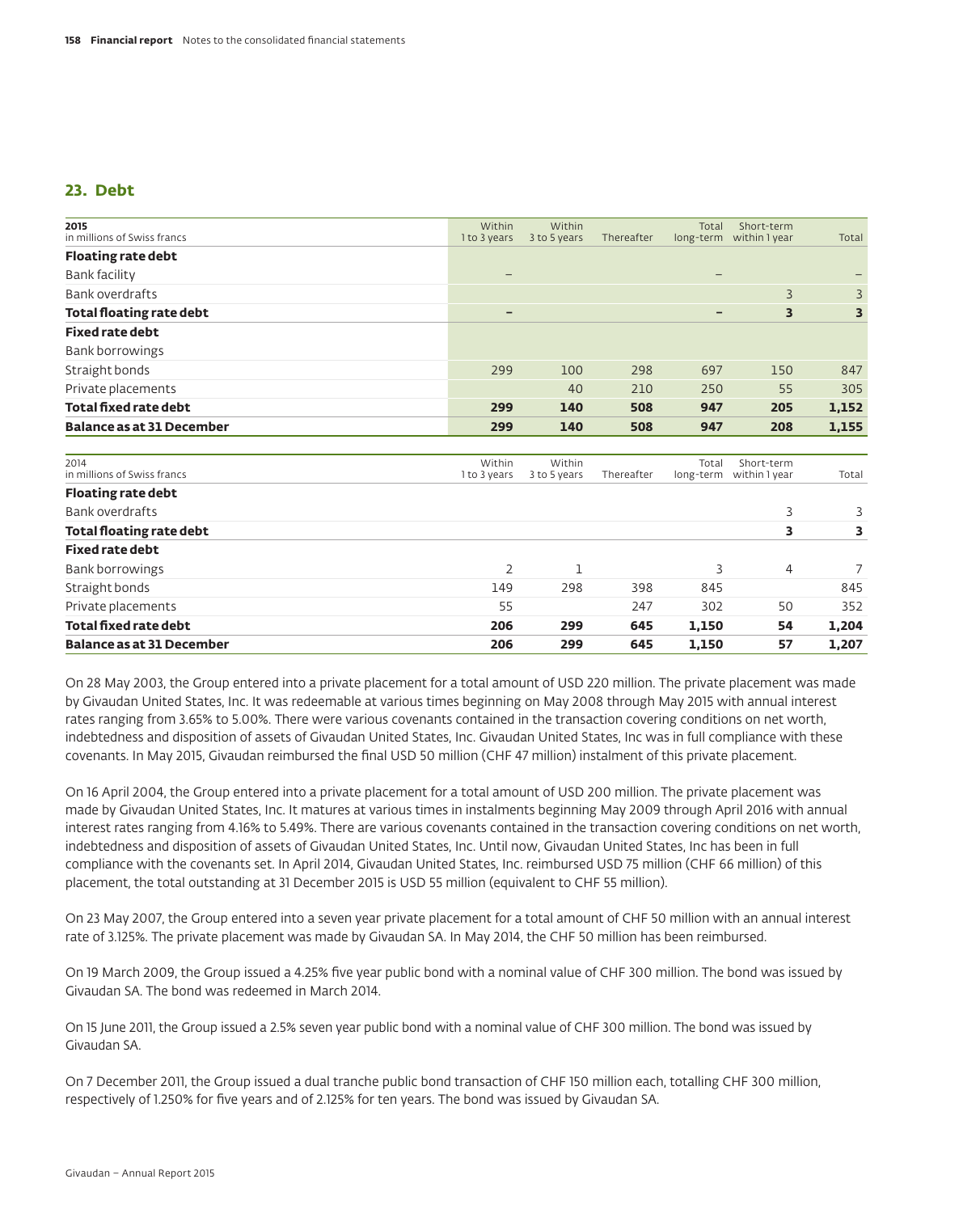In November 2012, Givaudan United States, Inc entered into three private placements for a total amount of USD 250 million (CHF 250 million) respectively USD 40 million redeemable in February 2020 with an annual interest rate of 2.74%, USD 150 million redeemable in February 2023 with an annual interest rate of 3.30% and USD 60 million redeemable in February 2025 with an annual interest rate of 3.45%. The proceeds of these transactions have been received on 6 February 2013. There are various covenants contained in these transactions covering conditions on net worth, indebtedness and EBITDA ratio to net interest expense of Givaudan United States, Inc. The company is and has been in full compliance with the covenants set.

On 19 March 2014, the Group issued a 1.00% six and a half year public bond with a nominal value of CHF 100 million and a 1.75% ten year public bond with a nominal value of CHF 150 million. These bonds were issued by Givaudan SA. The proceeds of CHF 250 million were mainly used to repay the 4.25% five year public bond with a nominal value of CHF 300 million which was redeemed in March 2014.

In March 2015, the Group issued a tranche of CHF 200 million of the multilateral facility (maturity July 2018), of which CHF 75 million was reimbursed in April 2015, CHF 50 million in June 2015 and CHF 75 million in July 2015. This multilateral facility was issued by Givaudan SA.

The carrying amounts of the Group's debt are denominated in the following currencies:

| in millions of Swiss francs  | 2015  | 2014  |
|------------------------------|-------|-------|
| Swiss Franc                  | 847   | 848   |
| US Dollar                    | 305   | 352   |
| Other currencies             |       |       |
| Total debt as at 31 December | 1,155 | 1.207 |

The weighted average effective interest rates at the statement of financial position date were as follows:

|                                                         | 2015 | 2014 |
|---------------------------------------------------------|------|------|
| Private placements                                      | 3.7% | 3.9% |
| Straight bond                                           | 1.9% | 1.9% |
| Weighted average effective interest rates on gross debt | 2.4% | 2.5% |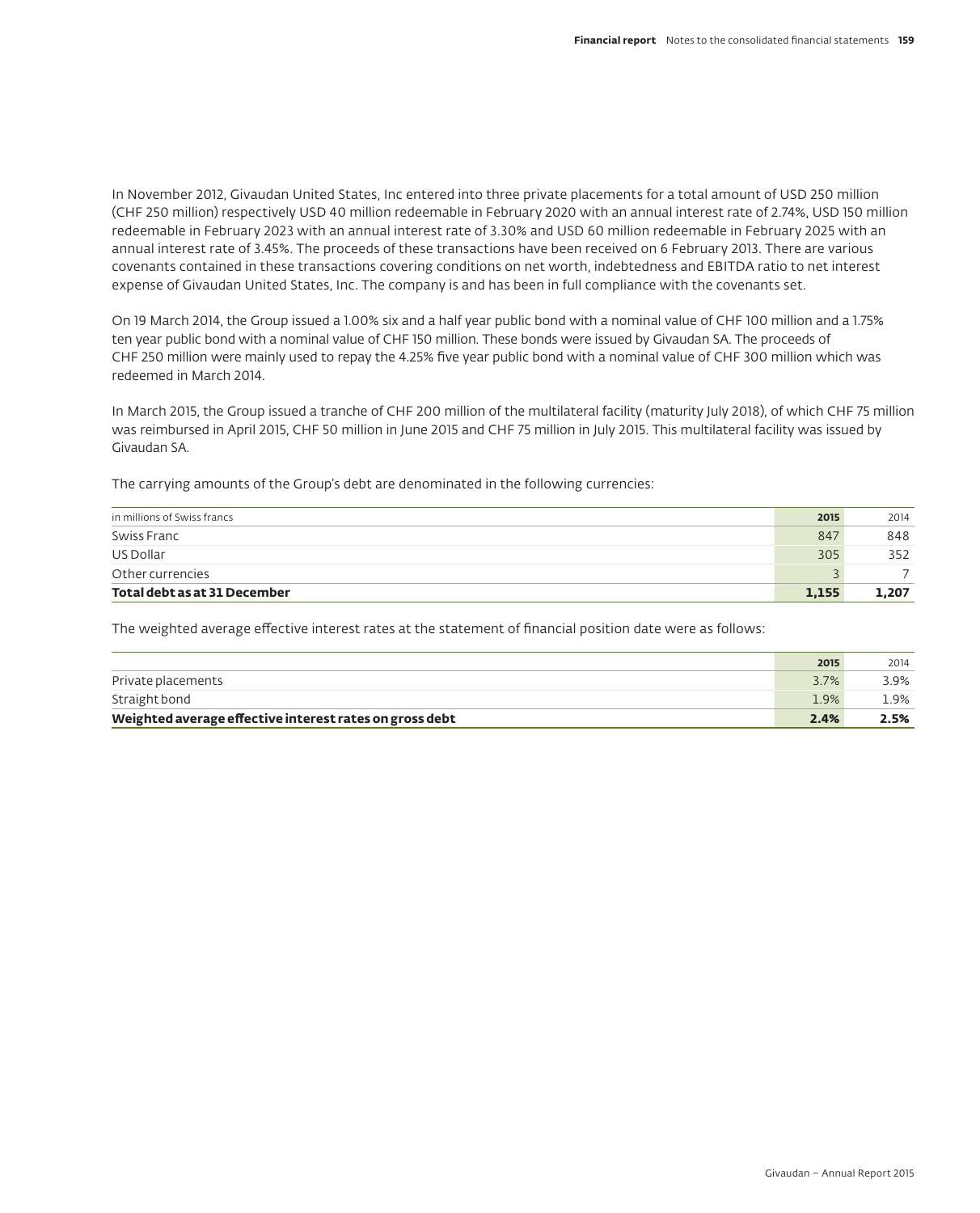# **24. Provisions**

|                | Claims and               |                   |               |        |
|----------------|--------------------------|-------------------|---------------|--------|
|                |                          |                   |               | Total  |
| 6              | 8                        | 11                | 23            | 48     |
|                | 6                        | 15                | 10            | 32     |
| (1)            | $\overline{\phantom{m}}$ | $\qquad \qquad -$ | (1)           | (2)    |
| (3)            | (3)                      | (4)               | (4)           | (14)   |
|                |                          |                   | (2)           | (1)    |
|                | 11                       | 23                | 26            | 63     |
| $\overline{2}$ | $\overline{4}$           | $\overline{4}$    |               | 12     |
|                |                          | 19                | 24            | 51     |
|                | 11                       | 23                | 26            | 63     |
|                | Restructuring            | litigation        | Environmental | Others |

| 2014<br>in millions of Swiss francs | Restructuring | Claims and<br>litigation | Environmental | Others | Total |
|-------------------------------------|---------------|--------------------------|---------------|--------|-------|
| Balance as at 1 January             | 12            |                          | 12            | 22     | 48    |
| Additional provisions               | ς             | 8                        | 8             | 4      | 23    |
| Unused amounts reversed             | (2)           | (1)                      | (4)           | (1)    | (8)   |
| Utilised during the year            | (7)           | (1)                      | (5)           | (2)    | (15)  |
| Currency translation effects        |               |                          |               |        |       |
| <b>Balance as at 31 December</b>    | 6             | 8                        | 11            | 23     | 48    |
| Current liabilities                 | 4             |                          |               |        | 12    |
| Non-current liabilities             |               | 8                        | 6             | 20     | 36    |
| <b>Balance as at 31 December</b>    | 6             | 8                        | 11            | 23     | 48    |

Significant judgment is required in determining the various provisions. A range of possible outcomes is determined to make reliable estimates of the obligation that is sufficient for the recognition of a provision. Differences between the final obligations and the amounts that were initially recognised impact the income statement in the period in which such determination is made.

#### **Restructuring provisions**

Restructuring provisions arise from re-organisations of the Group's operations and management structure.

#### **Claims and litigation**

These provisions are made in respect of legal claims brought against the Group and potential litigations. Related estimated legal fees are also included in these provisions.

#### **Environmental**

Givaudan's affiliate, Givaudan Fragrances Corporation, is one of more than 100 companies identified by the US Environmental Protection Agency ("EPA") as "Potentially Responsible Parties" for alleged contamination within the lower 17 mile stretch of the Passaic River. EPA released a Focused Feasibility Study ("FFS") covering only the lower 8 miles of the river in 2014, which contains several potential options for future remediation of that portion of the river. The Cooperating Parties Group, of which Givaudan is a member, has issued a draft Remedial Investigation/Feasibility Study which proposes a Sustainable Remedy for the entire lower 17 miles of the river. To date, the EPA has not selected the remedy for the river. At this time, there are many uncertainties associated with the final remediation plan and the Company's share of the costs, if any. However, in accordance with accounting guidance, the Company has recorded a reserve which it believes can reasonably be expected to cover the Company's obligation, if any, given the information currently available.

The other material components of the environmental provisions consist of costs to sufficiently clean and refurbish contaminated sites and to treat where necessary.

# **Other provisions**

These consist largely of provisions related to long-term deferred compensation plan and 'make good' on leased facilities.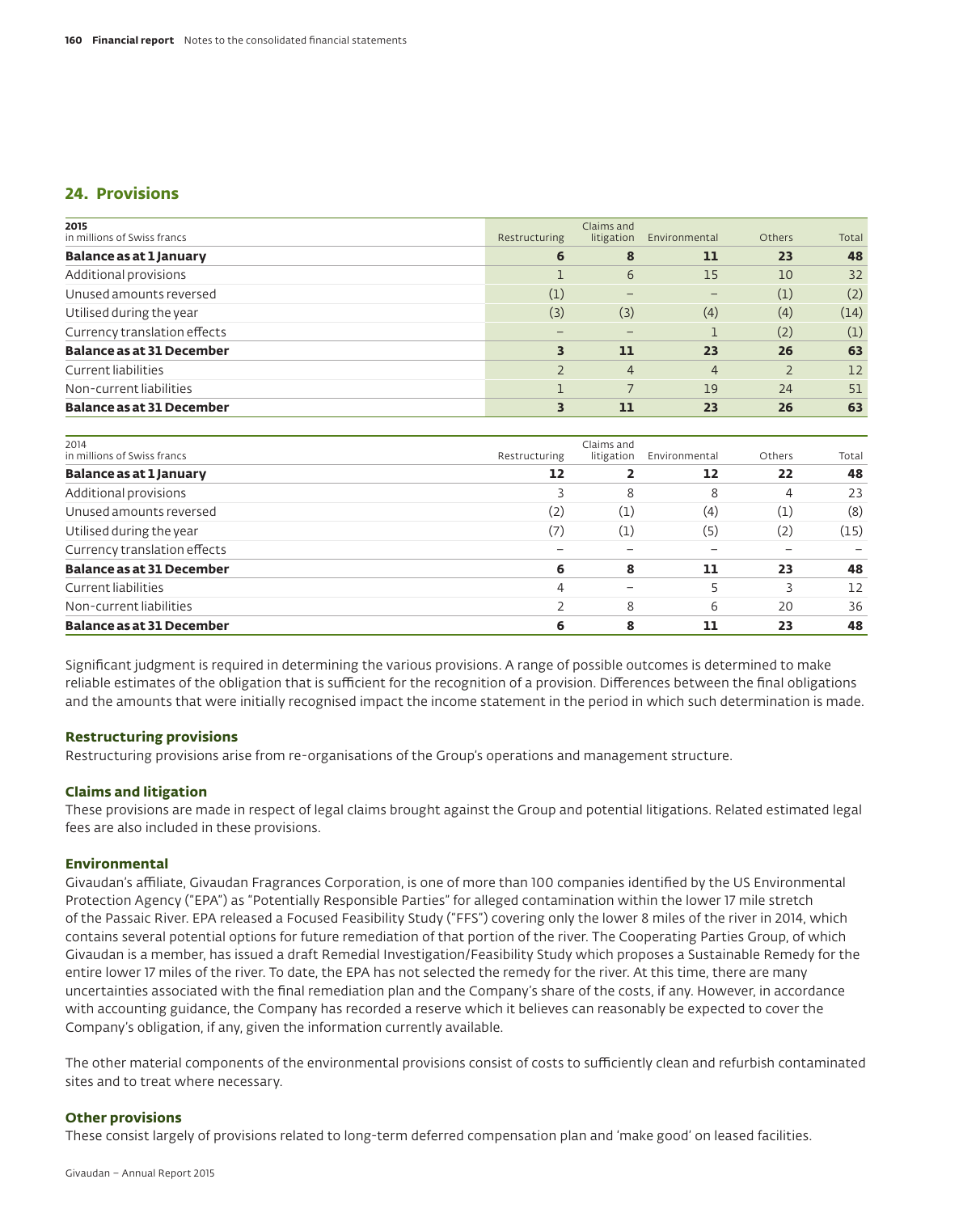# **25. Own Equity Instruments**

Details of own equity instruments are as follows:

| As at 31 December 2015 | Settlement   | Category            | Maturity      | Strike price<br>(CHF) | in equivalent<br>shares | Fair value<br>in millions of<br>Swiss francs |
|------------------------|--------------|---------------------|---------------|-----------------------|-------------------------|----------------------------------------------|
| Registered shares      |              | Equity              |               |                       | 39,706                  | 72                                           |
| Purchased calls        | Net cash     | Derivative          | 2016 - 2017   | $915.0 - 975.0$       | 6,392                   | 6                                            |
| Purchased calls        | Gross shares | Equity              | 2016          | $1.200.0 - 1.756.7$   | 39,000                  | 20                                           |
| Written puts           | Gross shares | Financial liability | 2016          | $1.108.0 - 1.756.7$   | 39,000                  |                                              |
|                        |              |                     |               |                       |                         |                                              |
| As at 31 December 2014 | Settlement   | Category            | Maturity      | Strike price<br>(CHF) | in equivalent<br>shares | Fair value<br>in millions of<br>Swiss francs |
| Registered shares      |              | Equity              |               |                       | 47,872                  | 86                                           |
| Written calls          | Gross shares | Equity              | $2015 - 2017$ | $915.0 - 975.0$       | 61,166                  | 53                                           |
| Purchased calls        | Net cash     | Derivative          | $2016 - 2017$ | $915.0 - 975.0$       | 12,091                  | 10                                           |
| Purchased calls        | Gross shares | Equity              | 2015 - 2016   | 1,197.6 - 1,443.5     | 46.000                  | 25                                           |
| Written puts           | Gross shares | Financial liability | 2015 - 2016   | $1,108 - 1,443.5$     | 46,000                  |                                              |

# **26. Equity**

# **Share capital**

As at 31 December 2015, the share capital amounts to CHF 92,335,860, divided into 9,233,586 fully paid-up registered shares, with a nominal value of CHF 10.00 each. Every share gives the right to one vote.

The Board of Directors has at its disposal conditional capital of a maximum aggregate amount of CHF 7,481,980 that may be issued through a maximum of 748,198 registered shares, of which a maximum of CHF 1,618,200 can be used for executive share option plans.

At the Annual General Meeting held on 19 March 2015 a distribution to the shareholders of CHF 50.00 per share (2014: CHF 47.00 per share) was approved. The payment has been made out of general legal reserve – additional paid-in capital, in accordance with the Swiss tax legislation.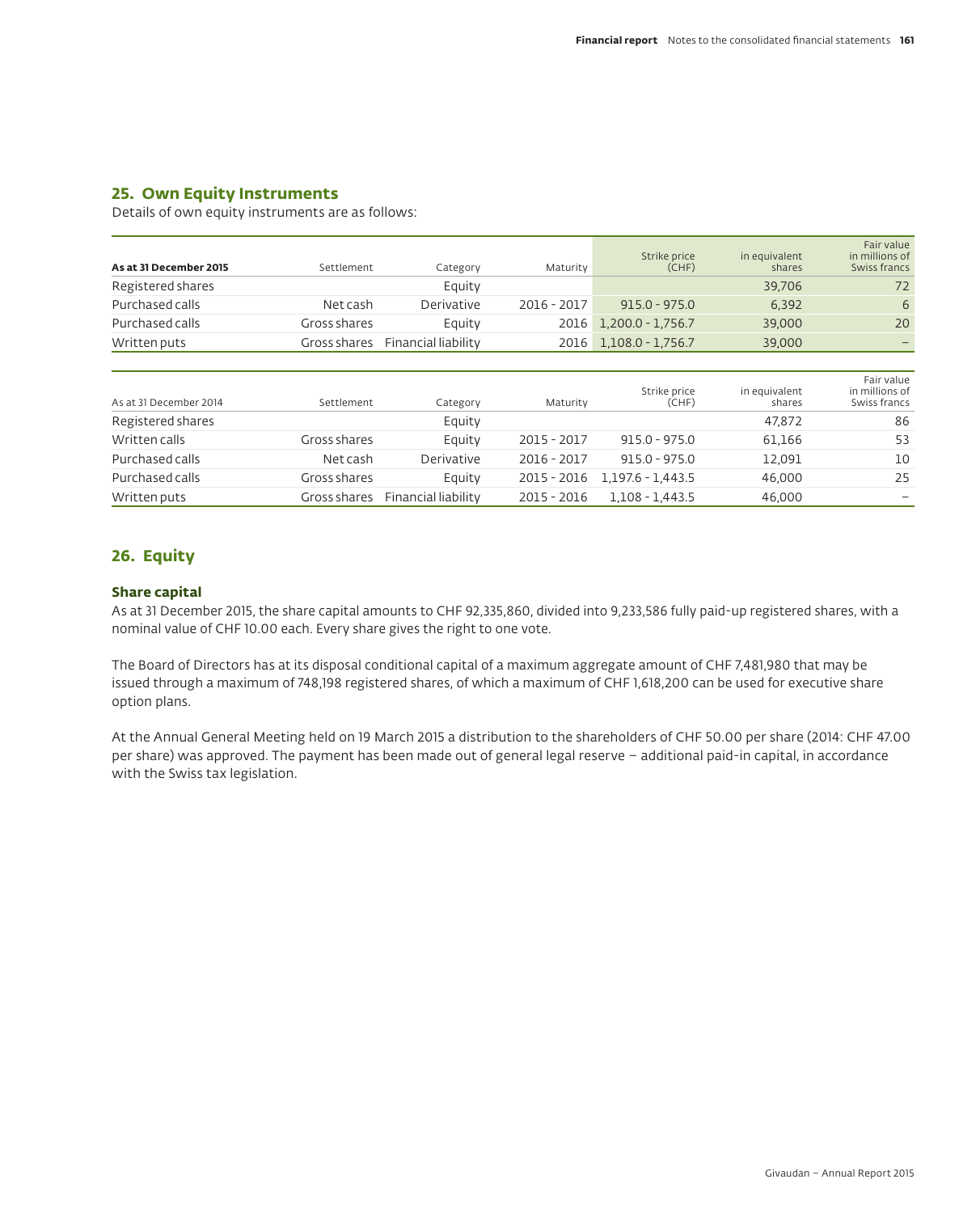Movements in own equity instruments are as follows:

|                                            |           | Price in Swiss francs |         |         | Total in<br>millions of |  |
|--------------------------------------------|-----------|-----------------------|---------|---------|-------------------------|--|
| 2015                                       | Number    | <b>High</b>           | Average | Low     | Swiss francs            |  |
| Balance as at 1 January                    | 47,872    |                       |         |         | 78                      |  |
| Purchases at cost                          | 32,000    | 1,789.2               | 1,575.8 | 1,191.6 | 50                      |  |
| Sales and transfers                        | (40, 166) | 1,233.0               | 1,233.0 | 1,233.0 | (49)                    |  |
| (Gains) losses, net recognised in equity   |           |                       |         |         | 9                       |  |
| Movement on registered shares, net         |           |                       |         |         | 10                      |  |
| Movement on derivatives on own shares, net |           |                       |         |         | (6)                     |  |
| Income taxes                               |           |                       |         |         | (3)                     |  |
| <b>Balance as 31 December</b>              | 39,706    |                       |         |         | 79                      |  |

|                                            |          | Price in Swiss francs |         |         | Total in<br>millions of |
|--------------------------------------------|----------|-----------------------|---------|---------|-------------------------|
| 2014                                       | Number   | High                  | Average | Low     | Swiss francs            |
| Balance as at 1 January                    | 45,020   |                       |         |         | 70                      |
| Purchases at cost                          | 33,000   | 1,385.5               | 1,338.3 | 1,200.0 | 44                      |
| Sales and transfers                        | (30,148) | 999.3                 | 999.3   | 999.3   | (30)                    |
| (Gains) losses, net recognised in equity   |          |                       |         |         |                         |
| Movement on registered shares, net         |          |                       |         |         | 16                      |
| Movement on derivatives on own shares, net |          |                       |         |         | (7)                     |
| Income taxes                               |          |                       |         |         | (1)                     |
| <b>Balance as 31 December</b>              | 47,872   |                       |         |         | 78                      |

# **27. Commitments**

At 31 December, the Group had operating lease commitments mainly related to buildings. Future minimum payments under non-cancellable operating leases are as follows:

| in millions of Swiss francs | 2015 | 2014 |
|-----------------------------|------|------|
| Within one year             |      | 26   |
| Within two to five years    | 55   | 53   |
| Thereafter                  | 45   | 39   |
| Total minimum payments      | 122  | 118  |

The 2015 charge in the consolidated income statement for all operating leases was CHF 35 million (2014: CHF 33 million).

The Group has capital commitments for the purchase or construction of property, plant and equipment totalling CHF 17 million (2014: CHF 44 million).

# **28. Contingent Liabilities**

From time to time and in varying degrees, Group operations and earnings continue to be affected by political, legislative, fiscal and regulatory developments, including those relating to environmental protection, in the countries in which it operates.

The activities in which the Group is engaged are also subject to physical risks of various kinds. The nature and frequency of these developments and events, not all of which are covered by insurance, as well as their effect on the future operations and earnings are not predictable.

Givaudan Group companies are involved in various legal and regulatory proceedings of a nature considered typical of its business, including contractual disputes and employment litigation.

One of the Group's US affiliates, Givaudan Flavors Corporation was named as a defendant in several lawsuits brought against it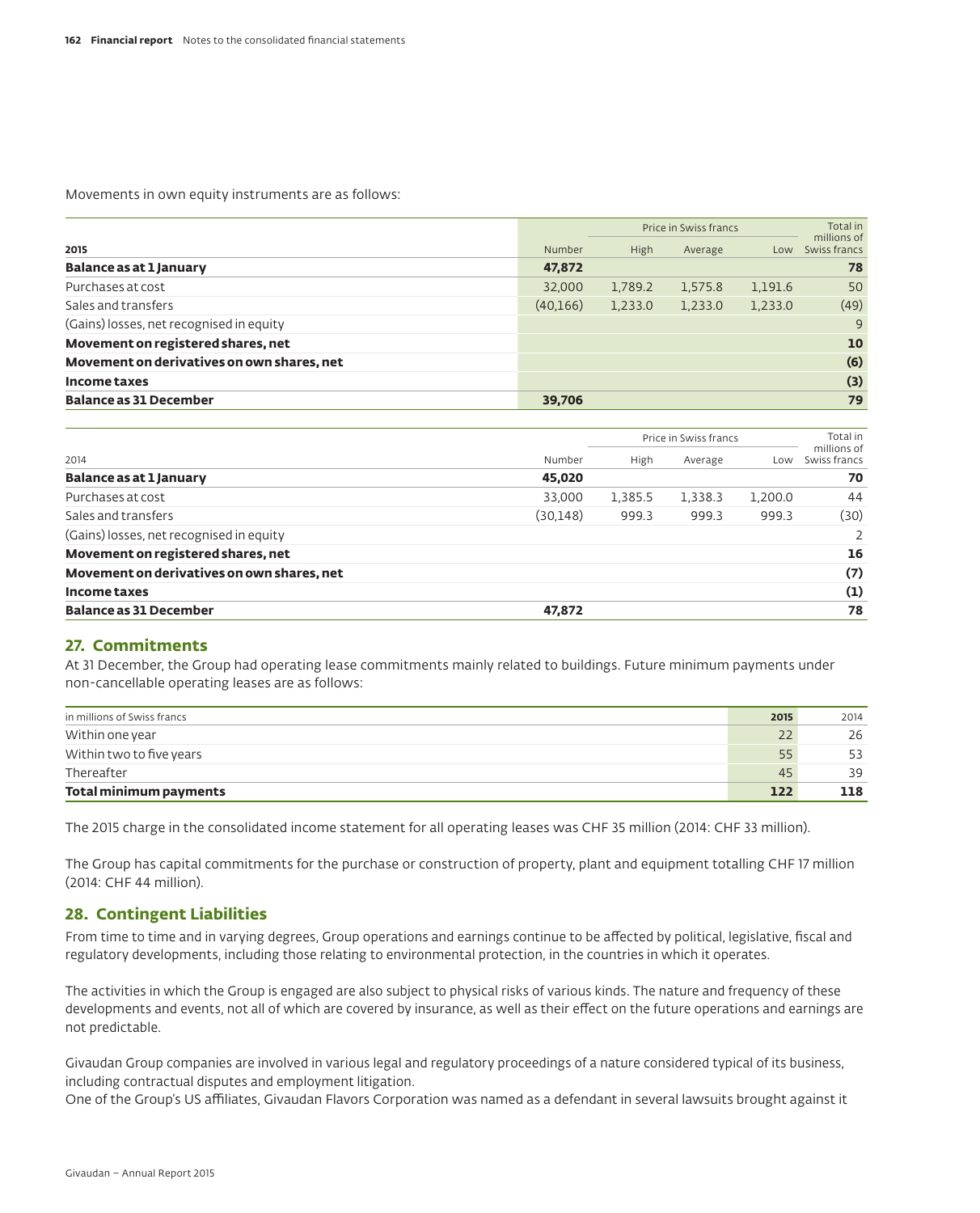and other flavour and raw chemical supply companies. The plaintiffs alleged that they sustained pulmonary injuries due to diacetyl-containing butter flavours manufactured by one or more of the flavour and raw chemical supply company defendants. The majority of the cases filed against Givaudan Flavors Corporation have been settled. The Group has already recovered or will recover amounts it is entitled to under the terms of its insurance policies.

# **29. Related Parties**

Transactions between Givaudan SA and its subsidiaries, which are related parties of Givaudan SA, have been eliminated on consolidation and are not disclosed in this note.

# **Compensation of key management personnel**

The compensation of the Board of Directors and the Executive Committee during the year was as follows:

| <b>Total compensation</b>              | 23   | 22   |
|----------------------------------------|------|------|
| Share-based payments                   |      |      |
| Post-employment benefits               |      |      |
| Salaries and other short-term benefits | 10   | 10   |
| in millions of Swiss francs            | 2015 | 2014 |

No other related party transactions have taken place during 2015 (2014: nil) between the Group and the key management personnel.

# **Reconciliation table to the Swiss code of obligations**

|                                        |                 | <b>IFRS</b> |                          | Adiustments <sup>a</sup> |      | Swiss CO (Art. 663bbis) |  |
|----------------------------------------|-----------------|-------------|--------------------------|--------------------------|------|-------------------------|--|
| in millions of Swiss francs            | 2015            | 2014        | 2015                     | 2014                     | 2015 | 2014                    |  |
| Salaries and other short-term benefits | 10 <sup>°</sup> | 10          | (2)                      | (2)                      |      | 8                       |  |
| Post-employment benefits               |                 |             | $\overline{\phantom{a}}$ | $\overline{\phantom{a}}$ |      |                         |  |
| Share-based payments                   |                 |             | -                        | $\overline{\phantom{a}}$ |      | 11                      |  |
| <b>Total compensation</b>              | 23              | 22          | (2)                      | (2)                      | 21   | 20                      |  |

a) IFRS information is adjusted mainly to the recognition of the share-based payments, IFRS 2 versus economic value at grant date. IFRS information also includes security costs.

There are no other significant related party transactions including in the jointly controlled entities.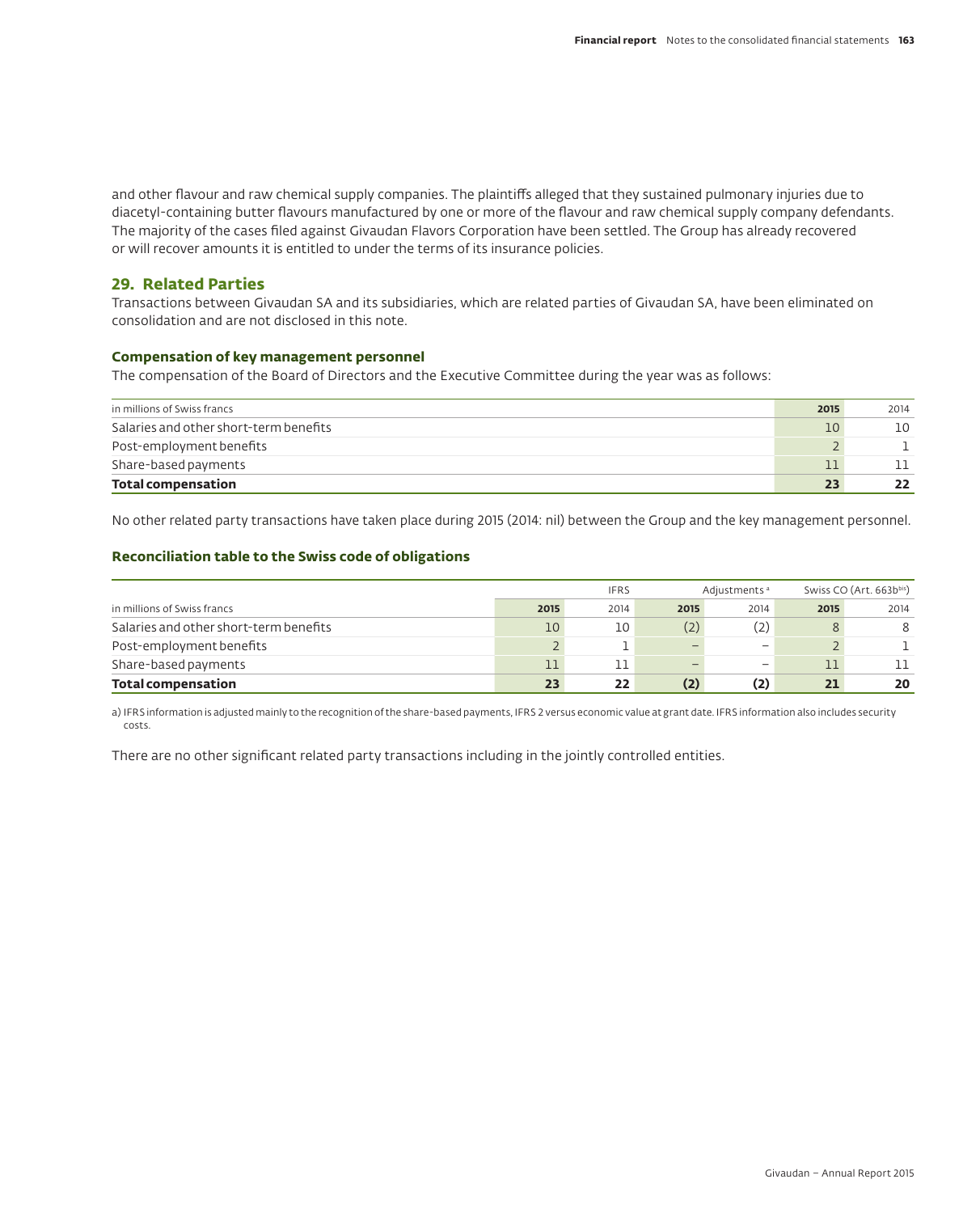# **30. Board of Directors and Executive Committee Compensation**

#### **Compensation of members of the Board of Directors**

Compensation of Board members consists of Director fees, Committee fees and restricted share units (RSUs). Fees are paid at the end of each year in office completed. RSUs give participants the right to receive Givaudan shares (or a cash equivalent in countries where securities laws prevent the offering of Givaudan securities) at the end of a three-year vesting period.

With the exception of the Chairman and outgoing Board members, each Board member receives an amount of CHF 10,000 to cover out-of-pocket expenses. This amount is paid for the coming year in office. The equity awards are also granted for the same period. The compensation paid out to the Board members for the reporting period is shown in the table below:

| 2015<br>in Swiss francs                | Jürg Witmer<br>Chairman | André<br>Hoffmann | Lilian<br><b>Biner</b> | Peter<br>Kappeler | Thomas<br>Rufer | Werner<br>Bauer | Calvin<br>Grieder | Michael<br>Carlos <sup>e</sup> | Ingrid<br>Deltenre <sup>e</sup> | Nabil<br>Sakkab <sup>f</sup> | Total<br>2015 <sup>a</sup> |
|----------------------------------------|-------------------------|-------------------|------------------------|-------------------|-----------------|-----------------|-------------------|--------------------------------|---------------------------------|------------------------------|----------------------------|
| Director fees <sup>b</sup>             | 400,000                 | 100.000           | 100.000                | 100.000           | 100.000         | 100,000         | 100.000           | 75,000                         | 75,000                          |                              | 25,000 1,175,000           |
| Committee fees b                       | 40,000                  | 40,000            | 31.250                 | 25.000            | 55,000          | 25,000          | 25,000            | 18.750                         | 18.750                          | 6.250                        | 285,000                    |
| Total fixed (cash)                     | 440,000                 | 140,000           | 131.250                | 125,000           | 155,000         | 125,000         | 125,000           | 93.750                         | 93.750                          |                              | 31,250 1,460,000           |
| Number of RSUs<br>granted <sup>c</sup> | 364                     | 91                | 91                     | 91                | 91              | 91              | 91                | 91                             | 91                              |                              | 1,092                      |
| Value at grant <sup>d</sup>            | 580.908                 | 145.227           | 145.227                | 145.227           | 145.227         | 145.227         | 145.227           | 145.227                        | 145.227                         |                              | 1,742,724                  |
| <b>Total</b><br>compensation           | 1.020.908               | 285.227           | 276.477                | 270.227           | 300.227         | 270.227         | 270.227           | 238.977                        | 238.977                         |                              | 31,250 3,202,724           |

a) Represents total compensation for the Board of Directors paid in respect of the reporting year, reported in accordance with the accrual principle.

b) Represents Director and Committee fees paid in respect of the reporting year, reported in accordance with the accrual principle.

c) RSUs vest on 31 March 2018.

d) Economic value at grant according to IFRS methodology, with no discount applied for the vesting period.

e) Elected at the Annual General Meeting in March 2015.

f) Retired at the Annual General Meeting in March 2015.

Social security charges estimated based on 2015 compensation amounted to CHF 232,000 (2014: CHF 188,000). In addition to the above, payments to Board members for out-of-pocket expenses amounted to CHF 80,000.

| Total compensation          | 1.018.054               | 284.514           | 294.514         | 269.514           | 299.514         | 269.514         | 269.514           | 269.514         | 2,974,652                  |
|-----------------------------|-------------------------|-------------------|-----------------|-------------------|-----------------|-----------------|-------------------|-----------------|----------------------------|
| Value at grant <sup>d</sup> | 578.054                 | 144.514           | 144.514         | 144,514           | 144.514         | 144.514         | 144.514           | 144.514         | 1,589,652                  |
| Number of RSUs granted c    | 476                     | 119               | 119             | 119               | 119             | 119             | 119               | 119             | 1.309                      |
| Total fixed (cash)          | 440.000                 | 140.000           | 150,000         | 125.000           | 155,000         | 125.000         | 125.000           | 125.000         | 1.385.000                  |
| Committee fees b            | 40.000                  | 40.000            | 50,000          | 25,000            | 55,000          | 25,000          | 25,000            | 25,000          | 285,000                    |
| Director fees <sup>b</sup>  | 400.000                 | 100.000           | 100.000         | 100.000           | 100.000         | 100.000         | 100.000           | 100.000         | 1.100.000                  |
| 2014<br>in Swiss francs     | Jürg Witmer<br>Chairman | André<br>Hoffmann | Lilian<br>Biner | Peter<br>Kappeler | Thomas<br>Rufer | Werner<br>Bauer | Calvin<br>Grieder | Nabil<br>Sakkab | Total<br>2014 <sup>a</sup> |

a) Represents total compensation for the Board of Directors paid in respect of the year in office, reported in accordance with the accrual principle. b) Represents Director and Committee fees to be paid in March 2015 in respect of the prior year in office, in accordance with the accrual principle.

c) RSUs vest on 31 March 2017.

d) Economic value at grant according to IFRS methodology, with no discount applied for the vesting period.

#### **Other compensation, fees and loans to members or former members of the Board**

No additional compensation or fees were paid to any member of the Board.

No Board member or related parties had any loan outstanding as at 31 December 2015.

# **Special compensation of members of the Board who left the company during the reporting period**

No such compensation was incurred during the reporting period.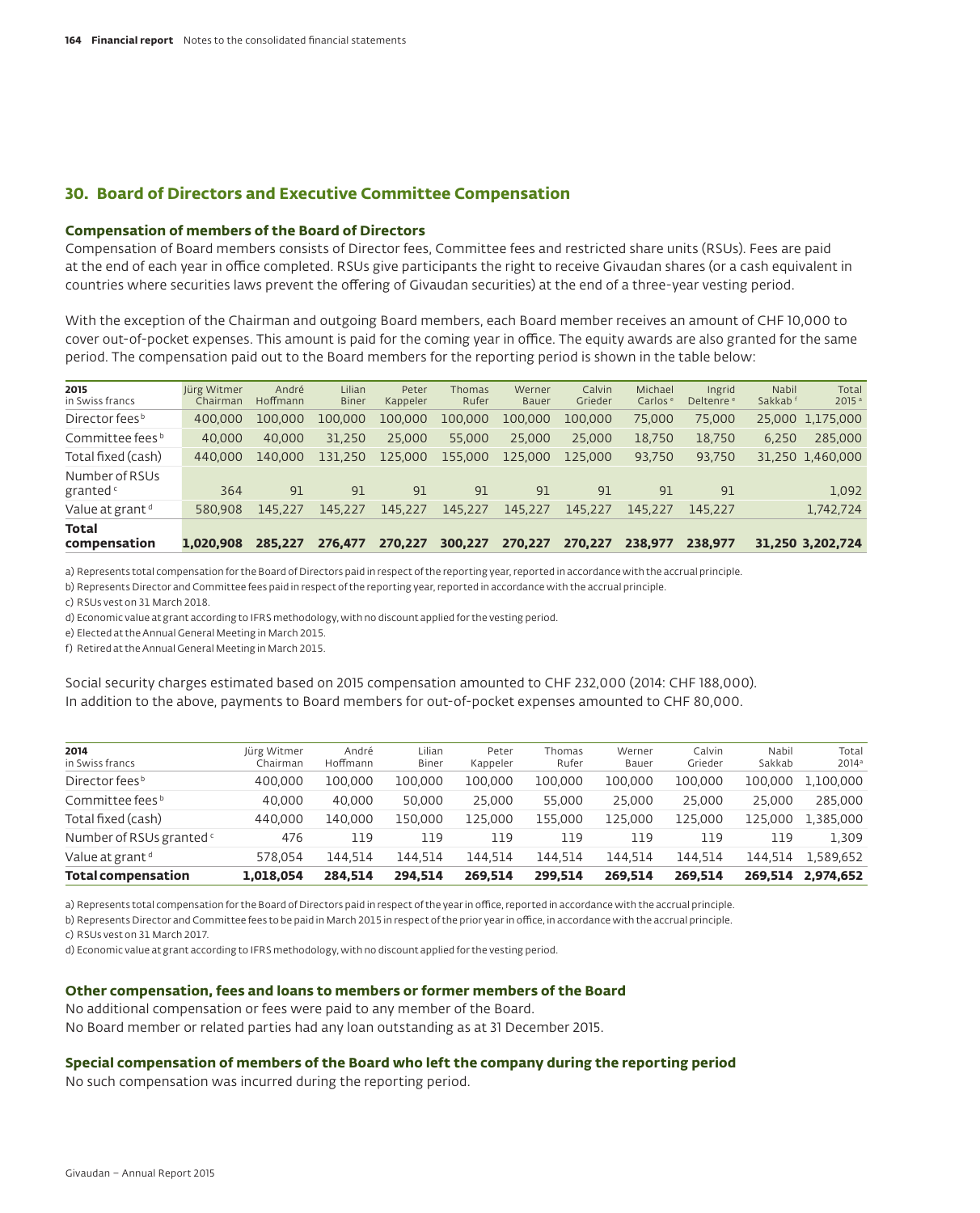#### **Compensation of members of the Executive Committee**

The compensation of the Executive Committee during the year was as follows:

| in Swiss francs                                   | Gilles Andrier<br>CEO 2015 | Gilles Andrier<br>CEO 2014 | Executive<br>Committee<br>members<br>(excluding<br>CEO) <sup>a</sup> 2015 | Executive<br>Committee<br>members<br>(excluding<br>CEO) <sup>a</sup> 2014 | Total<br>2015 | Total<br>2014         |
|---------------------------------------------------|----------------------------|----------------------------|---------------------------------------------------------------------------|---------------------------------------------------------------------------|---------------|-----------------------|
| Base salary                                       | 1,027,689                  | 1,024,188                  | 2,662,741                                                                 | 2,520,817                                                                 | 3,690,430     | 3,545,005             |
| Pension benefits b                                | 459,199                    | 129,544                    | 1,119,563                                                                 | 1,157,806                                                                 | 1,578,762     | 1,287,350             |
| Other benefits <sup>c</sup>                       | 100,616                    | 110,051                    | 591,992                                                                   | 784,044                                                                   | 692,608       | 894,095               |
| Total fixed compensation                          | 1,587,504                  | 1,263,783                  | 4,374,296                                                                 | 4,462,667                                                                 | 5,961,800     | 5,726,450             |
| Annual incentive <sup>d</sup>                     | 854,544                    | 825,496                    | 1,538,172                                                                 | 1,441,345                                                                 | 2,392,716     | 2,266,841             |
| Number of performance shares granted <sup>e</sup> | 1,446                      | 1,900                      | 4,396                                                                     | 5,920                                                                     | 5,842         | 7,820                 |
| Value at grant f                                  | 2,307,671                  | 2,307,360                  | 7,015,576                                                                 | 7,189,248                                                                 | 9,323,247     | 9,496,608             |
| Total variable compensation                       | 3,162,215                  | 3,132,856                  | 8,553,748                                                                 | 8,630,593                                                                 | 11,715,963    | 11,763,449            |
| <b>Total compensation</b>                         | 4,749,719                  |                            |                                                                           | 4,396,639 12,928,044 13,093,260                                           |               | 17,677,763 17,489,899 |
|                                                   |                            |                            |                                                                           |                                                                           |               |                       |
| Employer social security 8                        | 382,000                    | 349.000                    | 1.064.000                                                                 | 1.058.000                                                                 | 1.446.000     | 1.407.000             |

a) Represents full year compensation of five Executive Committee members, and for 2015, partial year compensation of the three new Executive Committee members.

b) Company contributions to broad-based pension and retirement savings plans and annualised expenses accrued for supplementary executive retirement benefit.

c) Represents annual value of health and welfare plans, international assignment benefits and other benefits in kind.

d) Annual incentive accrued in reporting period based on 2015 performance.

e) 2015 Performance shares vest on 31 March 2018, 2014 Performance shares vest on 31 March 2017.

f) Value at grant calculated according to IFRS methodology and based on 100% achievement of performance targets.

g) 2015 estimated social security charges based on 2015 compensation; 2014 estimated social security charges based on 2014.

#### **Other compensation, fees and loans to members or former members of the Executive Committee**

No other compensation or fees were accrued for or paid to any member or former member of the Executive Committee during the reporting period. No member or former member of the Executive Committee or related parties had any loan outstanding as at 31 December 2015.

#### **Special compensation of Executive Committee members who left the company during the reporting period**

No members of the Executive Committee left the Company in 2015. Michael Carlos retired from his role as Head of Fragrances on 31 December 2014. He did not receive any special compensation as a result of his retirement.

#### **Ownership of shares and unvested share rights**

Details on the Givaudan share based payment plans are described in Note 8.

As per 31 December 2015, the Chairman and other Board members including persons closely connected to them held 93,901 Givaudan shares in total. For further details, please refer to the following table on the next page showing:

- The shares held individually by each Board member as per 31 December 2015.
- The RSUs that were granted in 2013-2015 and were still owned by members of the Board as per 31 December 2015.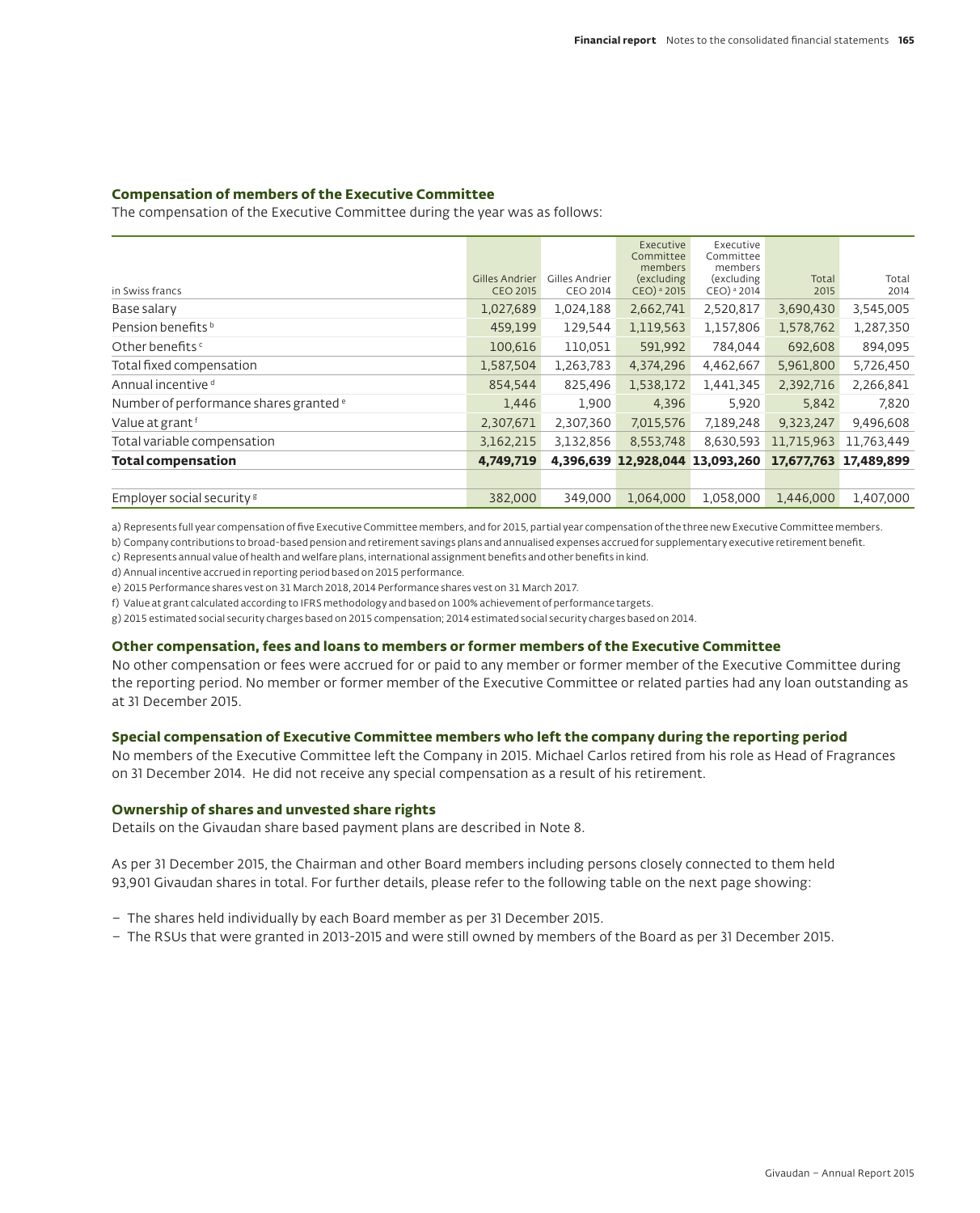| 2015<br>in numbers          | Shares | RSUs  |
|-----------------------------|--------|-------|
| Jürg Witmer, Chairman       | 2,914  | 1,340 |
| André Hoffmann <sup>a</sup> | 88,629 | 335   |
| Lilian Biner                | 252    | 335   |
| Peter Kappeler              | 171    | 335   |
| Thomas Rufer                | 465    | 335   |
| Werner Bauer                | 970    | 210   |
| Calvin Grieder              |        | 210   |
| Michael Carlos <sup>b</sup> | 400    | 91    |
| Ingrid Deltenre             |        | 91    |
| Nabil Sakkab                | 100    | 244   |
| <b>Total 2015</b>           | 93,901 | 3,526 |
| <b>Total 2014</b>           | 92,134 | 3,568 |

a) The following Givaudan derivatives were also held by Mr Hoffmann as per 31 December 2015: 30,000 call warrants UBS –Givaudan 15 August 2016 (ISIN value no. CH 022 483 99 82). No other member of the Board held any share options or option rights.

b) Mr Carlos also held 3,600 unvested performance shares as per 31 December 2015 granted to him during his tenure as an Executive Committee member.

The company is not aware of any ownership of shares, share options or RSU's as at 31 December 2015 by persons closely connected to the Board.

The Chief Executive Officer and other members of the Executive Committee, including persons closely connected to them, held 3,575 Givaudan shares. For further details, please refer to the table below showing:

- The shares held individually by each member of the Executive Committee as per 31 December 2015.
- The unvested performance shares that were granted in 2013-2015 and were still owned by members of the Executive Committee as per 31 December 2015.

| 2015<br>in numbers  | Shares | Unvested<br>performance<br>shares |
|---------------------|--------|-----------------------------------|
| Gilles Andrier, CEO | 1,500  | 5,346                             |
| Matthias Waehren    | 1,004  | 3,525                             |
| Mauricio Graber     | 550    | 3,337                             |
| Maurizio Volpi      | 80     | 1,250                             |
| Joe Fabbri          | 350    | 2,535                             |
| Adrien Gonckel      | 33     | 2,593                             |
| Simon Halle-Smith   |        | 690                               |
| Chris Thoen         | 58     | 1,225                             |
| Willem Mutsaerts    |        | 1,344                             |
| <b>Total 2015</b>   | 3,575  | 21,845                            |
| <b>Total 2014</b>   | 4,839  | 19,070                            |

No member of the Executive Committee held any share options or option rights as at 31 December 2015 (31 December 2014: No member of the Executive Committee held any share options or option rights).

One person closely connected to a member of the Executive Committee owned 258 unvested performance shares as at 31 December 2015.

The company is not aware of any other ownership of shares, share options/option rights, RSUs or performance shares as at 31 December 2015 by persons closely connected to members of the Executive Committee.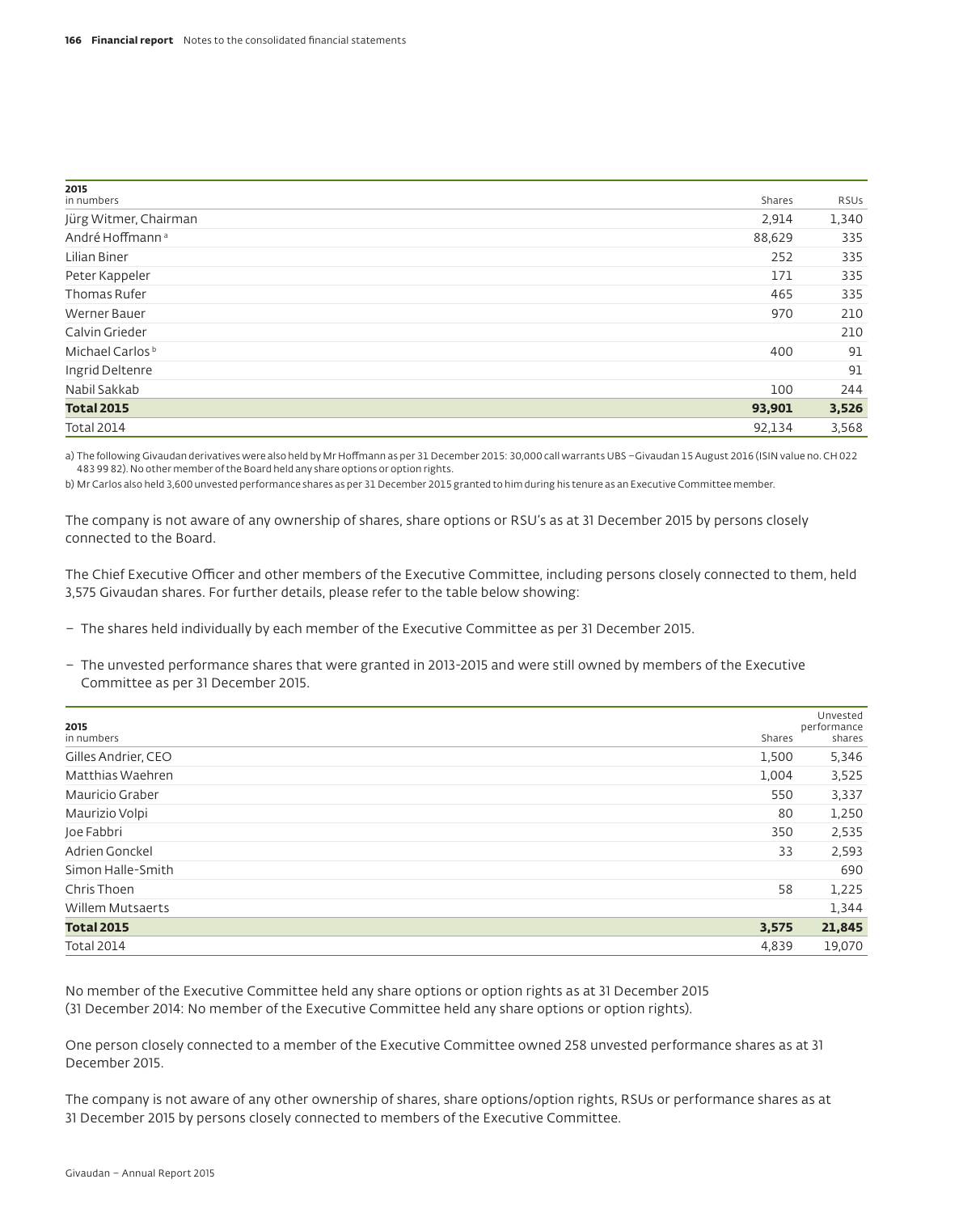# **31. List of Principal Group Companies**

The following are the principal companies fully owned by the Group. Share capital is shown in thousands of currency units:

|                          | Givaudan SA                                               | CHF        | 92,336    |
|--------------------------|-----------------------------------------------------------|------------|-----------|
|                          | Givaudan Suisse SA                                        | <b>CHF</b> | 4,000     |
|                          | Givaudan Finance SA                                       | <b>CHF</b> | 100,000   |
| Switzerland              | Givaudan International SA                                 | <b>CHF</b> | 100       |
|                          | Induchem Holding AG                                       | <b>CHF</b> | 500       |
|                          | Induchem AG                                               | <b>CHF</b> | 500       |
|                          | Fondation Givaudan                                        |            |           |
|                          | Givaudan Argentina SA                                     | <b>ARS</b> | 9,000     |
| Argentina                | Givaudan Argentina Servicios SA                           | <b>ARS</b> | 5,000     |
| Australia                | Givaudan Australia Pty Ltd                                | <b>AUD</b> | 35,812    |
| Austria                  | Givaudan Austria GmbH                                     | <b>EUR</b> | 40        |
|                          | FF Holdings (Bermuda) Ltd                                 | <b>USD</b> | 12        |
| Bermuda                  | Givaudan International Ltd                                | <b>USD</b> | 12        |
|                          | FF Insurance Ltd                                          | CHF        | 170       |
| Brazil                   | Givaudan do Brasil Ltda                                   | <b>BRL</b> | 133,512   |
| Canada                   | Givaudan Canada Co                                        | CAD        | 12,901    |
| Chile                    | Givaudan Chile Ltda                                       | <b>CLP</b> | 5,000     |
|                          |                                                           | <b>USD</b> |           |
|                          | Givaudan Fragrances (Shanghai) Ltd                        |            | 7,750     |
|                          | Givaudan Flavors (Shanghai) Ltd                           | <b>USD</b> | 10,783    |
| China                    | Givaudan Specialty Products (Shanghai) Ltd                | <b>USD</b> | 12,000    |
|                          | Givaudan Hong Kong Ltd                                    | <b>HKD</b> | 7,374     |
|                          | Givaudan Flavors (Nantong) Ltd                            | <b>USD</b> | 25,000    |
| Colombia                 | Givaudan Colombia SA                                      | COP        | 6,965,925 |
| Czech Republic           | Givaudan CR, s.r.o.                                       | <b>CZK</b> | 200       |
| Egypt                    | Givaudan Egypt SAE                                        | <b>USD</b> | 2,000     |
|                          | Givaudan Egypt Fragrances LLC                             | <b>EGP</b> | 50        |
|                          | Givaudan France SAS                                       | <b>EUR</b> | 4,696     |
| France                   | Soliance SA                                               | <b>EUR</b> | 1,203     |
|                          | Libragen SA                                               | <b>EUR</b> | 345       |
| Germany                  | Givaudan Deutschland GmbH                                 | <b>EUR</b> | 4,100     |
| Hungary                  | Givaudan Hungary Kft                                      | <b>EUR</b> | 15        |
|                          | Givaudan Finance Services Kft                             | <b>EUR</b> | 2         |
| India                    | Givaudan (India) Private Ltd                              | <b>INR</b> | 87,330    |
| Indonesia                | P.T. Givaudan Indonesia                                   | <b>IDR</b> | 2,608,000 |
| Italy                    | Givaudan Italia SpA                                       | <b>EUR</b> | 520       |
| Japan                    | Givaudan Japan K.K.                                       | JPY        | 1,000,000 |
| Korea                    | Givaudan Korea Ltd                                        | <b>KRW</b> | 550,020   |
| Malaysia                 | Givaudan Malaysia Sdn. Bhd                                | <b>MYR</b> | 200       |
| Mexico                   | Givaudan de Mexico SA de CV                               | <b>MXN</b> | 53,611    |
| Netherlands              | Givaudan Nederland B.V.                                   | <b>EUR</b> | 402       |
|                          | Givaudan Treasury International B.V.                      | <b>EUR</b> | 18        |
| New Zealand              | Givaudan NZ Ltd                                           | <b>NZD</b> | 71        |
| Nigeria                  | Givaudan (Nigeria) Ltd                                    | <b>NGN</b> | 10,000    |
| Peru                     | Givaudan Peru SAC                                         | <b>PEN</b> | 25        |
| Poland                   | Givaudan Polska Sp. Z.o.o.                                | <b>PLN</b> | 50        |
| Russia                   | Givaudan Rus LLC                                          | <b>RUB</b> | 9,000     |
| Singapore                | Givaudan Singapore Pte Ltd                                | SGD        | 24.000    |
| South Africa             | Givaudan South Africa (Pty) Ltd                           | ZAR        | 360,002   |
| Spain                    | Givaudan Iberica, SA                                      | <b>EUR</b> | 8,020     |
| Sweden                   | Givaudan North Europe AB                                  | <b>SEK</b> | 120       |
| Thailand                 | Givaudan (Thailand) Ltd                                   | THB        | 100,000   |
| Turkey                   | Givaudan Aroma Ve Esans Sanayi Ve Ticaret Limited Sirketi | <b>TRY</b> | 34        |
|                          | Givaudan UK Ltd                                           | GBP        | 70        |
| United Kingdom           | Givaudan Holdings UK Ltd                                  | GBP        | 317,348   |
|                          | Givaudan United States, Inc.                              | <b>USD</b> | 0.05      |
|                          | Givaudan Flavors Corporation                              | USD        | 0.1       |
| United States of America | Givaudan Fragrances Corporation                           | USD        | 0.1       |
|                          | Givaudan Flavors and Fragrances, Inc.                     | USD        | 0.1       |
| Venezuela                | Givaudan Venezuela SA                                     | <b>VEF</b> | 4.5       |
|                          |                                                           |            |           |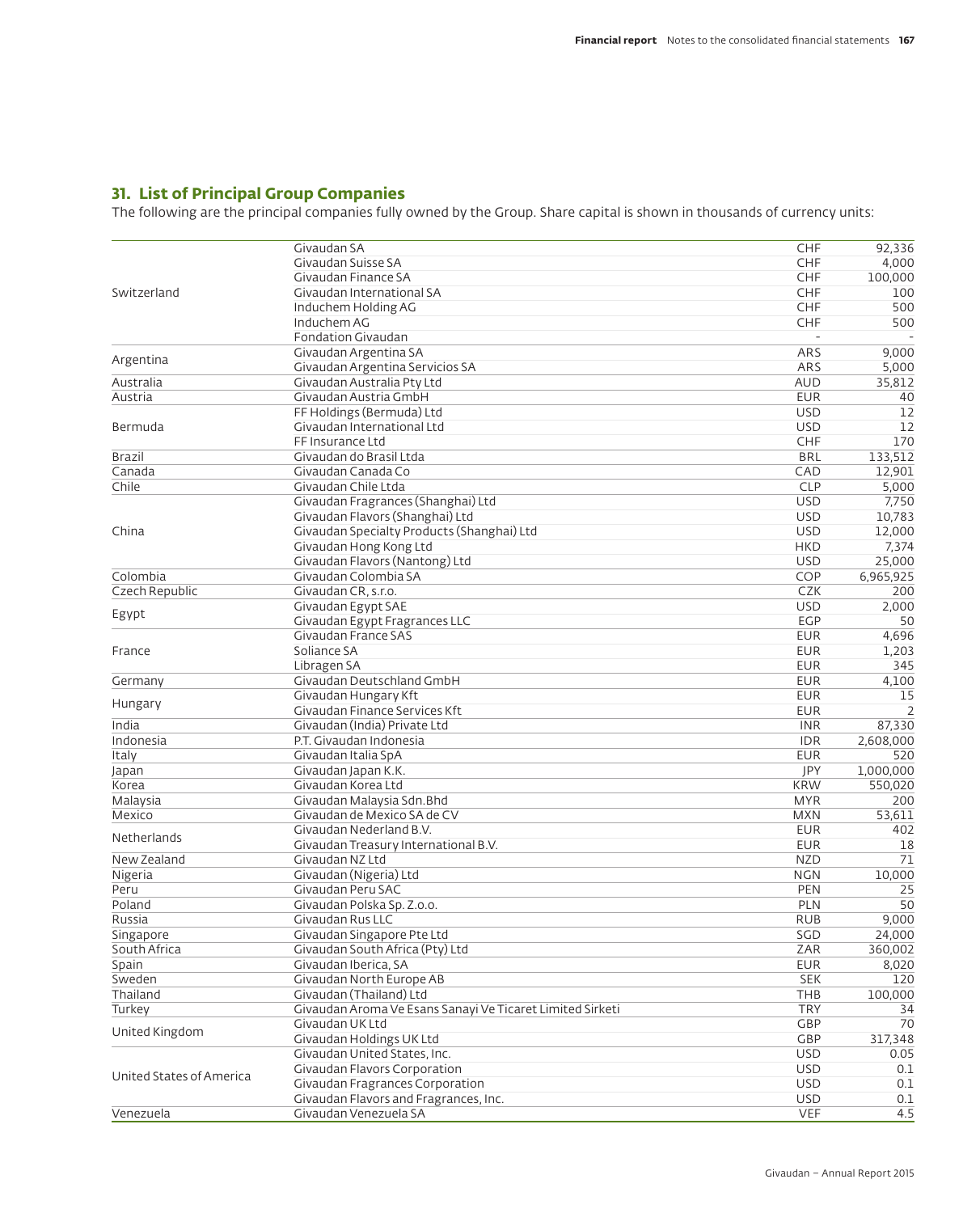# **32. Disclosure of the Process of Risk Assessment**

Risk management in Givaudan is an integral part of the business. It is a structured and continuous process of identifying, assessing and deciding on responses to risks. The reporting of the opportunities and threats that these risks create and how they might hinder the business in achieving its objectives is also part of managing risks.

Risk management is the responsibility of the Board of Directors, which empowers the Executive Committee to manage the overall company risk management process. The Group actively promotes the continuous monitoring and management of risks at the operational management level.

The Givaudan Enterprise Risk Management Charter describes the principles, framework and process of the Givaudan Enterprise Risk Management, which ensure that material risks are identified, managed and reported. It defines the associated roles and responsibilities which are reflected in the delegated authorities. Enterprise Risk Management encompasses both the Fragrance and Flavour businesses, as well as Givaudan Group functions. It includes all types of risks in terms of their nature, their source or their consequences.

The process aims to be comprehensive, organised and documented in order to improve compliance with corporate governance regulations, guidelines and good practices; better understand the risk profile of the business; and provide additional risk-based management information for decision making.

The objectives of the Risk Management process are to continuously ensure and improve compliance with good corporate governance guidelines and practices as well as laws and regulations, where applicable; facilitate disclosure to key stakeholders of potential risks and the company's philosophy for dealing with them. At the same time, the process creates the awareness of all key executives of the magnitude of risks; provides risk-based management information for effective decision-making; and safeguard the values of the company and its assets, and protect the interests of shareholders.

Givaudan's management, at all levels, is accountable for ensuring the appropriateness, timeliness and adequacy of the risk analysis. Mitigation decisions are taken at individual and combined levels. This management is also responsible for implementing, tracking and reporting the risk mitigation directives of the Executive Committee, including periodic reporting to the Board.

The assessment is performed in collaboration between the Executive Committee, divisional and functional management teams and the Corporate Compliance Officer.

The Board of Directors' Audit Committee also promotes the effective communication between the Board, Givaudan's Executive Committee, other senior corporate functions and Corporate Internal Audit in order to foster openness and accountability.

Givaudan has carried out its annual review of internal controls over accounting and financial reporting. A risk assessment is performed throughout the Internal Control System for those identified risks which may arise from the accounting and financial reporting. Then, relevant financial reporting controls are defined for each risk.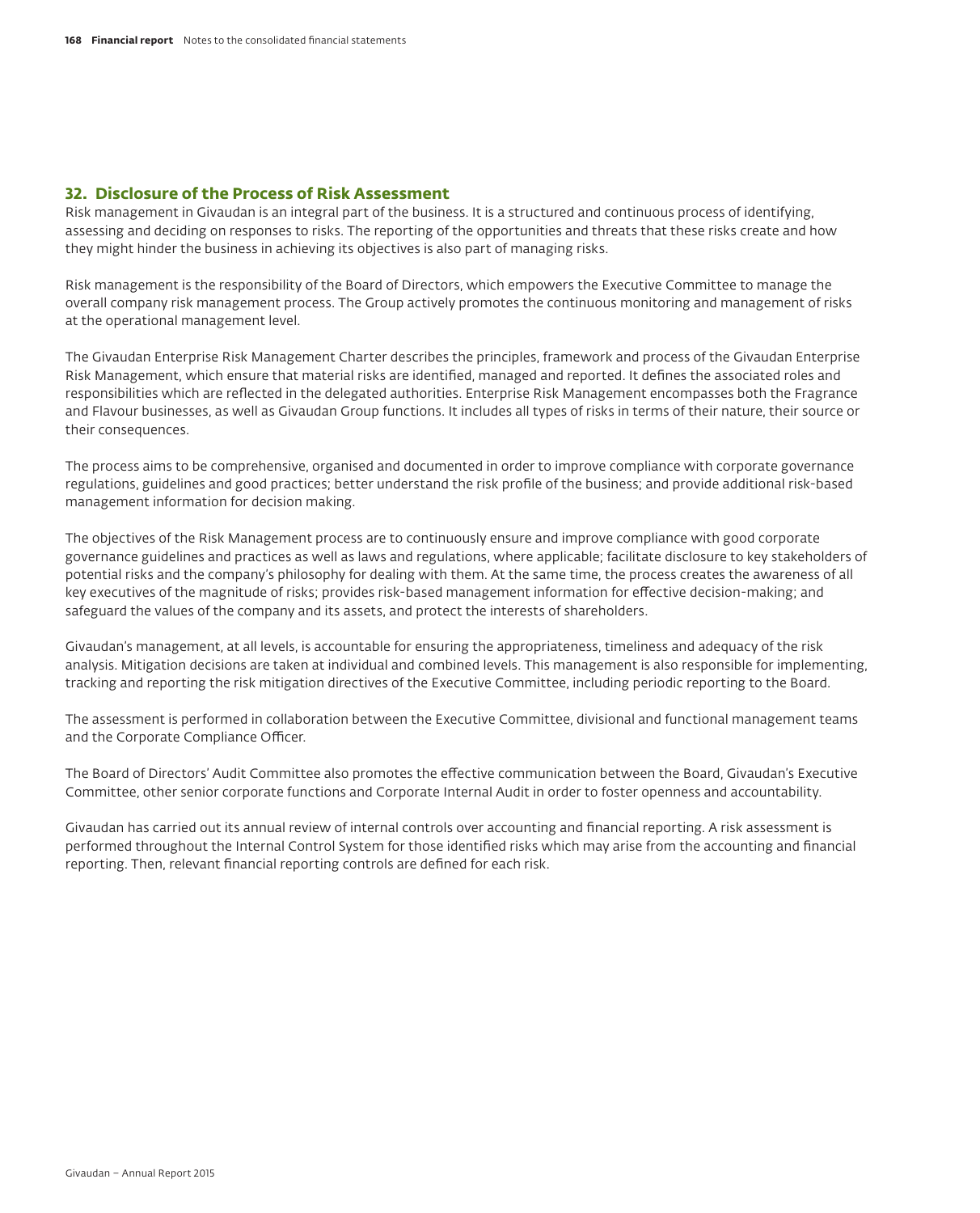# Report of the statutory auditor On the consolidated financial statements

# Deloitte.

Deloitte SA Rue du Pré-de-la-Bichette, 1 CH-1202, Genève Tél: +41 (0)58 279 8000 Fax: +41 (0)58 279 8800 www.deloitte.ch

Report of the Statutory Auditor To the General Meeting of Givaudan SA, Vernier

#### Report of the Statutory Auditor on the Consolidated Financial Statements

As statutory auditor, we have audited the accompanying consolidated financial statements of Givaudan SA, presented on pages 112 to 168, which comprise the consolidated income statement, consolidated statement of comprehensive income, consolidated statement of financial position, consolidated statement of changes in equity, consolidated statement of cash flows and notes to the consolidated financial statements for the year ended December 31, 2015.

#### *Board of Directors' Responsibility*

The Board of Directors is responsible for the preparation of these consolidated financial statements in accordance with International Financial Reporting Standards (IFRS) and the requirements of Swiss law. This responsibility includes designing, implementing and maintaining an internal control system relevant to the preparation of consolidated financial statements that are free from material misstatement, whether due to fraud or error. The Board of Directors is further responsible for selecting and applying appropriate accounting policies and making accounting estimates that are reasonable in the circumstances.

#### *Auditor's Responsibility*

Our responsibility is to express an opinion on these consolidated financial statements based on our audit. We conducted our audit in accordance with Swiss law and Swiss Auditing Standards and International Standards on Auditing. Those standards require that we plan and perform the audit to obtain reasonable assurance whether the consolidated financial statements are free from material misstatement.

An audit involves performing procedures to obtain audit evidence about the amounts and disclosures in the consolidated financial statements. The procedures selected depend on the auditor's judgment, including the assessment of the risks of material misstatement of the consolidated financial statements, whether due to fraud or error. In making those risk assessments, the auditor considers the internal control system relevant to the entity's preparation of the consolidated financial statements in order to design audit procedures that are appropriate in the circumstances, but not for the purpose of expressing an opinion on the effectiveness of the entity's internal control system. An audit also includes evaluating the appropriateness of the accounting policies used and the reasonableness of accounting estimates made, as well as evaluating the overall presentation of the consolidated financial statements. We believe that the audit evidence we have obtained is sufficient and appropriate to provide a basis for our audit opinion.

#### *Opinion*

In our opinion, the consolidated financial statements for the year ended December 31, 2015 give a true and fair view of the financial position, the results of operations and the cash flows in accordance with IFRS and comply with Swiss law.

#### Report on Other Legal Requirements

We confirm that we meet the legal requirements on licensing according to the Auditor Oversight Act (AOA) and independence (article 728 Code of Obligations (CO) and article 11 AOA) and that there are no circumstances incompatible with our independence.

In accordance with article 728a paragraph 1 item 3 CO and Swiss Auditing Standard 890, we confirm that an internal control system exists, which has been designed for the preparation of consolidated financial statements according to the instructions of the Board of Directors.

We recommend that the consolidated financial statements submitted to you be approved.

Deloitte SA

Licensed Audit Expert Licensed Audit Expert Auditor in Charge

Geneva, January 29, 2016

Thierry Aubertin<br>
Licensed Audit Expert<br>
Licensed Audit Expert<br>
Licensed Audit Expert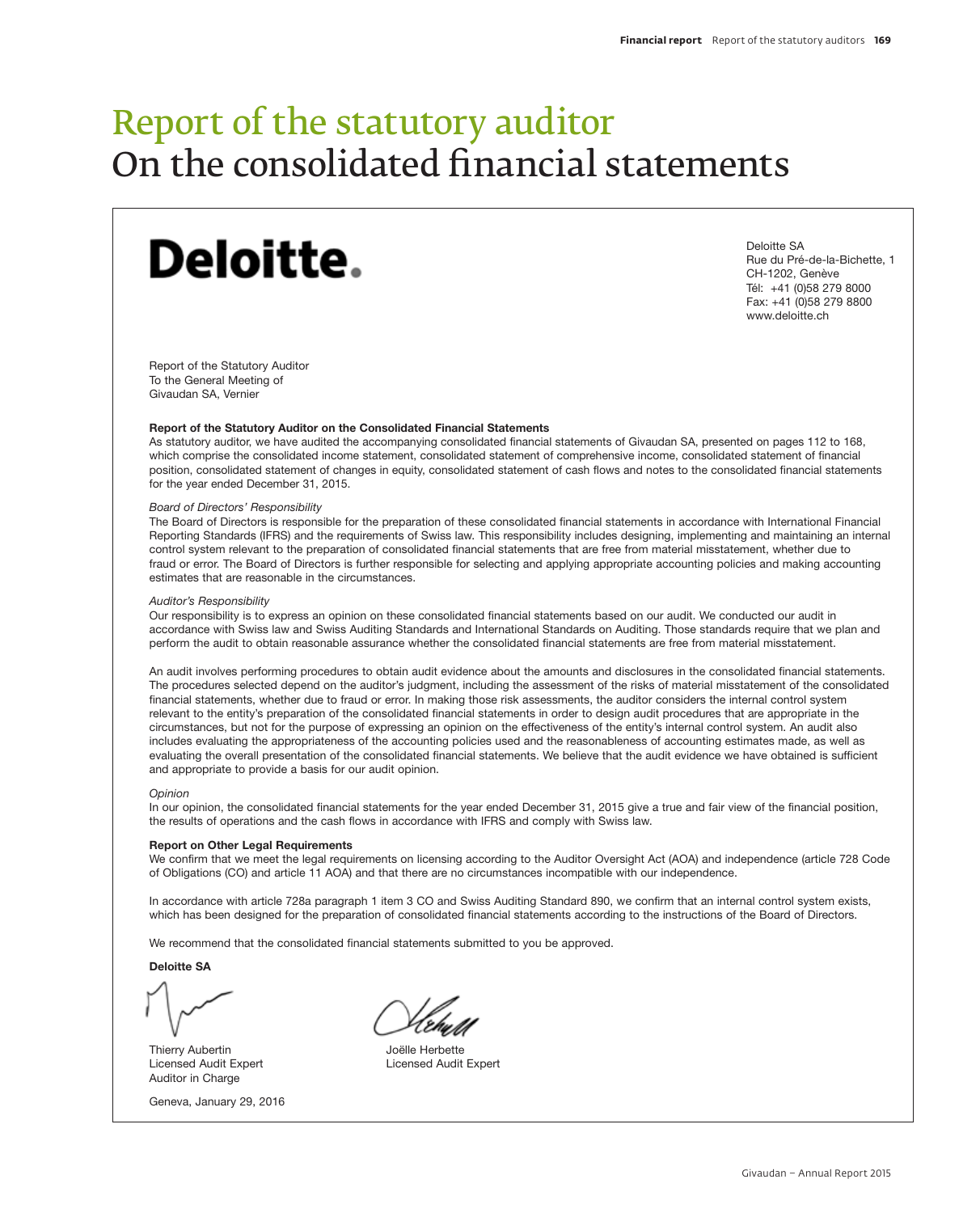# Statutory financial statements of Givaudan SA (Group Holding Company)

# **Income Statement**

For the year ended 31 December

| Note | 2015    | 2014 <sup>a</sup> |
|------|---------|-------------------|
| 3    | 166     | 179               |
|      | 878     | 875               |
|      |         |                   |
|      | 1,044   | 1,055             |
|      | (256)   | (269)             |
|      | (34)    | (29)              |
|      | (125)   | (119)             |
| 4    | (2)     | (2)               |
|      | (417)   | (419)             |
|      | 627     | 636               |
|      | (129)   | (134)             |
|      | 123     | 66                |
|      | (221)   | (86)              |
| 12   | (1,240) |                   |
|      | (840)   | 482               |
|      |         | (26)              |
|      | (840)   | 456               |
|      |         |                   |

a) Previous year figures have been reclassified in accordance with the new requirements of the Swiss Code of Obligations, effective 1 January 2015.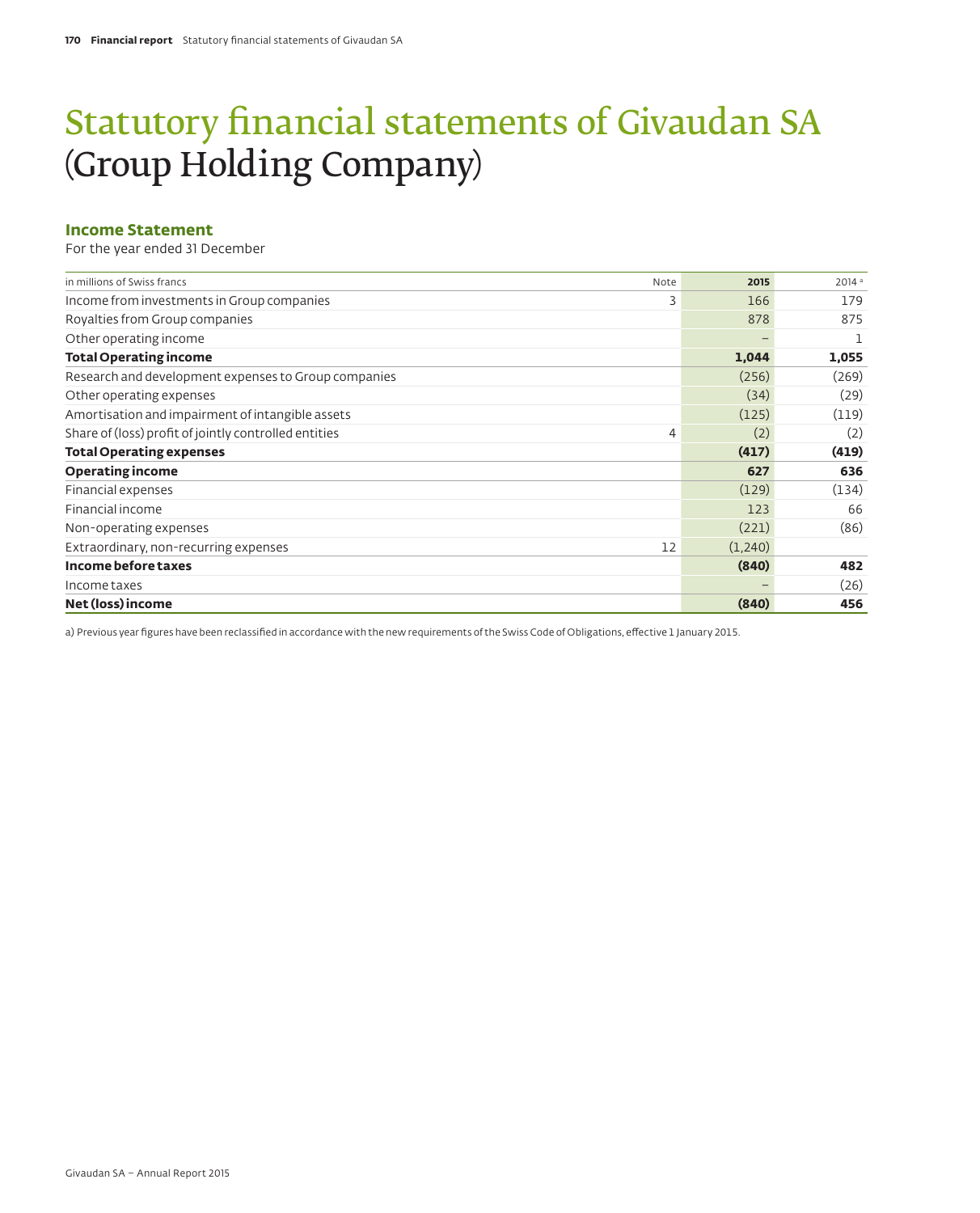# **Statement of Financial Position**

| Note<br>31 December 2015<br>Cash and cash equivalents<br>6<br>1<br>$\mathbb{1}$<br>Marketable securities<br>9,10<br>57<br>Accounts receivable from Group companies<br>178<br>116<br>116<br>23<br>10<br>10<br>Other current assets<br>207<br>127<br>184<br><b>Current assets</b><br>150<br>150<br>Loans to Group companies<br>150<br>29<br>Other long-term assets<br>$\overline{4}$<br>29<br>4,029<br>Investments in Group companies<br>3<br>2,572<br>4,029<br>Jointly controlled entities<br>4<br>27<br>16<br>16<br>Other financial assets<br>5<br>10<br>Intangible assets<br>283<br>370<br>370<br><b>Non-current assets</b><br>3,046<br>4,594<br>4,594<br><b>Total assets</b><br>4,721<br>3,253<br>4,778<br>6, 7<br>240<br>Short-term debt<br>213<br>213<br>65<br>Accounts payable to Group companies<br>78<br>65<br>Other current liabilities<br>44<br>62<br>63<br>Deferred income and accrued expenses<br>$\mathbf{1}$<br>$\mathbf{1}$<br><b>Current liabilities</b><br>363<br>341<br>341<br>$\overline{7}$<br>Long-term debt<br>697<br>845<br>845<br>Other non-current liabilities<br>61<br>99<br>99<br><b>Non-current liabilities</b><br>758<br>944<br>944<br><b>Total liabilities</b><br>1,121<br>1,285<br>1,285<br>9<br>Share capital<br>92<br>92<br>92<br>General legal reserve<br>- first attribution<br>9<br>18<br>18<br>18<br>- additional paid-in capital<br>9<br>402<br>863<br>863<br>Reserve for own equity instruments<br>9,10<br>85<br>9<br>2,042<br>1,642<br>1,557<br>Free reserve<br>(60)<br>10<br>(57)<br>Own shares<br><b>Retained earnings</b><br>Balance brought forward from previous year<br>478<br>422<br>422<br>Net income for the year<br>(840)<br>456<br>456<br>Equity<br>2,132<br>3,436<br>3,493<br><b>Total liabilities and equity</b><br>3,253<br>4,721<br>4,778 |                             |  |                  |                  |
|-------------------------------------------------------------------------------------------------------------------------------------------------------------------------------------------------------------------------------------------------------------------------------------------------------------------------------------------------------------------------------------------------------------------------------------------------------------------------------------------------------------------------------------------------------------------------------------------------------------------------------------------------------------------------------------------------------------------------------------------------------------------------------------------------------------------------------------------------------------------------------------------------------------------------------------------------------------------------------------------------------------------------------------------------------------------------------------------------------------------------------------------------------------------------------------------------------------------------------------------------------------------------------------------------------------------------------------------------------------------------------------------------------------------------------------------------------------------------------------------------------------------------------------------------------------------------------------------------------------------------------------------------------------------------------------------------------------------------------------------------------------------------------------------------|-----------------------------|--|------------------|------------------|
|                                                                                                                                                                                                                                                                                                                                                                                                                                                                                                                                                                                                                                                                                                                                                                                                                                                                                                                                                                                                                                                                                                                                                                                                                                                                                                                                                                                                                                                                                                                                                                                                                                                                                                                                                                                                 | in millions of Swiss francs |  | 1 January 2015 a | 31 December 2014 |
|                                                                                                                                                                                                                                                                                                                                                                                                                                                                                                                                                                                                                                                                                                                                                                                                                                                                                                                                                                                                                                                                                                                                                                                                                                                                                                                                                                                                                                                                                                                                                                                                                                                                                                                                                                                                 |                             |  |                  |                  |
|                                                                                                                                                                                                                                                                                                                                                                                                                                                                                                                                                                                                                                                                                                                                                                                                                                                                                                                                                                                                                                                                                                                                                                                                                                                                                                                                                                                                                                                                                                                                                                                                                                                                                                                                                                                                 |                             |  |                  |                  |
|                                                                                                                                                                                                                                                                                                                                                                                                                                                                                                                                                                                                                                                                                                                                                                                                                                                                                                                                                                                                                                                                                                                                                                                                                                                                                                                                                                                                                                                                                                                                                                                                                                                                                                                                                                                                 |                             |  |                  |                  |
|                                                                                                                                                                                                                                                                                                                                                                                                                                                                                                                                                                                                                                                                                                                                                                                                                                                                                                                                                                                                                                                                                                                                                                                                                                                                                                                                                                                                                                                                                                                                                                                                                                                                                                                                                                                                 |                             |  |                  |                  |
|                                                                                                                                                                                                                                                                                                                                                                                                                                                                                                                                                                                                                                                                                                                                                                                                                                                                                                                                                                                                                                                                                                                                                                                                                                                                                                                                                                                                                                                                                                                                                                                                                                                                                                                                                                                                 |                             |  |                  |                  |
|                                                                                                                                                                                                                                                                                                                                                                                                                                                                                                                                                                                                                                                                                                                                                                                                                                                                                                                                                                                                                                                                                                                                                                                                                                                                                                                                                                                                                                                                                                                                                                                                                                                                                                                                                                                                 |                             |  |                  |                  |
|                                                                                                                                                                                                                                                                                                                                                                                                                                                                                                                                                                                                                                                                                                                                                                                                                                                                                                                                                                                                                                                                                                                                                                                                                                                                                                                                                                                                                                                                                                                                                                                                                                                                                                                                                                                                 |                             |  |                  |                  |
|                                                                                                                                                                                                                                                                                                                                                                                                                                                                                                                                                                                                                                                                                                                                                                                                                                                                                                                                                                                                                                                                                                                                                                                                                                                                                                                                                                                                                                                                                                                                                                                                                                                                                                                                                                                                 |                             |  |                  |                  |
|                                                                                                                                                                                                                                                                                                                                                                                                                                                                                                                                                                                                                                                                                                                                                                                                                                                                                                                                                                                                                                                                                                                                                                                                                                                                                                                                                                                                                                                                                                                                                                                                                                                                                                                                                                                                 |                             |  |                  |                  |
|                                                                                                                                                                                                                                                                                                                                                                                                                                                                                                                                                                                                                                                                                                                                                                                                                                                                                                                                                                                                                                                                                                                                                                                                                                                                                                                                                                                                                                                                                                                                                                                                                                                                                                                                                                                                 |                             |  |                  |                  |
|                                                                                                                                                                                                                                                                                                                                                                                                                                                                                                                                                                                                                                                                                                                                                                                                                                                                                                                                                                                                                                                                                                                                                                                                                                                                                                                                                                                                                                                                                                                                                                                                                                                                                                                                                                                                 |                             |  |                  |                  |
|                                                                                                                                                                                                                                                                                                                                                                                                                                                                                                                                                                                                                                                                                                                                                                                                                                                                                                                                                                                                                                                                                                                                                                                                                                                                                                                                                                                                                                                                                                                                                                                                                                                                                                                                                                                                 |                             |  |                  |                  |
|                                                                                                                                                                                                                                                                                                                                                                                                                                                                                                                                                                                                                                                                                                                                                                                                                                                                                                                                                                                                                                                                                                                                                                                                                                                                                                                                                                                                                                                                                                                                                                                                                                                                                                                                                                                                 |                             |  |                  |                  |
|                                                                                                                                                                                                                                                                                                                                                                                                                                                                                                                                                                                                                                                                                                                                                                                                                                                                                                                                                                                                                                                                                                                                                                                                                                                                                                                                                                                                                                                                                                                                                                                                                                                                                                                                                                                                 |                             |  |                  |                  |
|                                                                                                                                                                                                                                                                                                                                                                                                                                                                                                                                                                                                                                                                                                                                                                                                                                                                                                                                                                                                                                                                                                                                                                                                                                                                                                                                                                                                                                                                                                                                                                                                                                                                                                                                                                                                 |                             |  |                  |                  |
|                                                                                                                                                                                                                                                                                                                                                                                                                                                                                                                                                                                                                                                                                                                                                                                                                                                                                                                                                                                                                                                                                                                                                                                                                                                                                                                                                                                                                                                                                                                                                                                                                                                                                                                                                                                                 |                             |  |                  |                  |
|                                                                                                                                                                                                                                                                                                                                                                                                                                                                                                                                                                                                                                                                                                                                                                                                                                                                                                                                                                                                                                                                                                                                                                                                                                                                                                                                                                                                                                                                                                                                                                                                                                                                                                                                                                                                 |                             |  |                  |                  |
|                                                                                                                                                                                                                                                                                                                                                                                                                                                                                                                                                                                                                                                                                                                                                                                                                                                                                                                                                                                                                                                                                                                                                                                                                                                                                                                                                                                                                                                                                                                                                                                                                                                                                                                                                                                                 |                             |  |                  |                  |
|                                                                                                                                                                                                                                                                                                                                                                                                                                                                                                                                                                                                                                                                                                                                                                                                                                                                                                                                                                                                                                                                                                                                                                                                                                                                                                                                                                                                                                                                                                                                                                                                                                                                                                                                                                                                 |                             |  |                  |                  |
|                                                                                                                                                                                                                                                                                                                                                                                                                                                                                                                                                                                                                                                                                                                                                                                                                                                                                                                                                                                                                                                                                                                                                                                                                                                                                                                                                                                                                                                                                                                                                                                                                                                                                                                                                                                                 |                             |  |                  |                  |
|                                                                                                                                                                                                                                                                                                                                                                                                                                                                                                                                                                                                                                                                                                                                                                                                                                                                                                                                                                                                                                                                                                                                                                                                                                                                                                                                                                                                                                                                                                                                                                                                                                                                                                                                                                                                 |                             |  |                  |                  |
|                                                                                                                                                                                                                                                                                                                                                                                                                                                                                                                                                                                                                                                                                                                                                                                                                                                                                                                                                                                                                                                                                                                                                                                                                                                                                                                                                                                                                                                                                                                                                                                                                                                                                                                                                                                                 |                             |  |                  |                  |
|                                                                                                                                                                                                                                                                                                                                                                                                                                                                                                                                                                                                                                                                                                                                                                                                                                                                                                                                                                                                                                                                                                                                                                                                                                                                                                                                                                                                                                                                                                                                                                                                                                                                                                                                                                                                 |                             |  |                  |                  |
|                                                                                                                                                                                                                                                                                                                                                                                                                                                                                                                                                                                                                                                                                                                                                                                                                                                                                                                                                                                                                                                                                                                                                                                                                                                                                                                                                                                                                                                                                                                                                                                                                                                                                                                                                                                                 |                             |  |                  |                  |
|                                                                                                                                                                                                                                                                                                                                                                                                                                                                                                                                                                                                                                                                                                                                                                                                                                                                                                                                                                                                                                                                                                                                                                                                                                                                                                                                                                                                                                                                                                                                                                                                                                                                                                                                                                                                 |                             |  |                  |                  |
|                                                                                                                                                                                                                                                                                                                                                                                                                                                                                                                                                                                                                                                                                                                                                                                                                                                                                                                                                                                                                                                                                                                                                                                                                                                                                                                                                                                                                                                                                                                                                                                                                                                                                                                                                                                                 |                             |  |                  |                  |
|                                                                                                                                                                                                                                                                                                                                                                                                                                                                                                                                                                                                                                                                                                                                                                                                                                                                                                                                                                                                                                                                                                                                                                                                                                                                                                                                                                                                                                                                                                                                                                                                                                                                                                                                                                                                 |                             |  |                  |                  |
|                                                                                                                                                                                                                                                                                                                                                                                                                                                                                                                                                                                                                                                                                                                                                                                                                                                                                                                                                                                                                                                                                                                                                                                                                                                                                                                                                                                                                                                                                                                                                                                                                                                                                                                                                                                                 |                             |  |                  |                  |
|                                                                                                                                                                                                                                                                                                                                                                                                                                                                                                                                                                                                                                                                                                                                                                                                                                                                                                                                                                                                                                                                                                                                                                                                                                                                                                                                                                                                                                                                                                                                                                                                                                                                                                                                                                                                 |                             |  |                  |                  |
|                                                                                                                                                                                                                                                                                                                                                                                                                                                                                                                                                                                                                                                                                                                                                                                                                                                                                                                                                                                                                                                                                                                                                                                                                                                                                                                                                                                                                                                                                                                                                                                                                                                                                                                                                                                                 |                             |  |                  |                  |
|                                                                                                                                                                                                                                                                                                                                                                                                                                                                                                                                                                                                                                                                                                                                                                                                                                                                                                                                                                                                                                                                                                                                                                                                                                                                                                                                                                                                                                                                                                                                                                                                                                                                                                                                                                                                 |                             |  |                  |                  |
|                                                                                                                                                                                                                                                                                                                                                                                                                                                                                                                                                                                                                                                                                                                                                                                                                                                                                                                                                                                                                                                                                                                                                                                                                                                                                                                                                                                                                                                                                                                                                                                                                                                                                                                                                                                                 |                             |  |                  |                  |
|                                                                                                                                                                                                                                                                                                                                                                                                                                                                                                                                                                                                                                                                                                                                                                                                                                                                                                                                                                                                                                                                                                                                                                                                                                                                                                                                                                                                                                                                                                                                                                                                                                                                                                                                                                                                 |                             |  |                  |                  |
|                                                                                                                                                                                                                                                                                                                                                                                                                                                                                                                                                                                                                                                                                                                                                                                                                                                                                                                                                                                                                                                                                                                                                                                                                                                                                                                                                                                                                                                                                                                                                                                                                                                                                                                                                                                                 |                             |  |                  |                  |

a) Previous year figures have been reclassified in accordance with the new requirements of the Swiss Code of Obligations, effective 1 January 2015.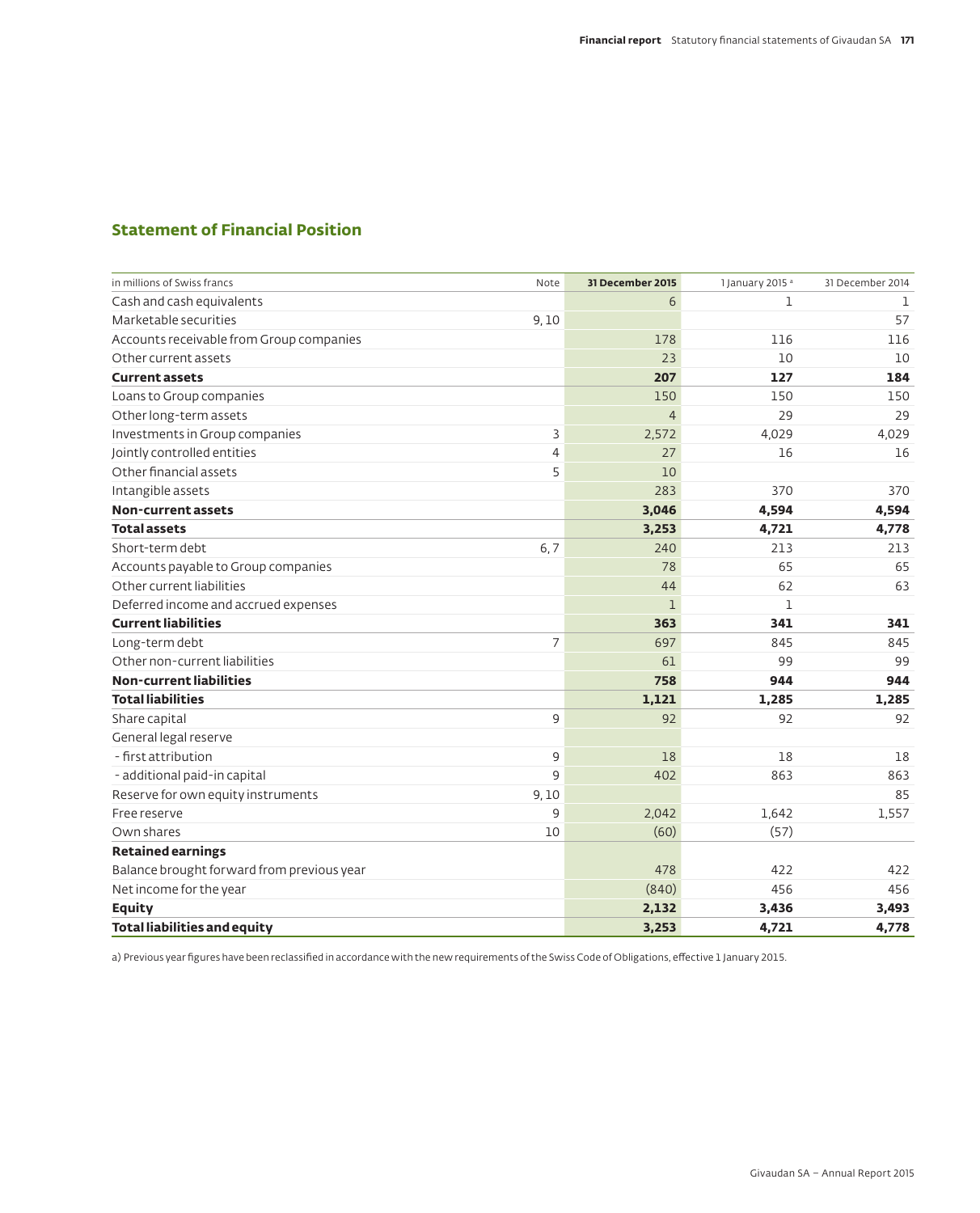# Notes to the statutory financial statements

# **1. General Information**

# **1.1. Structure and description of the activity**

Givaudan SA is a holding company based in Vernier, near Geneva, whose main goal is to manage its investments in subsidiaries.

More specifically Givaudan SA invests in companies whose aim is to manufacture and commercialise natural and synthetic aromatic or fragrance raw materials as well as other related products. In addition, Givaudan SA invests in research and development and supplies services for the use of these products. Givaudan SA develops, registers and makes use of all trademarks, patents, licenses, manufacturing processes and formulas.

# **1.2. Employees**

The average number of employees during the year was less than ten (2014: less than ten).

# **2. Summary of accounting principles adopted**

The financial statements at 31 December 2015 are prepared in accordance with the new requirements of the Swiss Code of Obligations that Givaudan SA adopted on 1 January 2015.

The company is classified as a large entity as it meets the criteria to present group accounts under the definition of art. 961d al. 1 of the Swiss Code of Obligations. As Givaudan prepares and reports comprehensive consolidated financial statements including a cash flow, accompanying footnotes and a management report, Givaudan SA is exempt from preparing this information.

#### **2.1. Presentation of Financial Statements**

Prior year figures have been reclassified in accordance with the new requirements of the Swiss Code of Obligations, effective 1 January 2015.

# **2.2. Valuation Methods and Translation of Foreign Currencies**

Investments in, and loans to, Group companies are stated at cost less appropriate write-downs. Marketable securities are shown at the lower of cost and market value. Derivatives are recorded at fair value.

Givaudan SA has performed the individual valuation of its investments, as required by art. 960 al. 1 of the Swiss Code of Obligations, during 2015.

The currency in which Givaudan SA operates is Swiss francs (CHF) and the accounts are presented in Swiss francs. In the statement of financial position, foreign currency assets and liabilities are remeasured at year-end exchange rates with the exception of investments in Group companies which are valued at historical exchange rates. In the income statement, expenses and income in foreign currencies are converted in Swiss francs using the daily exchange rate of the transaction date. Foreign currency gains and losses are recognised in the income statement as they occur.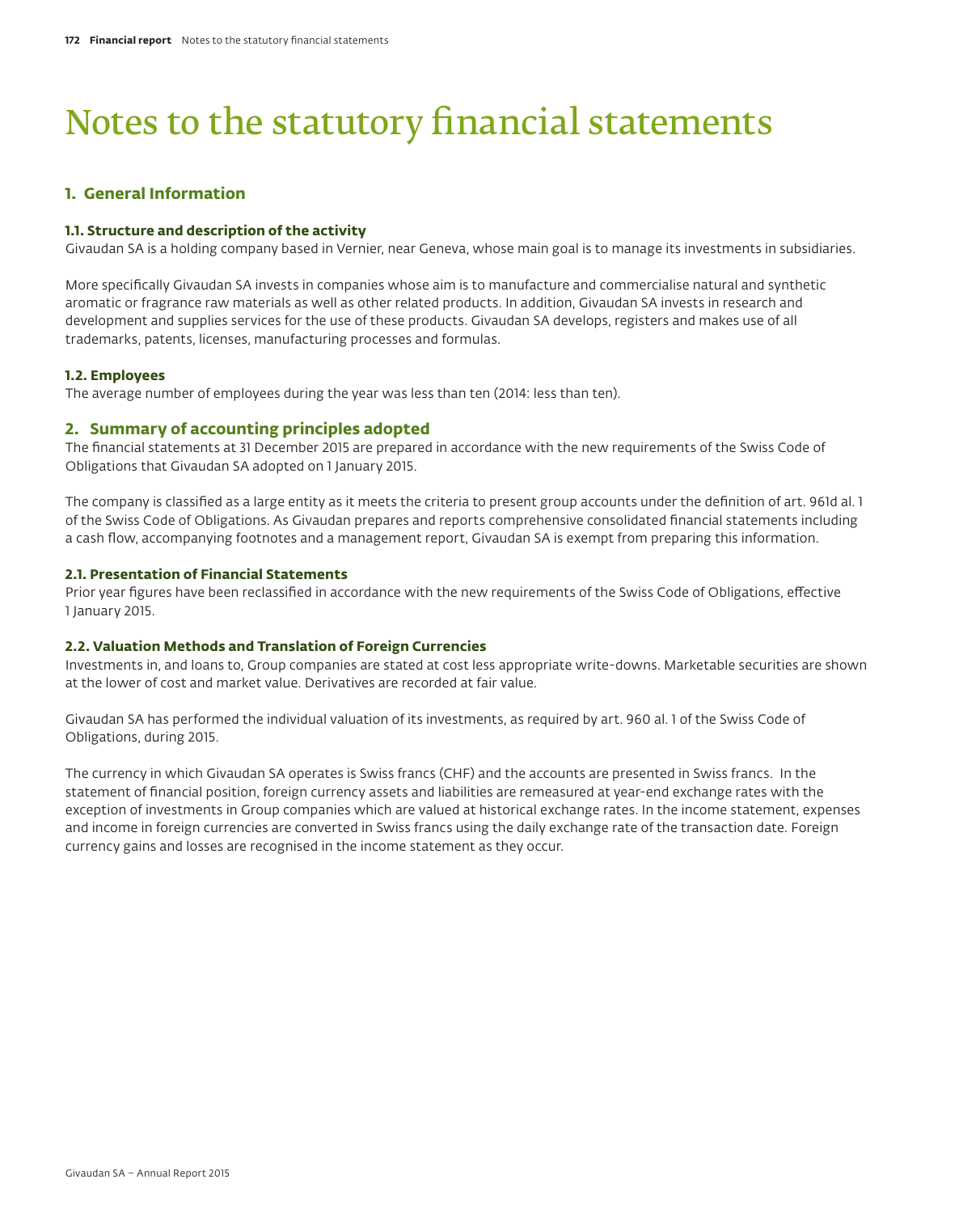# **3. List of Direct Subsidiaries**

The following are the direct subsidiaries of the company, which are wholly-owned unless otherwise indicated (percentage of voting rights):

|                       | Givaudan Suisse SA                                        |
|-----------------------|-----------------------------------------------------------|
|                       | Givaudan Finance SA                                       |
| Switzerland           | Prodiga AG                                                |
|                       | Givaudan International SA                                 |
|                       | Induchem Holding AG                                       |
|                       | Givaudan Argentina SA                                     |
| Argentina             | Givaudan Argentina Servicios SA                           |
| <b>Australia</b>      | Givaudan Australia Pty Ltd                                |
| Austria               | Givaudan Austria GmbH                                     |
| <b>Bermuda</b>        | Givaudan Capital Transactions Ltd                         |
| <b>Brazil</b>         | Givaudan do Brasil Ltda                                   |
| Canada                | Givaudan Canada Co                                        |
| Chile                 | Givaudan Chile Ltda                                       |
|                       | Givaudan Fragrances (Shanghai) Ltd                        |
|                       | Givaudan Flavors (Shanghai) Ltd                           |
| China                 | Givaudan Specialty Products (Shanghai) Ltd                |
|                       | Givaudan Hong Kong Ltd                                    |
|                       | Givaudan Flavors (Nantong) Ltd                            |
|                       | Givaudan Management Consulting (Shanghai) Ltd             |
| Colombia              | Givaudan Colombia SA                                      |
| <b>Czech Republic</b> | Givaudan CR, s.r.o.                                       |
|                       | Givaudan Egypt SAE                                        |
| Egypt                 | Givaudan Egypt Fragrances LLC                             |
| <b>France</b>         | Givaudan France SAS                                       |
|                       | Soliance SA                                               |
| Germany               | Givaudan Deutschland GmbH                                 |
| <b>Hungary</b>        | Givaudan Hungary Kft                                      |
|                       | Givaudan Finance Services Kft                             |
| India                 | Givaudan (India) Private Ltd                              |
| Indonesia             | P.T. Givaudan Indonesia                                   |
|                       | P.T. Givaudan Flavours and Fragrances Indonesia           |
| <b>Italy</b>          | Givaudan Italia SpA                                       |
| Japan                 | Givaudan Japan K.K.                                       |
| <b>Korea</b>          | Givaudan Korea Ltd                                        |
| Malaysia              | Givaudan Malaysia Sdn.Bhd                                 |
| Mexico                | Givaudan de Mexico SA de CV                               |
|                       | Grupo Givaudan SA de CV                                   |
| <b>Netherlands</b>    | Givaudan Nederland B.V.                                   |
|                       | Givaudan Treasury International B.V.                      |
| <b>Nigeria</b>        | Givaudan (Nigeria) Ltd                                    |
| Peru                  | Givaudan Peru SAC                                         |
| <b>Poland</b>         | Givaudan Polska Sp. Z.o.o.                                |
| <b>Russia</b>         | Givaudan Rus LLC                                          |
| <b>Singapore</b>      | Givaudan Singapore Pte Ltd                                |
| South Africa          | Givaudan South Africa (Pty) Ltd                           |
| Spain                 | Givaudan Iberica, SA                                      |
| Sweden                | Givaudan North Europe AB                                  |
| <b>Thailand</b>       | Givaudan (Thailand) Ltd                                   |
| <b>Turkey</b>         | Givaudan Aroma Ve Esans Sanayi Ve Ticaret Limited Sirketi |
| <b>United Kingdom</b> | Givaudan Holdings UK Ltd                                  |
|                       | United States of America Givaudan United States, Inc.     |
| Venezuela             | Givaudan Venezuela SA                                     |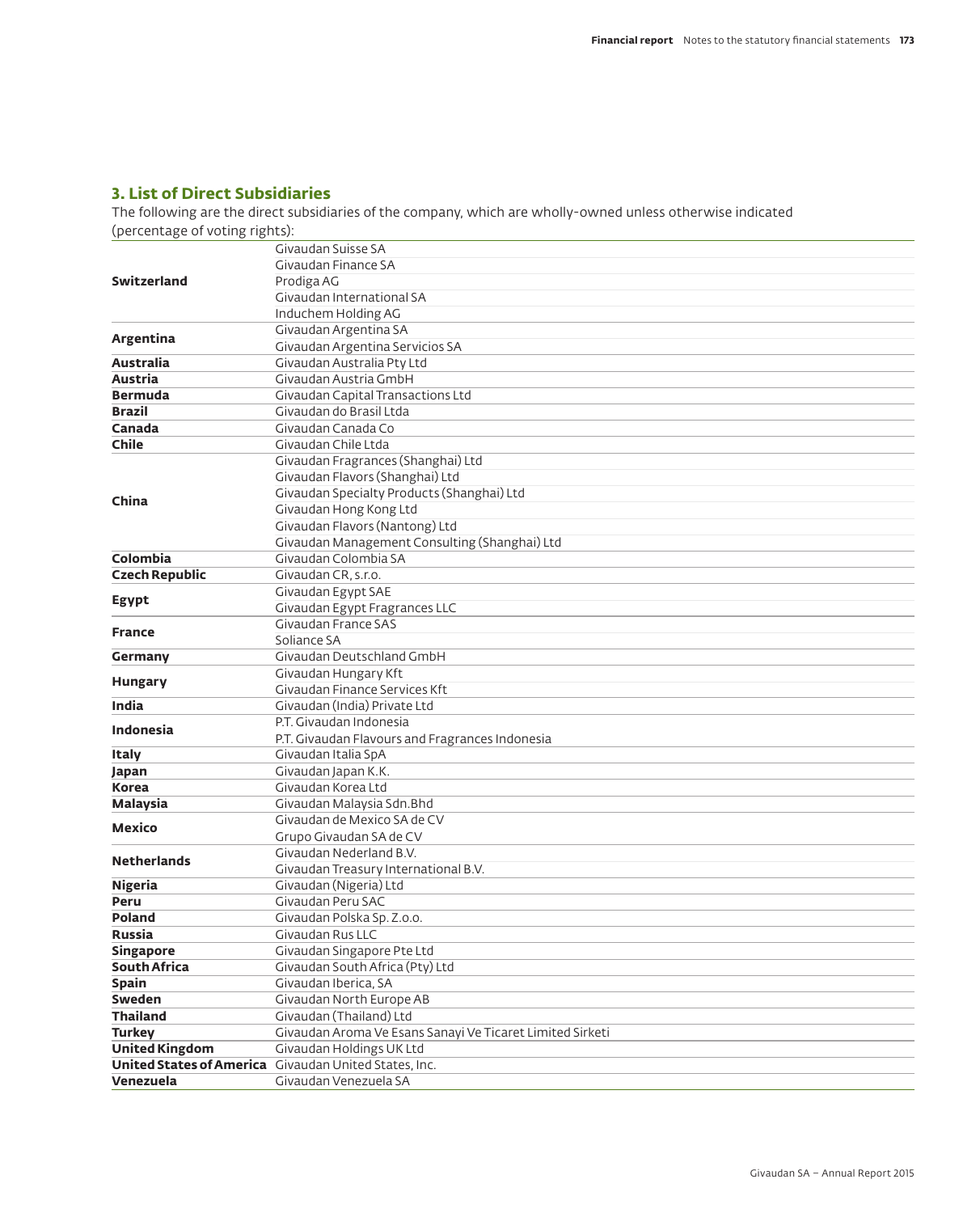In 2015 Givaudan SA increased its investments in Givaudan Argentina SA and Givaudan Australia Pty Ltd and acquired Induchem Holding AG. The Group implemented for the first time the individual valuation of its investments. As a result of this Givaudan SA has recorded an impairment of CHF 124 million. In addition, the company carried out a legal restructuring which impacted its affiliates in the Netherlands and the United Kingdom (refer to Note 12. Exceptional Events).

# **4. Jointly Controlled Entities**

| Name of joint ventures             | Principal activity                        | Country of incorporation | Ownership interest |
|------------------------------------|-------------------------------------------|--------------------------|--------------------|
| Jiangsu Xinrui Aromatics Ltd       | Production of fragrance ingredients       | China                    | 49%                |
| BGN Tech LLC                       | Innovative natural ingredients            | <b>USA</b>               | 49%                |
| Natural Extracts International Ltd | Natural ingredient derivatives production | Mauritius                | 49%                |

# **5. Other Financial Assets**

During 2015 Givaudan SA acquired a minor ownership in a bio-manufacturing company in the United States of America.

# **6. Short-Term Debt**

Short-term debt includes an amount of CHF 90 million (2014: CHF 213 million) related to the cash pooling agreements with a Group company.

# **7. Debt**

On 15 June 2011, Givaudan SA issued a 2.5% seven year public bond with a nominal value of CHF 300 million.

On 7 December 2011, Givaudan SA issued a dual tranche public bond transaction of CHF 150 million each, totalling CHF 300 million, respectively of 1.250% for five years and of 2.125% for ten years.

On 19 March 2014, Givaudan SA issued a 1.00% six and a half year public bond with a nominal value of CHF 100 million and a 1.75% ten year public bond with a nominal value of CHF 150 million. The proceeds of CHF 250 million were mainly used to repay the 4.25% five year public bond with a nominal value of CHF 300 million which was redeemed in March 2014.

In March 2015, Givaudan SA issued a tranche of CHF 200 million of the multilateral facility (maturity July 2018), of which CHF 75 million was reimbursed in April 2015, CHF 50 million in June 2015 and CHF 75 million in July 2015.

# **8. Indirect Taxes**

The company is part of a Group for VAT purposes with two other affiliates of the Group in Switzerland. The company is jointly and severally liable towards the tax authorities for current and future VAT payables of the VAT Group to which it belongs.

# **9. Equity**

As at 31 December 2015, the share capital amounts to CHF 92,335,860, divided into 9,233,586 fully paid-up registered shares, with a nominal value of CHF 10.00 each. Every share gives the right to one vote.

The Board of Directors has at its disposal conditional capital of a maximum aggregate amount of CHF 7,481,980 that may be issued through a maximum of 748,198 registered shares, of which a maximum of CHF 1,618,200 can be used for executive share option plans.

At the Annual General Meeting held on 19 March 2015, a distribution to the shareholders of CHF 50.00 per share (2014 CHF 47.00 per share) was approved. The payment has been made out of general legal reserve – additional paid-in capital, according to the Swiss Code of Obligations.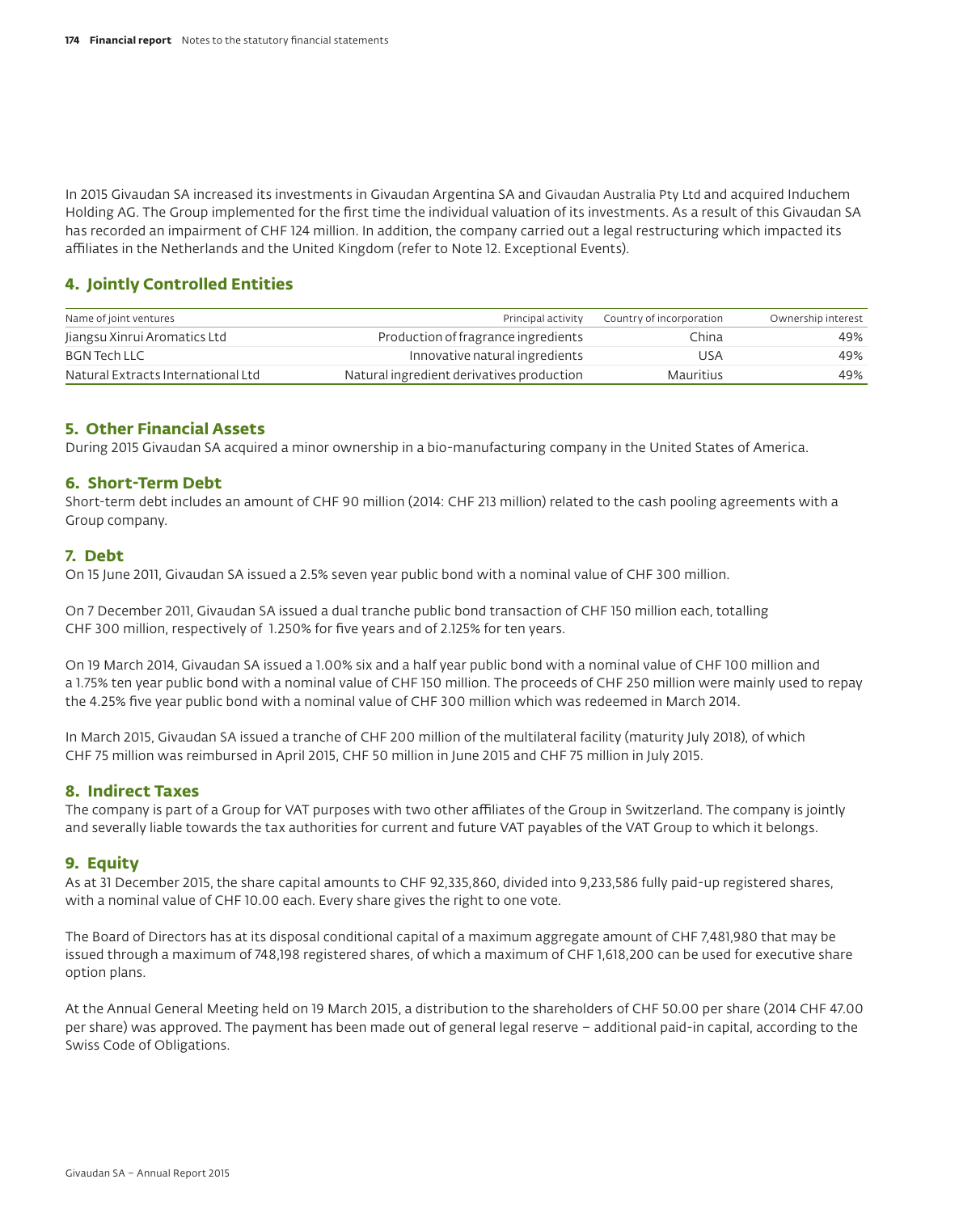The movements in equity are as follows:

|                                                           |         | General legal reserve             |                                  |                                          |                 |                      |            |       |
|-----------------------------------------------------------|---------|-----------------------------------|----------------------------------|------------------------------------------|-----------------|----------------------|------------|-------|
| 2015<br>in millions of Swiss francs                       | Capital | <b>First</b><br>Share attribution | Additional<br>paid-in<br>capital | Reserve for<br>own equity<br>instruments | Free<br>reserve | Retained<br>earnings | Own shares | Total |
| Balance as at 1 January published                         | 92      | 18                                | 863                              | 85                                       | 1,557           | 878                  |            | 3,493 |
| Balance as at 1 January reclassified a                    | 92      | 18                                | 863                              |                                          | 1,642           | 878                  | (57)       | 3,436 |
| <b>Registered shares</b>                                  |         |                                   |                                  |                                          |                 |                      |            |       |
| Issuance of shares                                        |         |                                   |                                  |                                          |                 |                      |            |       |
| Movement of shares                                        |         |                                   |                                  |                                          |                 |                      | (3)        | (3)   |
| Appropriation of available earnings                       |         |                                   |                                  |                                          |                 |                      |            |       |
| Transfer to the free reserve                              |         |                                   |                                  |                                          | 400             | (400)                |            |       |
| Transfer to the general legal reserve                     |         |                                   |                                  |                                          |                 |                      |            |       |
| Distribution to the shareholders paid<br>relating to 2014 |         |                                   | (461)                            |                                          |                 |                      |            | (461) |
| Net profit for the year                                   |         |                                   |                                  |                                          |                 | (840)                |            | (840) |
| <b>Balance as at 31 December</b>                          | 92      | 18                                | 402                              |                                          | 2.042           | (362)                | (60)       | 2,132 |

|                                                            |         | General legal reserve      |                                  |                                          |                 |                      |       |
|------------------------------------------------------------|---------|----------------------------|----------------------------------|------------------------------------------|-----------------|----------------------|-------|
| 2014<br>in millions of Swiss francs                        | Capital | First<br>Share attribution | Additional<br>paid-in<br>capital | Reserve for<br>own equity<br>instruments | Free<br>reserve | Retained<br>earnings | Total |
| Balance as at 1 January                                    | 92      | 18                         | 1,296                            | 66                                       | 1,176           | 822                  | 3,470 |
| <b>Registered shares</b>                                   |         |                            |                                  |                                          |                 |                      |       |
| Issuance of shares                                         |         |                            |                                  |                                          |                 |                      |       |
| Appropriation of available earnings                        |         |                            |                                  |                                          |                 |                      |       |
| Transfer to the free reserve                               |         |                            |                                  |                                          | 400             | (400)                |       |
| Transfer to the general legal reserve                      |         |                            |                                  |                                          |                 |                      |       |
| Distribution to the shareholders paid<br>relating to 2013  |         |                            | (433)                            |                                          |                 |                      | (433) |
| Transfer to/from the reserve for own<br>equity instruments |         |                            |                                  | 19                                       | (19)            |                      |       |
| Net profit for the year                                    |         |                            |                                  |                                          |                 | 456                  | 456   |
| <b>Balance as at 31 December</b>                           | 92      | 18                         | 863                              | 85                                       | 1,557           | 878                  | 3,493 |

a) Previous year figures have been reclassified in accordance with the new requirements of the Swiss Code of Obligations, effective 1 January 2015.

Reserves from additional paid-in capital are presented separately in equity. Any payments made out of these reserves are not subject to Swiss withholding tax, nor subject to income tax on individual shareholders who are resident in Switzerland. All distributions of reserves are subject to the requirements of the Swiss Code of Obligations.

In accordance with the new Swiss Code of Obligations, the reserve for own shares has been reclassified to free reserve and a new column has been added to report the value of own shares transferred from an asset to a negative item in equity.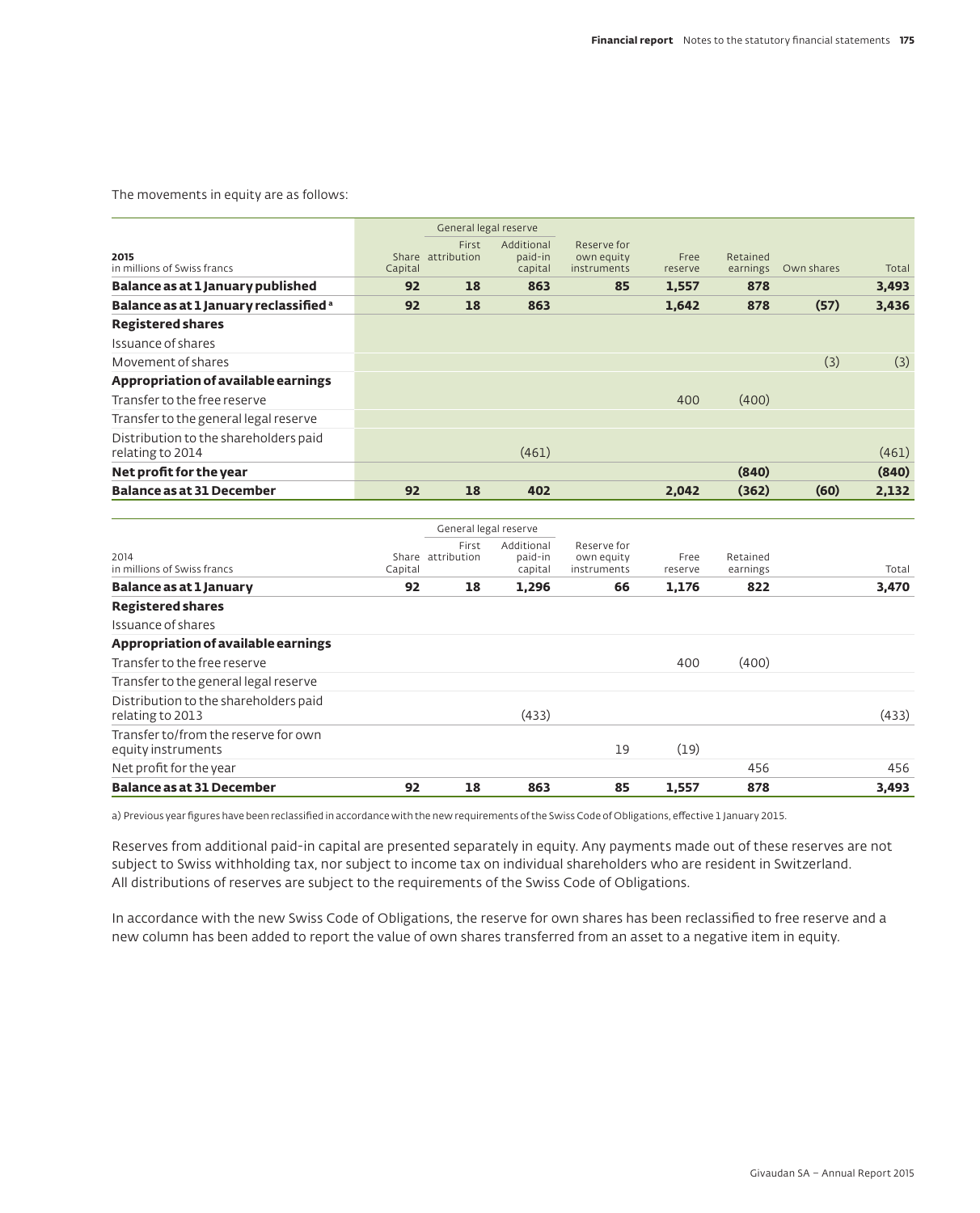# **10. Own Shares**

The movements in own shares are as follows:

|                             |          | Price in Swiss francs |         |         | Total in<br>millions of |  |
|-----------------------------|----------|-----------------------|---------|---------|-------------------------|--|
| 2015                        | Number   | High                  | Average | Low     | Swiss francs            |  |
| Balance as at 1 January     | 47.872   |                       |         |         | 57                      |  |
| Purchases at cost           | 32,000   | 1.789.2               | 1.575.8 | 1.191.6 | 50                      |  |
| Sales and transfers at cost | (40.166) | 1.179.6               | 1.179.6 | 1.179.6 | (47)                    |  |
| Balance as at 31 December   | 39,706   |                       |         |         | 60                      |  |

|                             |          | Price in Swiss francs |         |         | Total in                    |
|-----------------------------|----------|-----------------------|---------|---------|-----------------------------|
| 2014                        | Number   | High                  | Average | LOW     | millions of<br>Swiss francs |
| Balance as at 1 January     | 45.020   |                       |         |         | 38                          |
| Purchases at cost           | 33,000   | 1.385.5               | 1.338.3 | 1.200.0 | 44                          |
| Sales and transfers at cost | (30.148) | 827.4                 | 827.4   | 827.4   | (25)                        |
| Balance as at 31 December   | 47,872   |                       |         |         | 57                          |

In accordance with the new Swiss Code of Obligations, the reserve for own shares has been reclassified to retained earnings and the value of the own shares is presented as a negative item in equity (previously shown as an asset).

As at 31 December 2015, there were no other companies controlled by Givaudan SA that held Givaudan SA shares.

As at 31 December 2015, William H. Gates III (13.86%), BlackRock Inc. (5.02%), MFS Investment Management (3.01%), Nortrust Nominees Ltd (nominee; 15.50%), Chase Nominees Ltd (nominee; 6.10%) and Messieurs Pictet & Cie (nominee; 3.79%) were the only shareholders holding more than 3% of total voting rights.

# **11. Board of Directors and Executive Committee Compensation**

Information required by Swiss law, as per art. 663b bis CO, on the Board of Directors and Executive Committee compensation are disclosed in the Givaudan consolidated financial statements, Note 30.

# **12. Exceptional Events**

As a result of an internal restructuring, a subsidiary of Givaudan SA was liquidated during 2015 which generated a loss of CHF 1,240 million. This item had no effect on the consolidated financial statements of the Group, aside the tax impact. Net losses can be carried forward over seven years.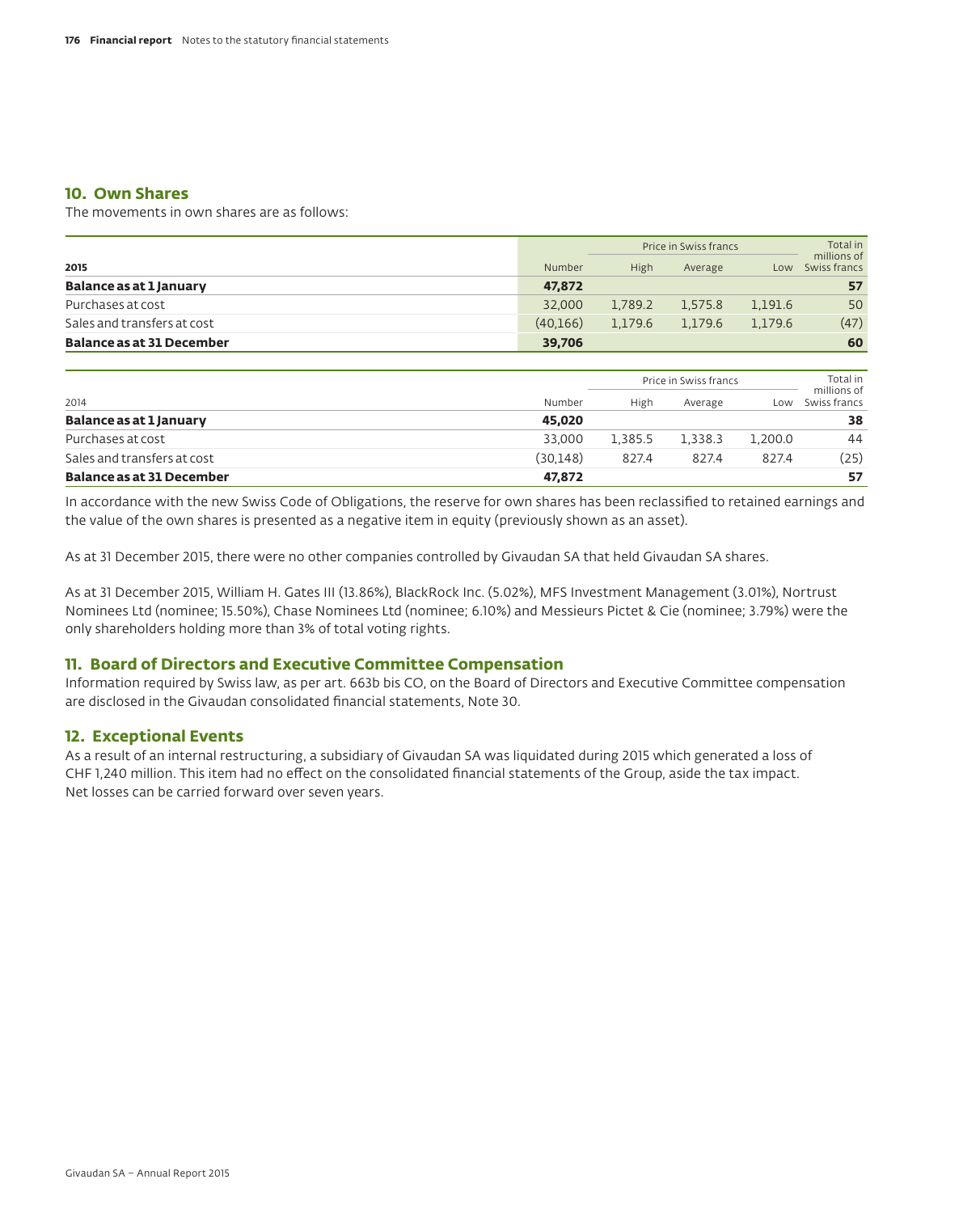# Appropriation of available earnings and distribution from the general legal reserve – additional paid-in capital of Givaudan SA

# **Proposal of the Board of Directors to the General Meeting of Shareholders**

# **Available earnings**

| in Swiss francs                                           | 2015            | 2014        |
|-----------------------------------------------------------|-----------------|-------------|
| Net (loss) profit for the year                            | (839,571,189)   | 455,705,932 |
| Balance brought forward from previous year                | 477,535,823     | 421,829,891 |
| <b>Total available earnings</b>                           | (362, 035, 366) | 877,535,823 |
| Transfer (from) to free reserve                           | (500,000,000)   | 400,000,000 |
| 2015 distribution proposal of CHF 10.50 gross per share a | 96,952,653      |             |
| Total appropriation of available earnings                 | (403, 047, 347) | 400,000,000 |
| Amount to be carried forward                              | 41,011,981      | 477,535,823 |

# **General legal reserve – additional paid-in capital**

| in Swiss francs                                                           | 2015        | 2014        |
|---------------------------------------------------------------------------|-------------|-------------|
| Balance brought forward from previous year                                | 402,348,672 | 862,942,672 |
| General legal reserve - additional paid-in capital                        | 402,348,672 | 862,942,672 |
| 2014 distribution of CHF 50.00 gross per share a                          |             | 461,679,300 |
| Total appropriation of general legal reserve - additional paid-in capital |             | 461,679,300 |
| 2015 distribution proposal of CHF 43.50 gross per share a                 | 401,660,991 |             |
| Total appropriation of general legal reserve - additional paid-in capital | 401,660,991 |             |
| Distribution not paid on Treasury shares held by the Group                |             | 1,085,300   |
| Amount to be carried forward                                              | 687,681     | 402,348,672 |

a) The 2015 distribution proposal will be distributed firstly from the general legal reserve - additional paid-in capital and the remaining amount from available earnings. All distributions of reserves are subject to the requirements of the Swiss Code of Obligations.